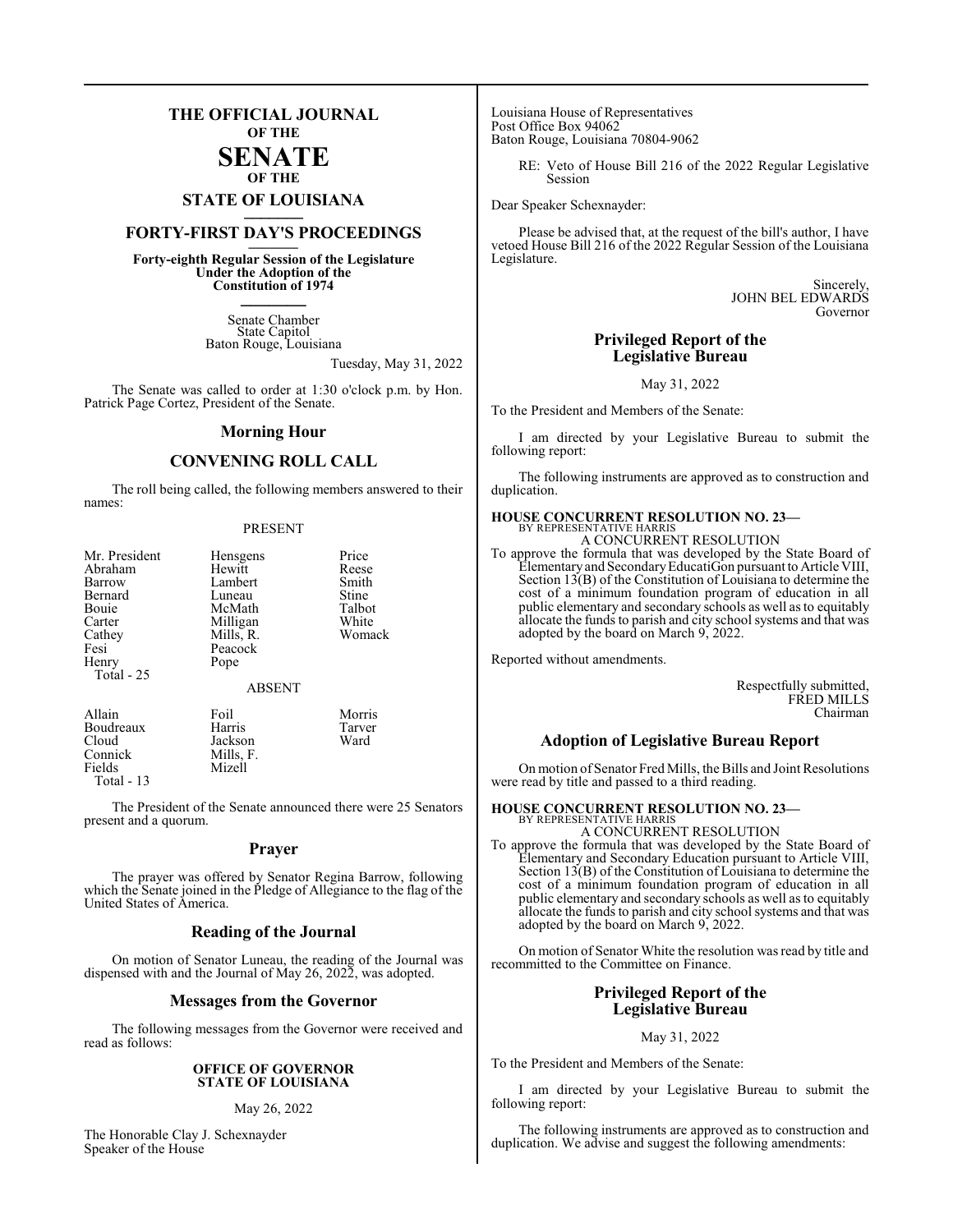# **Page 2 SENATE 41st DAY'S PROCEEDINGS**

May 31, 2022

#### **HOUSE BILL NO. 88—** BY REPRESENTATIVE HARRIS

AN ACT

To enact R.S. 17:2119, relative to curricula; to require instruction in public schools on certain civics and history topics during a week each year designated as Celebrate Freedom Week; and to provide for related matters.

Reported without amendments.

### **HOUSE BILL NO. 117—** BY REPRESENTATIVE ECHOLS

AN ACT

To enact R.S. 37:1704, relative to prescribing, administering, and dispensing of drugs by certain licensed healthcare professionals; to provide for prescription, administration, and dispensing of certain drugs for off-label use by healthcare professionals with prescriptive authority; and to provide for related matters.

Reported without amendments.

### **HOUSE BILL NO. 123—**

BY REPRESENTATIVE MIKE JOHNSON AN ACT

To amend and reenact R.S. 29:26.1(B)(6)-(11), (C)(3)(b), (D)(1), and  $(E)(2)$  and to enact R.S. 29:26.1 $(B)(12)$ , relative to the Louisiana National Guard; to provide for definitions; to provide for disability claims and death benefits; to provide for availability of disability and death benefits; to provide for subsequent disabilities; and to provide for related matters.

Reported without amendments.

### **HOUSE BILL NO. 161—**

BY REPRESENTATIVE LYONS AN ACT

To amend and reenact R.S. 24:31.4(A), relative to the office expense allowance for members of the legislature; to provide for the amount of the allowance; to provide for an effective date; and to provide for related matters.

Reported without amendments.

**HOUSE BILL NO. 166—** BY REPRESENTATIVE GREGORY MILLER A JOINT RESOLUTION

Proposing to amend Article III, Section 18 of the Constitution of Louisiana, to provide relative to gubernatorial action on a bill and matters related thereto; to provide relative to veto sessions; to provide for submission of the proposed amendment to the electors; and to provide for related matters.

Reported without amendments.

**HOUSE BILL NO. 190—** BY REPRESENTATIVE TRAVIS JOHNSON AN ACT

To amend and reenact R.S.  $40:966(F)(1)$ ,  $(7)$ , and  $(8)(a)$ ,  $1046(A)(1)$ ,  $(2)(a)(xviii)$ ,  $(xxii)$ , and  $(b)$ ,  $(3)$ ,  $(4)$ ,  $(5)(b)$ ,  $(6)$ , and  $(C)(1)$ , 1168.2(2) through (5), and  $1168.3(A)(1)(b)(iii)$ , (iv), and (2)(b) and to enact R.S. 40:1046(B), relative to the recommendation to patients of marijuana for therapeutic use, known also as medical marijuana; to provide relative to licensed health professionals who may recommend medical marijuana to patients; to authorize nurse practitioners with prescriptive authority to recommend medical marijuana to patients; to revise references to licensed health professionals who may recommend medical marijuana to patients within laws providing for immunity from prosecution for possession of marijuana; to revise references to licensed health professionals who may recommend medical marijuana to patients within laws providing for a data systemfor the collection and analysis of clinical information associated with use of medical marijuana; and to provide for related matters.

Reported without amendments.

### **HOUSE BILL NO. 278—**

BY REPRESENTATIVE ECHOLS AN ACT

To enact R.S. 22:1066.2 and R.S. 40:2163, relative to health coverage plans; to provide relative to the medical assistance program of this state known as Medicaid; to require reimbursement for mental health and substance abuse benefits provided through the Psychiatric Collaborative Care Model service delivery method; to provide for definitions; and to provide for related matters.

Reported without amendments.

# **HOUSE BILL NO. 281—** BY REPRESENTATIVE MARCELLE

AN ACT To amend and reenact R.S.  $18:1505.4(A)(2)(a)(ii)$  and (iii), relative to campaign finance; to provide relative to the assessment of penalties; and to provide for related matters.

Reported without amendments.

### **HOUSE BILL NO. 291—**

BY REPRESENTATIVES EDMONDS, AMEDEE, BACALA, ECHOLS,<br>EMERSON, GAROFALO, HARRIS, HODGES, HORTON,IVEY, NEWELL,<br>ORGERON, CHARLES OWEN, RISER, SCHAMERHORN, SELDERS, STAGNI, VILLIO, AND WHEAT AN ACT

To amend and reenact R.S. 40:2009.25(A), (B), (C)(introductory paragraph), (D), (E), (F)(introductory paragraph), (9), and (12), and (H), relative to regulation of nursing homes; to revise laws pertaining to emergency preparedness among nursing homes; to require that all nursing homes maintain in effect emergency preparedness plans approved by the Louisiana Department of Health; to repeal a geographic limitation pertaining to nursing home emergency preparedness plan requirements; and to provide for related matters.

Reported without amendments.

**HOUSE BILL NO. 293—** BY REPRESENTATIVES HILFERTY, COX, DAVIS, DUPLESSIS, FISHER, FONTENOT, GOUDEAU, JORDAN, MCKNIGHT, NEWELL, PRESSLY, ST. BLANC, AND THOMAS AN ACT

To amend and reenact R.S. 40:1581, relative to carbon monoxide detectors in one- or two-family dwellings; to provide for a longlife, sealed battery carbon monoxide detector in certain dwellings; to provide for applicability; and to provide for related matters.

Reported without amendments.

- **HOUSE BILL NO. 300—** BY REPRESENTATIVES DEVILLIER, GOUDEAU, JORDAN, AND THOMAS AN ACT
- To amend and reenact R.S. 37:1368(C) and (D), 1371(A)(1), and 1380(A), and to enact R.S. 37:1368(K), relative to licensure for plumbers; to remove references to restricted licensure; to require issuance of licenses in certain circumstances; to provide criteria for issuance of certain licenses; to make technical changes; and to provide for related matters.

Reported without amendments.

### **HOUSE BILL NO. 346—**

BY REPRESENTATIVES THOMPSON, AMEDEE, BRASS, DUBUISSON,<br>EDMONDS, FREEMAN, FREIBERG, HARRIS, HILFERTY, HUGHES,<br>JEFFERSON, KERNER, CHARLES OWEN, ROMERO, SCHLEGEL, ST. BLANC, TARVER, VILLIO, AND WHEAT AN ACT

To enact R.S. 17:7.6, relative to education; to establish a program for the purpose of awarding scholarships to students in certain teacher preparation programs; to provide for program administration by the state Department of Education; to create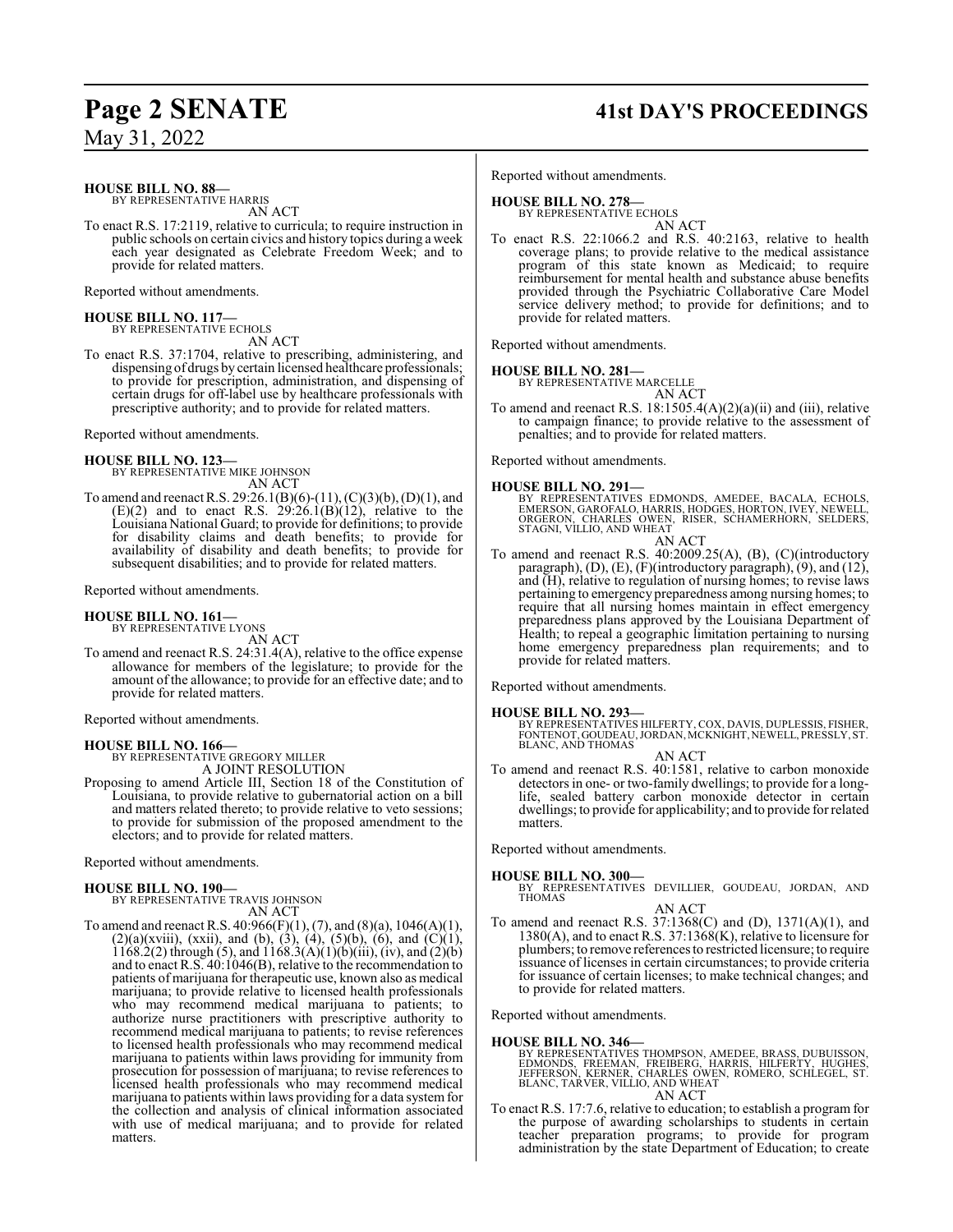# **41st DAY'S PROCEEDINGS Page 3 SENATE**

# May 31, 2022

a fund for the purpose of funding the program; to require the State Board of Elementary and Secondary Education to adopt rules relative to the program and the fund; and to provide for related matters.

Reported without amendments.

### **HOUSE BILL NO. 357—**

BY REPRESENTATIVE JENKINS AN ACT

To amend and reenact R.S.  $18:534(B)(2)(a)$  and (c), relative to changing polling places in a period prior to an election; to provide relative to the authority to change the location of polling places; to provide for definitions; and to provide for related matters.

Reported without amendments.

### **HOUSE BILL NO. 359—**

BY REPRESENTATIVE BEAULLIEU AN ACT

To enact R.S. 18:425.2, relative to elections; to provide relative to directives and guidance from the federal government regarding elections; to require certain notifications regarding such directives and guidance; to prohibit implementation of directive and guidance under certain circumstance; to prohibit acceptance of federal funds for elections under certain circumstances; to provide for an effective date; and to provide for related matters.

Reported without amendments.

### **HOUSE BILL NO. 369—** BY REPRESENTATIVE HARRIS

AN ACT

To enact R.S. 17:354 and 3996(B)(67) and (68), relative to education; to require public school governing authorities and public schools to post information on their websites relative to laws granting parents access to instructional materials and the Parents'Bill ofRights for Public Schools; to require distribution of such information during the first week of school annually; to apply the law relative to parental access to instructional materials to charter schools; and to provide for related matters.

Reported without amendments.

### **HOUSE BILL NO. 384—**

BY REPRESENTATIVE WHEAT AN ACT

To amend and reenact R.S. 44:4.1(B)(26) and to enact R.S. 40:2193.6, relative to pediatric day health care facilities licensed by the Louisiana Department of Health; to require that such facilities install cameras at their licensed premises; to require such facilities to develop and disseminate policies concerning cameras installed at their premises; to provide requirements and limitations with respect to the location and placement of such cameras; to provide authorizations and restrictions with respect to video and audio recordings made by such cameras; to exempt such video and audio recordings from the provisions of the Public Records Law; to provide for an effective date; and to provide for related matters.

Reported without amendments.

### **HOUSE BILL NO. 416—**

BY REPRESENTATIVES MARINO, BRASS, FREEMAN, CHARLES OWEN, AND SCHLEGEL

AN ACT

To amend and reenact R.S. 17:392.1(F)(1)(introductory paragraph) and (2) and to enact R.S. 17:392.1(F)(3) and 3996(B)(67), relative to screening of public school students for impediments to learning; to provide relative to reports to the state Department of Education and to the legislature regarding students with dyslexia; and to provide for related matters.

Reported without amendments.

### **HOUSE BILL NO. 440—**

BY REPRESENTATIVES PHELPS, LANDRY, MOORE, AND SCHLEGEL AN ACT

To enact R.S. 17:280.1, relative to school curricula; to require public schools to incorporate eating disorder instruction into existing curricula; to provide for rules and regulations; and to provide for related matters.

Reported without amendments.

### **HOUSE BILL NO. 456—**

BY REPRESENTATIVE NELSON AN ACT

To amend and reenact R.S. 24:31, relative to legislative per diem payments; to allow certain members of the legislature to receive per diem payments as non-taxable travel allowances rather than compensation; and to provide for related matters.

Reported without amendments.

### **HOUSE BILL NO. 505—** BY REPRESENTATIVE JEFFERSON

AN ACT

To amend and reenact R.S. 40:1131(introductory paragraph), 1133.2(A)(1) and (B)(introductory paragraph),  $1133.4(A)(4)$ , 1133.5(2), 1133.8(D) and (E), 1133.10(introductory paragraph), and 1203.1(introductory paragraph) and (5) and to enact R.S. 40:1131(24), 1133.2(B)(5), 1133.5(11) and (12), 1133.10(9), 1133.17, 1133.18, and 1135.1(A)(2)(e), relative to emergency medical services; to define the term certified ambulance operator for purposes of laws pertaining to emergency medical personnel; to require that certified ambulance operators receive certification from the bureau of emergency medical services of the Louisiana Department of Health; to provide conditions, procedures, and standards relative to certification of ambulance operators; to provide for fees for such certification; to provide for duties of certified ambulance operators and to establish grounds for disciplinary action against such personnel; to include certified ambulance operators within laws requiring criminal history checks on certain nonlicensed persons who provide health-related services and prohibiting hiring of such persons who have been convicted of certain offenses; and to provide for related matters.

Reported without amendments.

**HOUSE BILL NO. 539—**

BY REPRESENTATIVE FIRMENT AN ACT

To amend and reenact R.S. 51:451(A) and to enact R.S.  $37:2175.3(A)(12)$  through  $(14)$  and  $R.S. 51:452$ , relative to property insurance; to prohibit contractors from engaging in certain acts related to an insured's property insurance claim; to prohibit sellers of goods and services from assisting in paying an insured's deductible; to provide contract language advising insureds oftheir duty to pay their property insurance deductible; and to provide for related matters.

Reported without amendments.

### **HOUSE BILL NO. 555—**

BY REPRESENTATIVE CHARLES OWEN

AN ACT

To enact R.S. 37:3611 and 3612, relative to occupational licensing; to provide definitions; to require certain boards to publish information relative to occupational licensing on their website; to require an annual update; and to provide for related matters.

Reported without amendments.

### **HOUSE BILL NO. 558—**

BY REPRESENTATIVE WILLARD AN ACT

To enact R.S. 22:1892(A)(6), relative to claims settlement practices; to provide for a receipt of insurance settlement proceeds; and to provide for related matters.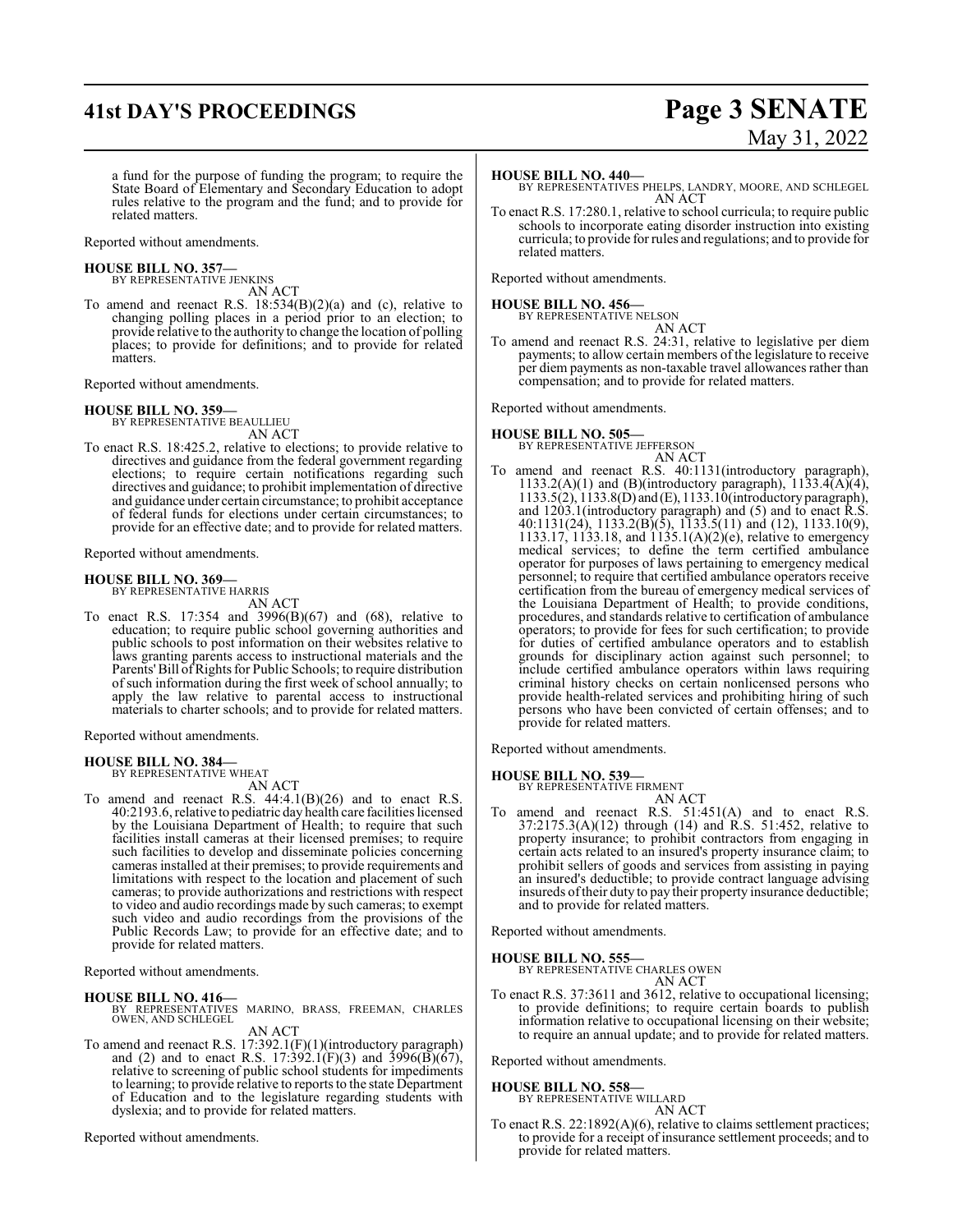### May 31, 2022

Reported without amendments.

**HOUSE BILL NO. 588—** BY REPRESENTATIVE LACOMBE AN ACT

To repeal R.S. 40:1046(K), relative to the termination date of the ability to grow, manufacture, and dispense marijuana for therapeutic use; to remove the termination date; and to provide for related matters.

Reported without amendments.

### **HOUSE BILL NO. 598—** BY REPRESENTATIVE SELDERS

AN ACT

To amend and reenact R.S. 40:1730.33, relative to building codes and inspections; to provide for the applicability of building codes; to provide for determining the applicable codes; to expressly require the inspector to conduct inspections under the proper codes; to provide for the resolution of ambiguity in determining the applicable code; to provide for the scope of inspector authority; and to provide for related matters.

Reported without amendments.

### **HOUSE BILL NO. 600—** BY REPRESENTATIVE FRIEMAN

AN ACT

To enact R.S. 40:2023.1, relative to the public release of information regarding opt-out information for recommended, requested, or required immunizations and vaccinations; to require the distribution of informational materials regarding exemption from and the ability to opt-out of immunizations and vaccinations; and to provide for related matters.

Reported without amendments.

### **HOUSE BILL NO. 610—** BY REPRESENTATIVE GREEN

AN ACT

To enact Chapter 22 of Title 6 of the Louisiana Revised Statutes of 1950, to be comprised of R.S. 6:1401 through 1403, relative to student loans; to define terms; to prohibit student loan servicers from engaging in certain activities; to authorize student loan servicers to engage in certain activities; to provide for written inquiries; to provide for complaints; and to provide for related matters.

Reported without amendments.

### **HOUSE BILL NO. 618—**

BY REPRESENTATIVE NELSON AN ACT

To enact R.S. 17:2119, relative to schools; to grant certain patriotic organizations access to school facilities; to grant representatives of such organizations the opportunity to speak to and recruit students; and to provide for related matters.

Reported without amendments.

### **HOUSE BILL NO. 639—**

BY REPRESENTATIVE PRESSLY AN ACT

To amend and reenact R.S. 37:33, 34 through 36, and 2950 and to repeal R.S. 37:32, relative to occupational licensing; to provide for the issuance of occupational licensing in conjunction with criminal history records; to provide for application requirements; to provide for recordkeeping; to provide for reporting; and to provide for related matters.

Reported without amendments.

# **Page 4 SENATE 41st DAY'S PROCEEDINGS**

### **HOUSE BILL NO. 648—**

BY REPRESENTATIVE HILFERTY AN ACT

To amend and reenact R.S. 46:1806(A)(1), 1809(B)(1), (3)(a), and  $(4)(a)$ ,  $1810(A)$ , and  $1813(A)$  and to enact R.S.  $46:1802(10)(a)(vi)$  and (b)(vi), relative to the Crime Victims Reparations Act; to provide relative to definitions; to provide relative to application time periods; to provide relative to documentation; to provide relative to the issuance ofreparations awards; to provide relative to reporting requirements; to provide relative to the amount of reparations awards; to provide relative to the amount of emergency awards; and to provide for related matters.

Reported without amendments.

### **HOUSE BILL NO. 668—**

BY REPRESENTATIVES PHELPS, JORDAN, COX, AND LARVADAIN AN ACT

To amend and reenact R.S.  $6.652.2(A)(2)$  and  $656(A)(1)(c)$ , relative to credit unions; to allow credit unions to use private insurance to secure investments; to allow credit unions to use private insurance to secure loans; and to provide for related matters.

Reported without amendments.

**HOUSE BILL NO. 677—**

BY REPRESENTATIVES JORDAN AND WILLARD AN ACT

To enact R.S. 22:1034.1, relative to health insurance coverage; to require a health coverage plan to limit the cost-sharing amount for enrollees prescribed insulin; to require certain inclusion of insulin relative to drug formularies; to provide for definitions; to provide for effectiveness; and to provide for related matters.

Reported without amendments.

### **HOUSE BILL NO. 781—**

BY REPRESENTATIVE PHELPS AN ACT

To enact R.S. 17:2119.1, relative to voter registration; and to provide for related matters.

Reported without amendments.

### **HOUSE BILL NO. 786—**

BY REPRESENTATIVES WILLARD, ADAMS, BACALA, CARRIER,<br>DAVIS, DUBUISSON, DUPLESSIS, FREEMAN, HILFERTY, ILLG,<br>JORDAN,KERNER,LYONS,MARCELLE,NELSON,NEWELL,PRESSLY,<br>THOMAS,AND THOMPSON

AN ACT To amend and reenact R.S. 51:2312(A)(1) and to enact R.S. 51:2401, relative to certain small business grants; to provide for the authority of the Department of Economic Development; to create theSmall Business InnovationRetention Fund; to provide for uses of monies in the fund; to provide for eligibility of applicants; and to provide for related matters.

Reported without amendments.

### **HOUSE BILL NO. 789—**

BY REPRESENTATIVE WILLARD AN ACT

To enact Chapter 22 of Title 6 of the Louisiana Revised Statutes of 1950, to be comprised of R.S. 6:1401 through 1404, relative to private education lenders; to create a registry; to provide for required contents; to allow for enforcement; to provide for rulemaking; and to provide for related matters.

Reported without amendments.

### **HOUSE BILL NO. 795—**

BY REPRESENTATIVES PRESSLY, BACALA, BRYANT, BUTLER,<br>WILFORD CARTER, CORMIER, CREWS, DAVIS, DESHOTEL,<br>DUBUISSON, DUPLESSIS, FISHER, FREEMAN, GLOVER, GREEN,<br>HILFERTY, HUGHES, ILLG, JENKINS, TRAVIS JOHNSON, JORDAN,<br>LAFLEUR, L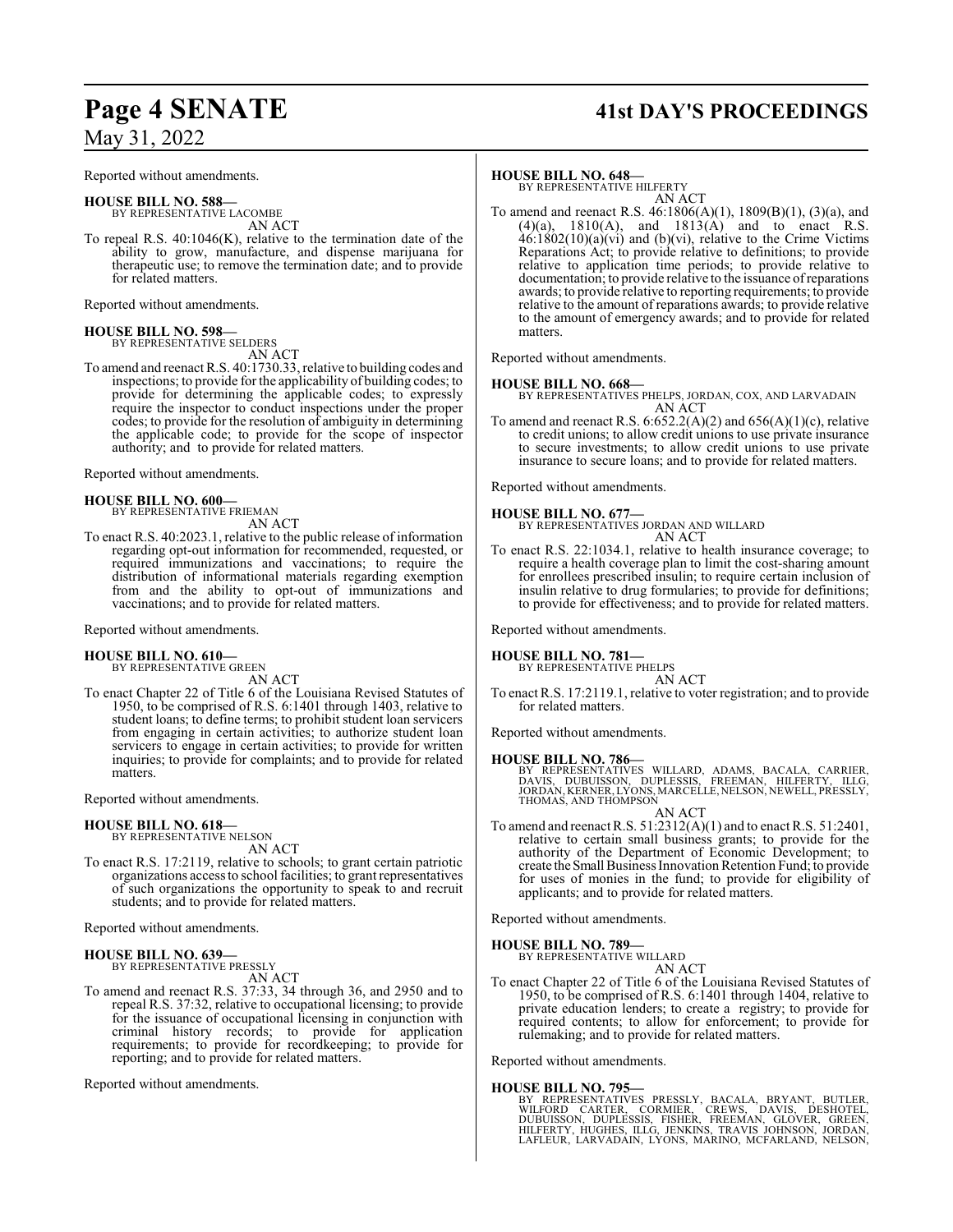# **41st DAY'S PROCEEDINGS Page 5 SENATE**

# May 31, 2022

NEWELL, PIERRE, RISER, SCHAMERHORN, SELDERS, STAGNI, THOMPSON, WHITE, AND WILLARD AN ACT

To amend and reenact R.S. 51:2312(A)(1) and to enact R.S. 51:2401, relative to certain small business grants; to provide for the authority of the Department of Economic Development; to create the Small Business Innovation Recruitment Fund; to provide for uses of monies in the fund; to provide for limitations on appropriations from the fund; to provide for the administration of grants; to provide for eligibility of applicants; and to provide for related matters.

Reported without amendments.

### **HOUSE BILL NO. 796—**

BY REPRESENTATIVES WILLARD, ADAMS, BACALA, CARRIER,<br>DAVIS, DUBUISSON, DUPLESSIS, FREEMAN, HILFERTY, HOLLIS,<br>ILLG,JORDAN,KERNER,LYONS,MARCELLE,MCFARLAND,NELSON, NEWELL, PRESSLY, THOMAS, AND THOMPSON AN ACT

To amend and reenact R.S. 51:2312(A)(1) and to enact R.S. 51:2401, relative to certain small business grants; to provide for the authority of the Department of Economic Development; to create the Small Business Innovation Fund; to provide for uses of monies in the fund; to provide for the administration of grants; to provide for eligibility of applicants; to provide for an effective date; and to provide for related matters.

Reported without amendments.

#### **HOUSE BILL NO. 802—** BY REPRESENTATIVE WRIGHT

AN ACT

To enact Chapter 22 of Title 6 of the Louisiana Revised Statutes of 1950, to be comprised of R.S. 6:1401 and 1402, relative to digital assets; to provide definitions; to allow financial institutions and trust companies to serve as custodians of digital assets; to provide for parameters and procedures; and to provide for related matters.

Reported without amendments.

#### **HOUSE BILL NO. 811—** BY REPRESENTATIVE MIGUEZ AN ACT

To enact R.S. 18:1400.10, relative to the funding of elections and related expenses; to prohibit public officials and agencies from using private donations to pay costs related to conducting elections; to provide for an effective date; and to provide for related matters.

Reported without amendments.

### **HOUSE BILL NO. 841—** BY REPRESENTATIVE BOYD

AN ACT

To enact R.S. 44:11.1, relative to public records; to provide relative to online access to certain public records; to provide relative to certain occupations; to provide for limited access to domiciliary addresses of judges; and to provide for related matters.

Reported without amendments.

### **HOUSE BILL NO. 856—**

BY REPRESENTATIVE GEYMANN AN ACT

To amend and reenact R.S. 22:1892(G), relative to the appraisal clause required in all residential property insurance polices; to provide notice that lawsuits regarding a policy will be held in abatement in certain circumstances; to provide for the courts' discretion in setting a deadline for timely demanding appraisal; to provide for enforcement; to provide for effectiveness; and to provide for related matters.

Reported without amendments.

### **HOUSE BILL NO. 888—**

BY REPRESENTATIVES FREIBERG, BRASS, JEFFERSON, CHARLES OWEN, PHELPS, SCHLEGEL, ST. BLANC, AND TARVER AN ACT

To enact R.S. 17:3138.4, relative to postsecondary education; to require the Board of Regents to establish a process for designating an institution as a "Hunger-Free Campus"; to require the Board of Regents to establish a related grant program; to provide for eligibility criteria for institutions; to provide for an effective date; to provide relative to reporting; and to provide for related matters.

Reported without amendments.

**HOUSE BILL NO. 909—** BY REPRESENTATIVES EDMONDS AND GAROFALO AN ACT

To enact Chapter 15 of Title 46 of the Louisiana Revised Statutes of 1950, to be comprised ofR.S. 46:1451 through 1455, relative to assistance programs of the Department of Children and Family Services; to establish within the department an assistance program for certain pregnant women and parents; to provide for services to be delivered through the program; to require reporting to certain legislative committees concerning the program; to require administrative rulemaking; and to provide for related matters.

Reported without amendments.

### **HOUSE BILL NO. 910—**

BY REPRESENTATIVE THOMAS

AN ACT To amend and reenact R.S. 37:3302(introductory paragraph), (1), (2),  $(8)$ , and  $(11)$  and to enact R.S.  $37:3302(13)$ , relative to athletic trainers; to provide for definitions; to provide for an effective date; and to provide for related matters.

Reported without amendments.

#### **HOUSE BILL NO. 912—** BY REPRESENTATIVE MAGEE

AN ACT To amend and reenact R.S. 18:563(D)(2), 1259(B)(5),  $1309(E)(5)(b)(i)$  and (iii), and  $1316(A)$  and to enact R.S.  $18:1309(E)(5)(b)(iv)$ , relative to voting; to provide for procedures applicable to voting; to provide for the manner of voting; to provide relative to ballots; to provide for the manner of marking ballot selections; and to provide for related matters.

Reported without amendments.

### **HOUSE BILL NO. 918—** BY REPRESENTATIVE WHEAT

To amend and reenact R.S. 40:1667.1(B)(1), 1667.3(A) through (D), 1667.4, and 1667.6(A) and to enact R.S. 40:1667.11, relative to supplemental pay for certain law enforcement officers; to provide relative to prior service for purposes of the period of service requirement; to provide relative to disbursement of funds; to provide for the board of review; to provide relative to eligibility for supplemental pay; and to provide for related matters.

AN ACT

Reported without amendments.

### **HOUSE BILL NO. 924—**

BY REPRESENTATIVE EDMONDS AN ACT

To enact R.S.  $18:1353(C)(5)$ , relative to the powers and duties of the secretary of state; to provide relative to voting; to provide for a post-election audit; to provide for policies and procedures relative to post-election audits; to provide for effectiveness; and to provide for related matters.

Reported without amendments.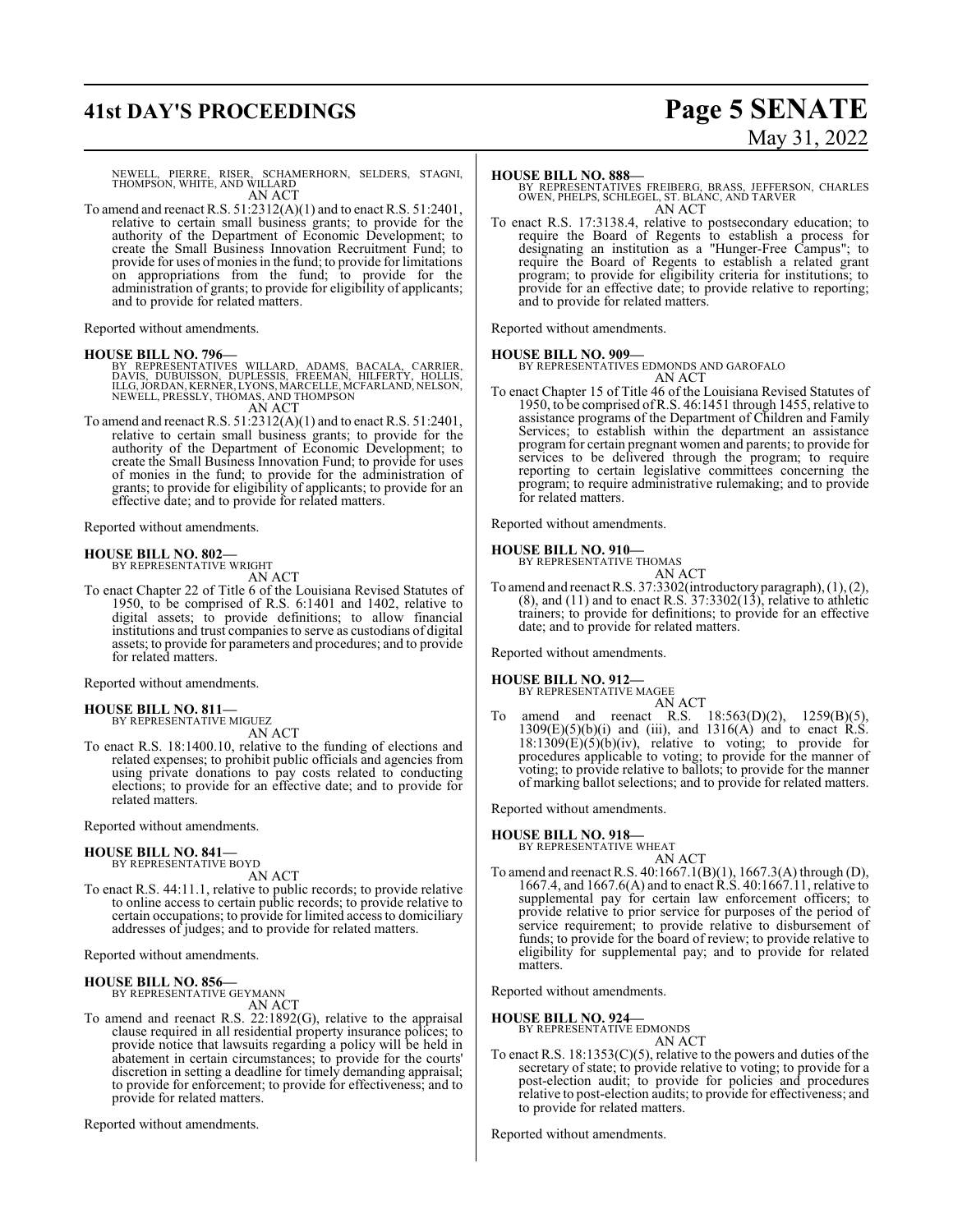# **Page 6 SENATE 41st DAY'S PROCEEDINGS**

May 31, 2022

### **HOUSE BILL NO. 933—**

BY REPRESENTATIVE STAGNI AN ACT

To amend and reenact R.S. 40:2009.25 and to repeal R.S. 36:259(B)(28) and R.S. 40:2009.1, relative to nursing homes licensed by the Louisiana Department of Health; to provide relative to emergency preparedness among nursing homes; to provide requirements and standards for nursing home emergency preparedness plans; to provide procedures for and schedules by which nursing homes shall develop and submit such plans; to provide for duties of the Louisiana Department of Health and local offices of emergency preparedness with respect to nursing home emergency preparedness; to provide relative to sites to which nursing home residents may be evacuated; to revise laws creating and providing for the Nursing Home Emergency Preparedness Review Committee within the Louisiana Department of Health; to repeal laws creating and providing for a nursing home advisory committee within the Louisiana Department of Health; to provide for limitation of liability; to require promulgation of administrative rules; to provide for an effective date; and to provide for related matters.

Reported without amendments.

### **HOUSE BILL NO. 935—**

BY REPRESENTATIVE BOYD

AN ACT To amend and reenact R.S. 22:1667(A), relative to catastrophe claims adjusters; to require training; to require registration of certain individuals; to require certification; to provide for an effective date; and to provide for related matters.

Reported without amendments.

### **HOUSE BILL NO. 977—**

BY REPRESENTATIVE HARRIS

AN ACT To amend and reenact R.S. 17:47(A)(1), 500(B)(1),  $1201(A)(1)$ (introductory paragraph) and  $(2)$ , and  $1206(A)(1)$ , relative to sick leave for teachers, school employees, and school bus operators; to allow the use of sick leave for special circumstances; and to provide for related matters.

Reported without amendments.

### **HOUSE BILL NO. 978—**

BY REPRESENTATIVE MIGUEZ AN ACT

To enact R.S. 38:2216.1 and R.S. 39:1602.2, relative to public contracts; to prohibit certain discriminatory practices with respect to firearm associations, retailers, and manufacturers; to provide for definitions; to provide restrictions on applicability; and to provide for related matters.

Reported without amendments.

**HOUSE BILL NO. 980—** BY REPRESENTATIVE FREEMAN AN ACT

To amend and reenact R.S. 42:441(3), 442, 443(D), 444(introductory paragraph), 445(A) and (B), and 446 and to repeal R.S. 42:441(4), relative to the state employee leave transfer program; to provide for qualification for the state employee leave transfer program; to provide relative to parental leave; and to provide for related matters.

Reported without amendments.

### **HOUSE BILL NO. 981—**

- BY REPRESENTATIVES DUPLESSIS, BEAULLIEU, AND SCHLEGEL AN ACT
- To enact R.S. 17:271.1 and 3996(B)(67), relative to curricula; to require the provision of mental health instruction to public school students; to provide relative to content of the instruction; to provide for incorporation of the instruction into an existing required course; to provide relative to the mental health

component of the state content standards for health education; and to provide for related matters.

Reported without amendments.

### **HOUSE BILL NO. 1012—**

BY REPRESENTATIVE LYONS AN ACT

To enact Part VI of Chapter 5-E of Title 40 of the Louisiana Revised Statutes of 1950, to be comprised of R.S. 40:1257.1 through 1257.4, relative to the medical assistance program of this state known commonly as Medicaid; to provide relative to Medicaidfunded non-emergency medical transportation services; to provide for duties of the Louisiana Department of Health with respect to such services; to provide for standards for such services; to require promulgation of administrative rules; and to provide for related matters.

Reported without amendments.

### **HOUSE BILL NO. 1039—**

BY REPRESENTATIVES MCKNIGHT AND DAVIS AN ACT

To amend and reenact R.S. 40:1664.9(J) through (N) and to enact R.S. 40:1664.9(O), relative to life safety and property protection systems; to provide for the electronic tagging of such systems using a Quick Response code decal or hanging tag; to provide for collecting a fee to obtain a Quick Response code decal or hanging tag; to provide for effectiveness; and to provide for related matters.

Reported without amendments.

### **HOUSE BILL NO. 1048—**

BY REPRESENTATIVE MCKNIGHT AN ACT

To amend and reenact R.S. 51:922 and to enact R.S. 51:938.2, relative to economic development; to provide for the Department of Economic Development; to add to the stated purposes of the Department of Economic Development; to require a continuous programdesigned to attract manufacturers; to provide for incentives; to provide for economic growth; to provide for workforce development; to provide for job creation; to provide for wages; to provide for community investment; to provide for quality of life; to provide for additional duties for the Department of Economic Development; to make technical changes; and to provide for related matters.

Reported without amendments.

### **HOUSE BILL NO. 1052—**

BY REPRESENTATIVE LANDRY

- AN ACT
- To enact R.S. 29:726.7, relative to the Hazard Mitigation Revolving Loan Fund; to establish the Hazard Mitigation Revolving Loan Fund; to provide for the administration of the fund; to provide for deposits, interest, and unexpended monies in the fund; to provide definitions; to specify how funds may be disbursed and for what types of activity; to provide for annual reporting and audits; to provide relative to repayment of loans and waiver in certain circumstances; and to provide for related matters.

Reported without amendments.

# **HOUSE BILL NO. 1062— (Substitute for House Bill No. 597**

**Representative Freeman)**<br> **REPRESENTATIVES** FREEMAN, BEAULLIEU, COUSSAN,<br>
DUPLESSIS, EDMONSTON, EMERSON, FRIEMAN, GLOVER, HARRIS,<br>
HORTON, JEFFERSON, JENKINS, TRAVIS JOHNSON, LAFLEUR,<br>
LARVADAIN, LYONS, GREGORY MILLER, NE

To amend and reenact R.S. 37:43 and to enact R.S. 49:953(C)(3) and 963(F) and (G), relative to occupational licensing; to allow an interested person to request review of a regulation issued by an occupational licensing board; to provide definitions; to allowfor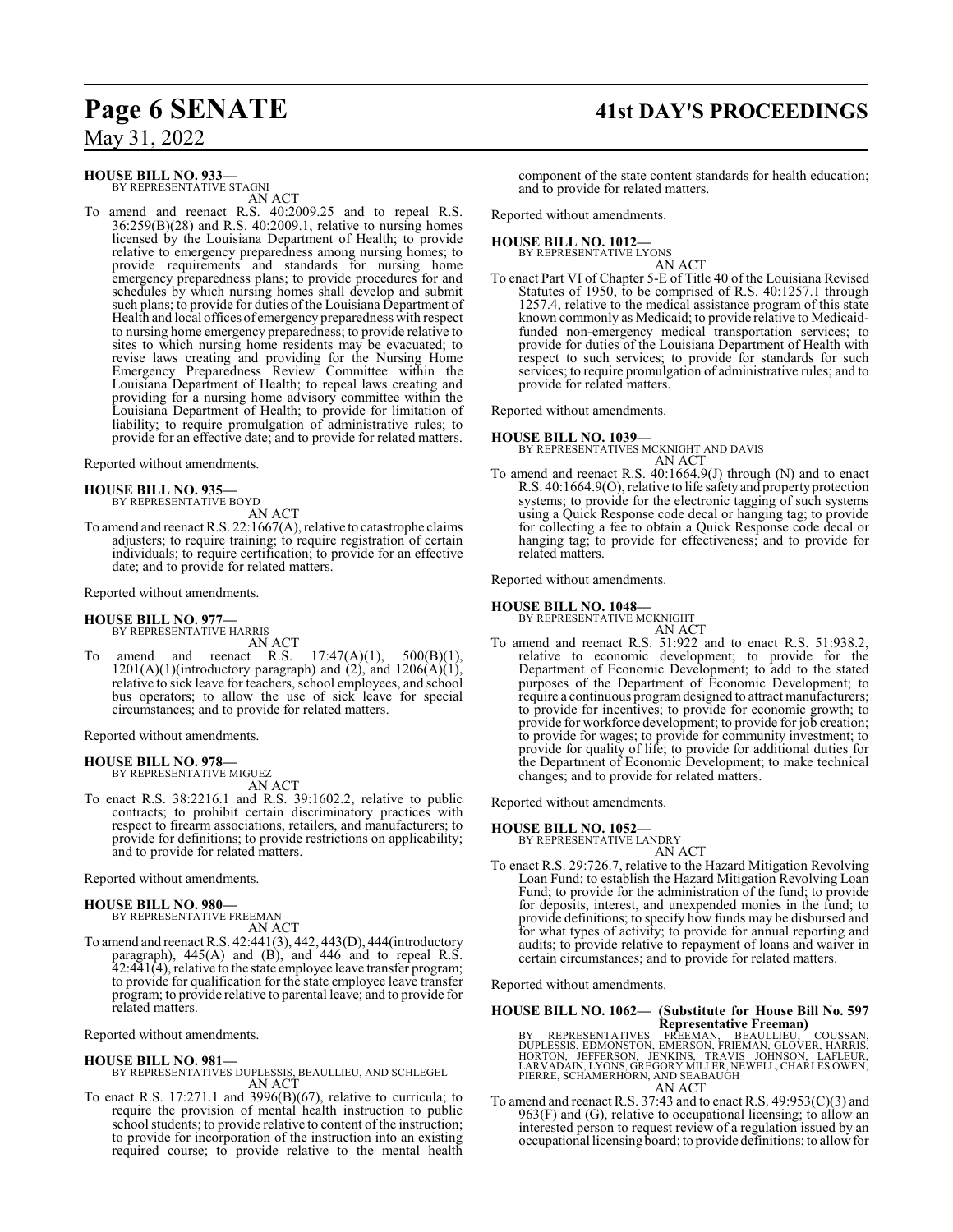# **41st DAY'S PROCEEDINGS Page 7 SENATE**

petition; to provide for procedure; to provide for judicial review; and to provide for related matters.

Reported without amendments.

### **HOUSE BILL NO. 1065— (Substitute for House Bill No. 680 by Representative Newell)** BY REPRESENTATIVE NEWELL

AN ACT

To amend and reenact R.S. 18:535(B) and to enact R.S. 18:536(C), relative to polling places locations; to provide for notice of location and changes to polling locations; to provide for an effective date; and to provide for related matters.

Reported without amendments.

### **HOUSE BILL NO. 1066— (Substitute for House Bill No. 711 by Representative Turner)** BY REPRESENTATIVE TURNER

AN ACT

To amend and reenact R.S. 37:1316, to enact R.S. 37:1326(A)(10), and to repeal R.S.  $37:1315(A)(7)$  and  $(B)(2)$ , relative to recommendations on discipline by the Clinical Laboratory Personnel Committee; to provide for receipt and disbursement provisions; to provide for additional violations in accordance with the Louisiana Clinical Laboratory Personnel Law; and to provide for related matters.

Reported without amendments.

### **HOUSE BILL NO. 1068— (Substitute for House Bill No. 255 by Representative Hilferty)**<br>BY REPRESENTATIVE HILFERTY AN ACT

To amend and reenact Section 6 of Act 110 of the 2020 Regular Session of the Legislature of Louisiana, relative to the assessment, collection, and distribution of certain court costs and fees in the parish of Orleans; to provide for the termination date of existing law; to provide for an effective date; and to provide for related matters.

Reported without amendments.

# **HOUSE BILL NO. 1073— (Substitute for House Bill No. 801 by**

**Representative GOUDEAU)**<br>EQUISSAN, DESHOTEL, DEVILLIER, ECALA, BOURRIAQUE, BUTLER,<br>COUSSAN, DESHOTEL, DEVILLIER, ECHOLS, EDMONDS, FIRMENT,<br>JOHNSON, LACOMBE, MCKNIGHT, MCMAHEN, NEWELL, ORGERON,<br>PIERRE, ROMERO, STAGNI, STEF AN ACT

To enact Part II-B of Chapter 21 of Title 37 of the Louisiana Revised Statutes of 1950, to

be comprised of R.S. 37:1891 through 1896, relative to scrap metal recyclers; to provide for the sale and purchase of catalytic converters; to provide definitions; to provide for fees; to provide for licensing requirements; to provide for record keeping; to provide for exceptions; to provide for fines and penalties; and to provide for related matters.

Reported without amendments.

#### **HOUSE BILL NO. 1074— (Substitute for House Bill No. 559 by Representative Edmonds)** BY REPRESENTATIVE EDMONDS

AN ACT

To enact R.S. 18:1317, relative to absentee by mail ballots; to provide for administrative rules for curing and rejection of deficient ballots; to provide for an effective date; and to provide for related matters.

Reported without amendments.

# May 31, 2022

### **HOUSE BILL NO. 1079— (Substitute for House Bill No. 950 by Representative Boyd)**

BY REPRESENTATIVE BOYD AN ACT

To enact R.S. 6:1085.1, relative to residential mortgage lenders; to provide for authority of the commissioner of the office of financial institutions; to provide for failure of a originator or broker to adhere to reasonable standards; to provide for continuing education in certain circumstances; and to provide for related matters.

Reported without amendments.

### **HOUSE BILL NO. 1080— (Substitute for House Bill No. 1038 by Representative Deshotel)**

BY REPRESENTATIVE DESHOTEL AN ACT

To amend and reenact R.S. 44:4.1(B)(35) and R.S. 51:2370.2(introductoryparagraph), (2), and (16), 2370.3(A) and (E), 2370.4(A)(introductory paragraph) and (12), (B), and  $(C)(1)$ , 2370.5(A), (B)(introductory paragraph), (D), (E), (H), (I), and (J), 2370.9, 2370.13, and 2370.16 and to enact R.S. 51:2370.3(H) and (I), relative to broadband; to provide for the GUMBO grant program; to provide for definitions; to provide for mapping; to provide for description of service; to provide for protest; to authorize certain reports; to adjust the administrative fee; to provide for public records exceptions; to make technical changes; and to provide for related matters.

Reported without amendments.

### **HOUSE BILL NO. 1082— (Substitute for House Bill No. 720 by Representative Gaines)**

BY REPRESENTATIVE GAINES AN ACT

To enact R.S.  $18:401.2(B)(5)$  and  $401.4$ , relative to election procedures; to provide for election procedures during a state of emergency; to provide to changes of polling places; to provide relative to emergency plans; to provide for an effective date; and to provide for related matters.

Reported with amendments.

### **LEGISLATIVE BUREAU AMENDMENTS**

Amendments proposed by Legislative Bureau to Reengrossed House Bill No. 1082 by Representative Gaines

### AMENDMENT NO. 1

On page 1, line 10, following "A" and before "," insert "of this Section<sup>1</sup>

#### **HOUSE BILL NO. 1083— (Substitute for House Bill No. 41 by Representative Newell)** BY REPRESENTATIVE NEWELL

AN ACT To amend and reenact R.S. 17:111(A), R.S. 23:332(A)(1) and (2),  $(B)$ ,  $(C)(1)$  and  $(2)$ ,  $(D)$ ,  $(E)$ ,  $(F)(1)$  and  $(2)$ , and  $(H)(3)$  and  $(4)$ , R.S. 51:2232(5), 2236(A), 2602(A), 2606(A)(1) through (5), 2607(A), and 2608 and to enact R.S. 23:332(I) and R.S. 51:2232(11) and 2603(13), relative to discrimination; to provide relative to discrimination based on hairstyle; to provide relative to discrimination in education, employment, public accommodations, and housing opportunities; to provide for definitions; and to provide for related matters.

Reported without amendments.

Respectfully submitted, FRED MILLS Chairman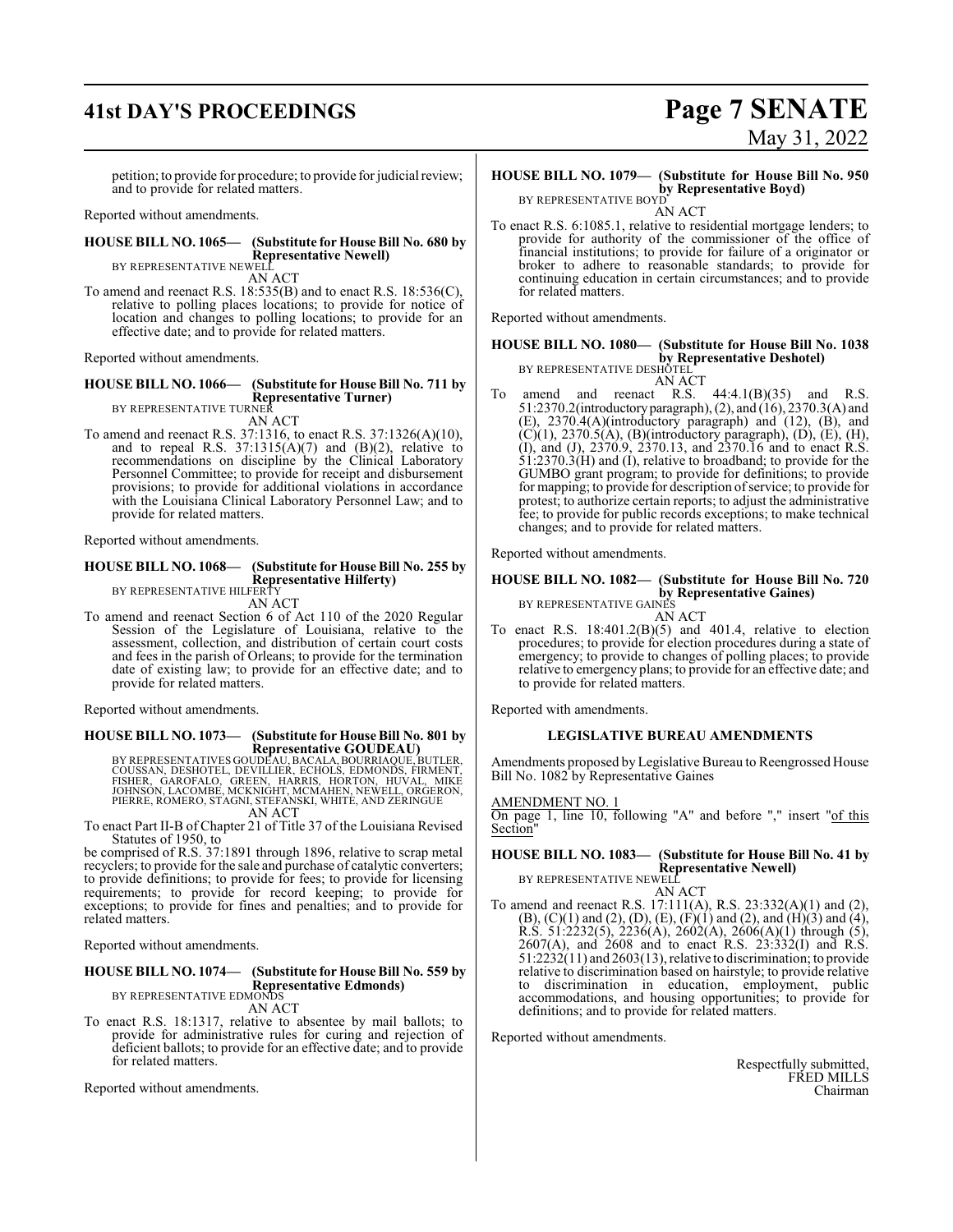# **Page 8 SENATE 41st DAY'S PROCEEDINGS**

May 31, 2022

### **Adoption of Legislative Bureau Report**

On motion of Senator Fred Mills, the Legislative Bureau amendments were adopted and the Bills and Joint Resolutions were read by title and passed to a third reading.

### **Message from the House**

### **PASSED SENATE BILLS AND JOINT RESOLUTIONS**

May 26, 2022

To the Honorable President and Members of the Senate:

I am directed to inform your honorable body that the House of Representatives has finally passed the following Senate Bills and Joint Resolutions:

**SENATE BILL NO. 95—** BY SENATOR ALLAIN

- AN ACT
- To amend and reenact R.S. 47:337.36, 337.102(H) and (I)(1) and to enact R.S. 47:337.26(D)(1)(f) and 337.102(C)(10), relative to the Uniform Local Sales Tax Board; to create a multi-parish audit program; to provide for confidentiality of taxpayer information; to provide for the operations of the program; to provide relative to the funding of the board; to provide for reporting on the program to legislative committees; to provide for an effective date; and to provide for related matters.

Reported with amendments.

### **SENATE BILL NO. 337—** BY SENATOR SMITH

AN ACT

To amend and reenact R.S. 14:98.8(C), relative to driving offenses; to provide relative to operating a vehicle while under suspension for certain prior offenses; to provide enhanced penalties for operating a vehicle while under suspension for a third or subsequent offense of operating while intoxicated; and to provide for related matters.

Reported with amendments.

#### **SENATE BILL NO. 370—** BY SENATOR HARRIS

AN ACT

To amend and reenact Children's Code Articles 897(B)(2) and  $899(B)(2)(c)$  and to enact Children's Code Article  $899(B)(2)(h)$ , relative to conditions for probation; to provide relative to the payment of restitution for damages caused by the delinquent act of a child; to authorize the court to order the parents, tutor, guardian, or legal custodian of a child to pay restitution for acts committed by the child; to authorize the court to require the child and parent or legal guardian to participate in a courtapproved decision making course; and to provide for related matters.

Reported with amendments.

### **SENATE BILL NO. 424—** BY SENATOR STINE

### AN ACT

To enact R.S. 34:851.36(B)(3), relative to vessels; to provide for the operation of motorboats; to provide for boating safety classes; to provide for exceptions; to provide for boat liveries; to provide for terms and conditions; and to provide for related matters.

Reported with amendments.

### **SENATE BILL NO. 45—**

BY SENATOR FOIL

AN ACT To amend and reenact R.S. 17:1948(A) and (E), to enact R.S.  $17:1948(C)(9)$ , and to repeal R.S.  $17:1948(G)$ , relative to students with exceptionalities; to require public school governing authorities to adopt policies relative to the installation of and operation of cameras in certain classrooms upon the request of a parent or legal guardian by December 31, 2022; and to provide for related matters.

Reported with amendments.

**SENATE BILL NO. 145—** BY SENATOR TALBOT

AN ACT

To amend and reenact R.S.  $17:3983(A)(2)(a)(i)$  and to enact R.S.  $17:3983(A)(2)(a)(iv)$ , relative to charter schools; to provide that certain charter proposals may be made directly to the State Board of Elementary and Secondary Education; and to provide for related matters.

Reported with amendments.

### **SENATE BILL NO. 250—**

BY SENATOR CONNICK AND REPRESENTATIVE STEFANSKI AN ACT

To amend and reenact R.S. 17:3703, relative to intercollegiate athletics; to provide for the responsibilities of postsecondary education institutions with respect to intercollegiate athletes' compensation; to provide for an effective date; and to provide for related matters.

Reported with amendments.

Respectfully submitted, MICHELLE D. FONTENOT Clerk of the House of Representatives

### **Message from the House**

### **PASSED SENATE BILLS AND JOINT RESOLUTIONS**

May 26, 2022

To the Honorable President and Members of the Senate:

I am directed to inform your honorable body that the House of Representatives has finally passed the following Senate Bills and Joint Resolutions:

### **SENATE BILL NO. 261—**

BY SENATORS FIELDS, BARROW, BERNARD, BOUDREAUX, BOUIE,<br>CARTER, CLOUD, CONNICK, CORTEZ, FESI, FOIL, HARRIS, HEWITT,<br>JACKSON, LUNEAU, MCMATH, FRED MILLS, POPE, PRICE, SMITH,<br>TARVER, WARD, WHITE AND WOMACK AND REPRESENTATIVE GAROFALO

AN ACT

To amend and reenact R.S. 17:3162(C)(11) through (14), 3163(B), 3164(C), and 3165(B), to enact R.S. 17:3162(C)(15) and (16) and 3164.1, and to repeal R.S. 17:3129.8, relative to transfer pathways; to provide for a comprehensive systemof articulation and transfer of credit between and among secondary and postsecondary education; to provide relative to the duties of the statewide articulation and transfer council; to provide relative to the guarantees in statewide articulation agreements; to provide relative to the Board of Regents' duties in the common course numbering system; to provide for the creation of statewide transfer pathways in major programs; and to provide for related matters.

Reported without amendments.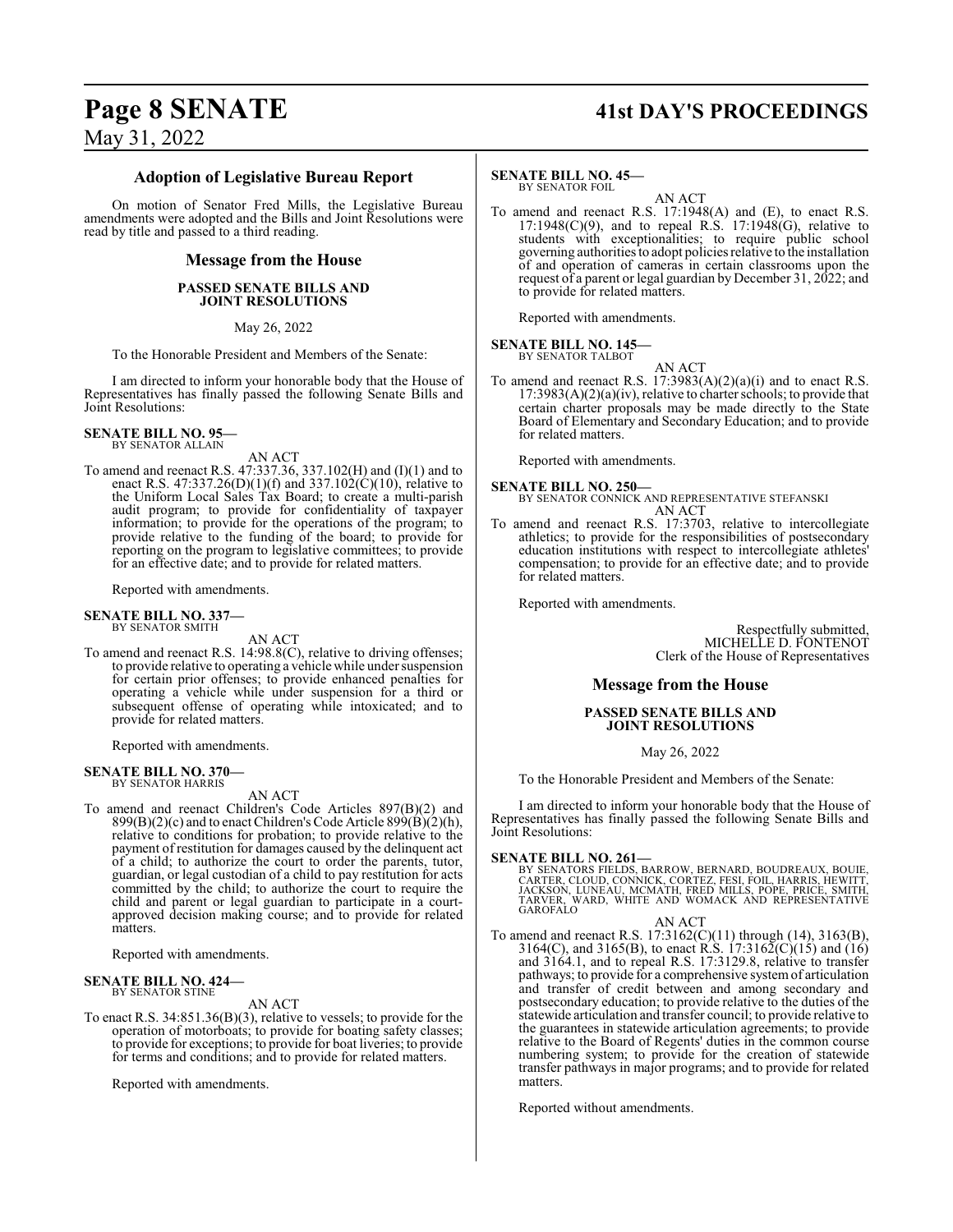# **41st DAY'S PROCEEDINGS Page 9 SENATE**

# May 31, 2022

### **SENATE BILL NO. 268—**

BY SENATORS MIZELL AND BARROW AND REPRESENTATIVES<br>AMEDEE, BUTLER, CARRIER, EDMONSTON, FREEMAN, FREIBERG,<br>IVEY, SCHLEGEL, THOMPSON AND WHITE AN ACT

To amend and reenact R.S. 40:2156(B)(4) and to enact R.S. 40:2159.2, relative to opioid treatment programs for pregnant women; to establish requirements for treatment facilities licensed as behavioral health services providers that provide treatment for opioid use disorder to pregnant women; to prohibit certain actions against behavioral health services provider licenses prior to a specific date; to provide for definitions; to provide for an effective date; and to provide for related matters.

Reported without amendments.

### **SENATE BILL NO. 273—**

BY SENATORS FOIL AND BARROW AND REPRESENTATIVE MARINO AN ACT

To enact R.S. 15:574.4(K), relative to parole; to provide eligibility for parole consideration for offenders serving a life sentence for offenses committed on or before July 2, 1973, to which the offender pled guilty; and to provide for related matters.

Reported without amendments.

#### **SENATE BILL NO. 62—** BY SENATOR MIZELL

AN ACT

To amend and reenact Children's Code Article 616.1.1, relative to appeals of determinations of abuse and neglect; to provide for notice of a determination; to provide for notice of appeal rights; and to provide for related matters.

Reported without amendments.

#### **SENATE BILL NO. 47—** BY SENATOR FIELDS

AN ACT

To amend and reenact R.S. 17:24.8(A) and to enact R.S. 17:24.8(D), relative to prekindergarten instruction; to require each city, parish, and other public school board to work to implement a mixed provider delivery model for full-day prekindergarten instruction; and to provide for related matters.

Reported without amendments.

**SENATE BILL NO. 50—** BY SENATOR HEWITT AND REPRESENTATIVE GAROFALO AN ACT

To enact R.S. 17:4035.2, relative to public school choice in certain high school programs; to provide for high school programs of choice; to provide for eligibility criteria for students and high schools; to provide for restrictions; to provide relative to the responsibilities of public school systems; and to provide for related matters.

Reported without amendments.

### **SENATE BILL NO. 104—**

BY SENATOR MIZELL AND REPRESENTATIVES AMEDEE, BACALA,<br>BUTLER, EDMONDS, EMERSON, FIRMENT, FRIEMAN, GAROFALO,<br>HOLLIS, HORTON, MCCORMICK, MCFARLAND, ROMERO AND SCHAMERHORN

### AN ACT

To enact R.S. 40:2175.8, relative to outpatient abortion facilities; to require outpatient abortion facilities to permit certain communications by patients; to provide for conditions for licensure; to provide for penalties; and to provide for related matters.

Reported without amendments.

### **SENATE BILL NO. 147—**

BY SENATOR MIZELL AN ACT

To amend and reenact R.S. 40:1216.1(G) and to enact R.S. 40:1216.1(H), relative to procedures for victims of sex offenses; to require that healthcare providers make certain records available to sexual assault survivors; to provide relative to documents requested by the victim after a forensic medical examination has been performed; and to provide for related matters.

Reported without amendments.

#### **SENATE BILL NO. 157** BY SENATOR MILLIGAN

AN ACT

To amend and reenact R.S.  $15:587(A)(1)(a)$  and to enact R.S.  $15:587(A)(1)(m)$  and  $587.5(B)(3)$ , relative to criminal history records and identification files; to provide for access to criminal history records and identification files by the office of technology services; to provide for responsibilities of division of administration, office of technology services; and to provide for related matters.

Reported without amendments.

### **SENATE BILL NO. 176—**

BY SENATOR FIELDS AN ACT

To amend and reenact R.S. 17:1982(1) and (3) and 1983, relative to the Blind Persons' Literacy Rights and Education Act; to provide for definitions; to provide relative to individualized assessment, planning, and supports; and to provide for related matters.

Reported without amendments.

### **SENATE BILL NO. 190—**

BY SENATORS HEWITT AND FOIL AN ACT

To enact Subpart A-3 of Part III of Chapter 1 of Title 17 of the Louisiana Revised Statutes of 1950, to be comprised of R.S. 17:187.1 through 187.5, and R.S.  $36:651(F)(7)$ , relative to computer science education; to provide for legislative findings and intent; to provide for the development of a statewide computer science education program; to create the Computer Science Education Advisory Commission; to provide for its membership, compensation, and duties; and to provide for related matters.

Reported without amendments.

Respectfully submitted, MICHELLE D. FONTENOT Clerk of the House of Representatives

### **Message from the House**

### **CONCURRING IN SENATE CONCURRENT RESOLUTIONS**

May 31, 2022

To the Honorable President and Members of the Senate:

I am directed to inform your honorable body that the House of Representatives has finally concurred in the following Senate Concurrent Resolutions:

### **SENATE CONCURRENT RESOLUTION NO. 62—**

BY SENATORS FRED MILLS AND ALLAIN AND REPRESENTATIVES BACALA, BEAULLIEU, FISHER, GAROFALO, GLOVER, MIGUEZ AND THOMPSON

A CONCURRENT RESOLUTION

To express the sincere and heartfelt condolences of the Legislature of Louisiana upon the untimely death of Marty James Trahan and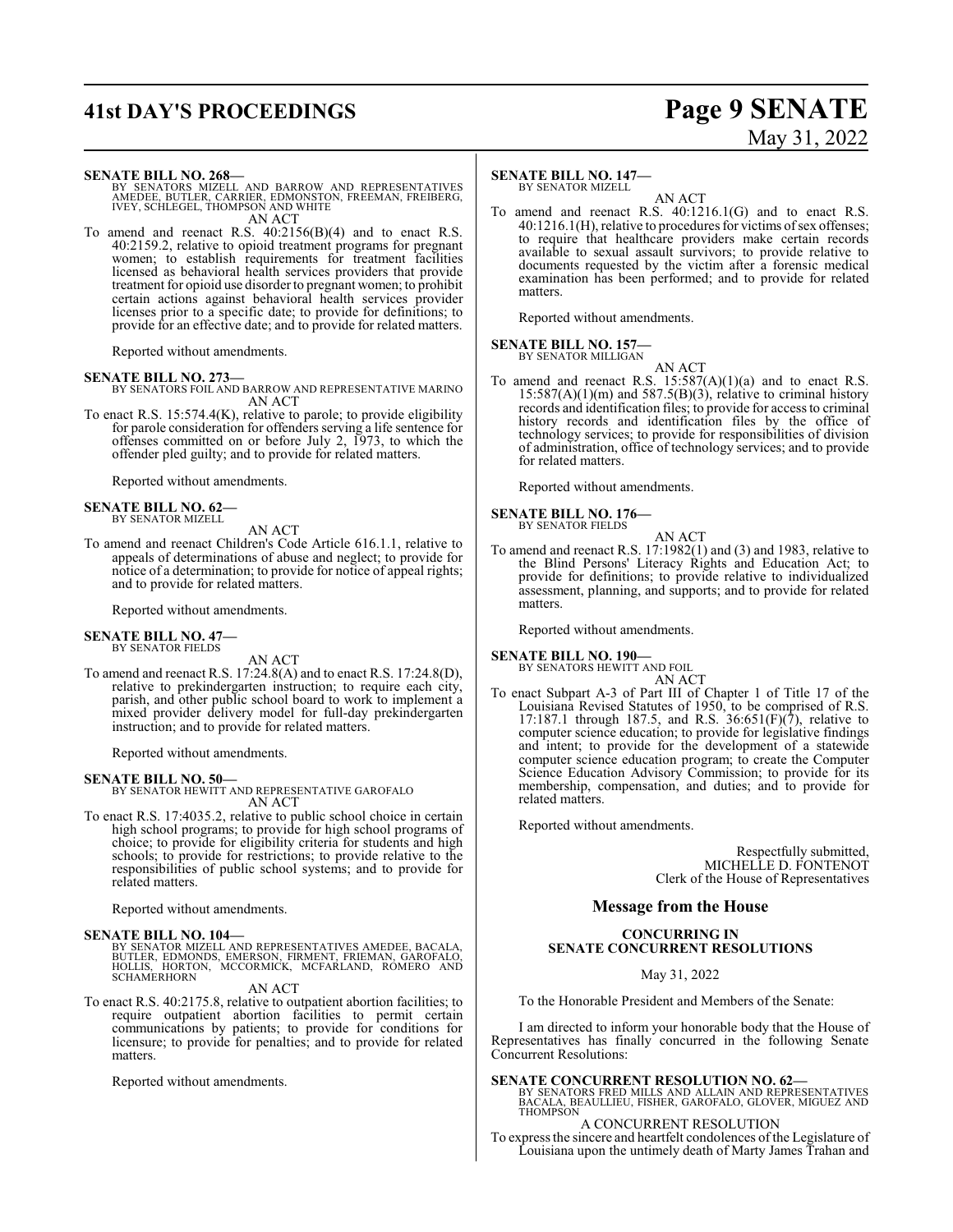### May 31, 2022

to recognize and commend a life well spent in service to his community.

Reported without amendments.

#### **SENATE CONCURRENT RESOLUTION NO. 65—** BY SENATOR MIZELL

### A CONCURRENT RESOLUTION

To commend and acknowledge the volunteers and members of the 2022 Concerned Women for America'sEncourage-A-Legislator Project.

Reported without amendments.

**SENATE CONCURRENT RESOLUTION NO. 66—**<br>
BY SENATOR PEACOCK AND REPRESENTATIVES DUPLESSIS,<br>
ECHOLS, FISHER, GLOVER, JEFFERSON, JENKINS, LAFLEUR, LYONS,<br>
PHELPS, PIERRE, PRESSLY AND RISER A CONCURRENT RESOLUTION

To commend the Delta Lambda Omega Chapter of Alpha Kappa Alpha Sorority, Inc. on the occasion of seventy-five years of dedicated service.

Reported without amendments.

Respectfully submitted, MICHELLE D. FONTENOT Clerk of the House of Representatives

### **Message from the House**

### **HOUSE CONFEREES APPOINTED**

### May 26, 2022

To the Honorable President and Members of the Senate:

I am directed to inform your honorable body that the Speaker of the House of Representatives has appointed the following members, on the part of the House of Representatives, to confer, with a like committee from the Senate, on the disagreement to **Senate Concurrent Resolution No. 14** by Senator Foil:

Representatives Stagni, Stefanski and Deshotel.

Respectfully submitted, MICHELLE D. FONTENOT Clerk of the House of Representatives

### **Message from the House**

### **HOUSE CONFEREES APPOINTED**

### May 26, 2022

To the Honorable President and Members of the Senate:

I am directed to inform your honorable body that the Speaker of the House of Representatives has appointed the following members, on the part of the House of Representatives, to confer, with a like committee from the Senate, on the disagreement to **House Bill No. 549** by Representative Boyd:

Representatives Boyd, Gregory Miller and Michael Johnson.

Respectfully submitted, MICHELLE D. FONTENOT Clerk of the House of Representatives

## **Page 10 SENATE 41st DAY'S PROCEEDINGS**

### **Introduction of Senate Resolutions**

**SENATE RESOLUTION NO. 168—** BY SENATOR JACKSON

A RESOLUTION

To urge and request the Louisiana Tax Institute to study Louisiana's deductions, exclusions, exemptions, suspensions, credits, discounts, refunds, special rates, special methods of reporting, rebates, preferential tax calculation methods, and all other tax expenditures as well as all other government programs and grants in order to determine which tax expenditures and state programs provide the greatest benefit and assistance to Louisiana-owned small businesses.

Senator Jackson asked for and obtained a suspension of the rules to read Senate Resolution No. 168 a first and second time.

The resolution was read by title and referred by the President to the Committee on Revenue and Fiscal Affairs.

### **SENATE RESOLUTION NO. 169—** BY SENATOR WHITE

A RESOLUTION

To express the sincere condolences of the Senate of the Legislature of Louisiana upon the passing of Dustin Hamilton and to commend him for his public service.

The resolution was read by title and placed on the Calendar for a second reading.

### **SENATE RESOLUTION NO. 170—** BY SENATOR REESE

### A RESOLUTION

To commend the Cal-Cam Fair on the celebration of its one hundredth anniversary.

Senator Reese asked for and obtained a suspension of the rules to read Senate Resolution No. 170 a first and second time.

On motion of Senator Reese the resolution was read by title and adopted.

### **SENATE RESOLUTION NO. 171—**

BY SENATOR MCMATH A RESOLUTION

To designate May 31, 2022, as Louisiana Music Advocacy Day at the Louisiana State Capitol.

Senator McMath asked for and obtained a suspension of the rules to read Senate Resolution No. 171 a first and second time.

On motion of Senator McMath the resolution was read by title and adopted.

### **SENATE RESOLUTION NO. 172—**

BY SENATOR FESI A RESOLUTION

To commend the South Terrebonne High School baseball team on winning the 2022 Louisiana High School Athletic Association Class 4A Baseball State Championship.

The resolution was read by title and placed on the Calendar for a second reading.

### **SENATE RESOLUTION NO. 173—** BY SENATORS ABRAHAM AND STINE

### A RESOLUTION

To commend the Notre Dame High School volleyball team on winning the 2021 Louisiana High School Athletic Association Division IV Volleyball State Championship.

The resolution was read by title and placed on the Calendar for a second reading.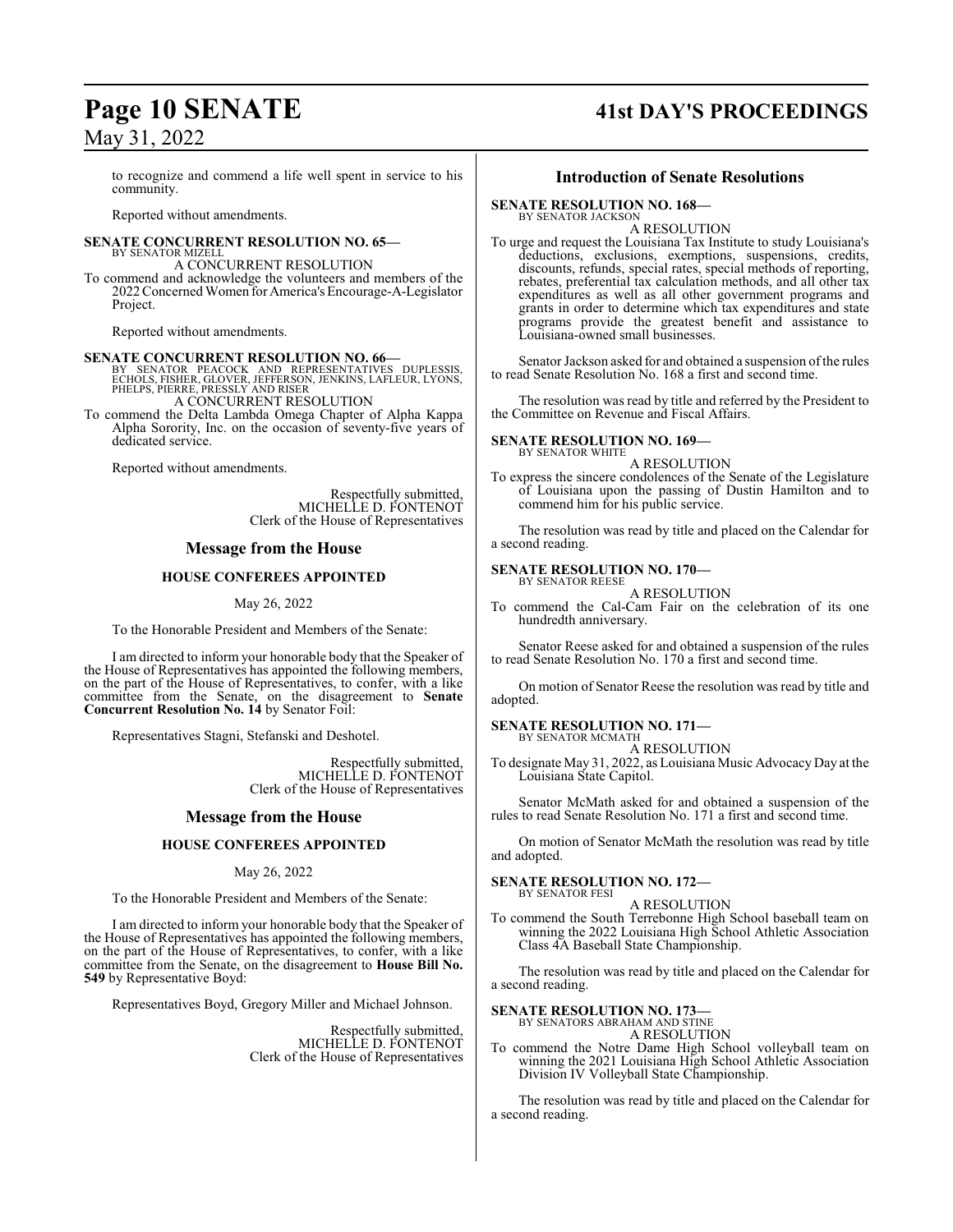# **41st DAY'S PROCEEDINGS Page 11 SENATE**

### **SENATE RESOLUTION NO. 174—**

BY SENATOR CARTER A RESOLUTION

To establish the Motor Vehicle Title Endorsement Policy Advisory Committee to collaborate with the office of motor vehicles to formulate proposed legislation, rules, and policies to ensure the security of title transactions for all motor vehicle certificates of title regardless of format.

Senator C arter asked for and obtained a suspension of the rules to read Senate Resolution No. 174 a first and second time.

The resolution was read by title and referred by the President to the Committee on Transportation, Highways and Public Works.

### **Introduction of Senate Concurrent Resolutions**

### **SENATE CONCURRENT RESOLUTION NO. 71—** BY SENATOR PEACOCK A CONCURRENT RESOLUTION

To commend Mrs. Rosemary Slattery Davis, widow of former State Senator Jackson Beauregard Davis, on the occasion of her one hundredth birthday on May 21, 2022.

The resolution was read by title and placed on the Calendar for a second reading.

## **SENATE CONCURRENT RESOLUTION NO. 72—** BY SENATOR PEACOCK

A CONCURRENT RESOLUTION

To commend the creators of the film, The Five Priests, on being honored as an Official Selection and Monthly Winner at the Cannes World Film Festival for independent filmmakers along with twenty-six other international festivals of note.

Senator Peacock asked for and obtained a suspension ofthe rules to read Senate Concurrent Resolution No. 72 a first and second time.

The concurrent resolution was read by title. Senator Peacock moved to adopt the Senate Concurrent Resolution.

### **ROLL CALL**

The roll was called with the following result:

### YEAS

| Mr. President<br>Allain<br>Barrow<br>Bernard<br>Boudreaux<br>Bouie<br>Carter<br>Cathey<br>Connick<br>Fesi<br>Foil<br>Henry | Hensgens<br>Hewitt<br>Jackson<br>Lambert<br>Luneau<br>McMath<br>Milligan<br>Mills, F.<br>Mills, R.<br>Mizell<br>Morris<br>Peacock | Pope<br>Price<br>Reese<br>Smith<br>Stine<br>Talbot<br>Tarver<br>Ward<br>White<br>Womack |
|----------------------------------------------------------------------------------------------------------------------------|-----------------------------------------------------------------------------------------------------------------------------------|-----------------------------------------------------------------------------------------|
| Total - 34                                                                                                                 | <b>NAYS</b>                                                                                                                       |                                                                                         |
| Total - 0                                                                                                                  | ABSENT                                                                                                                            |                                                                                         |
| Abraham<br>Cloud<br>Total - 4                                                                                              | Fields<br>Harris                                                                                                                  |                                                                                         |

The Chair declared the Senate adopted the Senate Concurrent Resolution and ordered it sent to the House.

# May 31, 2022

### **Senate Resolutions on Second Reading**

**SENATE RESOLUTION NO. 163—**<br>BY SENATORS BARROW, ALLAIN, BERNARD, BOUIE, CATHEY, CORTEZ, FESI, FOIL, HENSGENS, HEWITT, JACKSON, MCMATH,<br>MILLIGAN, FRED MILLS, ROBERT MILLS, MIZELL, MORRIS,<br>PEACOCK, POPE, PRICE, SMITH, STINE WOMACK

A RESOLUTION

To commend the adoption of the United States flag on June 14, 1777, and recognize June 12-18, 2022, as National Flag Week in Louisiana.

On motion of Senator Barrow the resolution was read by title and adopted.

#### **SENATE RESOLUTION NO. 164—** BY SENATOR WHITE

A RESOLUTION

To urge and request the office of community development within the division of administration to workwith the Louisiana Watershed Initiative to create an independent watershed region for the Amite River Basin.

The resolution was read by title and referred by the President to the Committee on Finance.

#### **SENATE RESOLUTION NO. 165—** BY SENATOR BARROW

A RESOLUTION

To recognize May 9<sup>th</sup> through 13<sup>th</sup> as Economic Development Week and to commend the Baton Rouge North Economic Development District for their efforts in increasing the economic activity and employment opportunities in northern Baton Rouge.

On motion of Senator Barrow the resolution was read by title and adopted.

### **Senate Concurrent Resolutions on Second Reading**

### **SENATE CONCURRENT RESOLUTION NO. 70—** BY SENATOR BARROW

A CONCURRENT RESOLUTION

To recognize and commemorate the  $50<sup>th</sup>$  anniversary of the enactment of Title IX and to celebrate its history and impact.

The concurrent resolution was read by title. Senator Barrow moved to adopt the Senate Concurrent Resolution.

### **ROLL CALL**

The roll was called with the following result:

### YEAS

| Mr. President | Foil        | Morris  |
|---------------|-------------|---------|
| Abraham       | Henry       | Peacock |
| Allain        | Hensgens    | Price   |
| Barrow        | Hewitt      | Reese   |
| Bernard       | Jackson     | Smith   |
| Boudreaux     | Luneau      | Stine   |
| Bouie         | McMath      | Talbot  |
| Carter        | Milligan    | Tarver  |
| Cathey        | Mills, F.   | Ward    |
| Connick       | Mills, R.   | White   |
| Fesi          | Mizell      | Womack  |
| Total - 33    |             |         |
|               | <b>NAYS</b> |         |
|               |             |         |

Total - 0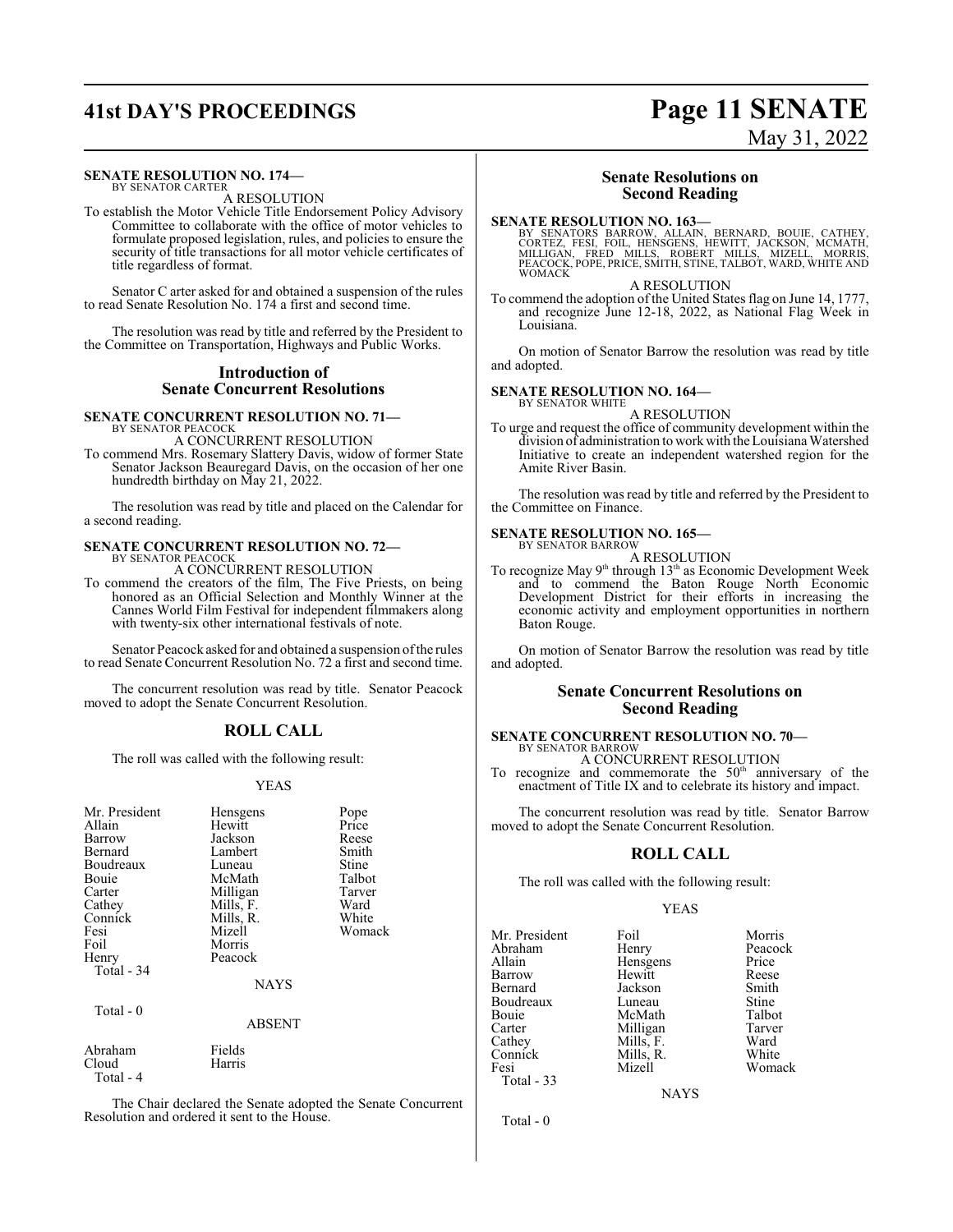### May 31, 2022

### ABSENT

Cloud Harris Pope Fields Lambert Total - 5

The Chair declared the Senate adopted the Senate Concurrent Resolution and ordered it sent to the House.

### **Message from the House**

### **ASKING CONCURRENCE IN HOUSE BILLS AND JOINT RESOLUTIONS**

May 26, 2022

To the Honorable President and Members of the Senate:

I am directed to inform your honorable body that the House of Representatives has finally passed and asks your concurrence in the following House Bills and Joint Resolutions:

HB No. 871

Respectfully submitted, MICHELLE D. FONTENOT Clerk of the House of Representatives

### **House Bills and Joint Resolutions on First Reading**

### **HOUSE BILL NO. 871—**

BY REPRESENTATIVES MARCELLE, CORMIER, LARVADAIN, AND SELDERS

AN ACT To amend and reenact R.S. 32:57.1(A) and (B) and to enact R.S. 32:57.1(D), relative to a failure to honor a written promise to appear; to provide for the authorization of a judge to notify the Department of Public Safety and Corrections of a failure to appear; to provide for reinstatement fees or fines relative to an arrested person's failure to honor a written promise to appear; to waive reinstatement fees or fines under certain circumstances; and to provide for related matters.

The bill was read by title and placed on the Calendar for a second reading.

### **Message from the House**

### **ASKING CONCURRENCE IN HOUSE CONCURRENT RESOLUTIONS**

May 26, 2022

To the Honorable President and Members of the Senate:

I am directed to inform your honorable body that the House of Representatives has finally passed and asks your concurrence in the following House Concurrent Resolutions:

HCR No. 132 HCR No. 124

Respectfully submitted, MICHELLE D. FONTENOT Clerk of the House of Representatives

# **Page 12 SENATE 41st DAY'S PROCEEDINGS**

### **House Concurrent Resolutions on First Reading**

### **HOUSE CONCURRENT RESOLUTION NO. 124—** BY REPRESENTATIVE SELDERS

A CONCURRENT RESOLUTION

To urge and request the Legislative Budgetary Control Council to study the feasibility of creating a disaster and assistance relief fund administered by the legislature.

The resolution was read by title and placed on the Calendar for a second reading.

### **HOUSE CONCURRENT RESOLUTION NO. 132—** BY REPRESENTATIVE GOUDEAU AND SENATOR CORTEZ

A CONCURRENT RESOLUTION

To commend Alechia Randle on being selected as the 2022 Direct Support Professional of the Year in Louisiana by the American Network of Community Options and Resources.

The resolution was read by title and placed on the Calendar for a second reading.

### **Reports of Committees**

The following reports of committees were received and read:

### **REPORT OF COMMITTEE ON**

### **EDUCATION**

Senator Cleo Fields, Chairman on behalf of the Committee on Education, submitted the following report:

### May 26, 2022

To the President and Members of the Senate:

I am directed by your Committee on Education to submit the following report:

#### **SENATE RESOLUTION NO. 146—** BY SENATOR JACKSON

A RESOLUTION

To urge and request the state Department of Education to study the impact of adding days to the school calendar has on teachers, and to submit a written report of its findings and any recommendations to the Senate Committee on Education not later than December 1, 2022.

Reported favorably.

# **HOUSE CONCURRENT RESOLUTION NO. 81—** BY REPRESENTATIVE MINCEY

A CONCURRENT RESOLUTION

To create the Workforce Opportunity and Readiness Task Force to study workforce readiness programs and activities in the state's public schools, identify successful programs and practices, and develop recommendations for improvement and to provide for submission of an initial and final written report of findings and recommendations by January 16, 2023, and January 15, 2024, respectively.

Reported favorably.

### **HOUSE CONCURRENT RESOLUTION NO. 113—** BY REPRESENTATIVE MINCEY A CONCURRENT RESOLUTION

To urge and request the state Department of Education to study the cost of standardized testing associated with state assessments and submit a written report of findings and data supporting such findings to the Legislature of Louisiana by January 13, 2023.

Reported favorably.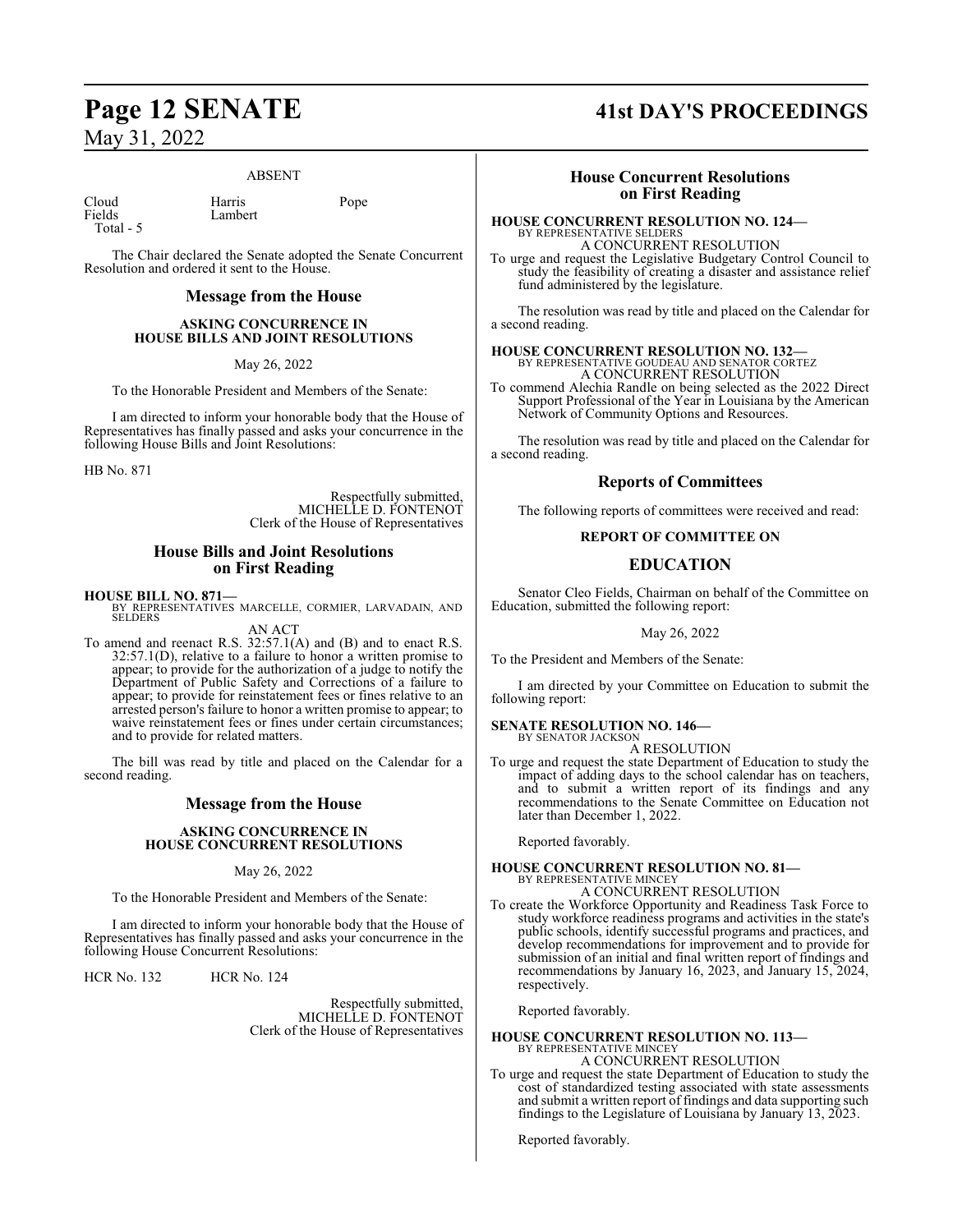# **41st DAY'S PROCEEDINGS Page 13 SENATE**

### **HOUSE BILL NO. 33—**

BY REPRESENTATIVES DEVILLIER AND ROMERO AN ACT

To amend and reenact R.S. 17:236(A) and to enact Chapter 43-C of Title 17 of the Louisiana Revised Statutes of 1950, to be comprised of R.S. 17:4037.1 through 4037.8, relative to elementary and secondary education; to create and provide for the administration of a program to provide state funding for the education of students not enrolled in public school; to provide relative to the eligibility of students, schools, and service providers participating in the program; to provide relative to program funds; to provide relative to the testing of students participating in the program; to require the state Department of Education to submit annual reports to the legislature relative to the program; to provide relative to rules; to provide relative to definitions; to provide for an effective date; and to provide for related matters.

Reported with amendments.

### **HOUSE BILL NO. 47—**

BY REPRESENTATIVE EDMONSTON AN ACT

To amend and reenact R.S. 17:170(E), relative to student immunization requirements; to require that any communication issued to students or their parents or guardians relative to immunization requirements include information relative to exemption from such requirements; to require schools to accept each written statement or dissent provided pursuant to such exemption; to provide that exemptions apply to those attending schools in addition to those seeking to enter schools; and to provide for related matters.

Reported favorably.

### **HOUSE BILL NO. 185—**

BY REPRESENTATIVE CHARLES OWEN AN ACT

To amend and reenact R.S. 17:3399.31, 3399.32(E), and 3399.35(3) and (5) and to enact R.S. 17:3399.32(F) and (G) and 3399.38, relative to expressive activities at public postsecondary education institutions;to authorize institutions to require permits for expressive activities and to charge fees associated with such permits; to provide for policies and definitions; and to provide for related matters.

Reported favorably.

**HOUSE BILL NO. 194—** BY REPRESENTATIVES BUTLER AND WRIGHT AN ACT

To amend and reenact R.S. 17:236(A) and to enact Chapter 43-C of Title 17 of the Louisiana Revised Statutes of 1950, to be comprised of R.S. 17:4037.1 through 4037.7, relative to elementary and secondary education; to create and provide for the administration of a program to provide state funding for the education of certain students with exceptionalities who are not enrolled in public school; to provide relative to the eligibility of students, schools, and service providers participating in the program; to provide relative to program funds; to provide relative to the testing of students participating in the program; to require the state Department of Education to submit annual reports to the legislature relative to the program; to provide relative to rules; to provide relative to definitions; to provide for an effective date; and to provide for related matters.

Reported with amendments.

### **HOUSE BILL NO. 196—**

BY REPRESENTATIVE NELSON

AN ACT To enact R.S. 17:3138.10, relative to postsecondary education; to create the Stimulating More Advanced Research and Technology Program for the purpose of awarding grants to support research in science, technology, engineering, and

mathematics at certain postsecondary education institutions; to

provide for program administration by the Board of Regents; to specify the purposes for which grants are awarded; to create the Stimulating More Advanced Research and Technology Fund for the purpose of funding the program; to direct the state treasurer to deposit certain monies into the fund; to require the Board of Regents to report annually relative to the program; to require the Board of Regents to adopt rules relative to the program; and to

provide for related matters. Reported with amendments.

### **HOUSE BILL NO. 207—**

BY REPRESENTATIVE HUGHES AN ACT

To amend and reenact R.S. 17:183.3(B)(2)(b) and 5026(A)(2) and to enact R.S. 17:5026(D), relative to curricula; to revise the courses required in the high school career major program; to add Geometry as a required course; to provide for alignment with the core curriculum required for qualification for a TOPS-Tech award; and to provide for related matters.

Reported favorably.

### **HOUSE BILL NO. 215—**

BY REPRESENTATIVE WHITE AN ACT

To amend and reenact R.S. 17:497, relative to the compensation schedule for school bus operators who transport public school students; to provide changes to the method by which compensation is calculated; to require compensation for certain purchases made and costs incurred by school bus operators; to provide for an effective date; and to provide for related matters.

Reported favorably.

**HOUSE BILL NO. 274—** BY REPRESENTATIVES EDMONDS AND EDMONSTON AN ACT

To enact R.S. 17:263(C), relative to curricula; to expand the topics required to be included in adoption awareness instruction for high school students; and to provide for related matters.

Reported favorably.

**HOUSE BILL NO. 364—** BY REPRESENTATIVES MCKNIGHT, AMEDEE, BISHOP, COUSSAN, DAVIS, IVEY, LACOMBE, CHARLES OWEN, AND PRESSLY AN ACT

To enact R.S. 17:3394, relative to the powers and duties of public postsecondary education management boards; to require a disciplinary hearing process for students and student organizations accused of committing non-academic offenses; and to provide for related matters.

Reported with amendments.

**HOUSE BILL NO. 526—**<br>BY REPRESENTATIVES EDMONDS, AMEDEE, BACALA, CARRIER,<br>WILFORD CARTER, DEVILLIER, EMERSON, FISHER, FREEMAN,<br>GAROFALO, HARRIS, HUGHES, LAFLEUR, LARVADAIN, MIGUEZ,<br>NEWELL, CHARLES OWEN, SCHAMERHORN, SCHLE

AN ACT

To enact R.S. 17:88.1 and 3996(B)(67), relative to school board fiscal information; to require each city, parish, and other local public school board to post certain fiscal information on its website; to provide deadlines; to require the treasurer to post certain fiscal information relative to school boards on the website of the Department of the Treasury; to provide relative to charter schools; and to provide for related matters.

Reported favorably.

# May 31, 2022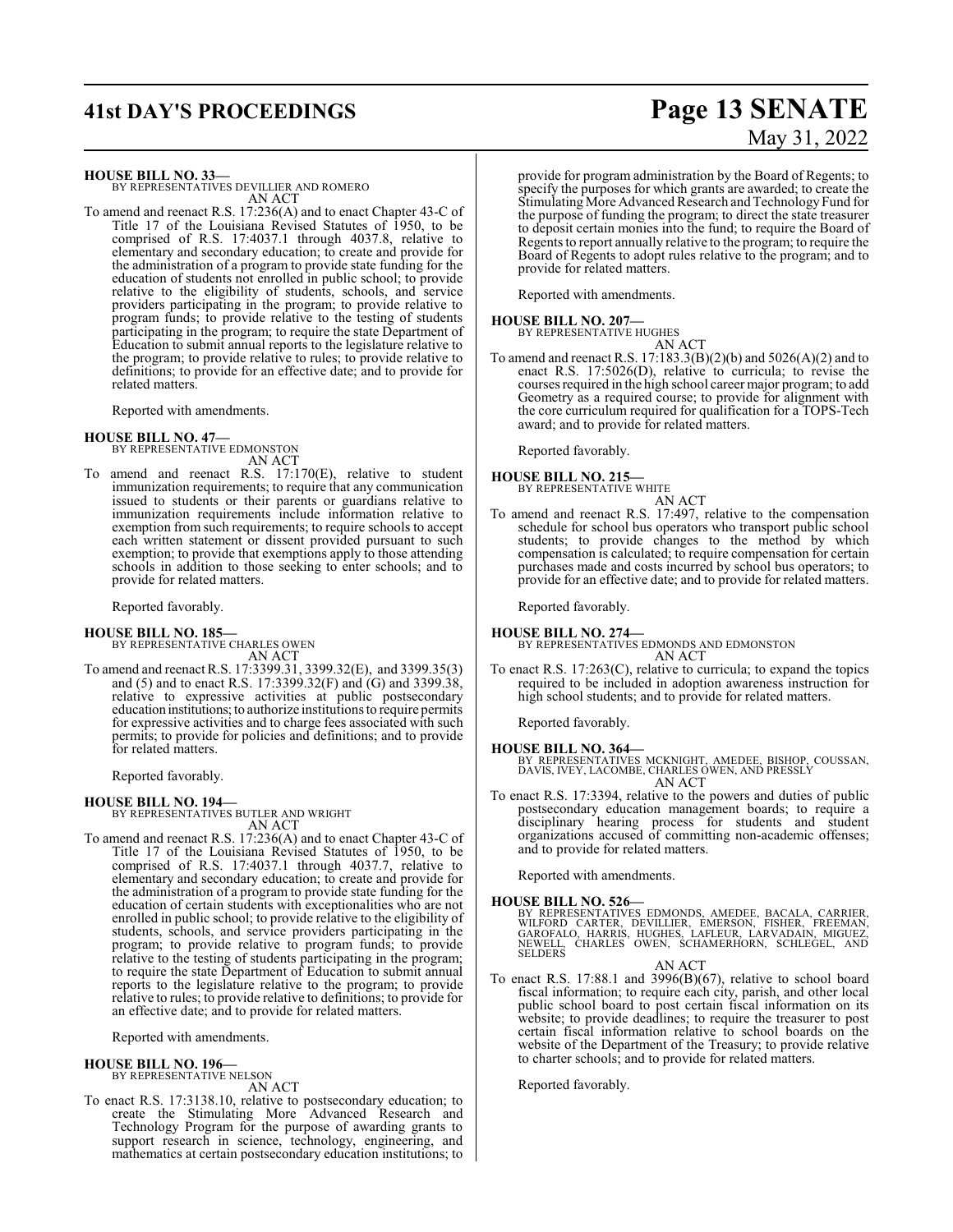# **Page 14 SENATE 41st DAY'S PROCEEDINGS**

### May 31, 2022

### **HOUSE BILL NO. 546—**

BY REPRESENTATIVES MINCEY, BRASS, HARRIS, JEFFERSON, CHARLES OWEN, SCHLEGEL, ST. BLANC, AND TARVER AN ACT

To amend and reenact R.S. 17:7(6)(b)(i)(aa) and to repeal R.S.  $17:7.1(A)(7)$ , relative to teacher preparation and certification; to revise requirements for entry into a teacher preparation program; to revise requirements for initial certification of school teachers; to provide for an effective date; and to provide for related matters.

Reported with amendments.

## **HOUSE BILL NO. 550—** BY REPRESENTATIVE EMERSON

AN ACT

To enact R.S. 17:3996(I), relative to elementary and secondary education; to provide relative to student learning pods; to provide relative to policies and procedures; to provide relative to domicile; and to provide for related matters.

Reported with amendments.

### **HOUSE BILL NO. 911—**

BY REPRESENTATIVES HUGHES, ADAMS, AMEDEE, BEAULLIEU,<br>BOYD, BRASS, BROWN, BRYANT, BUTLER, CARRIER, CORMIER,<br>COUSSAN, DAVIS, DEVILLIER, DUBUISSON, DUPLESSIS, EDMONDS,<br>EMERSON, FISHER, FREEMAN, FREIBERG, GAROFALO, GLOVER,<br>HAR **ZERINGUE** 

### AN ACT

To amend and reenact R.S. 17:24.9(B), (C)(5), and (D), 24.10(A)(2) and  $(3)$ ,  $(B)(1)$ (introductory paragraph), and  $(D)$  through  $(F)$ , and  $24.12(C)$  and (D) and to enact R.S.  $17:24.10(\overline{G})$  and  $24.12(E)$ , relative to early literacy; to provide a short title; to increase the number of administrations of a literacy screener to students in grades kindergarten through three; to provide for reporting the results of the literacy screener; to provide relative to literacy supports and interventions for certain students; to require individual reading plans for certain students; to require literacy coaches for teachers; and to provide for related matters.

Reported favorably.

### **HOUSE BILL NO. 914—**

BY REPRESENTATIVE CREWS AND SENATOR FOIL AN ACT

To enact R.S. 17:436.4, relative to students with seizure disorders; to provide for the training of school nurses and other school employees; to provide for management and treatment plans for students who have seizure disorders; and to provide for related matters.

Reported with amendments.

### **HOUSE BILL NO. 921—** BY REPRESENTATIVE MCFARLAND

AN ACT

To amend and reenact R.S. 17:437.2(A)(2), (B), (C)(3), and (D) and to enact R.S. 17:407.22.1 and  $437.2(A)(3)$  and (E), relative to adverse childhood experience in early childhood education; to provide for definitions; to provide for responsibilities ofthe state Department of Education; to require the creation of pilot programs; and to provide for related matters.

Reported with amendments.

### **HOUSE BILL NO. 940—**

BY REPRESENTATIVE FREIBERG AN ACT

To amend and reenact R.S. 17:3991(B)(1)(a)(i), relative to required student population characteristics at charter schools; to provide relative to the number of economically disadvantaged students

and students with exceptionalities a charter school is required to enroll; and to provide for related matters.

Reported favorably.

### **HOUSE BILL NO. 983—** BY REPRESENTATIVE BISHOP

AN ACT

To amend and reenact R.S. 17:3100.7(E), relative to the Louisiana Student Tuition Assistance and Revenue Trust Program and the Louisiana Student Tuition Assistance and Revenue Trust Kindergarten Through Grade Twelve Program; to authorize the transfer or rollover of funds from a college education savings account to an elementary and secondary education savings account; and to provide for related matters.

Reported favorably.

#### **HOUSE BILL NO. 1075— (Substitute for House Bill No. 861 by Representative St. Blanc)** BY REPRESENTATIVE ST. BLANC

AN ACT

To amend and reenact R.S. 17:407.62(7), 407.64(B), and 407.66(A)(2) and R.S. 40:1563.2 and to enact R.S. 17:407.62(8) and (9), relative to family and in-home child care providers; to provide relative to the inspection of such providers; to provide relative to the powers and duties of the state Department of Education and the office of state fire marshal with respect to such providers; to provide for the transfer and use of monies; and to provide for related matters.

Reported favorably.

### **HOUSE BILL NO. 1081— (Substitute for House Bill No. 380 by Representative Muscarello)** BY REPRESENTATIVE MUSCARELLO

AN ACT

To amend and reenact R.S.  $17:158(J)(2)$  and  $164.1(A)$  and R.S. 32:1(14) and (75), 80(B)(1) and (2)(b), 318(B), 328(B), and  $378(A)$  and (B), to enact R.S.  $32:80(E)$ , and to repeal R.S. 17:161, relative to school buses; to provide relative to the applicability of certain school bus safety requirements; to provide relative to loading and unloading of students at or near their homes; to provide relative the operation of school busses; and to provide for related matters.

Reported favorably.

Respectfully submitted, CLEO FIELDS Chairman

### **REPORT OF COMMITTEE ON**

### **FINANCE**

Senator Mack A. "Bodi" White Jr., Chairman on behalf of the Committee on Finance, submitted the following report:

May 30, 2022

To the President and Members of the Senate:

I am directed by your Committee on Finance to submit the following report:

### **HOUSE CONCURRENT RESOLUTION NO. 8—** BY REPRESENTATIVE SCHEXNAYDER A CONCURRENT RESOLUTION

To provide for a hospital stabilization formula pursuant to Article VII, Section 10.13 of the Constitution of Louisiana; to establish the level and basis of hospital assessments; to establish certain reimbursement enhancements for inpatient and outpatient hospital services; to establish certain criteria for the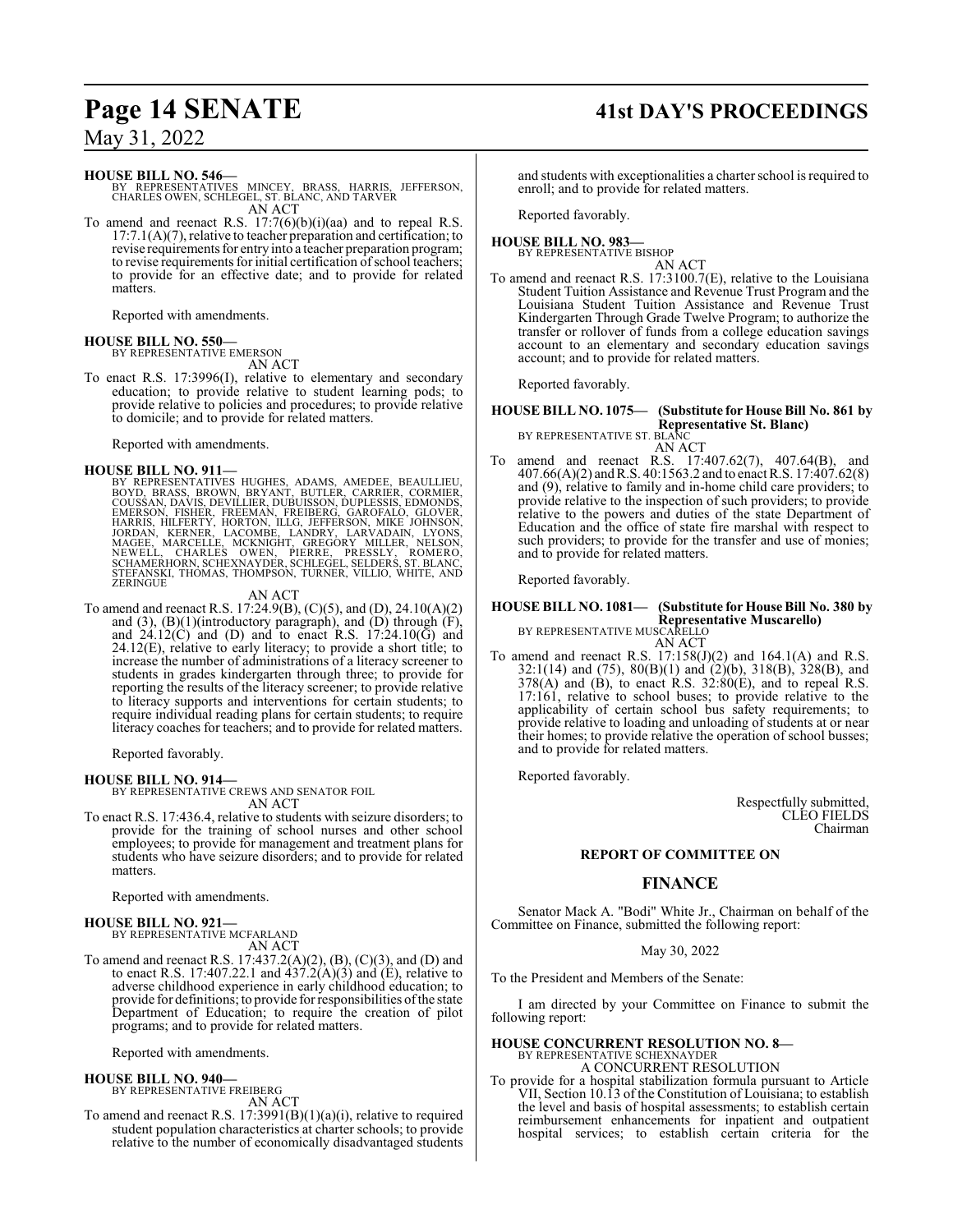# **41st DAY'S PROCEEDINGS Page 15 SENATE**

# May 31, 2022

implementation of the formula; and to provide for related matters.

Reported with amendments.

#### **HOUSE CONCURRENT RESOLUTION NO. 60—** BY REPRESENTATIVE DESHOTEL

A CONCURRENT RESOLUTION

To authorize and request the chairmen of the House Committee on Appropriations and the Senate Committee on Finance, acting jointly, to appoint a joint subcommittee composed of members from each committee to research, evaluate, and make recommendations for proposed legislation and policy changes relative to the office of technology services within the division of administration.

Reported favorably.

### **HOUSE CONCURRENT RESOLUTION NO. 103—**

BY REPRESENTATIVE WRIGHT A CONCURRENT RESOLUTION

To authorize and direct the Cash Management Review Board to meet, establish, and function as the Louisiana Digital Assets Working Group to research, report, and make recommendations relative to the use of digital assets in this state and submit the findings to the state treasurer on or before February 1, 2023.

Reported favorably.

### **HOUSE BILL NO. 136—**

BY REPRESENTATIVES MARINO, BRASS, FREEMAN, HILFERTY, JEFFERSON, CHARLES OWEN, PRESSLY, AND SCHLEGEL AN ACT

To amend and reenact R.S. 17:7.2(D) and to enact R.S. 17:7.2(A)(7), relative to teacher education programs; to require that such programs include dyslexia education; to provide relative to the powers and duties of the State Board of Elementary and Secondary Education; to provide for applicability; and to provide for related matters.

Reported favorably.

#### **HOUSE BILL NO. 156—** BY REPRESENTATIVE FREIBERG

AN ACT

To amend and reenact R.S.  $15:587(A)(1)(j)(ii)$  and  $587.1(B)(1)(c)$ and R.S. 17:15(C) and to repeal R.S. 15:587.1(A)(2), relative to teacher certification; to require criminal background checks for those applying for an educator credential or teaching authorization; to require criminal background checks upon the renewal, advancement, or other modification of an existing certification or teaching authorization; to authorize the state Department of Education to charge a fee for such purposes; to provide for effectiveness; and to provide for related matters.

Reported favorably.

### **HOUSE BILL NO. 567—**

BY REPRESENTATIVES BOYD, FREEMAN, LANDRY, AND SCHLEGEL AND SENATOR BARROW

AN ACT

To enact R.S. 17:195.2, relative to school nutrition programs; to create a pilot program to be implemented in certain schools; to require the State Board of Elementary and SecondaryEducation and the Department of Agriculture and Forestry to collaborate relative to the pilot program; requires the state Department of Education to administer the pilot program; and to provide for related matters.

Reported with amendments.

### **HOUSE BILL NO. 724—**

BY REPRESENTATIVES BAGLEY, COX, DAVIS, FISHER, FONTENOT, GOUDEAU, HILFERTY,JENKINS, NEWELL, PRESSLY, ST. BLANC, AND THOMAS

AN ACT

To enact Chapter 15-B of Subtitle III of Title 39 of the Louisiana Revised Statutes of 1950, to be comprised of R.S. 39:1481 through 1489, relative to economic development; to provide for intent; to provide for definitions; to provide for an economic development program; to create a special treasury fund for economic development; to provide for qualified expenditures; to provide form requirements; to provide for deposit and allocation of funds; to provide relative to the powers and duties of the Department of Economic Development, the Department of Revenue, and the state treasurer; to provide relative to the promulgation of rules; to provide for procedure; to provide for cooperative endeavor agreements; to provide for application of law; and to provide for related matters.

Reported with amendments.

- **HOUSE BILL NO. 889—** BY REPRESENTATIVES MAGEE, DUBUISSON, EDMONDS, FARNUM, GAROFALO, GLOVER, LANDRY, LYONS, MARCELLE, AND STAGNI AN ACT
- To enact Chapter 5-G of Title 25 of the Louisiana Revised Statues of 1950, to be comprised of R.S. 25:380.41 through 45, and R.S. 36:209(C)(5), relative to museums; to establish the Dew Drop-America's Rock and Roll Museum as a facility within Orleans Parish; to place the museum within the Department of Culture, Recreation and Tourism; to provide for an effective date; and to provide for related matters.

Reported with amendments.

### **HOUSE BILL NO. 958—**

BY REPRESENTATIVE DUSTIN MILLER AN ACT

To enact Part II-E of Chapter 11 of Title 40 of the Louisiana Revised Statutes of 1950, to be comprised of R.S. 40:2120.11 through 2120.24, relative to the licensure and regulation of nurse staffing agencies by the Louisiana Department of Health; to provide for definitions; to provide for the licensure and registration of nurse staffing agencies; to provide for the protection of public rights to health care; to provide for licensed and certified personnel in healthcare facilities; to provide for applicability provisions for prospective agencies; to provide for regulations and grounds for issuance, renewal, and denial of a license; to establish standards for the operation of nurse staffing agencies; to provide for penalty provisions; to provide for rulemaking requirements; to provide for fees; and to provide for related matters.

Reported with amendments.

**HOUSE BILL NO. 968—**<br>BY REPRESENTATIVES PHELPS, ADAMS, BOYD, ROBBY CARTER,<br>CORMIER, DUPLESSIS, FISHER, GLOVER, GREEN, HUGHES,<br>JEFFERSON, JENKINS, JORDAN, LAFLEUR, LANDRY, LYONS,<br>NEWELL, PIERRE, SELDERS, WHITE, AND WILLARD

To amend and reenact R.S. 36:259(B)(13) and R.S. 44:4.1(B)(26) To amend and reenact R.S.  $36:259(B)(13)$  and R.S.  $44:4.1(B)(26)$ <br>and to enact Part XIII of Chapter 5-B of Title 40 of the Louisiana Revised Statutes of 1950, to be comprised of R.S. 40:1125.1, 1125.11 through 1125.16, 1125.21, and 1125.31 through 1125.33, relative to sickle cell disease; to provide for the establishment of a state sickle cell disease registry; to provide for the purpose of the registry; to provide for duties of the Louisiana Department of Health with respect to operation of the registry; to authorize access to data in the registry; to provide for a public records exception; to require promulgation of administrative rules with respect to the registry; to provide for the redesignation and reorganization of certain laws pertaining to sickle cell disease; to provide for a short title; and to provide for related matters.

Reported favorably.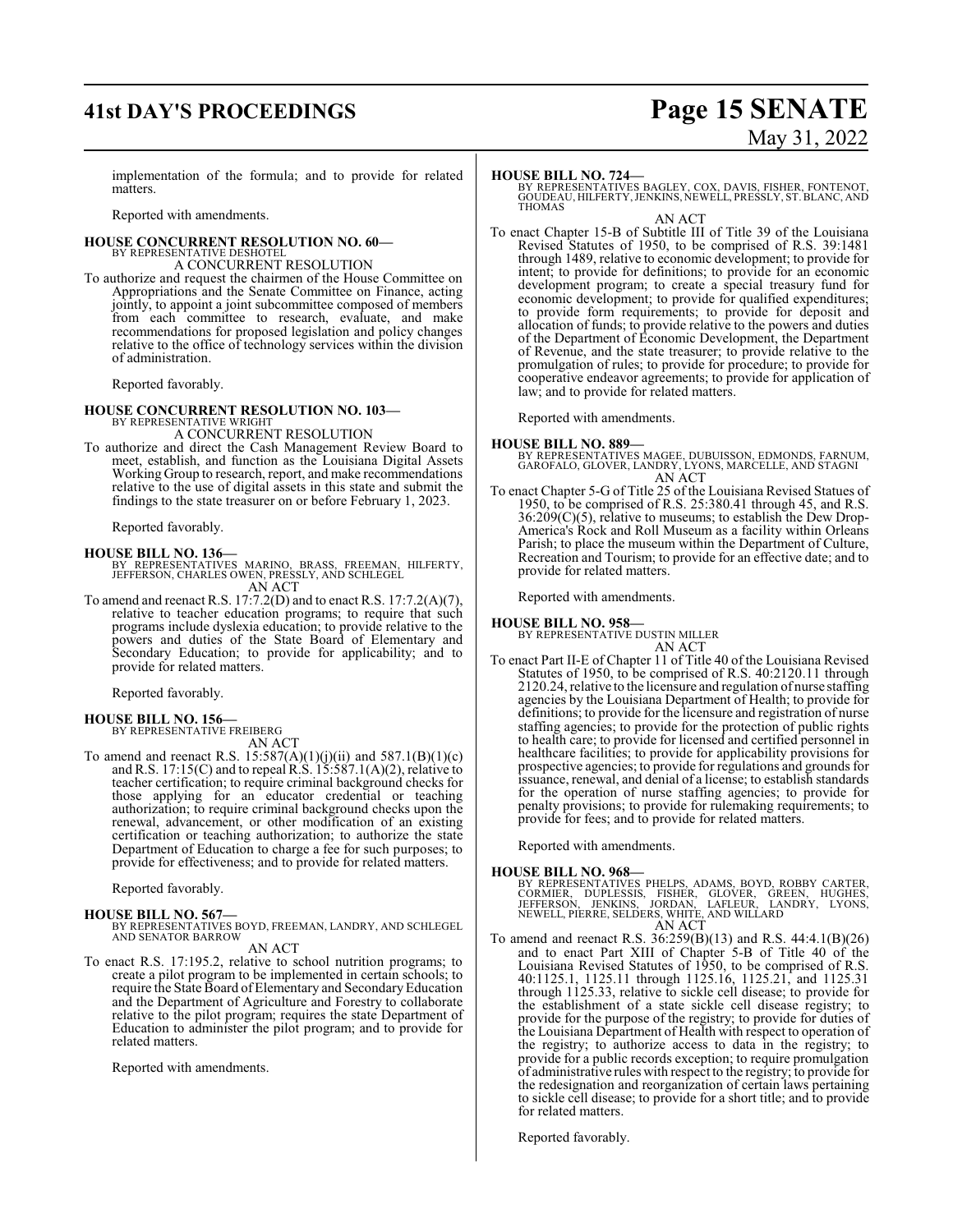### May 31, 2022

### **HOUSE BILL NO. 1015—**

BY REPRESENTATIVE SCHEXNAYDER AN ACT

To amend and reenact R.S.  $51:2365(D)(3)$  and  $(F)(2)$ , to enact R.S. 51:1260 and 1261, and to repeal R.S. 51:2365(F)(1)(d) and 2365.1, relative to financial incentives for events held in Louisiana; to provide relative to the Major Events Incentive Program; to make changes to the administration of the program; to create a grant program for certain Louisiana events; to provide for administration of the program; to provide for an effective date; and to provide for related matters.

Reported with amendments.

### **HOUSE BILL NO. 1072— (Substitute for House Bill No. 878 by**

**Representative Horton)** BY REPRESENTATIVES HORTON, DUBUISSON, EDMONDS, FARNUM, FONTENOT, FREIBERG, KERNER, MCKNIGHT, SCHAMERHORN, AND **STAGNI** 

AN ACT

To enact R.S. 33:2581.3, relative to the classified police service; to provide that the development of hearing loss while employed in the classified police service is an occupational disease; to provide for benefits to an affected employee; to create a rebuttable presumption that such hearing loss developed during employment under certain circumstances; to require certain persons appointed to the classified police service to submit to certain audiology examinations; and to provide for related matters.

Reported favorably.

Respectfully submitted, MACK A. "BODI" WHITE JR. Chairman

### **REPORT OF COMMITTEE ON**

### **HEALTH AND WELFARE**

Senator Fred H. Mills Jr., Chairman on behalf of the Committee on Health and Welfare, submitted the following report:

### May 31, 2022

To the President and Members of the Senate:

I am directed by your Committee on Health and Welfare to submit the following report:

### **HOUSE CONCURRENT RESOLUTION NO. 36—** BY REPRESENTATIVE DUSTIN MILLER A CONCURRENT RESOLUTION

To continue and provide with respect to the Healthcare Workplace Violence Task Force created by House Concurrent Resolution No. 121 of the 2021 Regular Session of the Legislature.

Reported favorably.

#### **HOUSE CONCURRENT RESOLUTION NO. 111—** BY REPRESENTATIVE STAGNI

A CONCURRENT RESOLUTION

To urge and request the Louisiana Department of Health to examine optionsto improve reimbursement rates for residential substance abuse treatment facilities in the state.

Reported favorably.

### **HOUSE BILL NO. 650—**

BY REPRESENTATIVE HILFERTY

- AN ACT
- To enact Part IV of Chapter 8 of Title 46 of the Louisiana Revised Statutes of 1950, to be comprised of R.S. 46:977.31, relative to the medical assistance program of this state known as Medicaid; to provide for Medicaid coverage of pasteurized donor human

milk when medically necessary; to provide relative to federal Medicaid waivers; and to provide for related matters.

Reported favorably.

### **HOUSE BILL NO. 673—** BY REPRESENTATIVE JORDAN

AN ACT

To amend and reenact R.S. 40:2869(D) and (E) and to enact R.S. 40:2869(A)(21) through (25), relative to pharmacy benefit managers; to provide for the pharmacy benefit manager monitoring advisory council; to provide for membership; to provide for technical changes; to provide for effectiveness; and to provide for related matters.

Reported with amendments.

Respectfully submitted, FRED H. MILLS JR. Chairman

### **REPORT OF COMMITTEE ON**

### **INSURANCE**

Senator Kirk Talbot, Chairman on behalf of the Committee on Insurance, submitted the following report:

May 31, 2022

To the President and Members of the Senate:

I am directed by your Committee on Insurance to submit the following report:

### **HOUSE BILL NO. 537—**

BY REPRESENTATIVES DAVIS, ADAMS, BAGLEY, BOURRIAQUE,<br>BOYD, BRASS, BROWN, BRYANT, BUTLER, CARPENTER, CARRIER,<br>DUBUISSON, DUPLESSIS, FISHER, FREEMAN, FREIBERG, GADBERRY,<br>GOUDEAU, GREEN, HARRIS, HILFERTY, HORTON, HÜGHES, ILLG AN ACT

To enact R.S. 22:1036.1, relative to health insurance issuers; to require health coverage plans to cover services and benefits relative to standard fertility preservation services; to require patients to meet certain conditions; to provide for exemptions; to provide for definitions; to provide for effectiveness; and to provide for related matters.

Reported with amendments.

**HOUSE BILL NO. 651—** BY REPRESENTATIVES HILFERTY AND GREEN AN ACT

To enact R.S. 22:1059.2, relative to health insurance coverage; to require a health coverage plan to provide benefits for pasteurized donor human milk when medically necessary; to provide for effectiveness; and to provide for related matters.

Reported favorably.

Respectfully submitted, KIRK TALBOT Chairman

# **Page 16 SENATE 41st DAY'S PROCEEDINGS**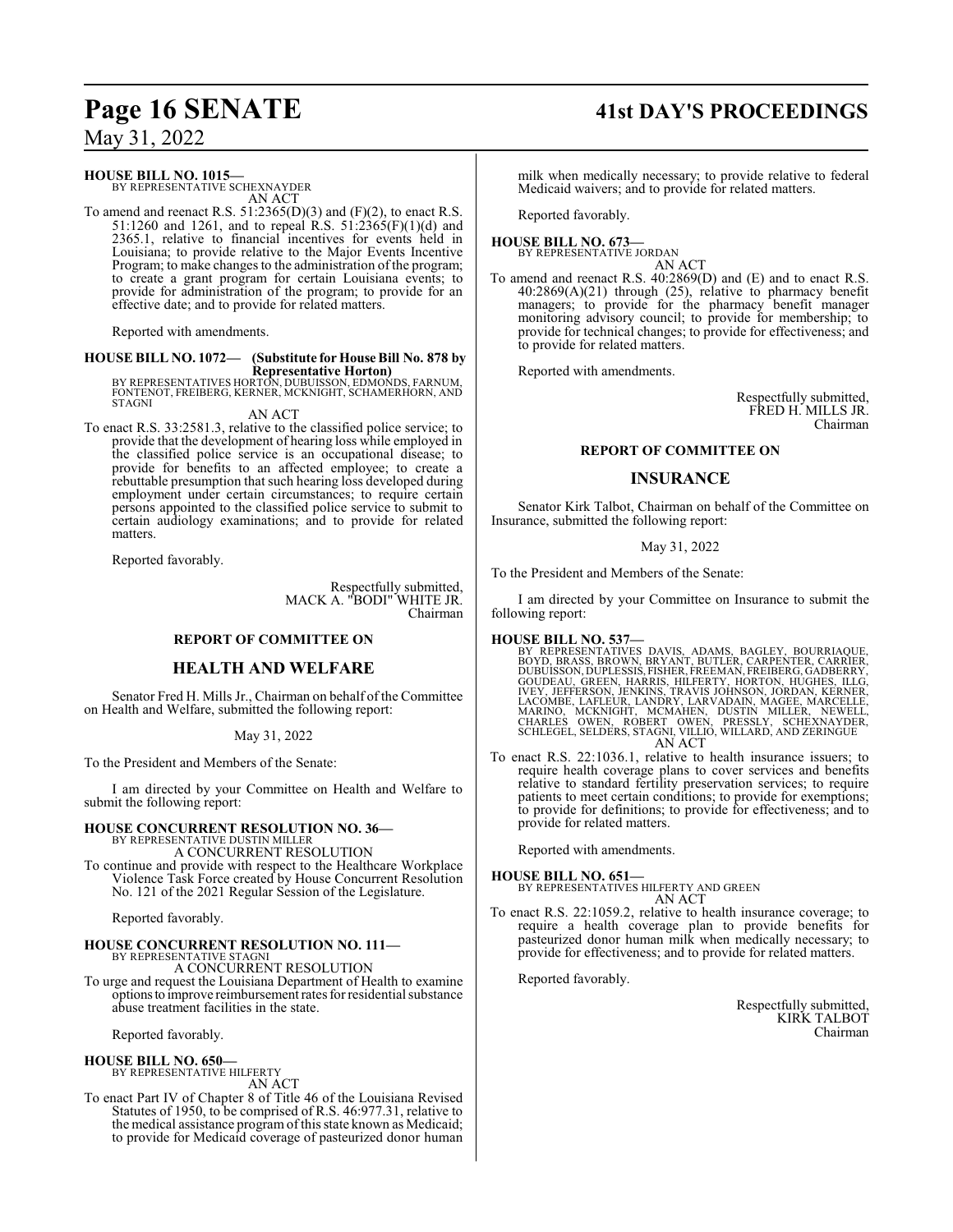## **41st DAY'S PROCEEDINGS Page 17 SENATE**

### **REPORT OF COMMITTEE ON**

### **JUDICIARY A**

Senator Barrow Peacock, Chairman on behalf of the Committee on Judiciary A, submitted the following report:

May 31, 2022

To the President and Members of the Senate:

I am directed by your Committee on Judiciary A to submit the following report:

#### **SENATE RESOLUTION NO. 152—** BY SENATOR FOIL

A RESOLUTION

To urge and request the Louisiana State Law Institute to study and recommend legislation to implement procedures for conducting online judicial sales.

Reported favorably.

# **HOUSE CONCURRENT RESOLUTION NO. 114—** BY REPRESENTATIVE LACOMBE

A CONCURRENT RESOLUTION

To urge and request the Louisiana State Law Institute to study provisions oflaw, recent certain court rulings, and the feasibility of codifying certain prevailing appellate and supreme court cases that have interpretedR.S. 38:113, and to report its findings and recommendations, along with specific proposed legislation, to the legislature.

Reported favorably.

### **HOUSE BILL NO. 298—**

BY REPRESENTATIVE JORDAN A JOINT RESOLUTION

To amend Article I, Section 3 of the Constitution of Louisiana, relative to the prohibition of slavery and involuntary servitude; to provide relative to the administration of criminal justice; to provide for submission of the proposed amendment to the electors; and to provide for related matters.

Reported favorably.

Respectfully submitted, BARROW PEACOCK Chairman

### **REPORT OF COMMITTEE ON**

### **JUDICIARY B**

Senator Gary L. Smith Jr., Chairman on behalf of the Committee on Judiciary B, submitted the following report:

### May 31, 2022

To the President and Members of the Senate:

I am directed by your Committee on Judiciary B to submit the following report:

#### **HOUSE BILL NO. 745—** BY REPRESENTATIVE GREEN

AN ACT

To enact R.S. 40:2537, relative to officer disciplinary matters; to provide for whistleblower protection; and to provide for related matters.

Reported favorably.

Respectfully submitted, GARY L. SMITH JR.

# May 31, 2022

Chairman

### **REPORT OF COMMITTEE ON**

### **JUDICIARY C**

Senator Franklin J. Foil, Chairman on behalf of the Committee on Judiciary C, submitted the following report:

May 31, 2022

To the President and Members of the Senate:

I am directed by your Committee on Judiciary C to submit the following report:

#### **SENATE RESOLUTION NO. 145—** BY SENATOR BARROW

A RESOLUTION

To create and provide for the Task Force on Expert Testimony for Justification Defense.

Reported with amendments.

#### **SENATE RESOLUTION NO. 167—** BY SENATOR BARROW

A RESOLUTION

To create and provide for the Study Commission on Deterring Sex Offenses Against Children.

Reported favorably.

### **HOUSE CONCURRENT RESOLUTION NO. 101—** BY REPRESENTATIVE BACALA

A CONCURRENT RESOLUTION

To urge and request the Judicial Council of the Supreme Court of Louisiana to conduct a comprehensive study of active felony cases in each district court within every judicial district of the state of Louisiana and to report its initial findings to the Legislature of Louisiana prior to the 2023 Regular Session of the Legislature and annually thereafter no later than March 1st of each year.

Reported favorably.

### **HOUSE BILL NO. 54—** BY REPRESENTATIVES BAGLEY AND FRIEMAN

AN ACT

To enact R.S. 14:101.3, relative to discrimination; to create the crime of discrimination based on vaccination status; to provide for a fine; to provide for applicability; and to provide for related matters.

Reported with amendments.

**HOUSE BILL NO. 707—**<br>BY REPRESENTATIVES DUPLESSIS, BOYD, BRASS, BRYANT,<br>CARPENTER, FISHER, FREEMAN, FREIBERG, GAINES, GREEN,<br>HUGHES, JEFFERSON, JENKINS, JORDAN, LAFLEUR, LANDRY,<br>LARVADAIN, LYONS, MARCELLE, MARINO, DUSTIN AN ACT

To amend and reenact Code of Criminal Procedure Article 973(E) and to enact Code of Criminal Procedure Article 985.2, relative to expungement of records; to provide relative to automated expungement of certain criminal records; to require the Louisiana Bureau of Criminal Identification and Information to send certain records to the Louisiana Supreme Court Case Management Information System; to provide relative to duties of the clerks of district courts; to authorize the adoption of rules and regulations by state police and the supreme court; to provide relative to the effects of expunged records of arrest and conviction; to provide that no person shall have a cause of action resulting fromthe omission oftheir records for automated expungement; to provide for an effective date; and to provide for related matters.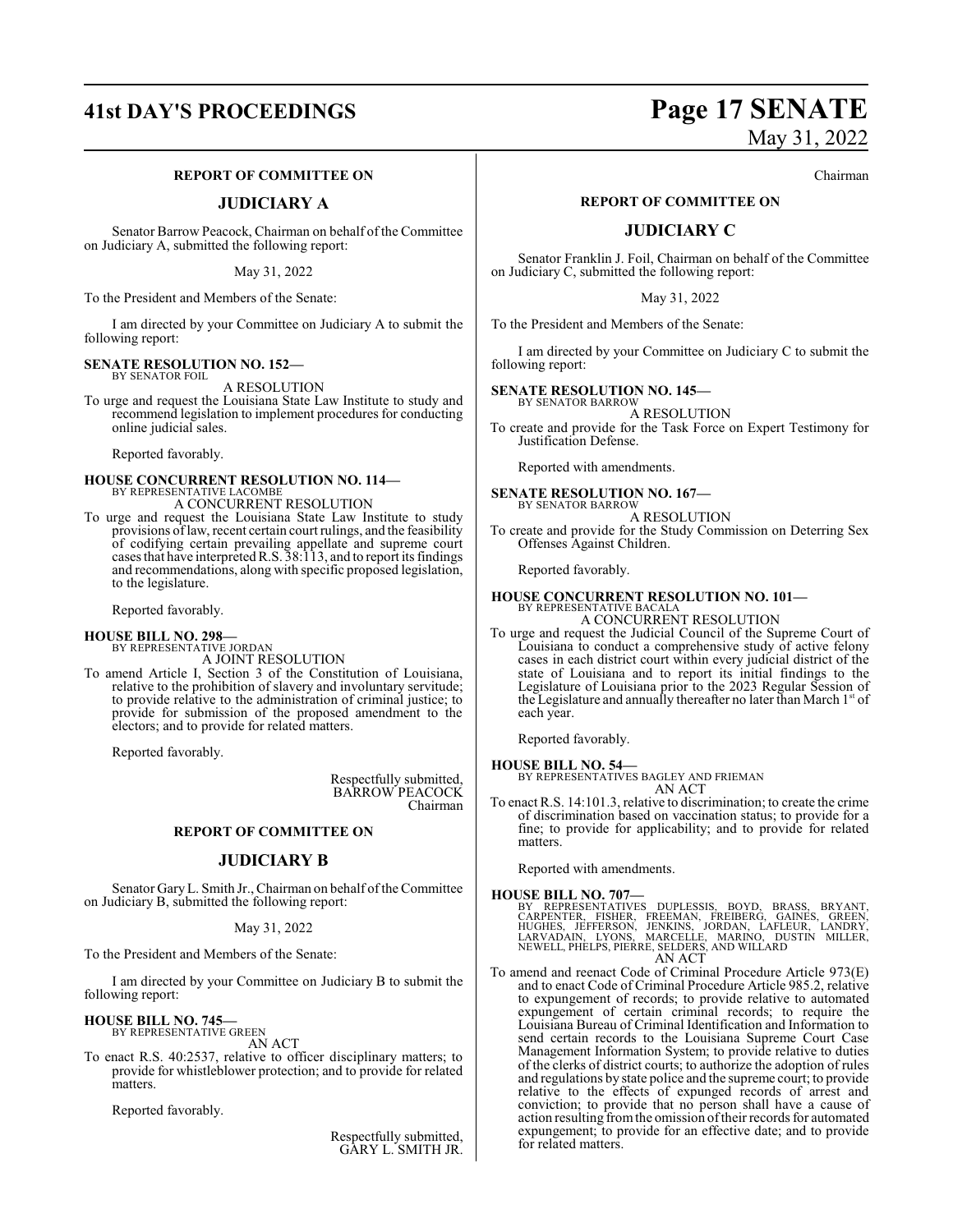# **Page 18 SENATE 41st DAY'S PROCEEDINGS**

### May 31, 2022

Reported favorably.

**HOUSE BILL NO. 904—** BY REPRESENTATIVES PHELPS AND LANDRY AN ACT

To amend and reenact R.S. 14:134.1(A), relative to malfeasance in office; to provide with respect to malfeasance in office involving prohibited sexual conduct; and to provide for related matters.

Reported favorably.

Respectfully submitted, FRANKLIN J. FOIL Chairman

### **REPORT OF COMMITTEE ON**

### **LABOR AND INDUSTRIAL RELATIONS**

Senator W. Jay Luneau, Chairman on behalf of the Committee on Labor and Industrial Relations, submitted the following report:

### May 26, 2022

To the President and Members of the Senate:

I am directed by your Committee on Labor and Industrial Relations to submit the following report:

#### **SENATE RESOLUTION NO. 162—** BY SENATOR BARROW

A RESOLUTION

To urge and request the Louisiana Workforce Commission to implement a study to assess the current rate structure for vocational rehabilitation services and compile data, based on research and a comparison analysis fromother states, to develop a new reimbursement methodology and fee structure that adequately compensates Employment Services Vendors for the services and costs incurred to train, support, and secure employment for persons with disabilities.

Reported favorably.

### **HOUSE BILL NO. 412—**

BY REPRESENTATIVE GOUDEAU AND SENATOR STINE AN ACT

To enact R.S. 23:1601.1, relative to unemployment compensation; to provide for benefit eligibility conditions; to provide for verification of attendance at employment interviews; to provide for interview verification forms; to provide for the promulgation of rules; to provide for definitions; and to provide for related matters.

Reported favorably.

### **HOUSE BILL NO. 988—**

BY REPRESENTATIVE LANDRY AN ACT

To enact R.S. 49:1016, relative to state employment; to provide relative to state employees and potential state employees who use medical marijuana; to prohibit certain employment actions against such employees and potential employees; to provide for exceptions; and to provide for related matters.

Reported favorably.

Respectfully submitted, W. JAY LUNEAU Chairman

### **REPORT OF COMMITTEE ON**

### **LOCAL AND MUNICIPAL AFFAIRS**

Senator Joseph Bouie Jr., Chairman on behalf of the Committee on Local and Municipal Affairs, submitted the following report:

May 26, 2022

To the President and Members of the Senate:

I am directed by your Committee on Local and Municipal Affairs to submit the following report:

### **HOUSE BILL NO. 49—**

BY REPRESENTATIVE HUVAL AN ACT

To enact R.S. 47:338.223, relative to the town of Henderson; to authorize the town to levy a hotel occupancy tax; to provide for the use of tax revenues; and to provide for related matters.

Reported favorably.

### **HOUSE BILL NO. 193—**

BY REPRESENTATIVE FREEMAN AN ACT

To enact R.S. 25:762.1, relative to the city of New Orleans; to provide relative to historic preservation districts and landmarks commissions; to provide relative to regulations established by such districts and commissions; to provide relative to the violation of such regulations; to provide relative to penalties imposed for certain violations; and to provide for related matters.

Reported favorably.

### **HOUSE BILL NO. 854—**

BY REPRESENTATIVES STAGNI, ADAMS, BOYD, BRYANT, ROBBY<br>CARTER, CORMIER, DEVILLIER, DUPLESSIS, EMERSON, FISHER,<br>FREEMAN, GLOVER, HARRIS, HORTON, HUGHES, JEFFERSON,<br>JENKINS, MIKE JOHNSON, LAFLEUR, LARVADAIN, LYONS, MAGEE,<br>CHA WILLARD

### AN ACT

To amend and reenact R.S. 33:2011(A) and to enact R.S. 33:2011(E), relative to occupational diseases; provides relative to members employed in the classified fire service; to provide for an extension to the rebuttable presumption; to provide limitations; and to provide for related matters.

Reported with amendments.

Respectfully submitted, JOSEPH BOUIE JR. Chairman

### **REPORT OF COMMITTEE ON**

### **NATURAL RESOURCES**

Senator Bob Hensgens, Chairman on behalf of the Committee on Natural Resources, submitted the following report:

May 26, 2022

To the President and Members of the Senate:

I am directed by your Committee on Natural Resources to submit the following report:

**SENATE RESOLUTION NO. 161—**

BY SENATOR ALLAIN A RESOLUTION

To establish the Emerging Energy Codification Task Force to study and make recommendations regarding the codification of laws relative to emerging energy technologies.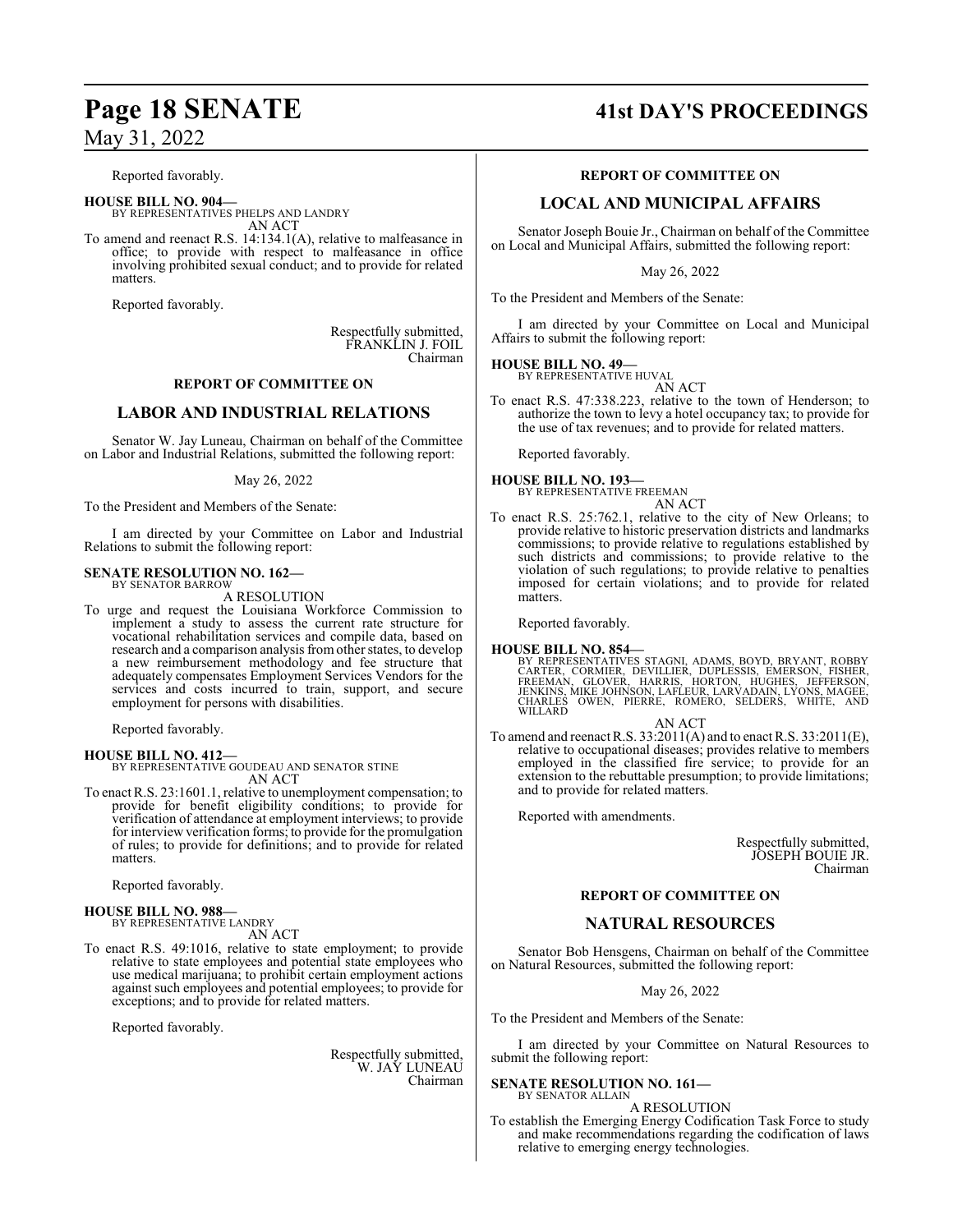## **41st DAY'S PROCEEDINGS Page 19 SENATE**

### Reported with amendments.

### **SENATE CONCURRENT RESOLUTION NO. 67—** BY SENATOR WOMACK

A CONCURRENT RESOLUTION

To urge and request the Department of Wildlife and Fisheries to formulate plans to contain and eradicate chronic wasting disease in certain areas of the state.

Reported favorably.

### **SENATE CONCURRENT RESOLUTION NO. 68—** BY SENATOR FESI

### A CONCURRENT RESOLUTION

To urge and request the attorney general to review the creation of the Office of Environmental Justice within the Environment and Natural Resources Division of the United States Department of Justice, monitor the office's operations, and take any actions necessary, including coordinating actions with attorneys general of other states, to ensure the office's compliance with all laws, including the United States Constitution.

Reported favorably.

### **HOUSE CONCURRENT RESOLUTION NO. 78—** BY REPRESENTATIVE KERNER

A CONCURRENT RESOLUTION To memorialize the United States Congress to support the Illegal Fishing and Forced Labor Prevention Act and to take such actions as are necessary to compel the United States Food and Drug Administration to fulfill its duties regarding inspection and testing of imported seafood.

Reported favorably.

# **HOUSE CONCURRENT RESOLUTION NO. 98—** BY REPRESENTATIVE ZERINGUE

A CONCURRENT RESOLUTION

To urge and request continued support for the efforts by the state of Louisiana and other states in the Mississippi River Basin to work together toward achieving the goals of the Gulf Hypoxia Action Plan and a reduction of the hypoxic zone off the coast of Louisiana.

Reported favorably.

#### **HOUSE BILL NO. 773—** BY REPRESENTATIVE GLOVER

AN ACT

To authorize and provide for the transfer of certain state property; to authorize the transfer of certain state property in Caddo Parish; to provide for the property description; to provide for the reservation of mineral rights; to provide terms and conditions; to provide an effective date; and to provide for related matters.

Reported with amendments.

### **HOUSE BILL NO. 1042—** BY REPRESENTATIVE HILFERTY

AN ACT

To enact R.S. 36:209.1, relative to certain agencies within the Department of Culture, Recreation and Tourism; to require the agencies to evaluate certain drainage projects; and to provide for related matters.

Reported with amendments.

Respectfully submitted, BOB HENSGENS Chairman

### **REPORT OF COMMITTEE ON**

### **SENATE AND GOVERNMENTAL AFFAIRS**

# May 31, 2022

Senator Sharon Hewitt, Chairman on behalf of the Committee on Senate and Governmental Affairs, submitted the following report:

May 31, 2022

To the President and Members of the Senate:

I am directed by your Committee on Senate and Governmental Affairs to submit the following report:

### **SENATE RESOLUTION NO. 147—**

BY SENATOR HEWITT A RESOLUTION To create the Task Force on Remote Operations of Public Entities.

Reported with amendments.

### **SENATE RESOLUTION NO. 151—** BY SENATOR CARTER

A RESOLUTION To create and provide for the Task Force on Early Voting.

Reported with amendments.

### **HOUSE CONCURRENT RESOLUTION NO. 51—** BY REPRESENTATIVE GREGORY MILLER

- A CONCURRENT RESOLUTION
- To authorize and direct the Louisiana State Law Institute to direct the printer of the Constitution of Louisiana to stop printing unconstitutionally adopted language in Article I, Section 10 of the Constitution of Louisiana.

Reported favorably.

### **HOUSE CONCURRENT RESOLUTION NO. 96—** BY REPRESENTATIVE MAGEE

A CONCURRENT RESOLUTION

To create an America 250 state commission to work jointly with the federal America 250 commission to help plan and coordinate the celebration of the semiquincentennial anniversary of the United States of America.

Reported favorably.

# **HOUSE CONCURRENT RESOLUTION NO. 112—** BY REPRESENTATIVE AMEDEE

### A CONCURRENT RESOLUTION

To urge and request local public bodies to provide for a mechanism for the public to submit input concerning agenda items via electronic mail and, to the extent practicable, to allow the public to view and participate in meetings via electronic means.

Reported favorably.

### **HOUSE BILL NO. 145—**

BY REPRESENTATIVE EDMONSTON

### AN ACT

To amend and reenact R.S.  $49:953.1(B)(2)(a)$  and 968(B)(introductory paragraph), (D)(1)(b)(introductory paragraph) and (K)(1), to enact R.S. 49:950.1, and to repeal R.S. 49:968(B)(24)(b), relative to the Administrative Procedure Act; to require notification of legislators during the procedure for adoption of rules; to provide for the submission of specified reports regarding rules to legislators; to provide for an effective date; and to provide for related matters.

Reported with amendments.

**HOUSE BILL NO. 178—**<br>BY REPRESENTATIVES VILLIO, AMEDEE, BACALA, BAGLEY, BEAULLIEU, BUTLER, CARRIER, CREWS, DAVIS, ECHOLS, EDMONDS,<br>EDMONSTON, FARNUM, FIRMENT, FONTENOT, FRIEMAN,<br>GADBERRY, GAROFALO, HARRIES, HORTON, ILLG, A JOINT RESOLUTION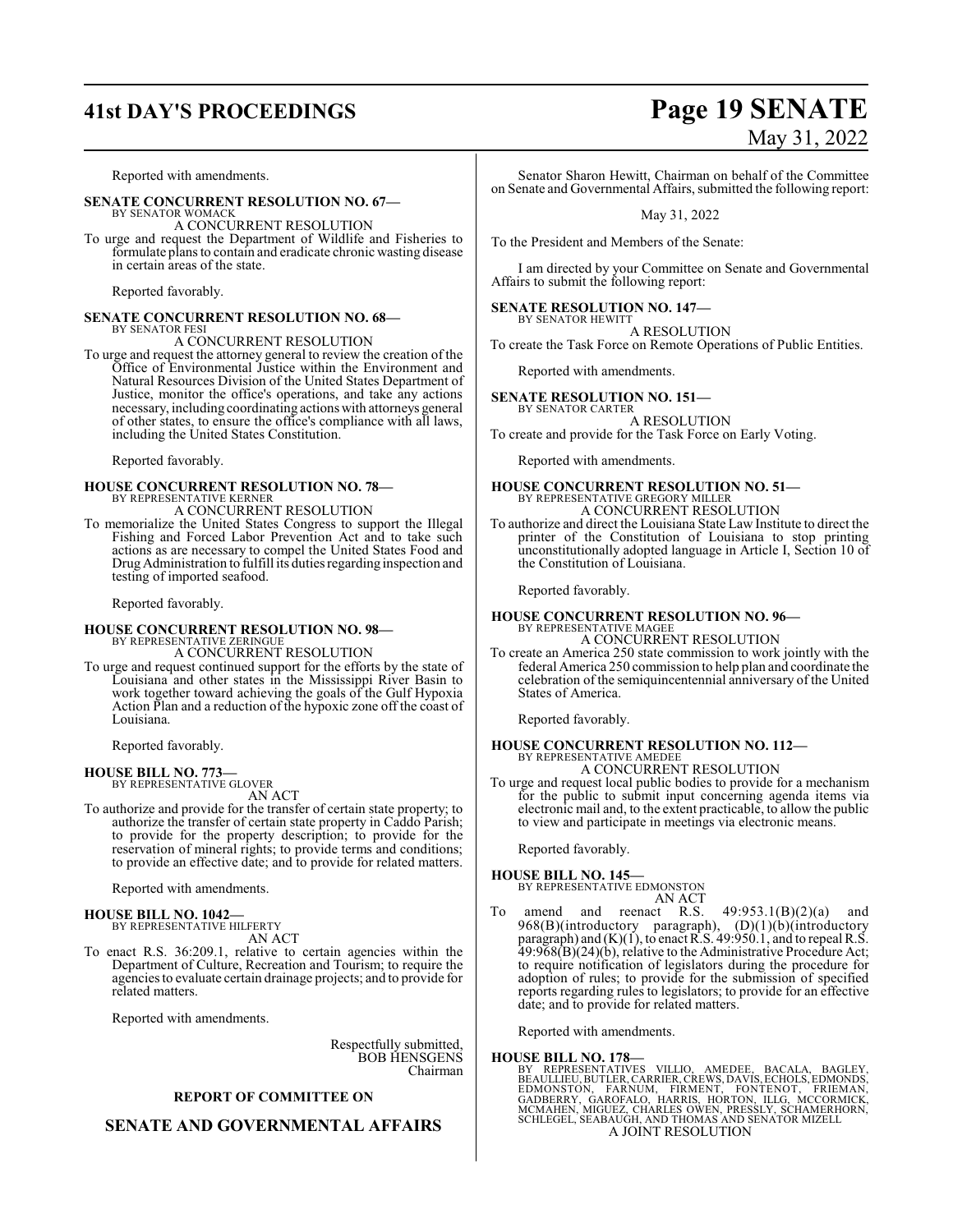### May 31, 2022

Proposing to amend Article I, Section 10 of the Constitution of Louisiana, relative to right to vote; to provide for persons who have the right to register and vote in this state; to provide for submission of the proposed amendment to the electors; and to provide for related matters.

Reported favorably.

# **HOUSE BILL NO. 615—** BY REPRESENTATIVE FREEMAN

AN ACT To amend and reenact R.S. 44:3(A)(4)(b)(ii) and to enact R.S.  $44:3(K)$ , relative to public records; to provide relative to disclosure; to provide relative to law enforcement investigative records; to provide for disclosure to certain individuals; and to provide for related matters.

Reported favorably.

**HOUSE BILL NO. 739—** BY REPRESENTATIVE LYONS

AN ACT

To enact R.S. 49:149.65, relative to public buildings and grounds; to provide for an appropriate memorial for Oscar James Dunn within Memorial Hall; to provide for funds for the establishment and maintenance of the memorial; and to provide for related matters.

Reported favorably.

Respectfully submitted, SHARON W. HEWITT Chairwoman

### **REPORT OF COMMITTEE ON**

### **TRANSPORTATION, HIGHWAYS AND PUBLIC WORKS**

Senator Patrick McMath, Chairman on behalf of the Committee on Transportation, Highways and Public Works, submitted the following report:

May 26, 2022

To the President and Members of the Senate:

I am directed by your Committee on Transportation, Highways and Public Works to submit the following report:

### **HOUSE CONCURRENT RESOLUTION NO. 17—** BY REPRESENTATIVE HODGES

A CONCURRENT RESOLUTION

To continue the Comite River Diversion Canal Project Task Force, which includes the Amite River Basin District, and to authorize the task force to study and make recommendations on actions necessary to complete construction of the Comite River Diversion Project and mitigate flooding caused by the Comite and Amite rivers.

Reported favorably.

#### **HOUSE BILL NO. 246—** BY REPRESENTATIVE PHELPS

AN ACT

To amend and reenact R.S. 32:863(A)(3)(a), relative to sanctions for violations of required vehicle liability security; to modify the lapse period applicable to sanctions for lapse of required liability security; to provide for rule promulgation; to provide for an effective date; and to provide for related matters.

Reported favorably.

# **Page 20 SENATE 41st DAY'S PROCEEDINGS**

### **HOUSE BILL NO. 319—**

BY REPRESENTATIVE CREWS AN ACT

amend and reenact R.S.  $2:602(A)(1)$  and to enact R.S.  $2:602(A)(3)$  and  $(4)$ , relative to the appointment and qualifications of the Shreveport Airport Authority commissioners; to require the appointment of at least one commissioner with aviation experience after a certain date; to require documentation evidencing the requisite experience; and to provide for related matters.

Reported favorably.

### **HOUSE BILL NO. 733—** BY REPRESENTATIVE HORTON

AN ACT To enact R.S. 32:191.1(F), relative to penalties for vehicle violations; to provide for the application of certain penalties to violations of any driver or operator of a vehicle; and to provide for related matters.

Reported favorably.

# **HOUSE BILL NO. 790—** BY REPRESENTATIVE HOLLIS

AN ACT

To amend and reenact R.S.  $32:707(I)(1)(b)(iv)$ , relative to the application for certificates of ownership and salvage title for total loss motor vehicles; to provide requirements for lien satisfaction; and to provide for related matters.

Reported with amendments.

### **HOUSE BILL NO. 825—**

BY REPRESENTATIVE GREGORY MILLER

AN ACT To repeal R.S. 32:664(D) and 666(D), relative to chemical tests for intoxication; to provide relative to the authority of certain persons to withdraw blood and administer such tests; and to provide for related matters.

Reported favorably.

**HOUSE BILL NO. 901—** BY REPRESENTATIVES WRIGHT, NELSON, HOLLIS, AND FRIEMAN AN ACT

To enact R.S. 48:1107, relative to the Greater New Orleans Expressway Commission's Causeway Police Department; to remove certain requirements of the Causeway Police Department and its officers; and to provide for related matters.

Reported favorably.

### **HOUSE BILL NO. 1031—** BY REPRESENTATIVE FREIBERG

AN ACT

To enact Part II-A of Chapter 3 of Title 32 of the Louisiana Revised Statutes of 1950, to be comprised of R.S. 32:461, relative to an annual road usage fee on certain vehicles; to levy a road usage fee on electric and hybrid motor vehicles; to provide for the administration, collection, and disposition offees; to provide for rulemaking authority; to provide for certain definitions; to provide for the use of road usage fee proceeds; to provide for a special effective date; and to provide for related matters.

Reported with amendments.

Respectfully submitted, PATRICK MCMATH Chairman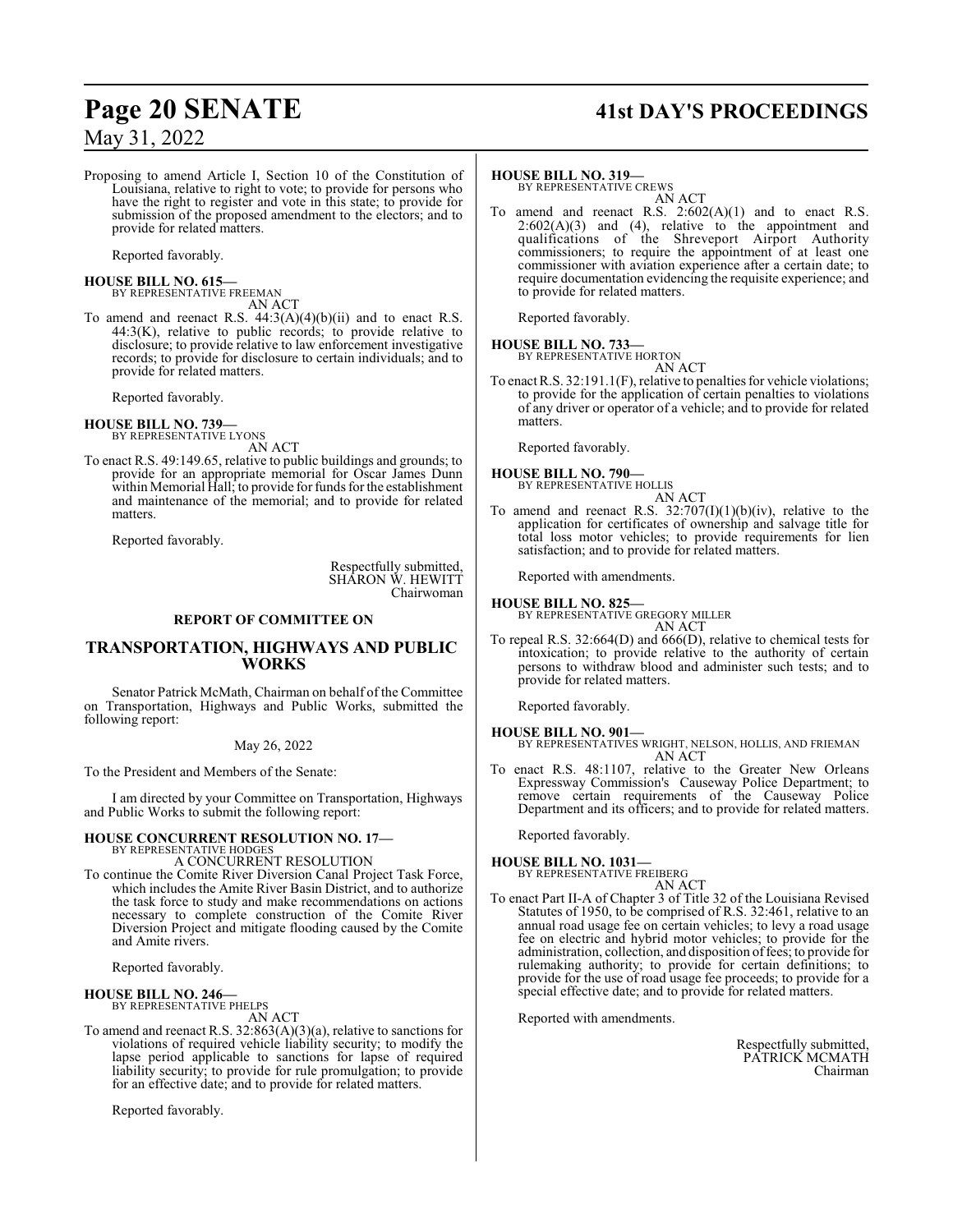## **41st DAY'S PROCEEDINGS Page 21 SENATE**

# May 31, 2022

### **House Bills and Joint Resolutions on Second Reading Just Reported by Committees**

Senator McMath asked for and obtained a suspension of the rules to take up House Bills and Joint Resolutions just reported by Committees.

### **HOUSE BILL NO. 33—**

BY REPRESENTATIVES DEVILLIER AND ROMERO AN ACT

To amend and reenact R.S. 17:236(A) and to enact Chapter 43-C of Title 17 of the Louisiana Revised Statutes of 1950, to be comprised of R.S. 17:4037.1 through 4037.8, relative to elementary and secondary education; to create and provide for the administration of a program to provide state funding for the education of students not enrolled in public school; to provide relative to the eligibility of students, schools, and service providers participating in the program; to provide relative to program funds; to provide relative to the testing of students participating in the program; to require the state Department of Education to submit annual reports to the legislature relative to the program; to provide relative to rules; to provide relative to definitions; to provide for an effective date; and to provide for related matters.

Reported with amendments by the Committee on Education.

### **SENATE COMMITTEE AMENDMENTS**

Amendments proposed by Senate Committee on Education to Reengrossed House Bill No. 33 by Representative DeVillier

### AMENDMENT NO. 1

On page 4, at the end of line 16, insert the following:"The amount allocated to an account shall be appropriately prorated if a student transfers into the program after the beginning of a school year."

### AMENDMENT NO. 2

On page 5, at the end of line 24, insert the following:

"However, the parent of a participating student shall ensure the student is complying with the attendance requirements of the participating school or service provider. Each participating student who fails to comply with such attendance requirements shall be reported to the state director of child welfare and attendance by the participating school or service provider and shall be subject to the provisions of R.S. 17:233.

### AMENDMENT NO. 3

On page 5, line 29, between the colon ":" and "the" insert "any other education savings account program provided in this Title,"

### AMENDMENT NO. 4

On page 6, between lines 17 and 18, insert the following:

"D. If the department finds that a participating school or service provider has failed to maintain continuing eligibility criteria or has demonstrated gross or a persistent lack of academic competence, the department shall restrict the school's ability to serve additional students and may be terminated from the program. Such action shall be reported to the state board within three business days.

### AMENDMENT NO. 5

On page 8, between lines 13 and 14, insert the following:

 $\sqrt{(7)}$  The results of a parental satisfaction survey.

(8) The amount withheld by the department for administration of the program, including the amount retained by the department, the amount paid to vendors for the administration of the program, and the amount paid to vendors for managing the payment system.

On motion of Senator Jackson, the committee amendment was adopted. The amended bill was read by title and recommitted to the Committee on Finance.

### **HOUSE BILL NO. 47—**

BY REPRESENTATIVE EDMONSTON AN ACT

To amend and reenact R.S. 17:170(E), relative to student immunization requirements; to require that any communication issued to students or their parents or guardians relative to immunization requirements include information relative to exemption from such requirements; to require schools to accept each written statement or dissent provided pursuant to such exemption; to provide that exemptions apply to those attending schools in addition to those seeking to enter schools; and to provide for related matters.

Reported favorably by the Committee on Education. The bill was read by title and referred to the Legislative Bureau.

**HOUSE BILL NO. 49—** BY REPRESENTATIVE HUVAL AN ACT

To enact R.S. 47:338.223, relative to the town of Henderson; to authorize the town to levy a hotel occupancy tax; to provide for the use of tax revenues; and to provide for related matters.

Reported favorably by the Committee on Local and Municipal Affairs. The bill was read by title and referred to the Legislative Bureau.

**HOUSE BILL NO. 54—** BY REPRESENTATIVES BAGLEY AND FRIEMAN AN ACT

To enact R.S. 14:101.3, relative to discrimination; to create the crime of discrimination based on vaccination status; to provide for a fine; to provide for applicability; and to provide for related matters.

Reported with amendments by the Committee on Judiciary C.

### **SENATE COMMITTEE AMENDMENTS**

Amendments proposed by Senate Committee on Judiciary C to Reengrossed House Bill No. 54 by Representative Bagley

### AMENDMENT NO. 1

On page 1, delete lines 2 through 3 and insert the following: To enact R.S. 9:2800.25.1, relative to discrimination; to provide for

individual rights of action; to provide for attorney fees and court costs; to provide for an exception; and"

### AMENDMENT NO. 2

On page 1, line 6, after "Section 1." delete "R.S. 14:101.3" and insert "R.S. 9:2800.25.1"

### AMENDMENT NO. 3

On page 1, at the beginning of line 7, delete "§101.3." and insert "§2800.25.1."

### AMENDMENT NO. 4

On page 1, at the beginning of line 8, change "A.(1)" to "A."

### AMENDMENT NO. 5

On page 1, line 9, after "entity or" insert "public"

### AMENDMENT NO. 6

On page 1, delete lines 11 through 19

### AMENDMENT NO. 7

On page 2, at the beginning of line 1, change " $D$ ." to " $B$ ." and after "entity or" insert "public"

### AMENDMENT NO. 8

On page 2, after line 4, insert the following:

"C. Any governmental entity or public educational institution that is found to have violated Subsection A or B of this Section shall be liable to an individual for damages resulting from the violation, including reasonable court costs and attorney fees.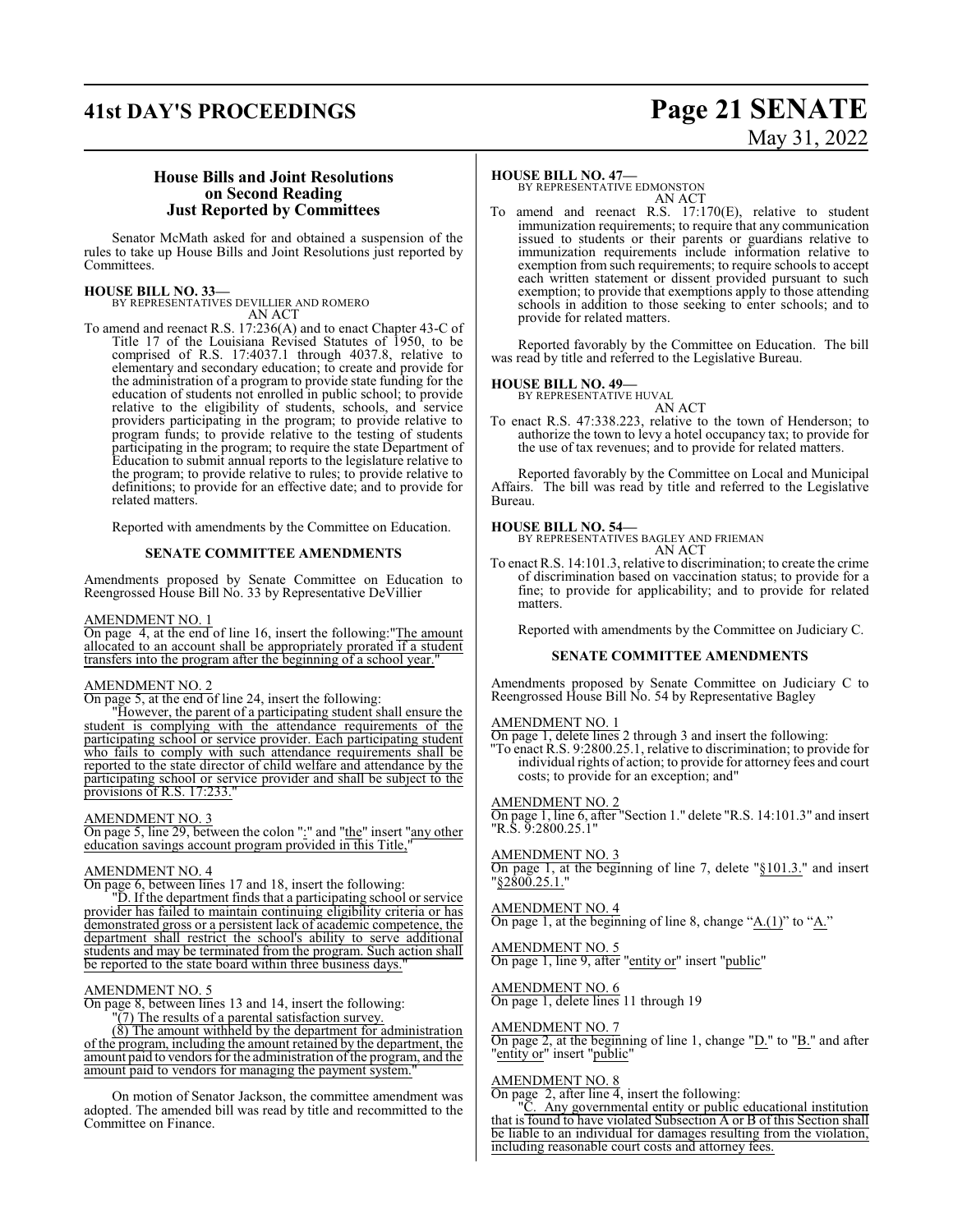## **Page 22 SENATE 41st DAY'S PROCEEDINGS**

May 31, 2022

D. The provisions of this Section shall not apply to a healthcare provider enrolled in Medicare or Medicaid who is subject to fines or penalties for noncompliance with federal rules and regulations, but only to the extent that such provider is subject to a valid and enforceable Medicare or Medicaid condition of participation that imposes a requirement contrary to this Section.

On motion of Senator Foil, the committee amendment was adopted. The amended bill was read by title and referred to the Legislative Bureau.

### **HOUSE BILL NO. 136—**

BY REPRESENTATIVES MARINO, BRASS, FREEMAN, HILFERTY, JEFFERSON, CHARLES OWEN, PRESSLY, AND SCHLEGEL AN ACT

To amend and reenact R.S. 17:7.2(D) and to enact R.S. 17:7.2(A)(7), relative to teacher education programs; to require that such programs include dyslexia education; to provide relative to the powers and duties of the State Board of Elementary and Secondary Education; to provide for applicability; and to provide for related matters.

Reported favorably by the Committee on Finance. The bill was read by title and referred to the Legislative Bureau.

# **HOUSE BILL NO. 145—** BY REPRESENTATIVE EDMONSTON

AN ACT

To amend and reenact R.S.  $49:953.1(B)(2)(a)$  and 968(B)(introductory paragraph), (D)(1)(b)(introductory paragraph) and (K)(1), to enact R.S. 49:950.1, and to repeal R.S. 49:968(B)(24)(b), relative to the Administrative Procedure Act; to require notification of legislators during the procedure for adoption of rules; to provide for the submission of specified reports regarding rules to legislators; to provide for an effective date; and to provide for related matters.

Reported with amendments by the Committee on Senate and Governmental Affairs.

### **SENATE COMMITTEE AMENDMENTS**

Amendments proposed by Senate Committee on Senate and Governmental Affairs to Reengrossed House Bill No. 145 by Representative Edmonston

### AMENDMENT NO. 1

On page 1, line 3, after " $(K)(1)$ " delete the remainder of the line and on line 4, delete  $\overline{R}$ .S. 49:968(B)(24)(b)" and insert "and to enact R.S. 49:950.1"

AMENDMENT NO. 2 On page 3, delete line 10

### AMENDMENT NO. 3

On page 3, line 11, change "Section 3." to Section 2."

On motion of Senator Hewitt, the committee amendment was adopted. The amended bill was read by title and referred to the Legislative Bureau.

### **HOUSE BILL NO. 156—** BY REPRESENTATIVE FREIBERG

AN ACT

To amend and reenact R.S.  $15:587(A)(1)(j)(ii)$  and  $587.1(B)(1)(c)$ and R.S. 17:15(C) and to repeal R.S. 15:587.1(A)(2), relative to teacher certification; to require criminal background checks for those applying for an educator credential or teaching authorization; to require criminal background checks upon the renewal, advancement, or other modification of an existing certification or teaching authorization; to authorize the state Department of Education to charge a fee for such purposes; to provide for effectiveness; and to provide for related matters.

Reported favorably by the Committee on Finance. The bill was read by title and referred to the Legislative Bureau.

### **HOUSE BILL NO. 178—**

BY REPRESENTATIVES VILLIO, AMEDEE, BACALA, BAGLEY,<br>BEAULLIEU,BUTLER,CARRIER,CREWS,DAVIS,ECHOLS,EDMONDS,<br>EDMONSTON, FARNUM, FIRMENT, FONTENOT, FRIEMAN,<br>GADBERRY, GAROFALO, HARRIS, HORTON, ILLG, MCCORMICK,<br>MCMAHEN, MIGUEZ, C A JOINT RESOLUTION

Proposing to amend Article I, Section 10 of the Constitution of Louisiana, relative to right to vote; to provide for persons who have the right to register and vote in this state; to provide for submission of the proposed amendment to the electors; and to provide for related matters.

Reported favorably by the Committee on Senate and Governmental Affairs. The bill was read by title and referred to the Legislative Bureau.

### **HOUSE BILL NO. 185—**

BY REPRESENTATIVE CHARLES OWEN AN ACT

To amend and reenact R.S. 17:3399.31, 3399.32(E), and 3399.35(3) and (5) and to enact R.S. 17:3399.32(F) and (G) and 3399.38, relative to expressive activities at public postsecondary education institutions; to authorize institutions to require permits for expressive activities and to charge fees associated with such permits; to provide for policies and definitions; and to provide for related matters.

Reported favorably by the Committee on Education. The bill was read by title and referred to the Legislative Bureau.

# **HOUSE BILL NO. 193—** BY REPRESENTATIVE FREEMAN

AN ACT To enact R.S. 25:762.1, relative to the city of New Orleans; to provide relative to historic preservation districts and landmarks commissions; to provide relative to regulations established by such districts and commissions; to provide relative to the violation of such regulations; to provide relative to penalties imposed for certain violations; and to provide for related matters.

Reported favorably by the Committee on Local and Municipal Affairs. The bill was read by title and referred to the Legislative Bureau.

### **HOUSE BILL NO. 194—**

BY REPRESENTATIVES BUTLER AND WRIGHT AN ACT

To amend and reenact R.S. 17:236(A) and to enact Chapter 43-C of Title 17 of the Louisiana Revised Statutes of 1950, to be comprised of R.S. 17:4037.1 through 4037.7, relative to elementary and secondary education; to create and provide for the administration of a program to provide state funding for the education of certain students with exceptionalities who are not enrolled in public school; to provide relative to the eligibility of students, schools, and service providers participating in the program; to provide relative to program funds; to provide relative to the testing of students participating in the program; to require the state Department of Education to submit annual reports to the legislature relative to the program; to provide relative to rules; to provide relative to definitions; to provide for an effective date; and to provide for related matters.

Reported with amendments by the Committee on Education.

### **SENATE COMMITTEE AMENDMENTS**

Amendments proposed by Senate Committee on Education to Reengrossed House Bill No. 194 by Representative Butler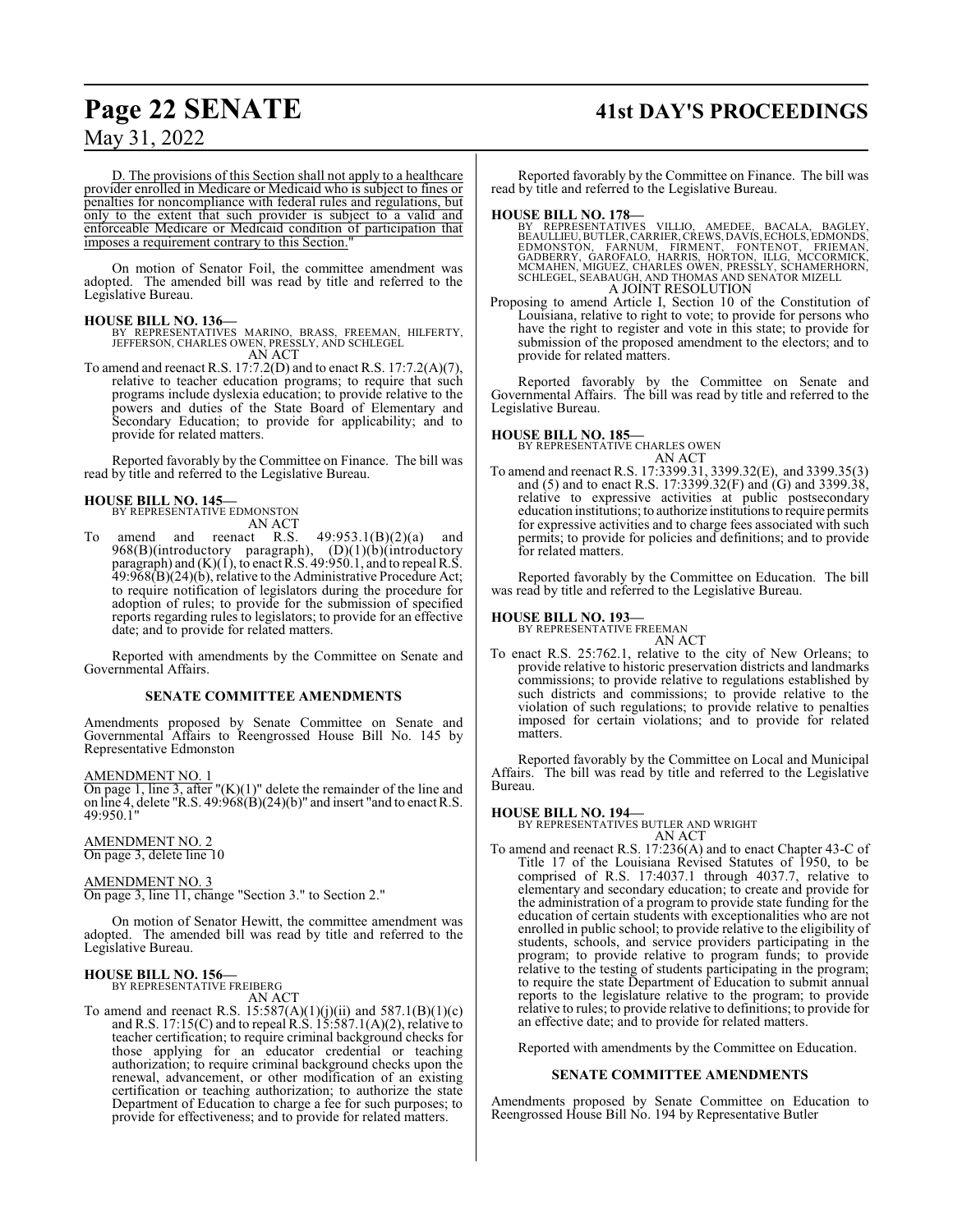# **41st DAY'S PROCEEDINGS Page 23 SENATE**

# May 31, 2022

### AMENDMENT NO. 1

On page 4, at the end of line 25, insert the following:"The amount allocated to an account shall be appropriately prorated if a student transfers into the program after the beginning of a school year."

### AMENDMENT NO. 2

On page 5, at the end of line 25, insert the following: "However, the parent of a participating student shall ensure the student is complying with the attendance requirements of the participating school or service provider. Each participating student who fails to comply with such attendance requirements shall be reported to the state director of child welfare and attendance by the participating school or service provider and shall be subject to the provisions of R.S. 17:233.

### AMENDMENT NO. 3

On page 6, line 4, between the colon ":" and "the" insert "any other education savings account program provided in this Title,"

### AMENDMENT NO. 4

On page 6, between lines 21 and 22, insert the following:

"D. If the department finds that a participating school or service provider has failed to maintain continuing eligibility criteria or has demonstrated gross or a persistent lack of academic competence, the department shall restrict the school's ability to serve additional students and may be terminated from the program. Such action shall be reported to the state board within three business days.

### AMENDMENT NO. 5

On page 7, between lines 20 and 21, insert the following:

"(8) The amount withheld by the department for administration of the program, including the amount retained by the department, the amount paid to vendors for the administration of the program, and the amount paid to vendors for managing the payment system.

On motion of Senator Jackson, the committee amendment was adopted. The amended bill was read by title and recommitted to the Committee on Finance.

### **HOUSE BILL NO. 196—** BY REPRESENTATIVE NELSON

AN ACT

To enact R.S. 17:3138.10, relative to postsecondary education; to create the Stimulating More Advanced Research and Technology Program for the purpose of awarding grants to support research in science, technology, engineering, and mathematics at certain postsecondary education institutions; to provide for program administration by the Board of Regents; to specify the purposes for which grants are awarded; to create the Stimulating More Advanced Research and Technology Fund for the purpose of funding the program; to direct the state treasurer to deposit certain monies into the fund; to require the Board of Regents to report annually relative to the program; to require the Board of Regents to adopt rules relative to the program; and to provide for related matters.

Reported with amendments by the Committee on Education.

### **SENATE COMMITTEE AMENDMENTS**

Amendments proposed by Senate Committee on Education to Reengrossed House Bill No. 196 by Representative Nelson

AMENDMENT NO. 1

On page 2, at the end of line 2, delete "and institutions", delete lines 3 and 4, and insert a period ".

AMENDMENT NO. 2

On page 2, line 6, before the period "." insert "but does include biomedical science and agricultural science"

AMENDMENT NO. 3

On page 2, line 17, before the period "." insert "and postdoctoral fellows"

### AMENDMENT NO. 4

On page 2, line 22, before "grants" insert "total amount of"

AMENDMENT NO. 5 On page 3, delete lines 1 and 2

AMENDMENT NO. 6 On page 3, line 21, change " $E$ ." to " $F$ ."

### AMENDMENT NO. 7

On page 3, line 26, change " $F.'$ " to " $G.'$ "

### AMENDMENT NO. 8

On page 4, delete lines 1-4, and insert the following: "H. Implementation of the provisions this Section shall be subject to the appropriation ofsufficient funds by the legislature for such purposes. Section 2. This Act shall become effective'

### AMENDMENT NO. 9

On page 4, line 8, delete "the provisions of Sections 2 and 3 of"

On motion of Senator Jackson, the committee amendment was adopted. The amended bill was read by title and referred to the Legislative Bureau.

### **HOUSE BILL NO. 207—**

BY REPRESENTATIVE HUGHES AN ACT

To amend and reenact R.S. 17:183.3(B)(2)(b) and 5026(A)(2) and to enact R.S. 17:5026(D), relative to curricula; to revise the courses required in the high school career major program; to add Geometry as a required course; to provide for alignment with the core curriculum required for qualification for a TOPS-Tech award; and to provide for related matters.

Reported favorably by the Committee on Education. The bill was read by title and recommitted to the Committee on Finance.

# **HOUSE BILL NO. 215—** BY REPRESENTATIVE WHITE

AN ACT To amend and reenact R.S. 17:497, relative to the compensation schedule for school bus operators who transport public school students; to provide changes to the method by which compensation is calculated; to require compensation for certain purchases made and costs incurred by school bus operators; to provide for an effective date; and to provide for related matters.

Reported favorably by the Committee on Education. The bill was read by title and recommitted to the Committee on Finance.

**HOUSE BILL NO. 246—** BY REPRESENTATIVE PHELPS AN ACT

To amend and reenact R.S. 32:863(A)(3)(a), relative to sanctions for violations of required vehicle liability security; to modify the lapse period applicable to sanctions for lapse of required liability security; to provide for rule promulgation; to provide for an effective date; and to provide for related matters.

Reported favorably by the Committee on Transportation, Highways and Public Works. The bill was read by title and recommitted to the Committee on Revenue and Fiscal Affairs.

### **HOUSE BILL NO. 274—**

BY REPRESENTATIVES EDMONDS AND EDMONSTON AN ACT

To enact R.S. 17:263(C), relative to curricula; to expand the topics required to be included in adoption awareness instruction for high school students; and to provide for related matters.

Reported favorably by the Committee on Education. The bill was read by title and referred to the Legislative Bureau.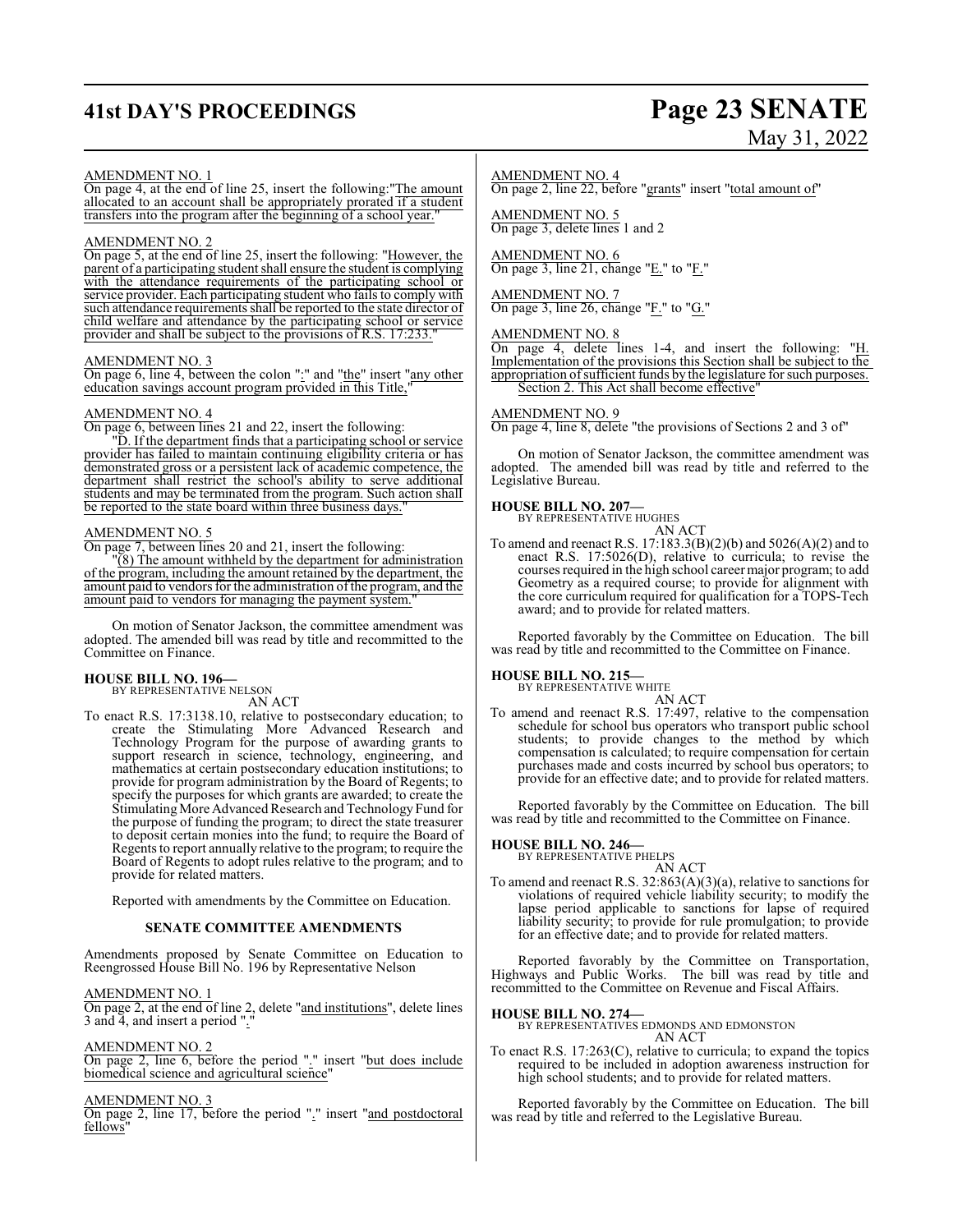# **Page 24 SENATE 41st DAY'S PROCEEDINGS**

### May 31, 2022

### **HOUSE BILL NO. 298—**

BY REPRESENTATIVE JORDAN A JOINT RESOLUTION

To amend Article I, Section 3 of the Constitution of Louisiana, relative to the prohibition of slavery and involuntary servitude; to provide relative to the administration of criminal justice; to provide for submission of the proposed amendment to the electors; and to provide for related matters.

Reported favorably by the Committee on Judiciary A. The bill was read by title and referred to the Legislative Bureau.

### **HOUSE BILL NO. 319—** BY REPRESENTATIVE CREWS

AN ACT

To amend and reenact R.S.  $2:602(A)(1)$  and to enact R.S.  $2:602(A)(3)$  and  $(4)$ , relative to the appointment and qualifications of the Shreveport Airport Authority commissioners; to require the appointment of at least one commissioner with aviation experience after a certain date; to require documentation evidencing the requisite experience; and to provide for related matters.

Reported favorably by the Committee on Transportation, Highways and Public Works. The bill was read by title and referred to the Legislative Bureau.

**HOUSE BILL NO. 364—** BY REPRESENTATIVES MCKNIGHT, AMEDEE, BISHOP, COUSSAN, DAVIS, IVEY, LACOMBE, CHARLES OWEN, AND PRESSLY AN ACT

To enact R.S. 17:3394, relative to the powers and duties of public postsecondary education management boards; to require a disciplinary hearing process for students and student organizations accused of committing non-academic offenses; and to provide for related matters.

Reported with amendments by the Committee on Education.

### **SENATE COMMITTEE AMENDMENTS**

Amendments proposed by Senate Committee on Education to Reengrossed House Bill No. 364 by Representative McKnight

### AMENDMENT NO. 1

On page 1, at the end of line 13, insert "Each postsecondary institution governed by such a board shall also adopt a policy and incorporate it into its student handbook or code of conduct.

### AMENDMENT NO. 2

On page 1, line 16, after "days" insert a comma "," and "deferred suspension,

AMENDMENT NO. 3

On page 3, line 28, after "to an" and before "institutional" insert "appellate entity that is an"

### AMENDMENT NO. 4

On page 3, line 29, between "within" and "days" change "ninety" to "ten"

### AMENDMENT NO. 5

On page 4, at the end of line 3, insert "The institution may designate the appellate entity as the final institutional authority on the matter; however nothing in this Section shall preclude a court from granting a prevailing plaintiff equitable relief.

### AMENDMENT NO. 6

On page 4, line 16, between "institution" and "reimburse" change "may" to "shall"

### AMENDMENT NO. 7

On page 4, line 17, after "suspension" and before "or expulsion" insert a comma "," and "including a deferred suspension,"

### AMENDMENT NO. 8

On page 5, line 7, after "capacities" insert ", with the management board named as a party,"

### AMENDMENT NO. 9

On page 5, line 9, after "violated," delete the remainder of the line and delete lines 10 and  $\overline{11}$  and insert "the court shall award any mental or emotional distress, loss of wages or earning capacity, and costs.

### AMENDMENT NO. 10

On page 5, line 20, between "Within" and "hours" change "twentyfour" to "seventy-two"

### AMENDMENT NO. 11

On page 5, line 23, between "Within" and "business days" change "three" to "seven"

On motion of Senator Jackson, the committee amendment was adopted. The amended bill was read by title and referred to the Legislative Bureau.

**HOUSE BILL NO. 412—** BY REPRESENTATIVE GOUDEAU AND SENATOR STINE AN ACT

To enact R.S. 23:1601.1, relative to unemployment compensation; to provide for benefit eligibility conditions; to provide for verification of attendance at employment interviews; to provide for interview verification forms; to provide for the promulgation of rules; to provide for definitions; and to provide for related matters.

Reported favorably by the Committee on Labor and Industrial Relations. The bill was read by title and recommitted to the Committee on Finance.

### **HOUSE BILL NO. 526—**

BY REPRESENTATIVES EDMONDS, AMEDEE, BACALA, CARRIER,<br>WILFORD CARTER, DEVILLIER, EMERSON, FISHER, FREEMAN,<br>GAROFALO, HARRIS, HUGHES, LAFLEUR, LARVADAIN, MIGUEZ,<br>NEWELL, CHARLES OWEN, SCHAMERHORN, SCHLEGEL, AND<br>SELDERS

### AN ACT

To enact R.S. 17:88.1 and 3996(B)(67), relative to school board fiscal information; to require each city, parish, and other local public school board to post certain fiscal information on its website; to provide deadlines; to require the treasurer to post certain fiscal information relative to school boards on the website of the Department of the Treasury; to provide relative to charter schools; and to provide for related matters.

Reported favorably by the Committee on Education. The bill was read by title and referred to the Legislative Bureau.

HOUSE BILL NO. 537—<br>BY REPRESENTATIVES DAVIS, ADAMS, BAGLEY, BOURRIAQUE,<br>BOYD, BRASS, BROWN, BRYANT, BUTLER, CARPENTER, CARRIER,<br>DUBUISSON, DUPLESSIS, FISHER, FREEMAN, FREIBERG, GADBERRY,<br>GOUDEAU, GREEN, HARRIS, HILFERTY, AN ACT

To enact R.S. 22:1036.1, relative to health insurance issuers; to require health coverage plans to cover services and benefits relative to standard fertility preservation services; to require patients to meet certain conditions; to provide for exemptions; to provide for definitions; to provide for effectiveness; and to provide for related matters.

Reported with amendments by the Committee on Insurance.

### **SENATE COMMITTEE AMENDMENTS**

Amendments proposed by Senate Committee on Insurance to Reengrossed House Bill No. 537 by Representative Davis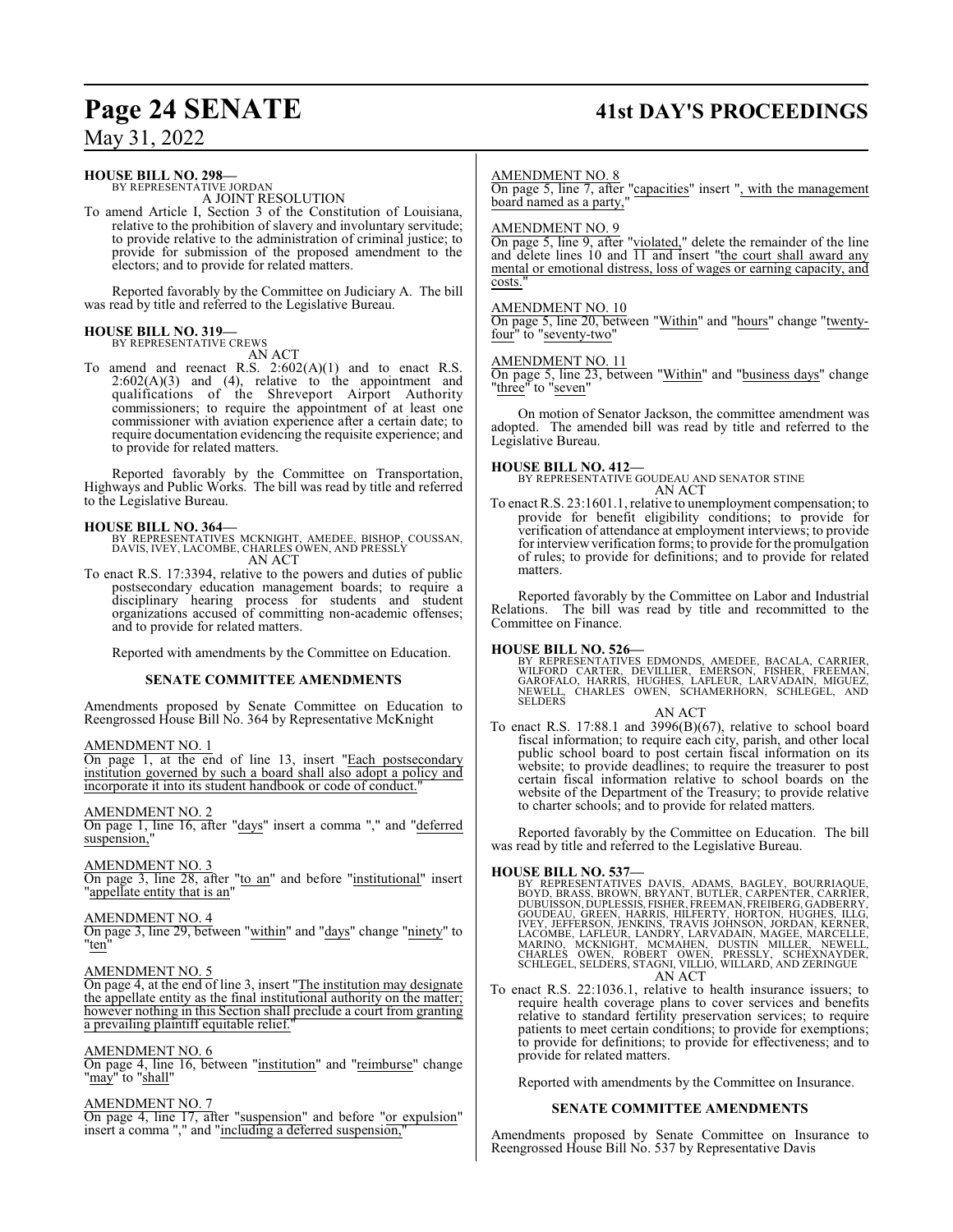# **41st DAY'S PROCEEDINGS Page 25 SENATE**

# May 31, 2022

### AMENDMENT NO. 1

On page 2, line 1, after "cause" insert "iatrogenic"

### AMENDMENT NO. 2

On page 2, at the beginning of line 19, insert "nor"

### AMENDMENT NO. 3

On page 2, line 19, after "months" change the comma "," to a period "." and delete the remainder of the line and delete line 20 in its entirety.

On motion of Senator Talbot, the committee amendment was adopted. The amended bill was read by title and recommitted to the Committee on Finance.

### **HOUSE BILL NO. 546—**

- BY REPRESENTATIVES MINCEY, BRASS, HARRIS, JEFFERSON, CHARLES OWEN, SCHLEGEL, ST. BLANC, AND TARVER AN ACT
- To amend and reenact R.S. 17:7(6)(b)(i)(aa) and to repeal R.S.  $17:7.1(A)(7)$ , relative to teacher preparation and certification; to revise requirements for entry into a teacher preparation program; to revise requirements for initial certification of school teachers; to provide for an effective date; and to provide for related matters.

Reported with amendments by the Committee on Education.

### **SENATE COMMITTEE AMENDMENTS**

Amendments proposed by Senate Committee on Education to Reengrossed House Bill No. 546 by Representative Mincey

### AMENDMENT NO. 1

On page 1, at the end of line 16, after "specialization," delete "or", delete line 17, and insert "as a prerequisite"

On motion of Senator Jackson, the committee amendment was adopted. The amended bill was read by title and referred to the Legislative Bureau.

## **HOUSE BILL NO. 550—** BY REPRESENTATIVE EMERSON

AN ACT

To enact R.S. 17:3996(I), relative to elementary and secondary education; to provide relative to student learning pods; to provide relative to policies and procedures; to provide relative to domicile; and to provide for related matters.

Reported with amendments by the Committee on Education.

### **SENATE COMMITTEE AMENDMENTS**

Amendments proposed by Senate Committee on Education to Engrossed House Bill No. 550 by Representative Emerson

### AMENDMENT NO. 1

Delete committee amendments numbers 4059 and 4079 adopted by the Senate Committee on Education on May 26, 2022.

### AMENDMENT NO. 2

On page 1, at the beginning of line 9, after " $I$ ." delete "If a charter school establishes" and insert "A Type 2 charter may establish"

### AMENDMENT NO. 3

On page 1, at the end of line 11, delete "No other conditions", delete line 12, and insert the following: "Such a learning pod shall not be physically located in a school district that received a letter grade of an "A" or "B" or any variation thereof for the most recent year pursuant to the district accountability system."

On motion of Senator Jackson, the committee amendment was adopted. The amended bill was read by title and recommitted to the Committee on Finance.

### **HOUSE BILL NO. 567—**

BY REPRESENTATIVES BOYD, FREEMAN, LANDRY, AND SCHLEGEL AND SENATOR BARROW

AN ACT

To enact R.S. 17:195.2, relative to school nutrition programs; to create a pilot program to be implemented in certain schools; to require the State Board of Elementary and Secondary Education and the Department of Agriculture and Forestry to collaborate relative to the pilot program; requires the state Department of Education to administer the pilot program; and to provide for related matters.

Reported with amendments by the Committee on Finance.

### **SENATE COMMITTEE AMENDMENTS**

Amendments proposed by Senate Committee on Finance to Reengrossed House Bill No. 567 by Representative Boyd

### AMENDMENT NO. 1

On page 2, delete lines 24 and 25 and insert:

"C. The State Board of Elementary and Secondary Education, the Department of Agriculture and Forestry, and the Department of Education shall utilize existing personnel and resources for the development, implementation, and administration of this program.

On motion of Senator White, the committee amendment was adopted. The amended bill was read by title and referred to the Legislative Bureau.

### **HOUSE BILL NO. 615—**

BY REPRESENTATIVE FREEMAN AN ACT

To amend and reenact R.S. 44:3(A)(4)(b)(ii) and to enact R.S. 44:3(K), relative to public records; to provide relative to disclosure; to provide relative to law enforcement investigative records; to provide for disclosure to certain individuals; and to provide for related matters.

Reported favorably by the Committee on Senate and Governmental Affairs. The bill was read by title and referred to the Legislative Bureau.

### **HOUSE BILL NO. 650—** BY REPRESENTATIVE HILFERTY

AN ACT

To enact Part IV of Chapter 8 of Title 46 of the Louisiana Revised Statutes of 1950, to be comprised of R.S. 46:977.31, relative to the medical assistance program of this state known as Medicaid; to provide for Medicaid coverage of pasteurized donor human milk when medically necessary; to provide relative to federal Medicaid waivers; and to provide for related matters.

Reported favorably by the Committee on Health and Welfare. The bill was read by title and recommitted to the Committee on Finance.

### **HOUSE BILL NO. 651—**

BY REPRESENTATIVES HILFERTY AND GREEN AN ACT

To enact R.S. 22:1059.2, relative to health insurance coverage; to require a health coverage plan to provide benefits for pasteurized donor human milk when medically necessary; to provide for effectiveness; and to provide for related matters.

Reported favorably by the Committee on Insurance. The bill was read by title and recommitted to the Committee on Finance.

# **HOUSE BILL NO. 673—** BY REPRESENTATIVE JORDAN

- AN ACT
- To amend and reenact R.S. 40:2869(D) and (E) and to enact R.S. 40:2869(A)(21) through (25), relative to pharmacy benefit managers; to provide for the pharmacy benefit manager monitoring advisory council; to provide for membership; to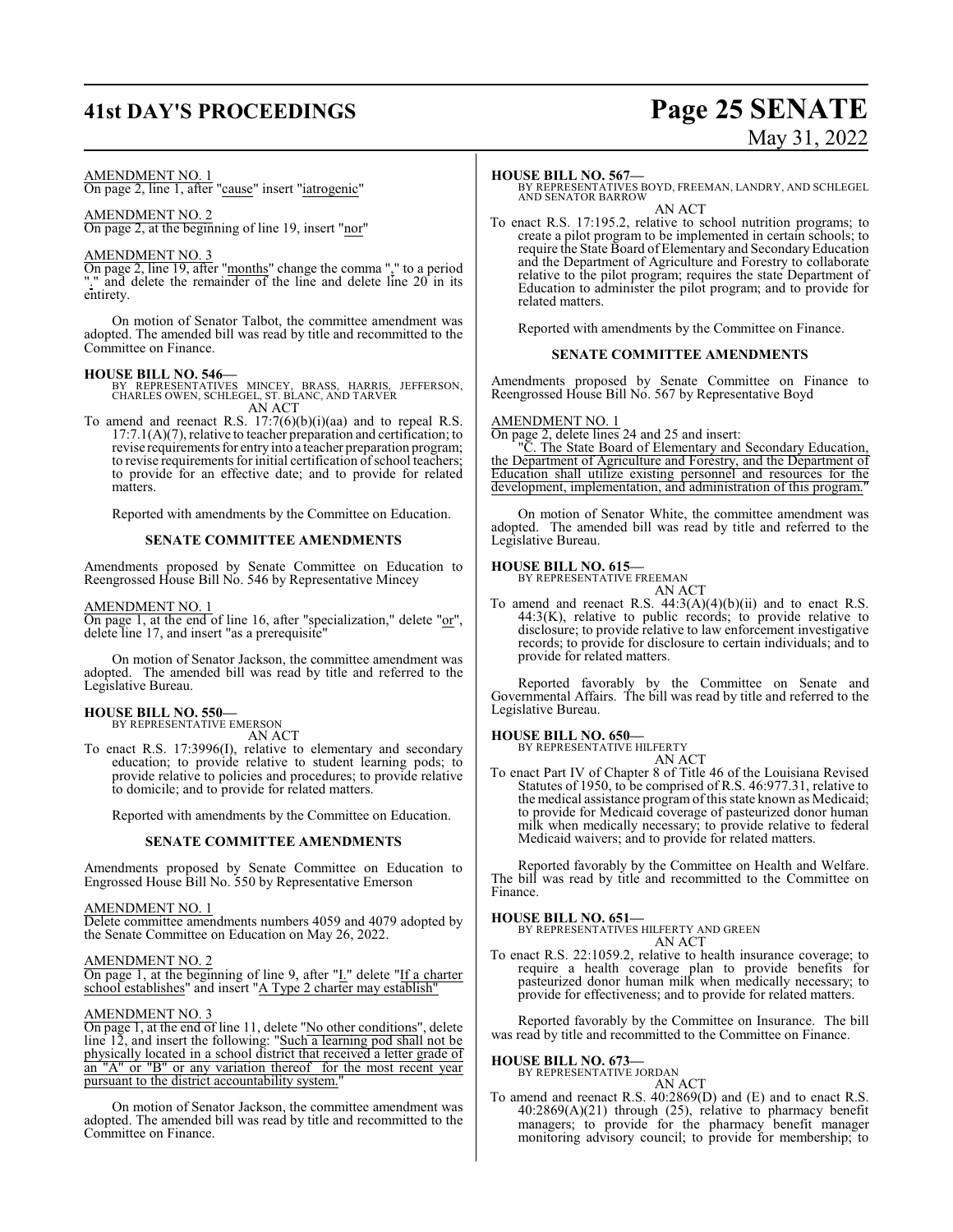### **Page 26 SENATE 41st DAY'S PROCEEDINGS**

### May 31, 2022

provide for technical changes; to provide for effectiveness; and to provide for related matters.

Reported with amendments by the Committee on Health and Welfare.

### **SENATE COMMITTEE AMENDMENTS**

Amendments proposed by Senate Committee on Health and Welfare to Engrossed House Bill No. 673 by Representative Jordan

### AMENDMENT NO. 1

On page 1, line 3, after "(25)" insert "and (F) and R.S. 42:17.2"

### AMENDMENT NO. 2

On page 1, line 5, after "changes;" insert "to provide for meetings of the advisory council conducted by electronic means;"

### AMENDMENT NO. 3

On page 1, line 8, after "(25)" insert "and (F)"

### AMENDMENT NO. 4

On page 2, between lines 12 and 13, insert the following:

"F. The advisory council may conduct and its members may attend and participate in a meeting via electronic means in accordance with R.S. 42:17.2.

Section 2. R.S. 42:17.2 is hereby enacted to read as follows: §17.2 Exception for meetings of the pharmacy benefit manager monitoring advisory council

A. Notwithstanding any other provision of this Chapter to the contrary, the pharmacy benefit manager monitoring advisory council, as provided for in R.S. 40:2869, may conduct and its members may attend and participate in a meeting via electronic means provided that the Louisiana Board of Pharmacy, the Department of Insurance, and the advisory council and its presiding officer comply with all the requirements of this Section.

B. No later than twenty-four hours prior to a meeting conducted pursuant to the provisions of this Section, the Louisiana Board of Pharmacy, the Department of Insurance, and the advisory council shall provide for all the following:

(1) The notice and agenda for the meeting, which shall be posted on the website of the Louisiana Board of Pharmacy and the Department of Insurance, emailed to any member of the public or the news media who requests notice of meetings of the public body, and widely distributed to every known news media outlet that broadcasts or publishes news within the geographic area within the jurisdiction of the public body.

(2) Detailed information regarding how members of the public may participate in the meeting and submit comments regarding matters on the agenda, which information shall be posted on the website of the Louisiana Board of Pharmacy and the Department of Insurance, emailed to any member of the public or the news media who requests notice of meetings of the public body, and widely distributed to every known news media outlet that broadcasts or publishes news within the geographic area within the jurisdiction of the public body.

C. For each meeting conducted pursuant to this Section, the following requirements shall apply:

(1) The advisory council shall provide a mechanism to receive public comment electronically both prior to and during the meeting.

(2) The advisory council shall properly identify and acknowledge all public comments during the meeting and shall maintain those comments in its record of the meeting.

(3) The presiding officer of the advisory council shall ensure both of the following:

(a) That each person participating in the meeting is properly identified.

(b) That all parts of the meeting, excluding any matter discussed in executive session, are clear and audible to all participants in the meeting including the public.

D. For the purposes of this Section, the following definitions  $\frac{\text{apply:}}{(1)}$ 

"Meeting via electronic means" shall mean a meeting occurring via teleconference or video conference.

(2) "Teleconference" shall mean a method of communication which enables persons in different locations to participate in a meeting and to hear and otherwise communicate with each other.

(3) "Video conference" shall mean a method of communication which enables persons in different locations to participate in a meeting and to see, hear, and otherwise communicate with each other.

### AMENDMENT NO. 5

On page 2, line 13, change "Section 2." to "Section 3."

On motion of Senator Fred Mills, the committee amendment was adopted. The amended bill was read by title and referred to the Legislative Bureau.

### **HOUSE BILL NO. 707—**

BY REPRESENTATIVES DUPLESSIS, BOYD, BRASS, BRYANT,<br>CARPENTER, FISHER, FREEMAN, FREIBERG, GAINES, GREEN,<br>HUGHES, JEFFERSON, JENKINS, JORDAN, LAFLEUR, LANDRY,<br>LARVADAIN, LYONS, MARCELLE, MARINO, DUSTIN MILLER,<br>NEWELL,PHELPS, AN ACT

To amend and reenact Code of Criminal Procedure Article 973(E) and to enact Code of Criminal Procedure Article 985.2, relative to expungement of records; to provide relative to automated expungement of certain criminal records; to require the Louisiana Bureau of Criminal Identification and Information to send certain records to the Louisiana Supreme Court Case Management Information System; to provide relative to duties of the clerks of district courts; to authorize the adoption of rules and regulations by state police and the supreme court; to provide relative to the effects of expunged records of arrest and conviction; to provide that no person shall have a cause of action resulting fromthe omission oftheir records for automated expungement; to provide for an effective date; and to provide for related matters.

Reported favorably by the Committee on Judiciary C. The bill was read by title and recommitted to the Committee on Finance.

### **HOUSE BILL NO. 724—**

BY REPRESENTATIVES BAGLEY, COX, DAVIS, FISHER, FONTENOT, GOUDEAU, HILFERTY,JENKINS, NEWELL, PRESSLY, ST.BLANC, AND THOMAS

### AN ACT

To enact Chapter 15-B of Subtitle III of Title 39 of the Louisiana Revised Statutes of 1950, to be comprised of R.S. 39:1481 through 1489, relative to economic development; to provide for intent; to provide for definitions; to provide for an economic development program; to create a special treasury fund for economic development; to provide for qualified expenditures; to provide form requirements; to provide for deposit and allocation of funds; to provide relative to the powers and duties of the Department of Economic Development, the Department of Revenue, and the state treasurer; to provide relative to the promulgation of rules; to provide for procedure; to provide for cooperative endeavor agreements; to provide for application of law; and to provide for related matters.

Reported with amendments by the Committee on Finance.

### **SENATE COMMITTEE AMENDMENTS**

Amendments proposed by Senate Committee on Finance to Re-Reengrossed House Bill No. 724 by Representative Bagley

### AMENDMENT NO. 1

On page 1, line 3, delete "1489" and insert "1485"

### AMENDMENT NO. 2

On page 1, line 5, after "program;" delete the remainder of the line

### AMENDMENT NO. 3

On page 1, line 6, after "expenditures;" delete the remainder of the line, and on line 7 delete "deposit and allocation of funds;"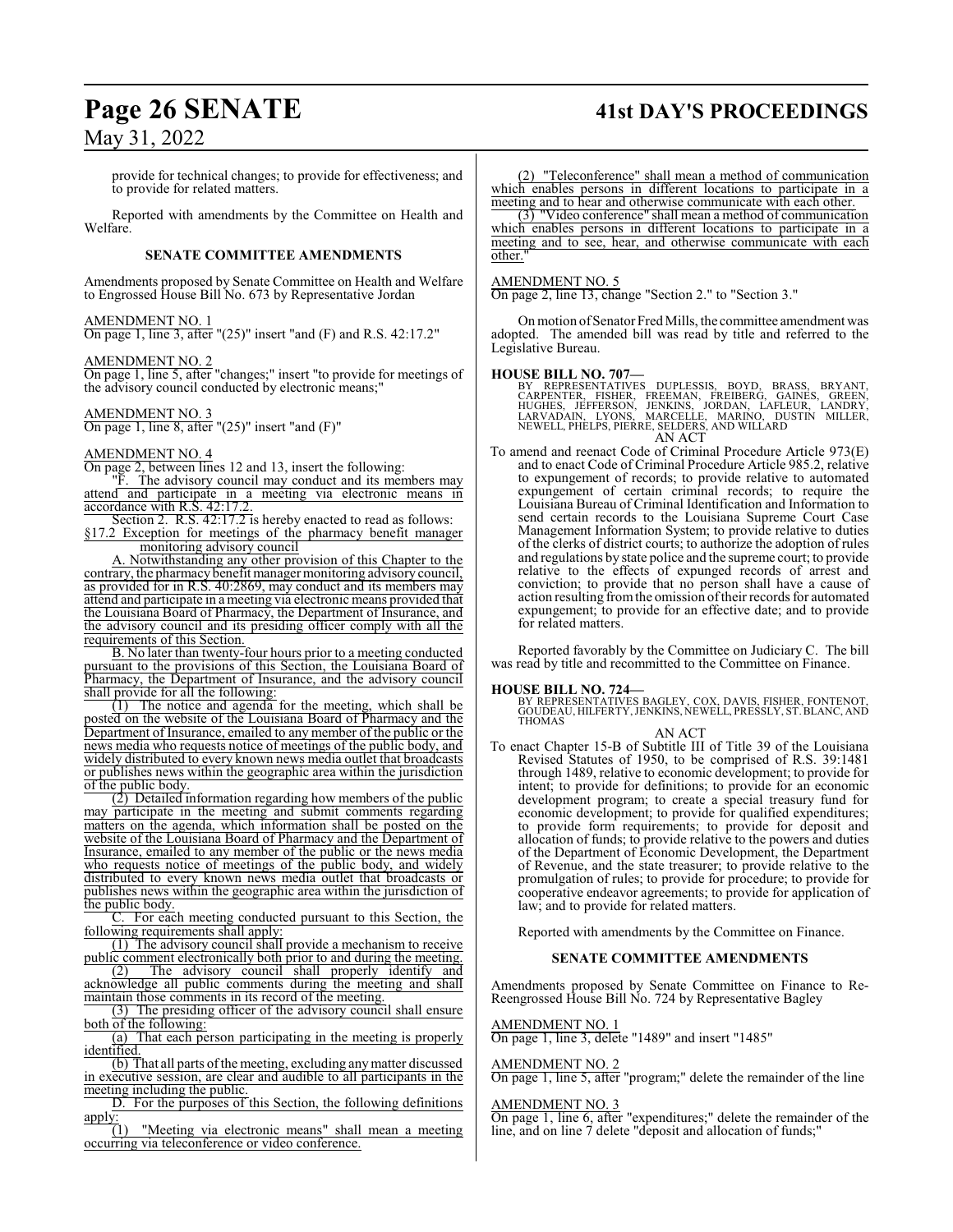# **41st DAY'S PROCEEDINGS Page 27 SENATE**

# May 31, 2022

AMENDMENT NO. 4

On page 1, line 8, after "Development" delete the remainder of the line and insert a semicolon ";"

AMENDMENT NO. 5 On page 1, line 9, at the beginning of the line delete "treasurer;" and after "promulgation of" insert "administrative"

AMENDMENT NO. 6 On page 1, line 14, delete "1489" and insert "1485"

AMENDMENT NO. 7 On page 2, delete lines 23 through 26

AMENDMENT NO. 8 On page 2, line 27, delete " $(3)$ " and insert " $(1)$ "

AMENDMENT NO. 9 On page 3, line 1, delete "(4)" and insert "(2)"

AMENDMENT NO. 10 On page 3, line 3, delete  $"(5)"$  and insert  $"(3)"$ 

AMENDMENT NO. 11 On page 3, line 4, delete "39:1485" and insert "39:1484"

AMENDMENT NO. 12 On page 3, line 5, delete  $"(6)"$  and insert  $"(4)"$ 

AMENDMENT NO. 13 On page 3, line 10, delete "Louisiana" and insert "Central"

AMENDMENT NO. 14 On page 3, line 12, delete " $(7)$ " and insert " $(5)$ "

AMENDMENT NO. 15 On page 3, line 20, delete "be entitled to" and insert "receive"

AMENDMENT NO. 16 On page 3, line 21, after "initial funds" delete the remainder of the line, delete line 22, and insert "appropriated in accordance with the provisions of this Chapter. Each regional economic development organization shall receive all subsequent grants in the amount of one-eighth of the annual funds appropriated or otherwise generated in accordance with the provisions of this Chapter.

AMENDMENT NO. 17 On page 3, delete lines 23 through 28 and on page 4, delete lines 1 through 26

AMENDMENT NO. 18 On page 4, line 27, delete "§1485." and insert "§1484."

AMENDMENT NO. 19 On page 5, line 2, after "costs" delete the remainder of the line, and delete line 3, and insert" for publicly owned property or other property to the extent allowable under Article VII, Section 14 of the Constitution of Louisiana and other applicable state law."

AMENDMENT NO. 20 On page 5, line 4, delete " $B(1)$ " and insert " $B$ ."

AMENDMENT NO. 21 On page 5, line 6, delete "(a)" and insert " $(1)$ "

AMENDMENT NO. 22 On page 5, line 7, delete "(b)" and insert "(2)"

AMENDMENT NO. 23 On page 5, line 8, delete " $(c)$ " and insert " $(3)$ "

AMENDMENT NO. 24 On page 5, line 9, delete " $(d)$ " and insert " $(4)$ "

AMENDMENT NO. 25 On page 5, line 10, delete "(e)" and insert " $(5)$ "

AMENDMENT NO. 26 On page 5, line 11, delete "(f)" and insert "(6)"

AMENDMENT NO. 27 On page 5, line 12, delete " $(g)$ " and insert " $(7)$ "

AMENDMENT NO. 28 On page 5, line 13, delete "(h)" and insert "(8)"

AMENDMENT NO. 29 On page 5, line 14, delete "(i)" and insert "(9)"

AMENDMENT NO. 30 On page 5, delete lines 16 through 26

AMENDMENT NO. 31 On page 5, at the end of line 28, delete "from the" and at the beginning of line 29, delete "Louisiana Competes Fund" and insert "awarded pursuant to the provisions of this Chapter"

AMENDMENT NO. 32 On page 6, delete lines 7 through 28

AMENDMENT NO. 33 On page 7, line 1, delete "§1488." and insert "§1485."

AMENDMENT NO. 34 On page 7, line 2, delete "of grant approval," and insert "after adoption of administrative rules promulgated for the implementation of this Chapter,

AMENDMENT NO. 35 On page 7, delete lines 13 and 14

AMENDMENT NO. 36 On page 7, line 15, delete " $(4)$ " and insert " $(3)$ " and delete "a report" and insert "an annual report"

AMENDMENT NO. 37 On page 7, line 18, delete " $(5)$ " and insert " $(4)$ "

AMENDMENT NO. 38 On page 7, line 19, delete " $(6)$ " and insert " $(5)$ "

AMENDMENT NO. 39 On page 7, line 20, delete " $(7)$ " and insert " $(6)$ "

AMENDMENT NO. 40 On page 7, line 21, delete "(8)" and insert "(7)"

AMENDMENT NO. 41

On page 8, delete lines 3 through 23, and insert:

"Section 2. This Act shall become effective upon signature by the governor or, if not signed by the governor, upon expiration of the time for bills to become law without signature by the governor, as provided by Article III, Section 18 of the Constitution of Louisiana. If vetoed by the governor and subsequently approved by the legislature, this Act shall become effective on the day following such approval."

On motion of Senator White, the committee amendment was adopted. The amended bill was read by title and referred to the Legislative Bureau.

**HOUSE BILL NO. 733—** BY REPRESENTATIVE HORTON

AN ACT

To enact R.S. 32:191.1(F), relative to penalties for vehicle violations; to provide for the application of certain penalties to violations of any driver or operator of a vehicle; and to provide for related matters.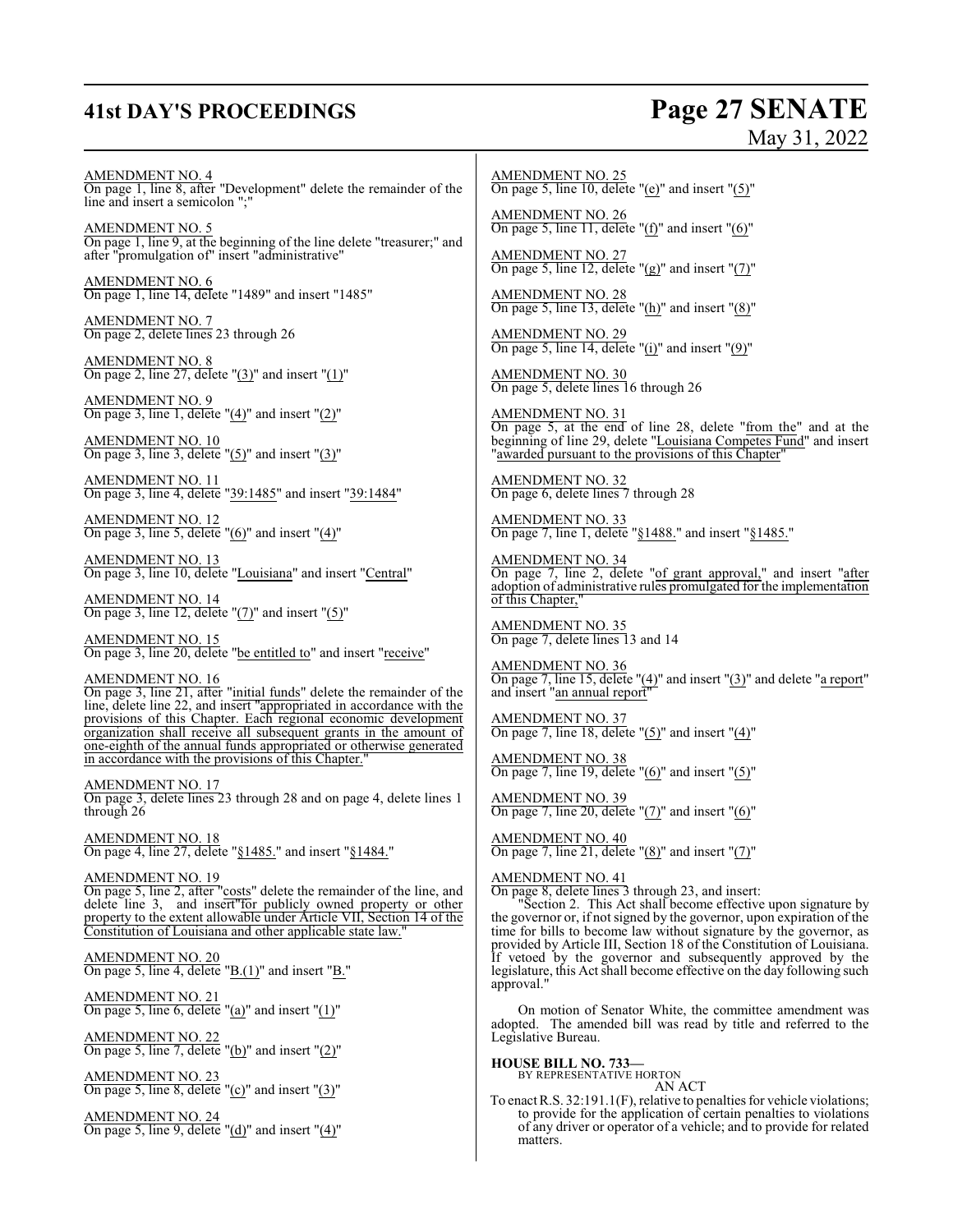# **Page 28 SENATE 41st DAY'S PROCEEDINGS**

### May 31, 2022

Reported favorably by the Committee on Transportation, Highways and Public Works. The bill was read by title and referred to the Legislative Bureau.

#### **HOUSE BILL NO. 739—** BY REPRESENTATIVE LYONS

AN ACT

To enact R.S. 49:149.65, relative to public buildings and grounds; to provide for an appropriate memorial for Oscar James Dunn within Memorial Hall; to provide for funds for the establishment and maintenance of the memorial; and to provide for related matters.

Reported favorably by the Committee on Senate and Governmental Affairs. The bill was read by title and referred to the Legislative Bureau.

### **HOUSE BILL NO. 745—**

BY REPRESENTATIVE GREEN AN ACT

To enact R.S. 40:2537, relative to officer disciplinary matters; to provide for whistleblower protection; and to provide for related matters.

Reported favorably by the Committee on Judiciary B. The bill was read by title and referred to the Legislative Bureau.

### **HOUSE BILL NO. 773—** BY REPRESENTATIVE GLOVER

AN ACT

To authorize and provide for the transfer of certain state property; to authorize the transfer of certain state property in Caddo Parish; to provide for the property description; to provide for the reservation of mineral rights; to provide terms and conditions; to provide an effective date; and to provide for related matters.

Reported with amendments by the Committee on Natural Resources.

### **SENATE COMMITTEE AMENDMENTS**

Amendments proposed by Senate Committee on Natural Resources to Engrossed House Bill No. 773 by Representative Glover

### AMENDMENT NO. 1

On page 2, line 30, after "property" delete ", or as otherwise provided by law"

AMENDMENT NO. 2 On page 2, line 35, after "described in" insert "Section 1 of"

### AMENDMENT NO. 3

On page 3, between lines 2 and 3, insert

"Section 4. The Board of Supervisors of Louisiana State University, notwithstanding any provision of law to the contrary, is hereby authorized and empowered to convey, transfer, assign, lease, exchange, or deliver any interest, excluding mineral rights, the state may have in and to all or any portion of the following described property to the Caddo Parish Public School Board:

A parcel containing approximately 2.6 acres located in the Southeast corner of the LSUS campus, bordered to the North by south Loop Drive, to the West by the existing baseball field, to the south by the existing paved drainage ditch and to the East by the existing soccer field along Harts Island Road.

Section 5. The Board of Supervisors of Louisiana State University is hereby authorized to enter into such agreements, covenants, conditions, and stipulations and to execute such documents as necessary to properly effectuate any conveyance, transfer, assignment, lease, or delivery of title, excluding mineral rights, to the property described in Section 4 of this Act, and as more specifically described in any such agreements entered into and documents executed by and between the Board of Supervisors of Louisiana State University and the Caddo Parish School Board, in exchange of consideration proportionate to the appraised value of the property.

Section 6. If an agreement authorized by this Act is not entered into by December 31, 2023, the office of state lands is authorized to proceed with a sale of the property described in this Act in accordance with the procedures set forth in Title 41 of the Louisiana Revised Statutes of 1950."

### AMENDMENT NO. 4

On page 3, line 3, change "Section 4" to "Section 7"

On motion of Senator Hensgens, the committee amendment was adopted. The amended bill was read by title and referred to the Legislative Bureau.

### **HOUSE BILL NO. 790—** BY REPRESENTATIVE HOLLIS

AN ACT

To amend and reenact R.S.  $32:707(I)(1)(b)(iv)$ , relative to the application for certificates of ownership and salvage title for total loss motor vehicles; to provide requirements for lien satisfaction; and to provide for related matters.

Reported with amendments by the Committee on Transportation, Highways and Public Works.

### **SENATE COMMITTEE AMENDMENTS**

Amendments proposed by Senate Committee on Transportation, Highways and Public Works to Engrossed House Bill No. 790 by Representative Hollis

### AMENDMENT NO. 1

On page 2, line 1, after "released" delete "within seven days of satisfaction," insert "after sixty days from the date of the loss,"

### AMENDMENT NO. 2

On page 2, line 2, after "payment" delete "and" and insert ","

### AMENDMENT NO. 3

On page 2, line 4, after "amount" insert ", and evidence of two attempts to contact the lienholder as provided in Item (b)(i) of this Subparagraph"

### AMENDMENT NO. 4

On page 2, at the end of line 9, insert "The insurance company shall sign a hold harmless affidavit, on  $\overline{a}$  form approved by the Department. The office of motor vehicles may charge a fee of no more than one hndred dollars for each transaction.

On motion of Senator McMath, the committee amendment was adopted. The amended bill was read by title and referred to the Legislative Bureau.

### **HOUSE BILL NO. 825—**

BY REPRESENTATIVE GREGORY MILLER AN ACT

To repeal R.S. 32:664(D) and 666(D), relative to chemical tests for intoxication; to provide relative to the authority of certain persons to withdraw blood and administer such tests; and to provide for related matters.

Reported favorably by the Committee on Transportation, Highways and Public Works. The bill was read by title and referred to the Legislative Bureau.

### **HOUSE BILL NO. 854—**

BY REPRESENTATIVES STAGNI, ADAMS, BOYD, BRYANT, ROBBY<br>CARTER, CORMIER, DEVILLIER, DUPLESSIS, EMERSON, FISHER,<br>FREEMAN, GLOVER, HARRIS, HORTON, HUGHES, JEFFERSON,<br>JENKINS, MIKE JOHNSON, LAFLEUR, LARVADAIN, LYONS, MAGEE,<br>CHA

### AN ACT

To amend and reenact R.S. 33:2011(A) and to enact R.S. 33:2011(E), relative to occupational diseases; provides relative to members employed in the classified fire service; to provide for an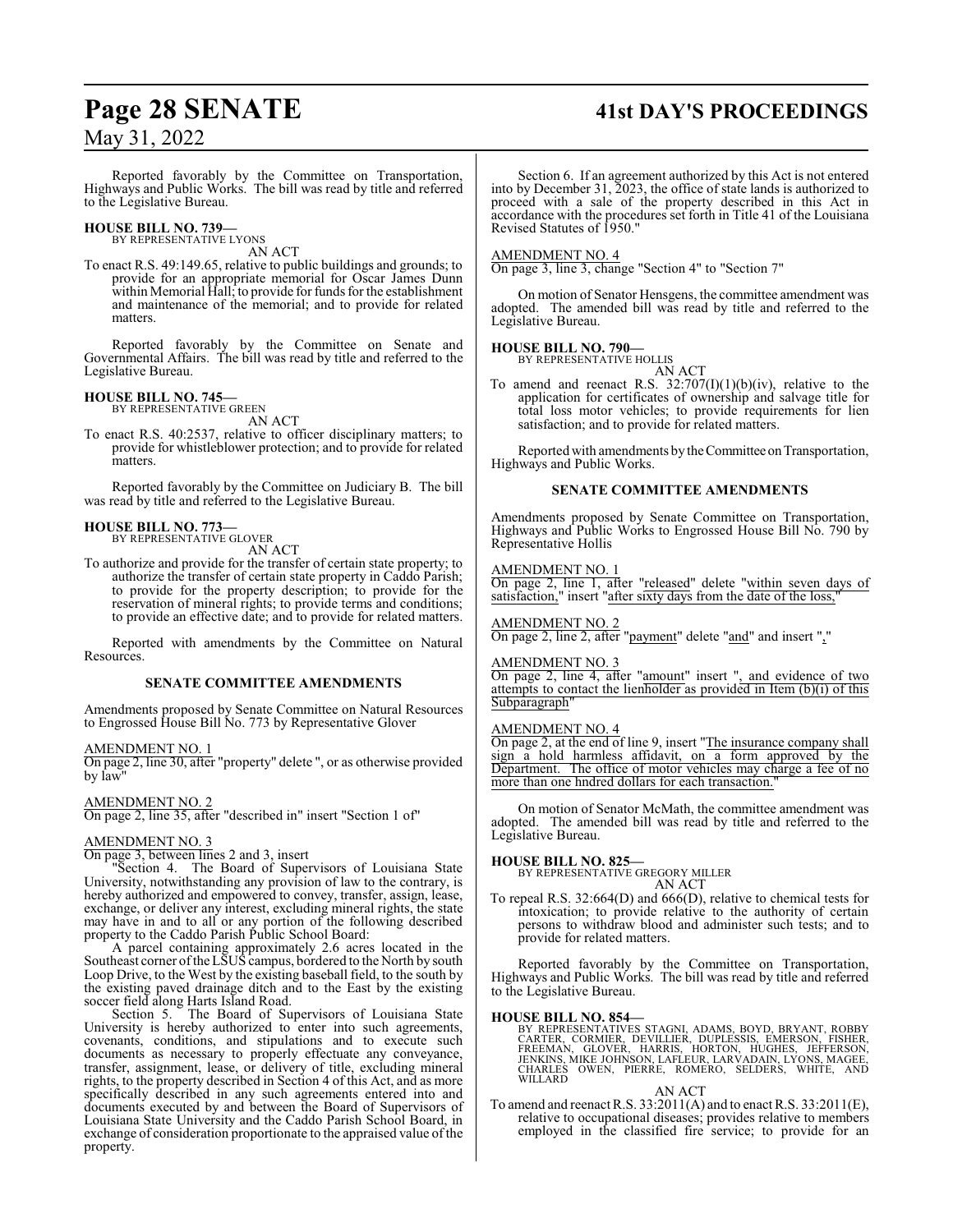# **41st DAY'S PROCEEDINGS Page 29 SENATE** May 31, 2022

extension to the rebuttable presumption; to provide limitations; and to provide for related matters.

Reported with amendments by the Committee on Local and Municipal Affairs.

### **SENATE COMMITTEE AMENDMENTS**

Amendments proposed by Senate Committee on Local and Municipal Affairs to Reengrossed House Bill No. 854 by Representative Stagni

### AMENDMENT NO. 1

On page 2, line 24, change "furnish" to "provide"

On motion of Senator Bouie, the committee amendment was adopted. The amended bill was read by title and referred to the Legislative Bureau.

### **HOUSE BILL NO. 889—**

BY REPRESENTATIVES MAGEE, DUBUISSON, EDMONDS, FARNUM, GAROFALO, GLOVER, LANDRY, LYONS, MARCELLE, AND STAGNI AN ACT

To enact Chapter 5-G of Title 25 of the Louisiana Revised Statues of 1950, to be comprised of R.S. 25:380.41 through 45, and R.S. 36:209(C)(5), relative to museums; to establish the Dew Drop-America's Rock and Roll Museum as a facility within Orleans Parish; to place the museum within the Department of Culture, Recreation and Tourism; to provide for an effective date; and to provide for related matters.

Reported with amendments by the Committee on Finance.

### **SENATE COMMITTEE AMENDMENTS**

Amendments proposed by Senate Committee on Finance to Reengrossed House Bill No. 889 by Representative Magee

### AMENDMENT NO. 1

On page 2, line 20, delete "Members" and insert "Appointed members"

### AMENDMENT NO. 2

On page 2, line 25, after "compensation" insert "except per diem or expenses reimbursement to which they may be individually entitled as members of the constituent organizations'

### AMENDMENT NO. 3

On page 5, line 9, after " $(2)(a)$ " delete " $At$ " and insert: "For property deposited with the museum on loan, the museum shall contact the lender of the property by written notice sent by certified mail to the last known address of the lender. If the written notice by certified mail is returned for any reason, the museum shall make a reasonable and diligent effort to provide actual notice to the lender of the property by:

(i) Contacting the lender of the property by first class mail at the last known address of the lender.

(ii) At least once each week for two consecutive weeks, the board shall cause to be published in the official journal of the parish of the last known address of the lender of the property, and, if the last known address is in a parish other than Orleans, in at least one newspaper of general circulation in the parish of Orleans, a notice and listing of the property as provided in Subparagraph (c) of this Paragraph.

(b) For property held by the museum that was not deposited on  $loan$ , at

### AMENDMENT NO. 4

On page 5, line 12, delete "(b) The notice" and insert "(c) Notices mailed or published pursuant to this Subsection"

On motion of Senator White, the committee amendment was adopted. The amended bill was read by title and referred to the Legislative Bureau.

### **HOUSE BILL NO. 901—**

BY REPRESENTATIVES WRIGHT, NELSON, HOLLIS, AND FRIEMAN AN ACT

To enact R.S. 48:1107, relative to the Greater New Orleans Expressway Commission's Causeway Police Department; to remove certain requirements of the Causeway Police Department and its officers; and to provide for related matters.

Reported favorably by the Committee on Transportation, Highways and Public Works. The bill was read by title and referred to the Legislative Bureau.

### **HOUSE BILL NO. 904—**

BY REPRESENTATIVES PHELPS AND LANDRY AN ACT

To amend and reenact R.S. 14:134.1(A), relative to malfeasance in office; to provide with respect to malfeasance in office involving prohibited sexual conduct; and to provide for related matters.

Reported favorably by the Committee on Judiciary C. The bill was read by title and referred to the Legislative Bureau.

HOUSE BILL NO. 911—<br>BY REPRESENTATIVES HUGHES, ADAMS, AMEDEE, BEAULLIEU,<br>BOYD, BRASS, BROWN, BRYANT, BUTLER, CARRIER, CORMIER,<br>COUSSAN, DAVIS, DEVILLIER, DUBUISSON, DUPLESSIS, EDMONDS,<br>EMERSON, HISHER, FREEMAN, FREIBERG, G

### AN ACT

To amend and reenact R.S. 17:24.9(B), (C)(5), and (D), 24.10(A)(2) and  $(3)$ ,  $(B)(1)$ (introductory paragraph), and  $(D)$  through  $(F)$ , and  $24.12(\text{C})$  and (D) and to enact R.S.  $17:24.10(\text{G})$  and 24.12(E), relative to early literacy; to provide a short title; to increase the number of administrations of a literacy screener to students in grades kindergarten through three; to provide for reporting the results of the literacy screener; to provide relative to literacy supports and interventions for certain students; to require individual reading plans for certain students; to require literacy coaches for teachers; and to provide for related matters.

Reported favorably by the Committee on Education. The bill was read by title and recommitted to the Committee on Finance.

**HOUSE BILL NO. 914—** BY REPRESENTATIVE CREWS AND SENATOR FOIL AN ACT

To enact R.S. 17:436.4, relative to students with seizure disorders; to provide for the training of school nurses and other school employees; to provide for management and treatment plans for students who have seizure disorders; and to provide for related matters.

Reported with amendments by the Committee on Education.

### **SENATE COMMITTEE AMENDMENTS**

Amendments proposed by Senate Committee on Education to Engrossed House Bill No. 914 by Representative Crews

#### AMENDMENT NO. 1

On page 2, line 2, between "two" and "courses" delete "online"

### AMENDMENT NO. 2

On page 2, at the end of line 8, after "course" and before the period "." insert "biennially"

On motion of Senator Jackson, the committee amendment was adopted. The amended bill was read by title and referred to the Legislative Bureau.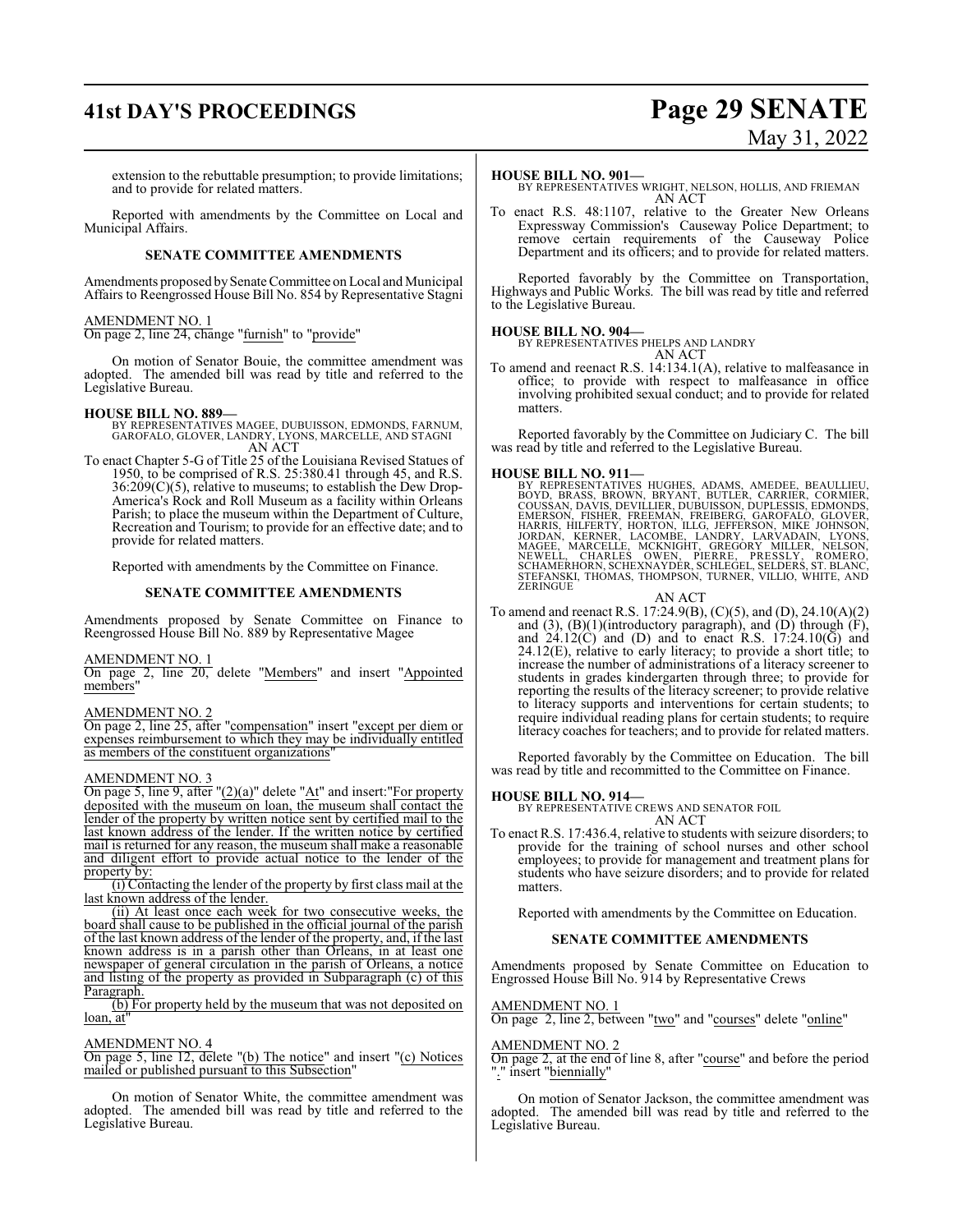### **Page 30 SENATE 41st DAY'S PROCEEDINGS**

May 31, 2022

### **HOUSE BILL NO. 921—**

BY REPRESENTATIVE MCFARLAND AN ACT

To amend and reenact R.S. 17:437.2(A)(2), (B), (C)(3), and (D) and to enact R.S. 17:407.22.1 and  $\overline{437.2(A)(3)}$  and  $\overline{(E)}$ , relative to adverse childhood experience in early childhood education; to provide for definitions; to provide for responsibilities ofthe state Department of Education; to require the creation of pilot programs; and to provide for related matters.

Reported with amendments by the Committee on Education.

### **SENATE COMMITTEE AMENDMENTS**

Amendments proposed by Senate Committee on Education to Engrossed House Bill No. 921 by Representative McFarland

### AMENDMENT NO. 1

On page 1, line 5, before "programs" delete "pilot"

### AMENDMENT NO. 2

On page 1, at the end of line 13, delete "and annually", on line 14 delete "implement pilot programs that integrate" and insert "and implement a program that integrates

### AMENDMENT NO. 3

On page 1, delete lines 16 - 18, and insert the following:

(2) The program shall include adverse childhood experience outreach to the parents and legal guardians of children in early childhood centers. The parents and legal guardians shall receive information, education and resources about adverse childhood experiences and the effect such experiences have on early childhood education and the manifestations of such experiences in adulthood and the intergenerational nature of such experiences in families."

### AMENDMENT NO. 4

On page 2, at the end of line 1, delete "thirty-first" and on the beginning of line 2 change "annually" to "31, 2023"

### AMENDMENT NO. 5

On page 2, delete line 18, and insert "approach to provide parents and legal guardians"

### AMENDMENT NO. 6

On page 3, line 17, after "January "change "thirty-first annually" to "31, 2023"

On motion of Senator Jackson, the committee amendment was adopted. The amended bill was read by title and referred to the Legislative Bureau.

# **HOUSE BILL NO. 940—** BY REPRESENTATIVE FREIBERG

AN ACT To amend and reenact R.S. 17:3991(B)(1)(a)(i), relative to required student population characteristics at charter schools; to provide relative to the number of economically disadvantaged students and students with exceptionalities a charter school is required to enroll; and to provide for related matters.

Reported favorably by the Committee on Education. The bill was read by title and referred to the Legislative Bureau.

**HOUSE BILL NO. 958—** BY REPRESENTATIVE DUSTIN MILLER

- AN ACT
- To enact Part II-E of Chapter 11 of Title 40 of the Louisiana Revised Statutes of 1950, to be comprised of R.S. 40:2120.11 through 2120.24, relative to the licensure and regulation of nurse staffing agencies by the Louisiana Department of Health; to provide for definitions; to provide for the licensure and registration of nurse staffing agencies; to provide for the protection of public rights to health care; to provide for licensed and certified personnel in healthcare facilities; to provide for applicability provisions for prospective agencies; to provide for regulations and grounds for

issuance, renewal, and denial of a license; to establish standards for the operation of nurse staffing agencies; to provide for penalty provisions; to provide for rulemaking requirements; to provide for fees; and to provide for related matters.

Reported with amendments by the Committee on Finance.

### **SENATE COMMITTEE AMENDMENTS**

Amendments proposed by Senate Committee on Finance to Re-Reengrossed House Bill No. 958 by Representative Dustin Miller

### AMENDMENT NO. 1

On page 2, at the end of line 25, insert the following:"However, for purposes of this Part, "nurse staffing agency" does not include the following:

(a) A nurse staffing agency that solely provides services in Louisiana under a contract or other agreement with the state of Louisiana, or any executive branch department or agency thereof, as a result of a declared disaster, emergency, or public health emergency

(b) The federal or state government department or agency that provides nursing staff or certified nurse aides to any health care provider setting, evacuation site, or shelter location as a result of a declared disaster, emergency, or public health emergency.

On motion of Senator White, the committee amendment was adopted. The amended bill was read by title and referred to the Legislative Bureau.

**HOUSE BILL NO. 968—**<br>BY REPRESENTATIVES PHELPS, ADAMS, BOYD, ROBBY CARTER,<br>CORMIER, DUPLESSIS, FISHER, GLOVER, GREEN, HUGHES,<br>JEFFERSON, JENKINS, JORDAN, LAFLEUR, LANDRY, LYONS,<br>NEWELL, PIERRE, SELDERS, WHITE, AND WILLARD

To amend and reenact R.S. 36:259(B)(13) and R.S. 44:4.1(B)(26) and to enact Part XIII of Chapter 5-B of Title 40 of the Louisiana Revised Statutes of 1950, to be comprised of R.S. 40:1125.1, 1125.11 through 1125.16, 1125.21, and 1125.31 through 1125.33, relative to sickle cell disease; to provide for the establishment of a state sickle cell disease registry; to provide for the purpose of the registry; to provide for duties of the Louisiana Department of Health with respect to operation of the registry; to authorize access to data in the registry; to provide for a public records exception; to require promulgation of administrative rules with respect to the registry; to provide for the redesignation and reorganization of certain laws pertaining to sickle cell disease; to provide for a short title; and to provide for related matters.

Reported favorably by the Committee on Finance. The bill was read by title and referred to the Legislative Bureau.

### **HOUSE BILL NO. 983—**

BY REPRESENTATIVE BISHOP

AN ACT To amend and reenact R.S. 17:3100.7(E), relative to the Louisiana Student Tuition Assistance and Revenue Trust Program and the Louisiana Student Tuition Assistance and Revenue Trust Kindergarten Through Grade Twelve Program; to authorize the transfer or rollover of funds from a college education savings account to an elementary and secondary education savings account; and to provide for related matters.

Reported favorably by the Committee on Education. The bill was read by title and referred to the Legislative Bureau.

# **HOUSE BILL NO. 988—** BY REPRESENTATIVE LANDRY

AN ACT

To enact R.S. 49:1016, relative to state employment; to provide relative to state employees and potential state employees who use medical marijuana; to prohibit certain employment actions against such employees and potential employees; to provide for exceptions; and to provide for related matters.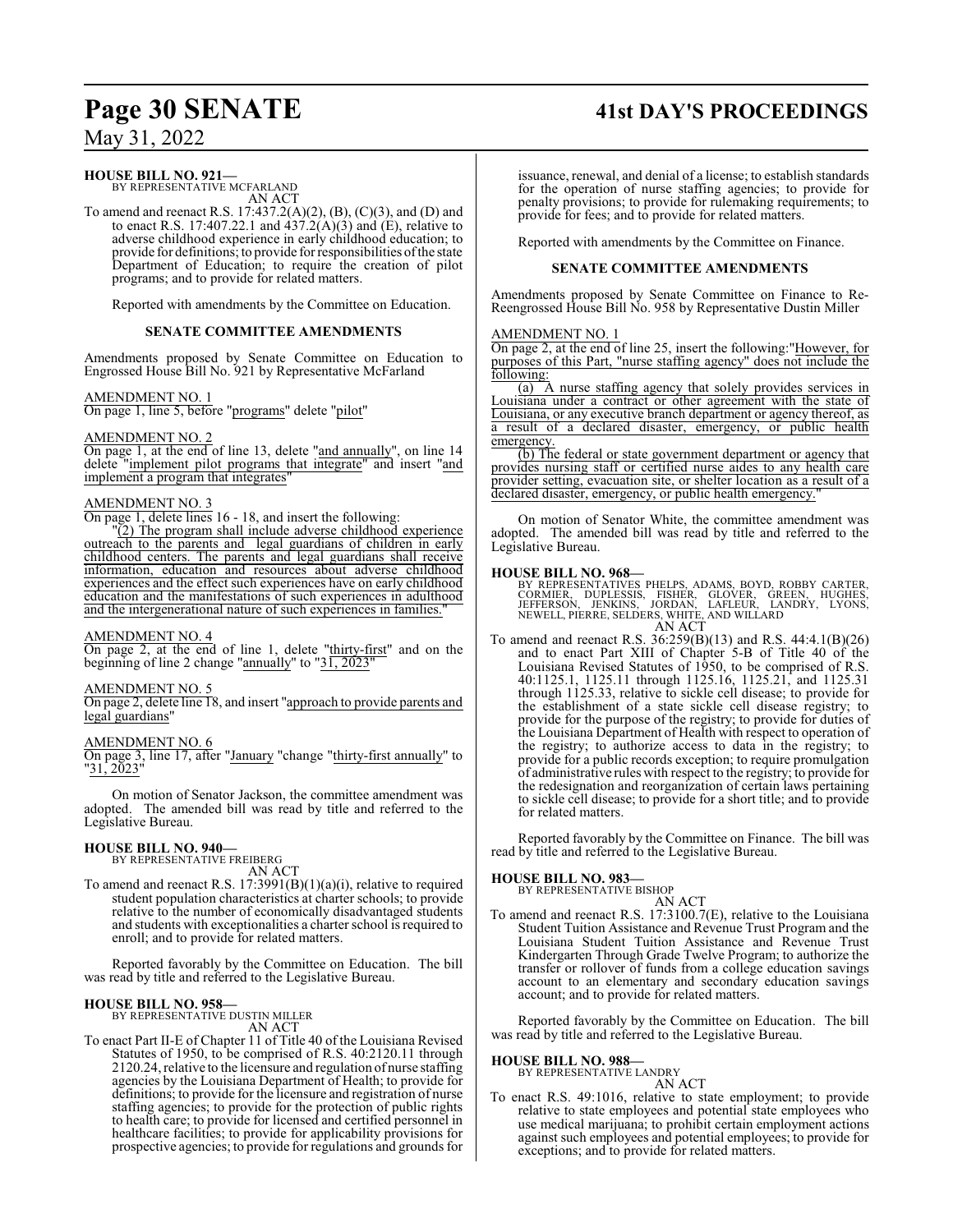# **41st DAY'S PROCEEDINGS Page 31 SENATE**

# May 31, 2022

Reported favorably by the Committee on Labor and Industrial BY REPRESENTATIVE SCHEXNAYDER AN ACT 51:1260 and 1261, and to repeal R.S. 51:2365(F)(1)(d) and 2365.1, relative to financial incentives for events held in Louisiana; to provide relative to the Major Events Incentive Program; to make changes to the administration of the program; to create a grant program for certain Louisiana events; to provide for administration of the program; to provide for an effective date; and to provide for related matters. Reported with amendments by the Committee on Finance. **SENATE COMMITTEE AMENDMENTS** On page 1, line 6, after "program;" insert "to provide for contract On page 2, line 7, after "(4)" delete "Monies" and insert "Pursuant to AMENDMENT NO. 3 Legislative Committee on the Budget, before being submitted" On page 5, line 23, after "Incentive Fund" and before the period "." AMENDMENT NO. 1 On page 1, line 16 and 17, after "registered" delete "and to pay the vehicle registration license tax" AMENDMENT NO. 2 registration license tax" AMENDMENT NO. 3 On page 3, line 2, after "are" insert "registered to be" AMENDMENT NO. 4 On page 3, line 6, after "publish" delete "returns," AMENDMENT NO. 5 On page 3, line 8, after "existing" delete "returns, forms," and insert "forms" AMENDMENT NO. 6 On page 3, delete lines 23 through 25 and insert the following: 1, 2023." Legislative Bureau. **HOUSE BILL NO. 1042—** BY REPRESENTATIVE HILFERTY AN ACT related matters. Resources. **SENATE COMMITTEE AMENDMENTS** to Engrossed House Bill No. 1042 by Representative Hilferty AMENDMENT NO. 1

delete lines 13 and 14

On motion of Senator Hensgens, the committee amendment was adopted. The amended bill was read by title and recommitted to the Committee on Finance.

### **HOUSE BILL NO. 1072— (Substitute for House Bill No. 878 by Representative Horton)**

BY REPRESENTATIVES HORTON, DUBUISSON, EDMONDS, FARNUM, FONTENOT, FREIBERG, KERNER, MCKNIGHT, SCHAMERHORN, AND STAGNI

AN ACT

To enact R.S. 33:2581.3, relative to the classified police service; to provide that the development of hearing loss while employed in the classified police service is an occupational disease; to provide for benefits to an affected employee; to create a rebuttable presumption that such hearing loss developed during employment under certain circumstances; to require certain persons appointed to the classified police service to submit to certain audiology examinations; and to provide for related matters.

Reported favorably by the Committee on Finance. The bill was read by title and referred to the Legislative Bureau.

#### **HOUSE BILL NO. 1075— (Substitute for House Bill No. 861 by Representative St. Blanc)** BY REPRESENTATIVE ST. BLANC

AN ACT

To amend and reenact R.S. 17:407.62(7), 407.64(B), and 407.66(A)(2) andR.S. 40:1563.2 and to enact R.S. 17:407.62(8)

Relations. The bill was read by title and referred to the Legislative Bureau.

**HOUSE BILL NO. 1015—**

To amend and reenact R.S.  $51:2365(D)(3)$  and  $(F)(2)$ , to enact R.S.

Amendments proposed by Senate Committee on Finance to Reengrossed House Bill No. 1015 by Representative Schexnayder

AMENDMENT NO. 1

approvals and appropriations;

AMENDMENT NO. 2

legislative appropriation, monies"

On page 5, line 4, after "shall" insert "be subject to the prior approval of the Joint Legislative Committee of the Budget and may"

AMENDMENT NO. 4 On page 5, line 12, after "analysis" insert ", approved by the Joint

AMENDMENT NO. 5 On page 5, line 22, after "shall" change "immediately" to "only"

AMENDMENT NO. 6

insert "as directed by an act of the legislature"

AMENDMENT NO. 7

On page 6, line 13, after "(4)" delete "Monies" and insert "Pursuant to legislative appropriation, monies"

On motion of Senator White, the committee amendment was adopted. The amended bill was read by title and referred to the Legislative Bureau.

### **HOUSE BILL NO. 1031—** BY REPRESENTATIVE FREIBERG

AN ACT

To enact Part II-A of Chapter 3 of Title 32 of the Louisiana Revised Statutes of 1950, to be comprised of R.S. 32:461, relative to an annual road usage fee on certain vehicles; to levy a road usage fee on electric and hybrid motor vehicles; to provide for the administration, collection, and disposition offees; to provide for rulemaking authority; to provide for certain definitions; to provide for the use of road usage fee proceeds; to provide for a special effective date; and to provide for related matters.

Reported with amendments by the Committee on Transportation, Highways and Public Works.

### **SENATE COMMITTEE AMENDMENTS**

Amendments proposed by Senate Committee on Transportation, Highways and Public Works to Reengrossed House Bill No. 1031 by Representative Freiberg

On page 2, line 1, after "registered" delete "and to pay a vehicle

"Section 2. The provisions of this Act shall be effective January

On motion of Senator McMath, the committee amendment was adopted. The amended bill was read by title and referred to the

To enact R.S. 36:209.1, relative to certain agencies within the Department of Culture, Recreation and Tourism; to require the agencies to evaluate certain drainage projects; and to provide for

Reported with amendments by the Committee on Natural

Amendments proposed by Senate Committee on Natural Resources

On page 2, line 12, after "board." delete the remainder of the line and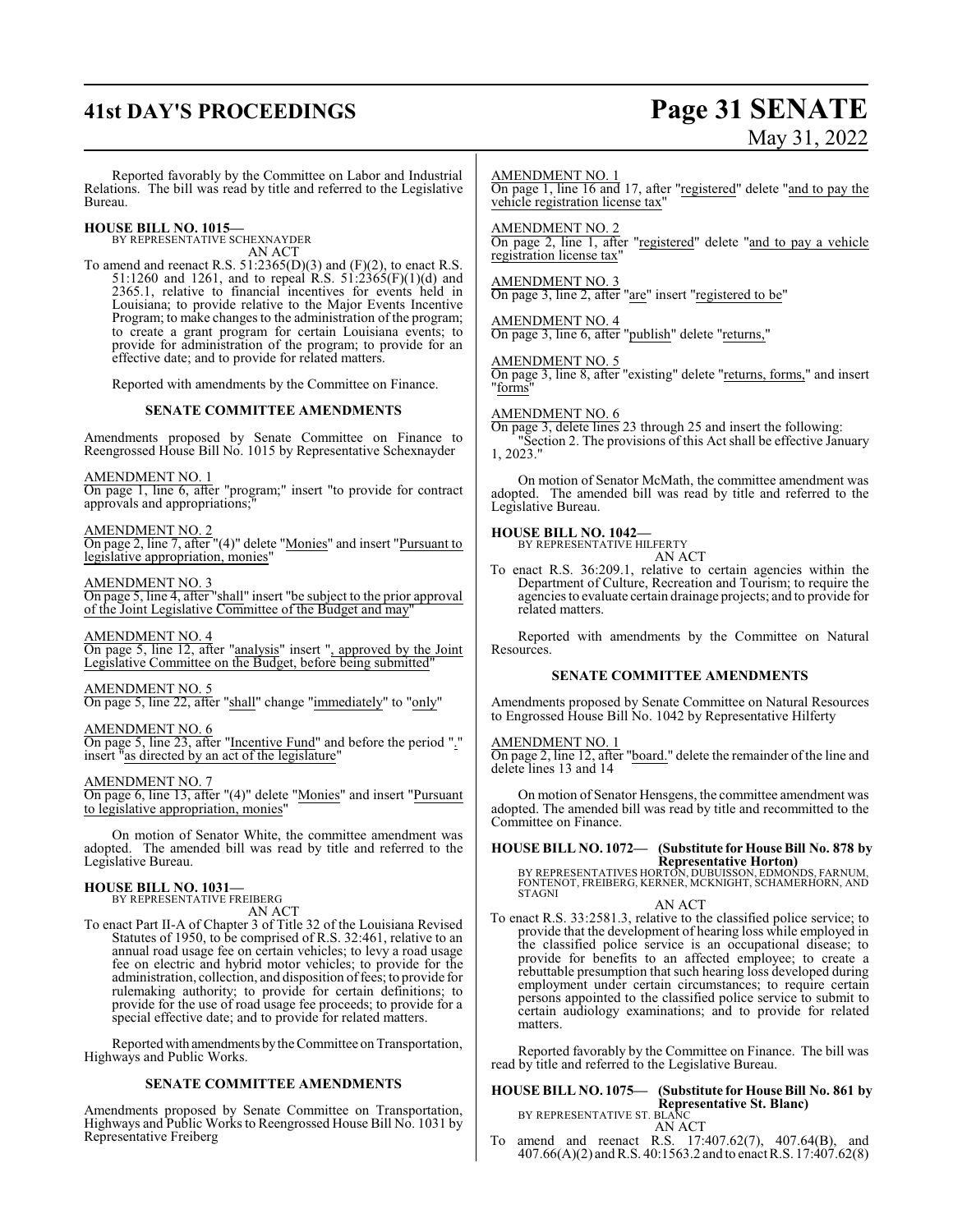### **Page 32 SENATE 41st DAY'S PROCEEDINGS**

### May 31, 2022

and (9), relative to family and in-home child care providers; to provide relative to the inspection of such providers; to provide relative to the powers and duties of the state Department of Education and the office of state fire marshal with respect to such providers; to provide for the transfer and use of monies; and to provide for related matters.

Reported favorably by the Committee on Education. The bill was read by title and referred to the Legislative Bureau.

### **HOUSE BILL NO. 1081— (Substitute for House Bill No. 380 by Representative Muscarello)** BY REPRESENTATIVE MUSCARELLO

AN ACT

To amend and reenact R.S. 17:158(J)(2) and 164.1(A) and R.S. 32:1(14) and (75), 80(B)(1) and (2)(b), 318(B), 328(B), and  $378(A)$  and (B), to enact R.S.  $32:80(E)$ , and to repeal R.S. 17:161, relative to school buses; to provide relative to the applicability of certain school bus safety requirements; to provide relative to loading and unloading of students at or near their homes; to provide relative the operation of school busses; and to provide for related matters.

Reported favorably by the Committee on Education. The bill was read by title and referred to the Legislative Bureau.

### **Senate Bills and Joint Resolutions Returned from the House of Representatives with Amendments**

### **SENATE BILL NO. 30—** BY SENATOR FRED MILLS

AN ACT

To amend and reenact R.S. 40:2116 and to enact R.S. 40:2009.4(C), 2116.1, 2116.2, and 2180.2(12), relative to facility need review; to provide legislative authority for facility need review; to provide for healthcare provider types subject to facility need review; to provide for the facility need review committee; to provide for a nursing facility moratorium; to provide for exceptions; to provide for cost effective measures; to provide for notice ofsex offenders living in certain facilities; and to provide for related matters.

The bill was read by title. Returned from the House of Representatives with amendments:

### **HOUSE COMMITTEE AMENDMENTS**

Amendments proposed by House Committee on Health and Welfare to Engrossed Senate Bill No. 30 by Senator Fred Mills

AMENDMENT NO. 1 On page 2, line 23, change "**healthcare**" to "**health care**"

AMENDMENT NO. 2 On page 2, line 28, change "**persons**" to "**people**"

AMENDMENT NO. 3

On page 3, line 24, after "**receipt of**" and before "**application**" insert "**the**"

AMENDMENT NO. 4

On page 3, line 25, change "**request for proposal**" to "**request for proposals**" and change "**request for application**" to "**request for applications**"

AMENDMENT NO. 5 On page 3, line 26, change "**(5)**" to "**(5)(a)**"

AMENDMENT NO. 6

On page 4, line 1, change "**(a)**" to "**(b)**" and change "**proposal**" to "**proposals**"

AMENDMENT NO. 7

On page 4, line 5, change "**(b)(i)**" to "**(c)(i)**" and change "**proposal**" to "**proposals**"

AMENDMENT NO. 8 On page 4, line 19, change "**Committee.**" to "**committee.**"

AMENDMENT NO. 9 On page 4, at the beginning of line 20, change "**(c)**" to "**(d)**"

AMENDMENT NO. 10 On page 4, line 22, change "**Division of Administrative Law**" to "**division of administrative law**"

AMENDMENT NO. 11

On page 4, line 24, change "**can**" to "**may**"

AMENDMENT NO. 12 On page 6, line 6, change "**FNR**" to "**facility need review**"

AMENDMENT NO. 13 On page 16, at the beginning of line 2, delete "**A.**"

Senator Fred Mills moved to concur in the amendments proposed by the House.

### **ROLL CALL**

The roll was called with the following result:

### YEAS

| Mr. President | Henry       | Peacock |
|---------------|-------------|---------|
| Abraham       | Hensgens    | Pope    |
| Allain        | Hewitt      | Reese   |
| Barrow        | Jackson     | Smith   |
| Bernard       | Lambert     | Stine   |
| Boudreaux     | Luneau      | Talbot  |
| Bouie         | McMath      | Tarver  |
| Carter        | Milligan    | Ward    |
| Cathey        | Mills, F.   | White   |
| Connick       | Mills, R.   | Womack  |
| Fesi          | Mizell      |         |
| Foil          | Morris      |         |
| Total - 34    |             |         |
|               | <b>NAYS</b> |         |
|               |             |         |

ABSENT

Total - 0

Cloud Harris Fields Total - 4

The Chair declared the Senate concurred in the amendments proposed by the House.

**SENATE BILL NO. 59—**

BY SENATOR FRED MILLS AND REPRESENTATIVE BAGLEY AN ACT

To enact R.S. 46:460.76, relative to claim reviews conducted by Medicaid managed care organizations; to provide for prepayment reviews; to provide for definitions; and to provide for related matters.

The bill was read by title. Returned from the House of Representatives with amendments:

### **HOUSE COMMITTEE AMENDMENTS**

Amendments proposed by House Committee on Health and Welfare to Engrossed Senate Bill No. 59 by Senator Fred Mills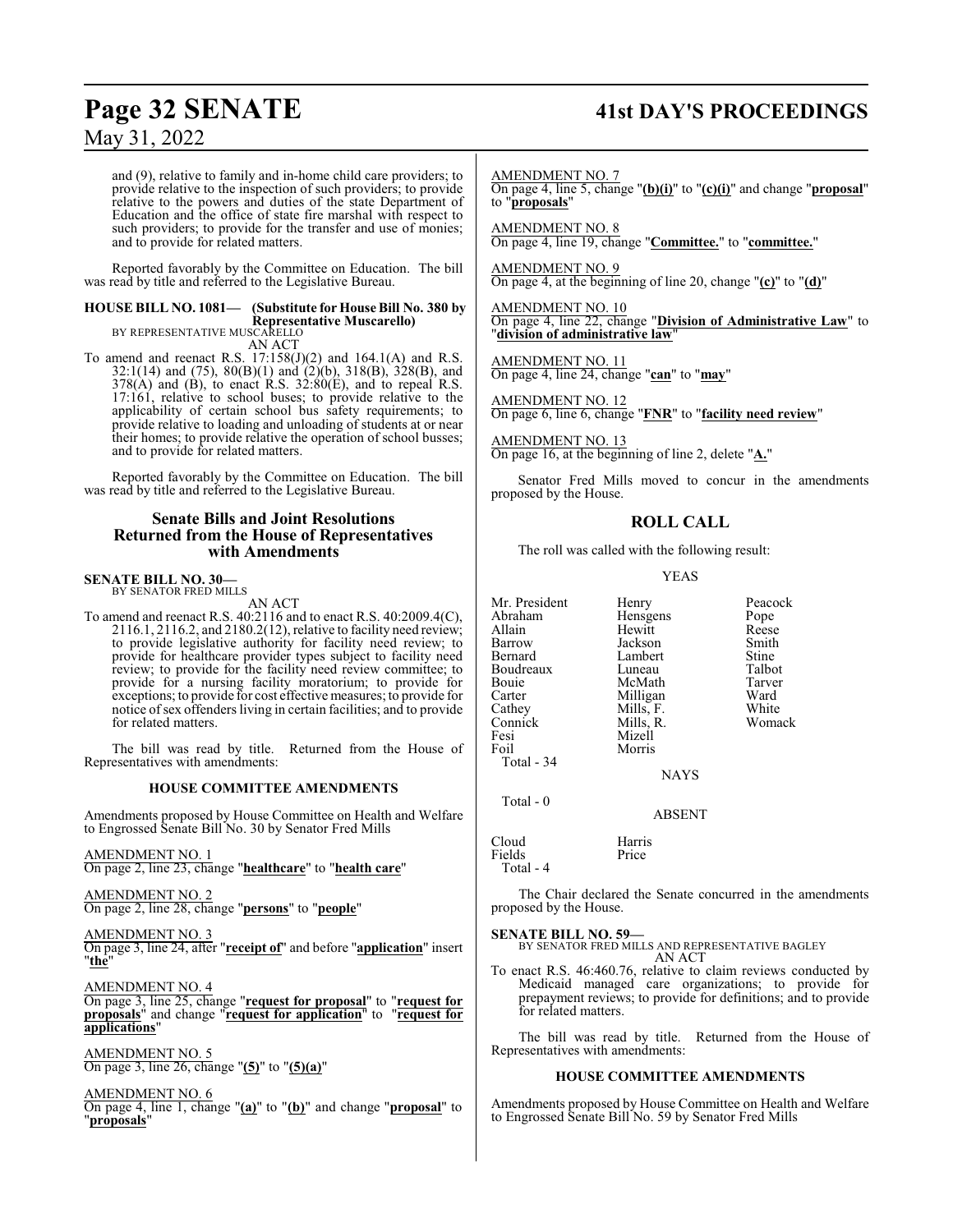# **41st DAY'S PROCEEDINGS Page 33 SENATE**

# May 31, 2022

### AMENDMENT NO. 1

On page 1, line 3, after "reviews;" and before "to provide for" insert "to provide for detection and prevention of fraud and abuse in the Medicaid program; to provide for applicability"

AMENDMENT NO. 2 On page 1, line 8, delete "**Medicaid**"

AMENDMENT NO. 3 On page 1, line 9, delete "**Medicaid**"

AMENDMENT NO. 4 On page 1, line 12, change "**Louisiana Department of Health**" to "**department**"

AMENDMENT NO. 5 On page 1, line 15, delete "**Medicaid**"

AMENDMENT NO. 6 On page 1, line 16, delete "**Medicaid**"

AMENDMENT NO. 7 On page 2, line 2, delete "**Medicaid**"

### AMENDMENT NO. 8

On page 2, after line 3, add the following:

"**C.(1) Nothing in this Section shall prohibit a managed care organization from notifying the department of healthcare providers suspected of committing fraud and abuse.**

**(2) Nothing in this Section shall prohibit the department from requiring all managed care organizations to coordinate efforts to combat and prevent fraud and abuse pursuant to any requirements ordered by the department in accordance with the Medical Assistance Programs IntegrityLaw, R.S. 46:437.1 et seq.**

**D. The provisions of this Section shall not apply to any** dental coordinated care network as defined in R.S. 46:460.51.

Senator Fred Mills moved to concur in the amendments proposed by the House.

### **ROLL CALL**

The roll was called with the following result: YEAS

| Mr. President<br>Abraham<br>Allain<br>Barrow<br>Bernard<br>Boudreaux<br>Bouie<br>Carter<br>Cathey<br>Connick<br>Fesi<br>Foil<br>Total - 34 | Henry<br>Hensgens<br>Hewitt<br>Jackson<br>Lambert<br>Luneau<br>McMath<br>Milligan<br>Mills, F.<br>Mills, R.<br>Mizell<br>Morris<br><b>NAYS</b> | Peacock<br>Pope<br>Reese<br>Smith<br>Stine<br>Talbot<br>Tarver<br>Ward<br>White<br>Womack |
|--------------------------------------------------------------------------------------------------------------------------------------------|------------------------------------------------------------------------------------------------------------------------------------------------|-------------------------------------------------------------------------------------------|
| Total $-0$                                                                                                                                 | <b>ABSENT</b>                                                                                                                                  |                                                                                           |
| Cloud                                                                                                                                      | Harris                                                                                                                                         |                                                                                           |

Fields Price Total - 4

The Chair declared the Senate concurred in the amendments proposed by the House.

### **SENATE BILL NO. 83—**

BY SENATOR FRED MILLS AN ACT

To enact R.S. 46:460.37, relative to Medicaid pharmacy reimbursement; to provide for the Council on Medicaid Pharmacy Reimbursement; to provide for council membership; to provide for meetings; to provide for the duties and powers of the council; and to provide for related matters.

The bill was read by title. Returned from the House of Representatives with amendments:

### **HOUSE COMMITTEE AMENDMENTS**

Amendments proposed by House Committee on Health and Welfare to Engrossed Senate Bill No. 83 by Senator Fred Mills

AMENDMENT NO. 1

On page 2, line between lines 8 and 9, insert the following: "**(7) One physician appointed by the chairman of the Senate Committee on Health and Welfare.**"

### AMENDMENT NO. 2

On page 2, at the beginning of line 9, change "**(7)**" to "**(8)**"

### AMENDMENT NO. 3

On page 2, between lines 10 and 11, insert the following: "**(9) One physician appointed by the chairman of the House Committee on Health and Welfare.**"

### AMENDMENT NO. 4

On page 2, at the beginning of line 11, change "**(8) Three**" to "**(10) Two**"

AMENDMENT NO. 5 On page 2, at the beginning of line 15, change "**C.(1)**" to "**C.(1)(a)**"

AMENDMENT NO. 6 On page 2, line 16, change "**commensurate**" to "**concurrent**"

AMENDMENT NO. 7 On page 2, line 18, change "**(B)(8)**" to "**(B)(10)**"

### AMENDMENT NO. 8

On page 2, between lines 20 and 21, insert the following:

"**(b) Appointed members of the council provided for in Paragraphs (B)(6) through (B)(10) of this Section shall be licensed and in good standing with their respective licensing board, actively engaged in their profession, and participating in the Medicaid program.**"

### AMENDMENT NO. 9

On page 3, at the beginning of line 4, change "**D.**" to "**D.(1)**"

### AMENDMENT NO. 10

On page 3, line 5, change "**(1)**" to "**(a)**" and after "**trends**" and before the period **"."** insert "**and establish a process by which pharmacists can provide information showing that current reimbursement does not cover the reasonable and appropriate cost for a specific pharmaceutical**"

### AMENDMENT NO. 11

On page 3, at the beginning of line 6, change "**(2)**" to "**(b)**"

AMENDMENT NO. 12 On page 3, at the beginning of line 8, change "**(3)**" to "**(c)**"

### AMENDMENT NO. 13

On page 3, at the end of line 9, after "**procedures**" and before the period **"."** insert a comma **","** and **"including but not limited to enhanced reimbursements for specific pharmaceuticals upon a showing that the current reimbursement does not cover the reasonable and appropriate costs and inhibits patient access to prescribed, medically necessary pharmaceuticals"**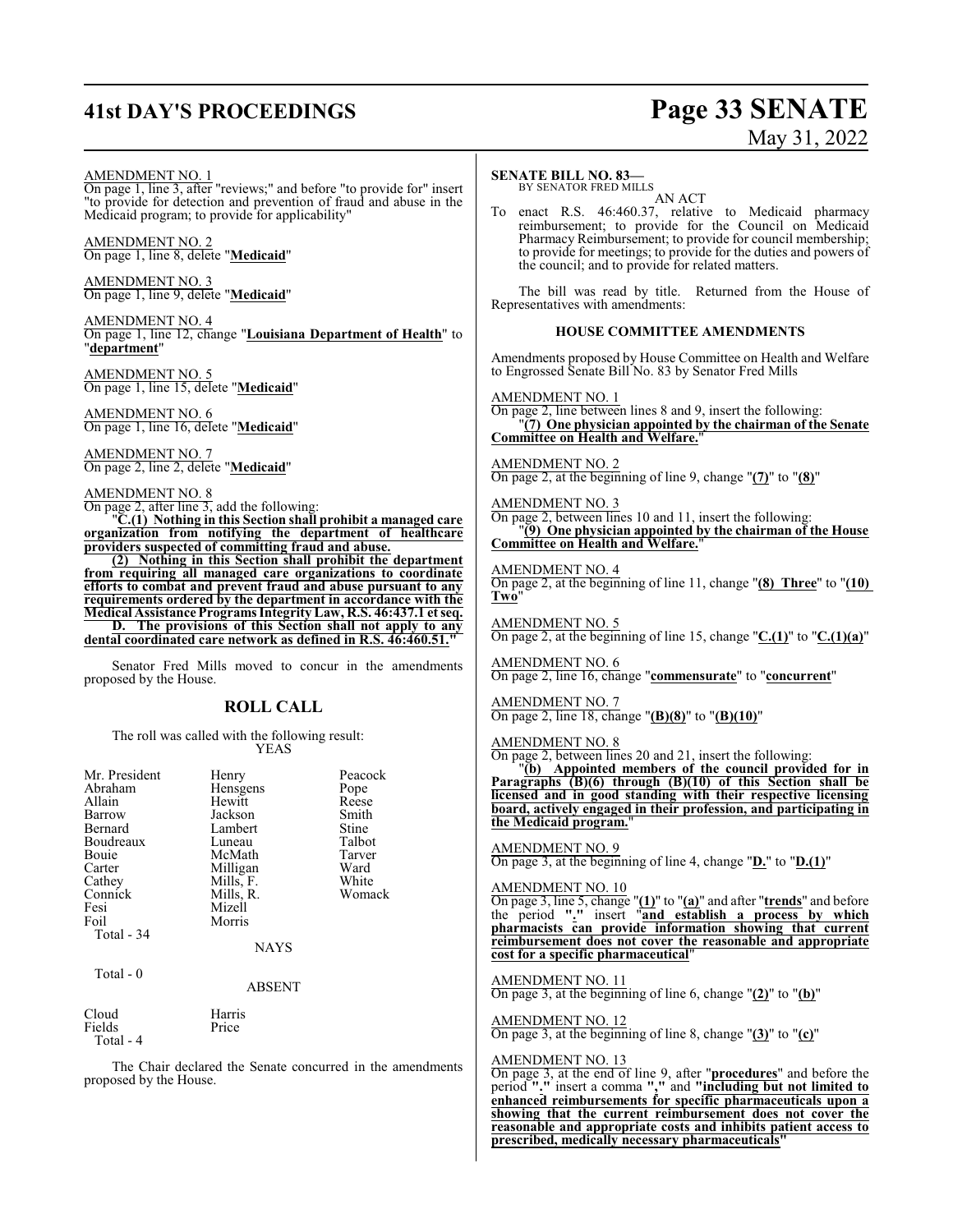# **Page 34 SENATE 41st DAY'S PROCEEDINGS**

May 31, 2022

AMENDMENT NO. 14

On page 3, at the beginning of line 10, change "**(4)**" to "**(d)**"

AMENDMENT NO. 15

 $\overline{\text{On page 3}}$ , after line 13, add the following:<br>"(e) Make annual recommendat

**Make annual recommendations to the secretary regarding the implementation and administration of a Medicaid medication therapy management program pursuant to R.S.**  $\frac{46:153.3.1}{(f)}$ 

**(f) Any other task related to the Medicaid pharmacy program, including but not limited toMedicaid prescription drug administration, drug rebates, and reimbursement.**

**(2) In carrying out the duties provided for in Paragraph (1) of this Subsection, the council may consult with health benefit plan issuers, Medicaid managed care organizations, pharmacy benefit managers, wholesale drug distributors, and other interested stakeholders.**"

Senator Fred Mills moved to concur in the amendments proposed by the House.

### **ROLL CALL**

The roll was called with the following result:

### YEAS

| Mr. President | Henry          | Morris  |
|---------------|----------------|---------|
| Abraham       | Hensgens       | Peacock |
| Allain        | Hewitt<br>Pope |         |
| Barrow        | Jackson        | Reese   |
| Bernard       | Lambert        | Smith   |
| Boudreaux     | Luneau         | Stine   |
| Bouie         | McMath         | Talbot  |
| Carter        | Milligan       | Tarver  |
| Cathey        | Mills, F.      | Ward    |
| Fesi          | Mills, R.      | White   |
| Foil          | Mizell         | Womack  |
| Total - 33    |                |         |
|               | <b>NAYS</b>    |         |
| Total - 0     |                |         |
|               | <b>ABSENT</b>  |         |
|               |                |         |

Cloud Fields Price

Connick Harris Total - 5

The Chair declared the Senate concurred in the amendments proposed by the House.

### **SENATE BILL NO. 99—** BY SENATOR FRED MILLS

AN ACT

To amend and reenact R.S. 37:1256(B) and the introductory paragraph of R.S. 40:2868(A), relative to permits issued by the Louisiana Board of Pharmacy; to provide for permits issued to pharmacy benefit managers; and to provide for related matters.

The bill was read by title. Returned from the House of Representatives with amendments:

### **HOUSE COMMITTEE AMENDMENTS**

Amendments proposed by House Committee on Health and Welfare to Engrossed Senate Bill No. 99 by Senator Fred Mills

### AMENDMENT NO. 1

On page 1, line 2, after "R.S. 40:2868(A)" and before the comma "," insert "and to enact R.S. 37:1256(C) and R.S. 40:2868(C)"

### AMENDMENT NO. 2

On page 1, line 4, after "managers;" and before "and to" insert "to provide for appeals to the division of administrative law;"

### AMENDMENT NO. 3

On page 1, line 6, after "reenacted" and before "to read" insert "and R.S.  $37:1256(C)$  is hereby enacted"

### AMENDMENT NO. 4

On page 1, between lines 14 and 15, insert the following:

"**C.(1) A pharmacy benefit manager may file for a hearing conducted before an independent third-party adjudicator with the division of administrative law upon notice from the board that it intends to take adverse or disciplinary action against the pharmacy benefit manager that may result in the suspension or termination of the pharmacy benefit manager's permit. If the pharmacy benefit manager elects to file for a hearing with the division of administrative law, the ruling of the administrative law judge shall be appealable by either the pharmacy benefit manager or the board, whichever party does not prevail.**

**(2) Nothing in this Subsection shall be construed to prevent the pharmacy benefit manager from proceeding with a hearing before the board as provided for in the Administrative Procedure Act, nor shall anything in this Subsection be construed to prevent the board from taking any other action provided for by law or rule that would not result in suspension or termination of the pharmacy benefit manager's permit.**"

### AMENDMENT NO. 5

On page 1, line 16, after "reenacted" and before "to read" insert "and R.S. 40:2868(C) is hereby enacted"

### AMENDMENT NO. 6

On page 1, line 17, after "regulation by" and before "Board" insert "**Louisiana**"

### AMENDMENT NO. 7

On page 2, after line 7, add the following:

"**C.(1) A pharmacy benefit manager may file for a hearing conducted before an independent third-party adjudicator with the division of administrative law upon notice from the board that it intends to take adverse or disciplinary action against the pharmacy benefit manager that may result in the suspension or termination of the pharmacy benefit manager's permit. If the pharmacy benefit manager elects to file for a hearing with the division of administrative law, the ruling of the administrative law judge shall be appealable by either the pharmacy benefit manager or the board, whichever party does not prevail.**

**(2) Nothing in this Subsection shall be construed to prevent the pharmacy benefit manager from proceeding with a hearing before the board as provided for in the Administrative Procedure Act, nor shall anything in this Subsection be construed to prevent the board from taking any other action provided for by law or rule that would not result in suspension or termination of the pharmacy benefit manager's permit.**"

Senator Fred Mills moved to concur in the amendments proposed by the House.

### **ROLL CALL**

The roll was called with the following result:

### YEAS

| Henry    | Peacock                            |
|----------|------------------------------------|
| Hensgens | Pope                               |
| Hewitt   | Price                              |
| Jackson  | Reese                              |
| Lambert  | Smith                              |
| Luneau   | <b>Stine</b>                       |
| McMath   | Talbot                             |
|          | Tarver                             |
|          | Ward                               |
|          | White                              |
| Mizell   | Womack                             |
| Morris   |                                    |
|          |                                    |
|          | Milligan<br>Mills, F.<br>Mills, R. |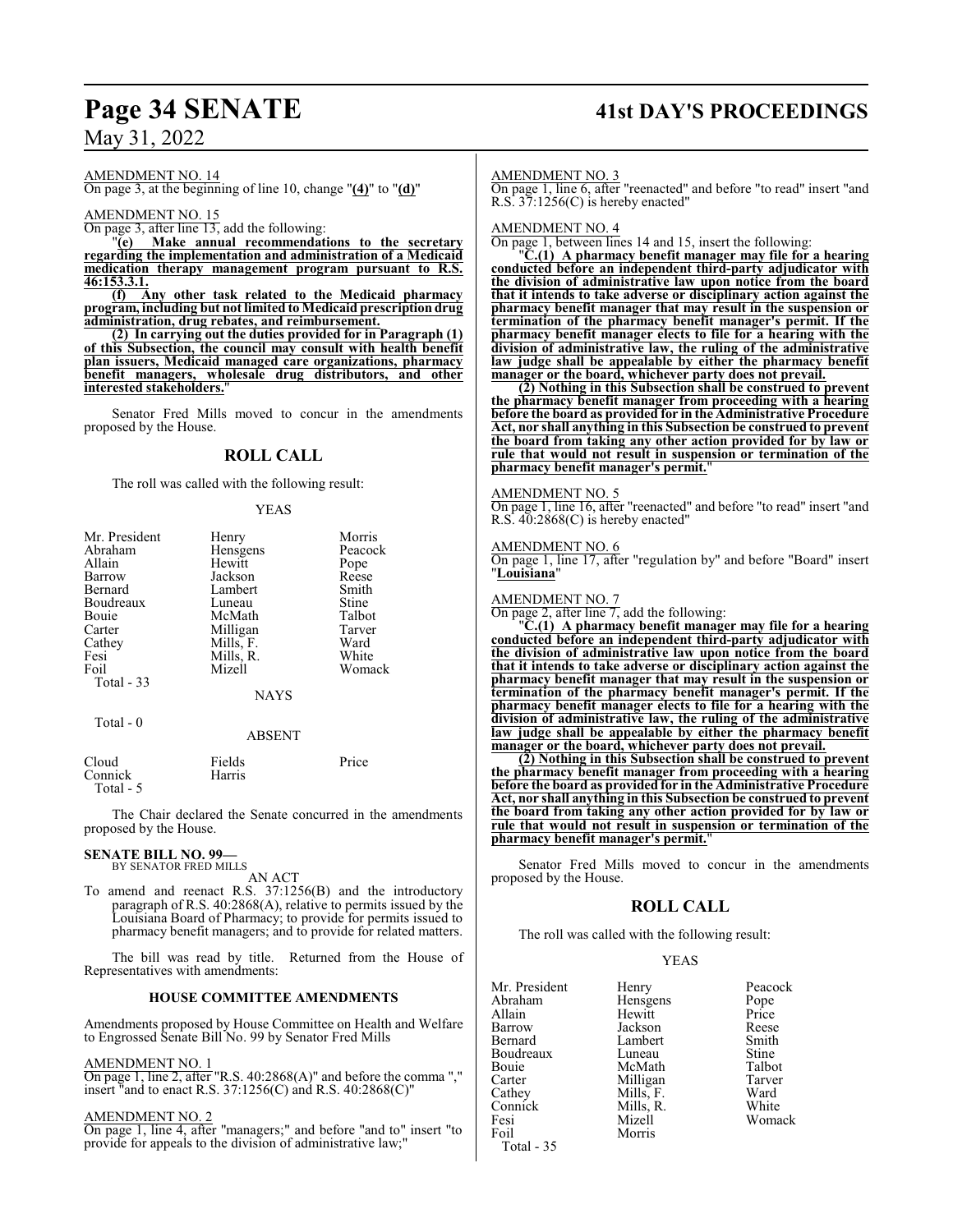# **41st DAY'S PROCEEDINGS Page 35 SENATE** May 31, 2022

| <b>NAYS</b>                                                                                                                                                                                                                                                                                                                |                                                     | The bill was read by title. Returned from the House of<br>Representatives with amendments:                                                                                                       |                                                                                                                                                  |                                                                                                               |                                                                       |  |
|----------------------------------------------------------------------------------------------------------------------------------------------------------------------------------------------------------------------------------------------------------------------------------------------------------------------------|-----------------------------------------------------|--------------------------------------------------------------------------------------------------------------------------------------------------------------------------------------------------|--------------------------------------------------------------------------------------------------------------------------------------------------|---------------------------------------------------------------------------------------------------------------|-----------------------------------------------------------------------|--|
| Total - 0<br><b>ABSENT</b>                                                                                                                                                                                                                                                                                                 |                                                     | <b>HOUSE COMMITTEE AMENDMENTS</b>                                                                                                                                                                |                                                                                                                                                  |                                                                                                               |                                                                       |  |
| Cloud<br>Total - 3                                                                                                                                                                                                                                                                                                         | Fields                                              | Harris                                                                                                                                                                                           |                                                                                                                                                  | Reengrossed Senate Bill No. 154 by Senator Talbot                                                             | Amendments proposed by House Committee on Insurance to                |  |
| proposed by the House.                                                                                                                                                                                                                                                                                                     |                                                     | The Chair declared the Senate concurred in the amendments                                                                                                                                        | AMENDMENT NO. 1<br>On page 1, line 2, after "R.S. 22:1028.4" insert a comma ","                                                                  |                                                                                                               |                                                                       |  |
| <b>SENATE BILL NO. 146-</b><br>BY SENATOR TALBOT                                                                                                                                                                                                                                                                           | AN ACT                                              |                                                                                                                                                                                                  | AMENDMENT NO. 2<br>On page 1, at the end of line 16, insert a comma $"\underline{}"$                                                             |                                                                                                               |                                                                       |  |
|                                                                                                                                                                                                                                                                                                                            |                                                     | To amend and reenact R.S. 22:1054.1(A), relative to insurance<br>coverage for cancer treatments; to prohibit denial of coverage in<br>certain circumstances; and to provide for related matters. |                                                                                                                                                  | AMENDMENT NO. 3<br>On page 2, line 1, change "four to six weeks standard" to "standard"<br>four to six weeks" |                                                                       |  |
| Representatives with amendments:                                                                                                                                                                                                                                                                                           |                                                     | The bill was read by title. Returned from the House of                                                                                                                                           | AMENDMENT NO. 4<br>On page 2, line 3, delete the comma " $_2$ " and " <b>and rapid</b> " and insert a period " $_2$ " and " <b>Rapid whole</b> " |                                                                                                               |                                                                       |  |
|                                                                                                                                                                                                                                                                                                                            | <b>HOUSE COMMITTEE AMENDMENTS</b>                   |                                                                                                                                                                                                  |                                                                                                                                                  |                                                                                                               |                                                                       |  |
|                                                                                                                                                                                                                                                                                                                            | Engrossed Senate Bill No. 146 by Senator Talbot     | Amendments proposed by House Committee on Insurance to                                                                                                                                           | <b>AMENDMENT NO. 5</b><br>and insert "and"                                                                                                       |                                                                                                               | On page 2, line 4, after "decisions" delete the remainder of the line |  |
| AMENDMENT NO. 1                                                                                                                                                                                                                                                                                                            | On page 1, line 15, delete "may" and insert "shall" |                                                                                                                                                                                                  | <b>AMENDMENT NO. 6</b>                                                                                                                           | On page 2, at the beginning of line 5, delete "sequencing"                                                    |                                                                       |  |
| the House.                                                                                                                                                                                                                                                                                                                 |                                                     | Senator Talbot moved to concur in the amendments proposed by                                                                                                                                     | <b>AMENDMENT NO. 7</b><br>On page 2, at the end of line 12, delete "who"                                                                         |                                                                                                               |                                                                       |  |
| <b>ROLL CALL</b>                                                                                                                                                                                                                                                                                                           |                                                     | <b>AMENDMENT NO. 8</b><br>On page 2, line 14, delete "the infant"                                                                                                                                |                                                                                                                                                  |                                                                                                               |                                                                       |  |
|                                                                                                                                                                                                                                                                                                                            | The roll was called with the following result:      |                                                                                                                                                                                                  | <b>AMENDMENT NO. 9</b>                                                                                                                           |                                                                                                               |                                                                       |  |
| <b>YEAS</b>                                                                                                                                                                                                                                                                                                                |                                                     | On page 2, line 17, change "provided under" to "provided<br>pursuant to"                                                                                                                         |                                                                                                                                                  |                                                                                                               |                                                                       |  |
| Mr. President<br>Abraham<br>Allain                                                                                                                                                                                                                                                                                         | Henry<br>Hensgens<br>Hewitt                         | Pope<br>Price<br>Reese                                                                                                                                                                           | AMENDMENT NO. 10<br>On page 2, line 19, delete " <b>items</b> "                                                                                  |                                                                                                               |                                                                       |  |
| Barrow<br>Bernard<br>Boudreaux                                                                                                                                                                                                                                                                                             | Lambert<br>Luneau<br>McMath                         | Smith<br>Stine<br>Talbot                                                                                                                                                                         | <u>AMENDMENT NO. 11</u>                                                                                                                          | On page 4, line 4, delete "shall" and insert "does"                                                           |                                                                       |  |
| Bouie<br>Carter                                                                                                                                                                                                                                                                                                            | Milligan<br>Mills, F.                               | Tarver<br>Ward                                                                                                                                                                                   |                                                                                                                                                  | <b>LEGISLATIVE BUREAU AMENDMENTS</b>                                                                          |                                                                       |  |
| Cathey<br>Connick                                                                                                                                                                                                                                                                                                          | Mills, R.<br>Mizell                                 | White<br>Womack                                                                                                                                                                                  |                                                                                                                                                  |                                                                                                               | Amendments proposed by Legislative Bureau to Reengrossed Senate       |  |
| Fesi<br>Foil                                                                                                                                                                                                                                                                                                               | Morris<br>Peacock                                   |                                                                                                                                                                                                  | Bill No. 154 by Senator Talbot                                                                                                                   |                                                                                                               |                                                                       |  |
| Total - 34                                                                                                                                                                                                                                                                                                                 | <b>NAYS</b>                                         |                                                                                                                                                                                                  | AMENDMENT NO. 1                                                                                                                                  |                                                                                                               | In House Committee Amendment No. 5 proposed by the House              |  |
| Total - 0<br><b>ABSENT</b>                                                                                                                                                                                                                                                                                                 |                                                     | Committee on Insurance to Reengrossed Senate Bill No. 154 by<br>Senator Talbot, on page 1, line 11, following "insert" change "and"<br>to $"$ ,"                                                 |                                                                                                                                                  |                                                                                                               |                                                                       |  |
| Cloud<br>Fields<br>Total - 4                                                                                                                                                                                                                                                                                               | Harris<br>Jackson                                   |                                                                                                                                                                                                  | House.                                                                                                                                           |                                                                                                               | Senator Talbot moved to reject the amendments proposed by the         |  |
|                                                                                                                                                                                                                                                                                                                            |                                                     |                                                                                                                                                                                                  |                                                                                                                                                  | <b>ROLL CALL</b>                                                                                              |                                                                       |  |
| The Chair declared the Senate concurred in the amendments<br>proposed by the House.                                                                                                                                                                                                                                        |                                                     | The roll was called with the following result:                                                                                                                                                   |                                                                                                                                                  |                                                                                                               |                                                                       |  |
| <b>SENATE BILL NO. 154-</b>                                                                                                                                                                                                                                                                                                |                                                     | BY SENATORS TALBOT, BERNARD, BOUDREAUX, BOUIE, CARTER, CONNICK, CORTEZ, FESI, HARRIS, JACKSON, MIZELL, MORRIS, PEACOCK, POPE, SMITH, STINE, WARD AND WOMACK                                      | Mr. President                                                                                                                                    | <b>YEAS</b><br>Henry                                                                                          | Pope                                                                  |  |
| AN ACT<br>To enact R.S. 22:1028.4 relative to health insurance coverage of<br>genetic testing for critically ill infants with no diagnosis; to<br>require health insurance coverage of genetic testing for critically<br>ill infants with no diagnosis; to provide for definitions; and to<br>provide for related matters. |                                                     |                                                                                                                                                                                                  | Abraham<br>Allain<br>Barrow<br>Bernard<br>Boudreaux<br>Bouie<br>Carter                                                                           | Hewitt<br>Jackson<br>Lambert<br>Luneau<br>McMath<br>Milligan<br>Mills, F.                                     | Price<br>Reese<br>Smith<br>Stine<br>Talbot<br>Tarver<br>Ward          |  |

Cathey Mills, R. White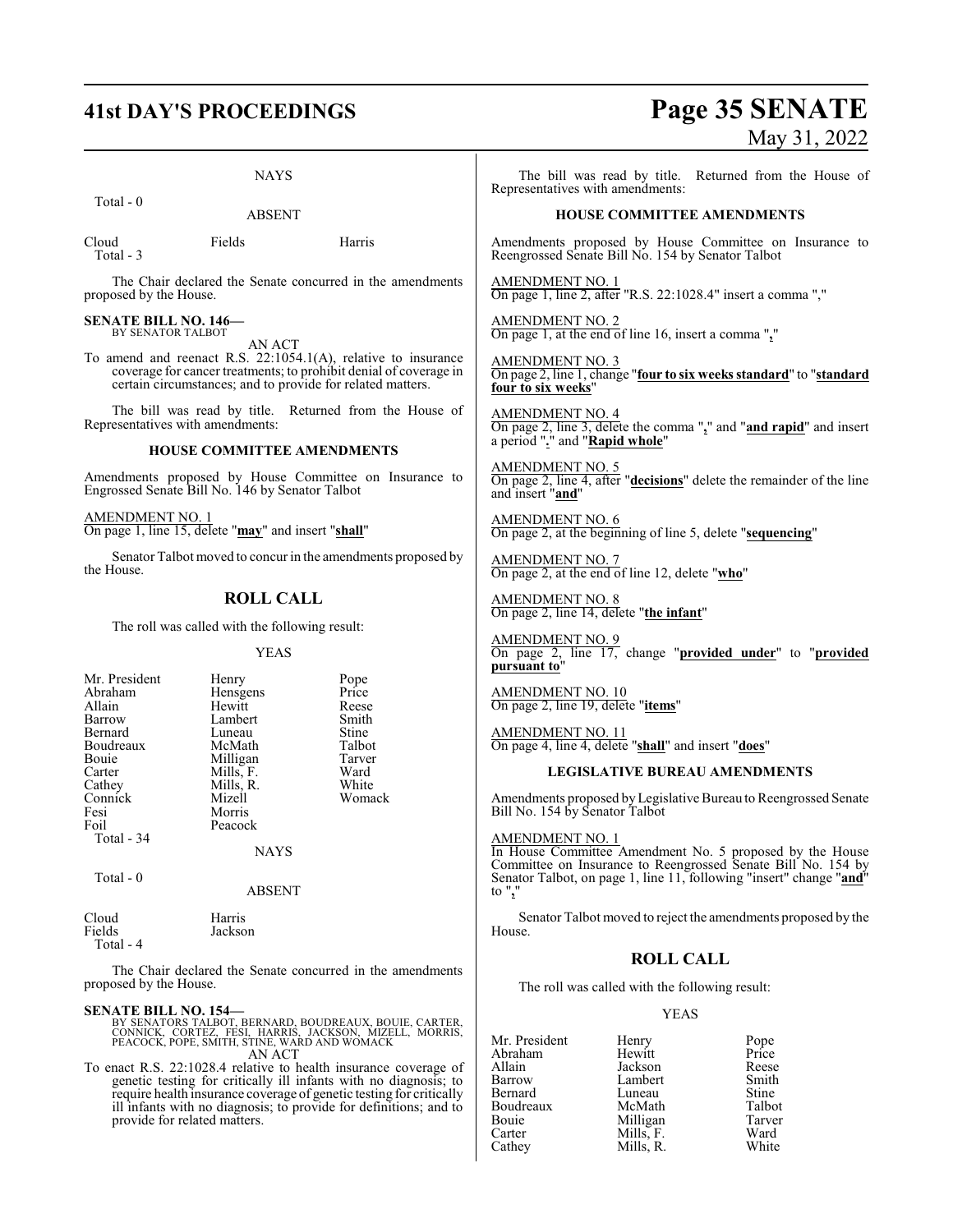# **Page 36 SENATE 41st DAY'S PROCEEDINGS**

Henry Peacock

Total - 34

May 31, 2022

| Connick<br>Fesi                                                                             | Mizell<br>Morris                                          | Womack                                                                                                                                                                                                                                                                                                     |                                                                                                | <b>NAYS</b>                                                                                                             |                                                                                                                                                                                                    |
|---------------------------------------------------------------------------------------------|-----------------------------------------------------------|------------------------------------------------------------------------------------------------------------------------------------------------------------------------------------------------------------------------------------------------------------------------------------------------------------|------------------------------------------------------------------------------------------------|-------------------------------------------------------------------------------------------------------------------------|----------------------------------------------------------------------------------------------------------------------------------------------------------------------------------------------------|
| Foil<br>Total - 34                                                                          | Peacock                                                   |                                                                                                                                                                                                                                                                                                            | Total - 0                                                                                      | <b>ABSENT</b>                                                                                                           |                                                                                                                                                                                                    |
|                                                                                             | <b>NAYS</b>                                               |                                                                                                                                                                                                                                                                                                            |                                                                                                |                                                                                                                         |                                                                                                                                                                                                    |
| Hensgens<br>Total - 1                                                                       |                                                           |                                                                                                                                                                                                                                                                                                            | Boudreaux<br>Cloud<br>Total - 4                                                                | Fields<br>Harris                                                                                                        |                                                                                                                                                                                                    |
| Cloud<br>Total - 3                                                                          | <b>ABSENT</b><br>Fields                                   | Harris                                                                                                                                                                                                                                                                                                     | proposed by the House.                                                                         |                                                                                                                         | The Chair declared the Senate concurred in the amendments                                                                                                                                          |
|                                                                                             |                                                           | The Chair declared the Senate rejected the amendments                                                                                                                                                                                                                                                      | <b>SENATE BILL NO. 197-</b><br><b>BY SENATOR WHITE</b>                                         | AN ACT                                                                                                                  |                                                                                                                                                                                                    |
| proposed by the House.<br><b>SENATE BILL NO. 182-</b><br><b>BY SENATOR FIELDS</b><br>AN ACT |                                                           |                                                                                                                                                                                                                                                                                                            |                                                                                                | applicability; and to provide for related matters.                                                                      | To enact R.S. 42:1123(47), relative to certain members of the boards<br>of commissioners of groundwater districts; to provide for<br>exceptions to the Code of Governmental Ethics; to provide for |
|                                                                                             |                                                           | To amend and reenact R.S. 14:134(A)(3) and R.S. 40:2405(J)(2)(a)<br>and to enact R.S. 14:134(A)(4), relative to mandatory $\angle$ O.S.T. certification revocation; to provide relative to malfeasance in                                                                                                  | Representatives with amendments:                                                               |                                                                                                                         | The bill was read by title. Returned from the House of                                                                                                                                             |
|                                                                                             |                                                           | office by public officers and employees; to provide for a<br>revocation hearing to determine whether a peace officer's<br>P.O.S.T. certification will be revoked; and to provide for related                                                                                                               |                                                                                                | <b>HOUSE COMMITTEE AMENDMENTS</b>                                                                                       |                                                                                                                                                                                                    |
| matters.                                                                                    |                                                           | The bill was read by title and returned to the Calendar, subject                                                                                                                                                                                                                                           | White                                                                                          | Amendments proposed by House Committee on House and<br>Governmental Affairs to Engrossed Senate Bill No. 197 by Senator |                                                                                                                                                                                                    |
| to call.<br><b>SENATE BILL NO. 193-</b><br>BY SENATOR HEWITT                                |                                                           |                                                                                                                                                                                                                                                                                                            | AMENDMENT NO. 1<br>On page 1, line 11, after "nominated" delete "by an industrial user<br>or'' |                                                                                                                         |                                                                                                                                                                                                    |
|                                                                                             | AN ACT<br>challenges; and to provide for related matters. | To amend and reenact R.S. $17:71.3(E)(2)(b)$ , relative to school board<br>apportionment plans; to provide for review; to provide for                                                                                                                                                                      | <b>AMENDMENT NO. 2</b>                                                                         | delete line 3 and insert "applied prospectively."                                                                       | On page 2, line 2, after "shall be" delete the remainder of the line and                                                                                                                           |
| Representatives with amendments:                                                            |                                                           | The bill was read by title. Returned from the House of                                                                                                                                                                                                                                                     | the House.                                                                                     |                                                                                                                         | Senator White moved to concur in the amendments proposed by                                                                                                                                        |
|                                                                                             | HOUSE COMMITTEE AMENDMENTS                                |                                                                                                                                                                                                                                                                                                            | <b>ROLL CALL</b>                                                                               |                                                                                                                         |                                                                                                                                                                                                    |
| Hewitt                                                                                      |                                                           | Amendments proposed by House Committee on House and<br>Governmental Affairs to Engrossed Senate Bill No. 193 by Senator                                                                                                                                                                                    |                                                                                                | The roll was called with the following result:<br><b>YEAS</b>                                                           |                                                                                                                                                                                                    |
| <b>AMENDMENT NO. 1</b>                                                                      | a court of competent jurisdiction"                        | On page 1, line 17, after " <b>board</b> ." delete the remainder of the line and<br>on page 2, line 1, delete " $a$ plan is declared null, such declaration"<br>and insert the following: "The fact that a plan is null and void by<br>operation of law pursuant to this Subsection or is declared null by | Mr. President<br>Abraham<br>Allain<br>Barrow<br>Bernard<br>Boudreaux                           | Henry<br>Hensgens<br>Hewitt<br>Jackson<br>Lambert<br>Luneau                                                             | Peacock<br>Pope<br>Price<br>Reese<br>Smith<br>Stine                                                                                                                                                |
| the House.                                                                                  |                                                           | Senator Hewitt moved to concur in the amendments proposed by                                                                                                                                                                                                                                               | Bouie<br>Carter<br>Cathey                                                                      | McMath<br>Milligan<br>Mills, F.                                                                                         | Talbot<br>Tarver<br>Ward                                                                                                                                                                           |
|                                                                                             | <b>ROLL CALL</b>                                          |                                                                                                                                                                                                                                                                                                            | Connick<br>Fesi<br>Foil                                                                        | Mills, R.<br>Mizell<br>Morris                                                                                           | White<br>Womack                                                                                                                                                                                    |
|                                                                                             | The roll was called with the following result:            |                                                                                                                                                                                                                                                                                                            | Total - 35                                                                                     |                                                                                                                         |                                                                                                                                                                                                    |
|                                                                                             | <b>YEAS</b>                                               |                                                                                                                                                                                                                                                                                                            |                                                                                                | <b>NAYS</b>                                                                                                             |                                                                                                                                                                                                    |
| Mr. President                                                                               | <b>Hensgens</b>                                           | Pope                                                                                                                                                                                                                                                                                                       | Total - 0                                                                                      |                                                                                                                         |                                                                                                                                                                                                    |
| Abraham                                                                                     | Hewitt                                                    | Price                                                                                                                                                                                                                                                                                                      |                                                                                                | <b>ABSENT</b>                                                                                                           |                                                                                                                                                                                                    |
| Allain<br>Barrow                                                                            | Jackson<br>Lambert                                        | Reese<br>Smith                                                                                                                                                                                                                                                                                             | Cloud<br>Total - 3                                                                             | Fields                                                                                                                  | Harris                                                                                                                                                                                             |
| Bernard                                                                                     | Luneau                                                    | Stine                                                                                                                                                                                                                                                                                                      |                                                                                                |                                                                                                                         |                                                                                                                                                                                                    |
| Bouie<br>Carter                                                                             | McMath<br>Milligan                                        | Talbot<br>Tarver                                                                                                                                                                                                                                                                                           |                                                                                                |                                                                                                                         | The Chair declared the Senate concurred in the amendments                                                                                                                                          |
| Cathey                                                                                      | Mills, F.                                                 | Ward                                                                                                                                                                                                                                                                                                       | proposed by the House.                                                                         |                                                                                                                         |                                                                                                                                                                                                    |
| Connick                                                                                     | Mills, R.                                                 | White                                                                                                                                                                                                                                                                                                      |                                                                                                |                                                                                                                         |                                                                                                                                                                                                    |
| Fesi<br>Foil                                                                                | Mizell<br>Morris                                          | Womack                                                                                                                                                                                                                                                                                                     |                                                                                                |                                                                                                                         |                                                                                                                                                                                                    |
| Henry                                                                                       | Peacock                                                   |                                                                                                                                                                                                                                                                                                            |                                                                                                |                                                                                                                         |                                                                                                                                                                                                    |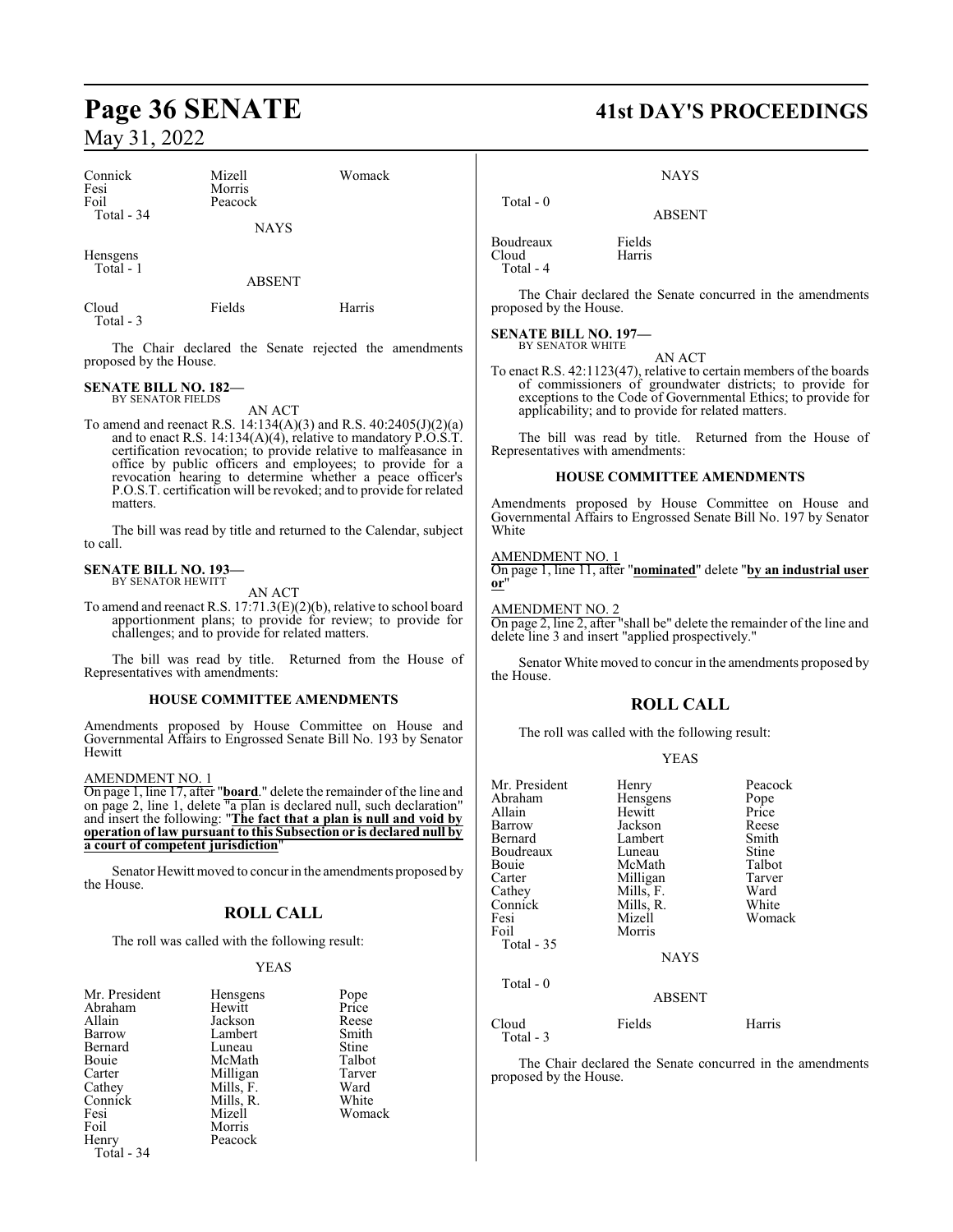# **41st DAY'S PROCEEDINGS Page 37 SENATE**

# May 31, 2022

#### **SENATE BILL NO. 259—**

BY SENATOR HEWITT AND REPRESENTATIVE GAROFALO AN ACT

To enact Chapter 21 of Title 49 of the Revised Statutes of 1950, to be comprised of R.S. 49:1401-1403, relative to certain public benefit programs; to require annual reports from state agencies administering federal and state social services and financial assistance programs; to enhance program integrity; to eliminate fraud, waste, and abuse of federal and state resources; and to provide for related matters.

The bill was read by title. Returned from the House of Representatives with amendments:

#### **HOUSE FLOOR AMENDMENTS**

Amendments proposed by Representative Horton to Reengrossed Senate Bill No. 259 by Senator Hewitt

#### AMENDMENT NO. 1

On page 2, between lines 13 and 14, insert:

"**(3) "Procedural reason" means a reason for an action on a program case related to an agency's nonreceipt of materials or information necessary for determining benefit eligibility.**"

#### AMENDMENT NO. 2

On page 3, between lines 20 and 21, insert:

"**(13) For the preceding calendar year, measures of access in the program, including:**

**(a) For each month, the number of applications received, the percentage of applications denied, and the percentage of applications denied for procedural reasons.**

**(b) Monthly call center performance metrics for call centers serving clients and applicants, including the average number of calls and the average and maximum call wait times.**

**(c) The average caseload per caseworker.**

**(14) A detailed description of the program's administrative appeals process for clients, including but not limited to the number of hearings requested by clients and the number of hearings waived by clients.**"

Senator Hewitt moved to concur in the amendments proposed by the House.

## **ROLL CALL**

The roll was called with the following result:

#### YEAS

| Mr. President | Hensgens    | Pope   |
|---------------|-------------|--------|
| Abraham       | Hewitt      | Price  |
| Allain        | Jackson     | Reese  |
| Barrow        | Lambert     | Smith  |
| Bernard       | Luneau      | Stine  |
| Boudreaux     | McMath      | Talbot |
| Bouie         | Milligan    | Tarver |
| Carter        | Mills, F.   | Ward   |
| Cathey        | Mills, R.   | White  |
| Connick       | Mizell      | Womack |
| Fesi          | Morris      |        |
| Foil          | Peacock     |        |
| Total - 34    |             |        |
|               | <b>NAYS</b> |        |
| Total $-0$    |             |        |
|               | ABSENT      |        |

Cloud Harris Fields Henry Total - 4

The Chair declared the Senate concurred in the amendments proposed by the House.

#### **SENATE BILL NO. 267—**

BY SENATOR HEWITT AN ACT

To amend and reenact R.S. 24:53(A)(6) and (7) and R.S. 49:74(A)(6) and (7) and to enact R.S.  $24:53(A)(8)$  and R.S.  $49:74(A)(8)$ , relative to registration of lobbyists; to provide for required information; to require disclosure of whether the registrant has completed certain required training; and to provide for related matters.

The bill was read by title. Returned from the House of Representatives with amendments:

#### **HOUSE COMMITTEE AMENDMENTS**

Amendments proposed by House Committee on House and Governmental Affairs to Engrossed Senate Bill No. 267 by Senator **Hewitt** 

AMENDMENT NO. 1 On page 1, line 2, change "R.S.  $24:53(A)(6)$  and  $(7)$ " to "R.S.  $24:53(A)(4)(a)$ , (6), and (7)

AMENDMENT NO. 2 On page 1, line 2, before "to enact" delete "and" and insert a comma ","

AMENDMENT NO. 3 On page 1, line 3, change "R.S.  $24:53(A)(8)$ " to "R.S.  $24:53(A)(4)(b)(xxxiii)$  and  $(8)''$ 

AMENDMENT NO. 4 On page 1, line 3, after "R.S. 49:74(A)(8)," insert "and to repeal R.S.  $24:53(H)(2)$ ,"

AMENDMENT NO. 5 On page 1, line 7, change "R.S.  $24:53(A)(6)$  and  $(7)$ " to "R.S.  $24:53(A)(4)(a)$ , (6), and  $(\bar{7})$ "

AMENDMENT NO. 6 change  $"24:53(A)(8)$  is" to "R.S.  $\overline{On}$  page 1, line 8, change<br>24:53(A)(4)(b)(xxxiii) and (8) are

AMENDMENT NO. 7

On page 1, between lines 16 and 17, insert the following:

"(4)(a) An **A listing of any known specific legislative instruments and an** indication of potential subject matters about which he anticipates lobbying.

(b) Indication of potential subject matters shall be made by choosing from the following potential subject matter categories: \* \* \*

#### **(xxxiii) Appropriations.** \* \* \*"

AMENDMENT NO. 8 On page 1, line 17, delete "**Whether**"and insert "**If the registrant was a registered lobbyist during the previous calendar year, whether"**

AMENDMENT NO. 9

On page 2, line 19, delete "**Whether**"and insert "**If the registrant was a registered lobbyist during the previous calendar year, whether"**

AMENDMENT NO. 10

On page 2, between lines 26 and 27, insert the following:

"Section 3. R.S. 24:53(H)(2) is hereby repealed in its entirety." AMENDMENT NO. 11

On page 2, line 27, change "Section 3." to "Section 4."

#### **HOUSE FLOOR AMENDMENTS**

Amendments proposed by Representative Zeringue to Engrossed Senate Bill No. 267 by Senator Hewitt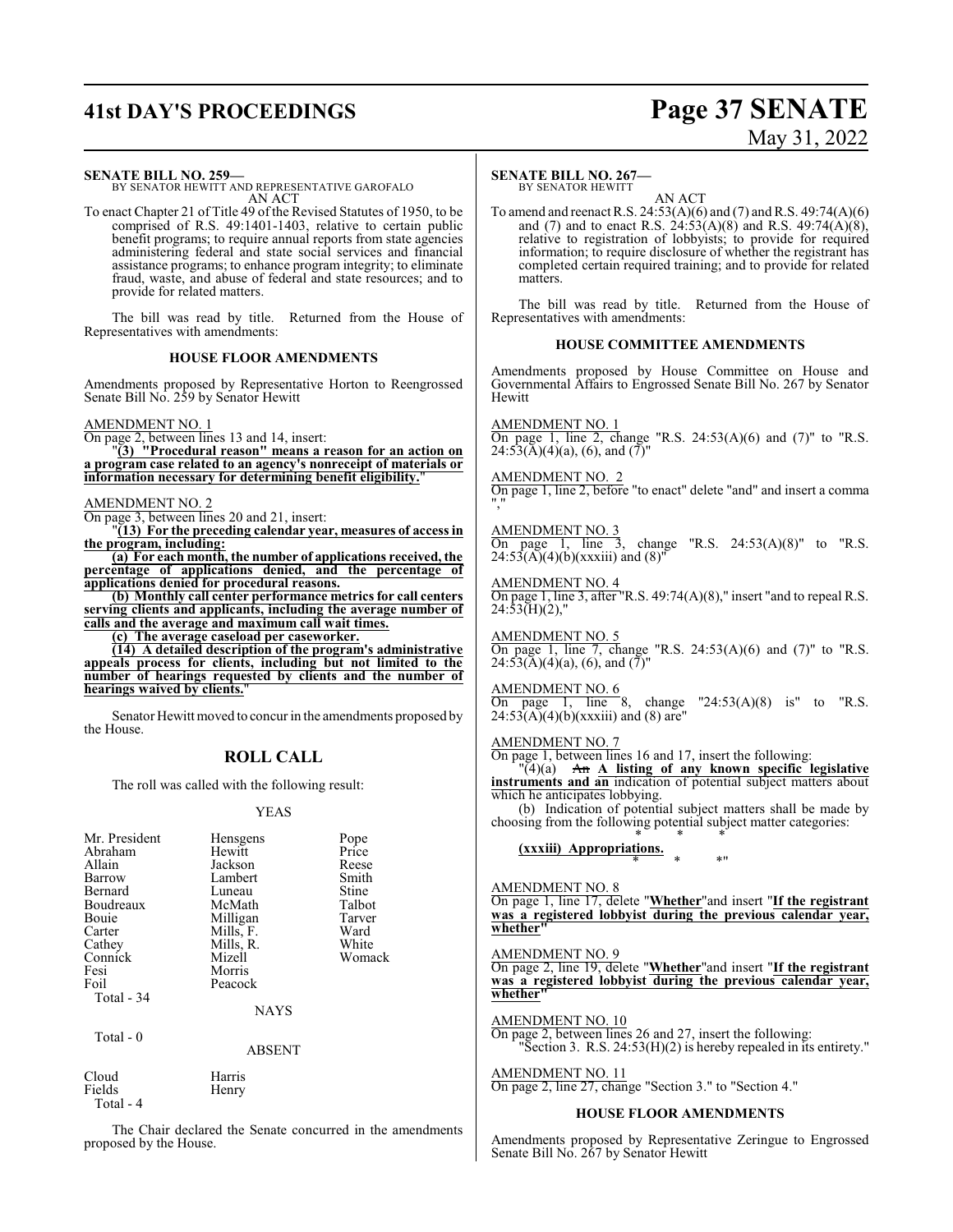#### AMENDMENT NO. 1

Delete House Committee Amendments Nos. 1 and 5 by the House Committee on House and Governmental Affairs (#4157)

#### AMENDMENT NO. 2

In House Committee Amendment No. 6 by the House Committee on House and Governmental Affairs (#4157), on page 1, line 12, delete "R.S."

#### AMENDMENT NO. 3

In House Committee Amendment No. 7 by the House Committee on House and Governmental Affairs (#4157), on page 1, delete lines 15 and 16 and insert the following: "(4)

\* \* \*"

Senator Hewitt moved to concur in the amendments proposed by the House.

## **ROLL CALL**

The roll was called with the following result:

#### YEAS

| Mr. President | Henry         | Peacock |
|---------------|---------------|---------|
| Abraham       | Hensgens      | Pope    |
| Allain        | Hewitt        | Price   |
| Barrow        | Jackson       | Reese   |
| Bernard       | Lambert       | Smith   |
| Boudreaux     | Luneau        | Stine   |
| Bouie         | McMath        | Talbot  |
| Carter        | Milligan      | Tarver  |
| Cathey        | Mills, F.     | Ward    |
| Connick       | Mills, R.     | White   |
| Fesi          | Mizell        | Womack  |
| Foil          | Morris        |         |
| Total - 35    |               |         |
|               | <b>NAYS</b>   |         |
| Total - 0     |               |         |
|               | <b>ABSENT</b> |         |
| Cloud         | Fields        | Harris  |

Total - 3

The Chair declared the Senate concurred in the amendments proposed by the House.

#### **SENATE BILL NO. 285—** BY SENATOR SMITH

AN ACT

To amend and reenact 14:90.4(B), R.S. 26:80(F)(1)(b), 280(A)(7) and  $(F)(1)(b)$ , and R.S.  $27:3(20)$  and  $(21)$ ,  $11(G)$ , and  $29.3(A)(1)$ , relative to the gaming control board; to provide relative to video draw poker laws and non-gaming suppliers; to provide for technical changes to cross reference with current law; to provide for authorization to allow the board to publicly meet via video conferencing; to provide for notice of the video conference on its website; to provide for a mechanismto receive public comment; to provide for definitions; to provide for discretion of the gaming control board relative to non-gaming suppliers; to provide for an effective date; and to provide for related matters.

The bill was read by title. Returned from the House of Representatives with amendments:

#### **HOUSE COMMITTEE AMENDMENTS**

Amendments proposed by House Committee on Administration of Criminal Justice to Engrossed Senate Bill No. 285 by Senator Smith

# **Page 38 SENATE 41st DAY'S PROCEEDINGS**

#### AMENDMENT NO. 1

On page 1, line 17, change "**27:402(17)**" to "**27:402**"

Senator Smith moved to concur in the amendments proposed by the House.

## **ROLL CALL**

The roll was called with the following result:

|--|

| Mr. President | Henry         | Peacock |
|---------------|---------------|---------|
| Abraham       | Hensgens      | Pope    |
| Allain        | Hewitt        | Price   |
| Barrow        | Jackson       | Reese   |
| Bernard       | Lambert       | Smith   |
| Boudreaux     | Luneau        | Stine   |
| Bouie         | McMath        | Talbot  |
| Carter        | Milligan      | Tarver  |
| Cathey        | Mills, F.     | Ward    |
| Connick       | Mills, R.     | White   |
| Fesi          | Mizell        |         |
| Foil          | Morris        |         |
| Total - 34    |               |         |
|               | <b>NAYS</b>   |         |
| Womack        |               |         |
| Total - 1     |               |         |
|               | <b>ABSENT</b> |         |
| Cloud         | Fields        | Harris  |
| Total - 3     |               |         |

The Chair declared the Senate concurred in the amendments proposed by the House.

#### **SENATE BILL NO. 318—** BY SENATOR FOIL

AN ACT

To enact Chapter 62 of Title 51 of the Louisiana Revised Statues of 1950, to be comprised of R.S. 51:3221, relative to advertising; to provide for the advertisement, promotion, and conduction of live musical performances in a deceptive manner; to provide for injunctions; to provide for penalties; to provide for terms, conditions, and procedures; and to provide for related matters.

The bill was read by title. Returned from the House of Representatives with amendments:

#### **HOUSE COMMITTEE AMENDMENTS**

Amendments proposed by House Committee on Commerce to Reengrossed Senate Bill No. 318 by Senator Foil

AMENDMENT NO. 1 On page 1, line 2, change "Statues" to "Statutes"

AMENDMENT NO. 2 On page 1, line 8, change "Statues" to "Statutes"

AMENDMENT NO. 3 On page 1, line 11, after "**promoting**" and before "**and conducting**" insert a comma "**,**"

AMENDMENT NO. 4

On page 3, line 11, after "**dollars**" and before "**and not**" delete the comma "**,**"

#### AMENDMENT NO. 5

On page 3, line 17, after "**party,**" and before "**assignee**" delete "**or**"

Senator Foil moved to concurred in the amendments proposed by the House.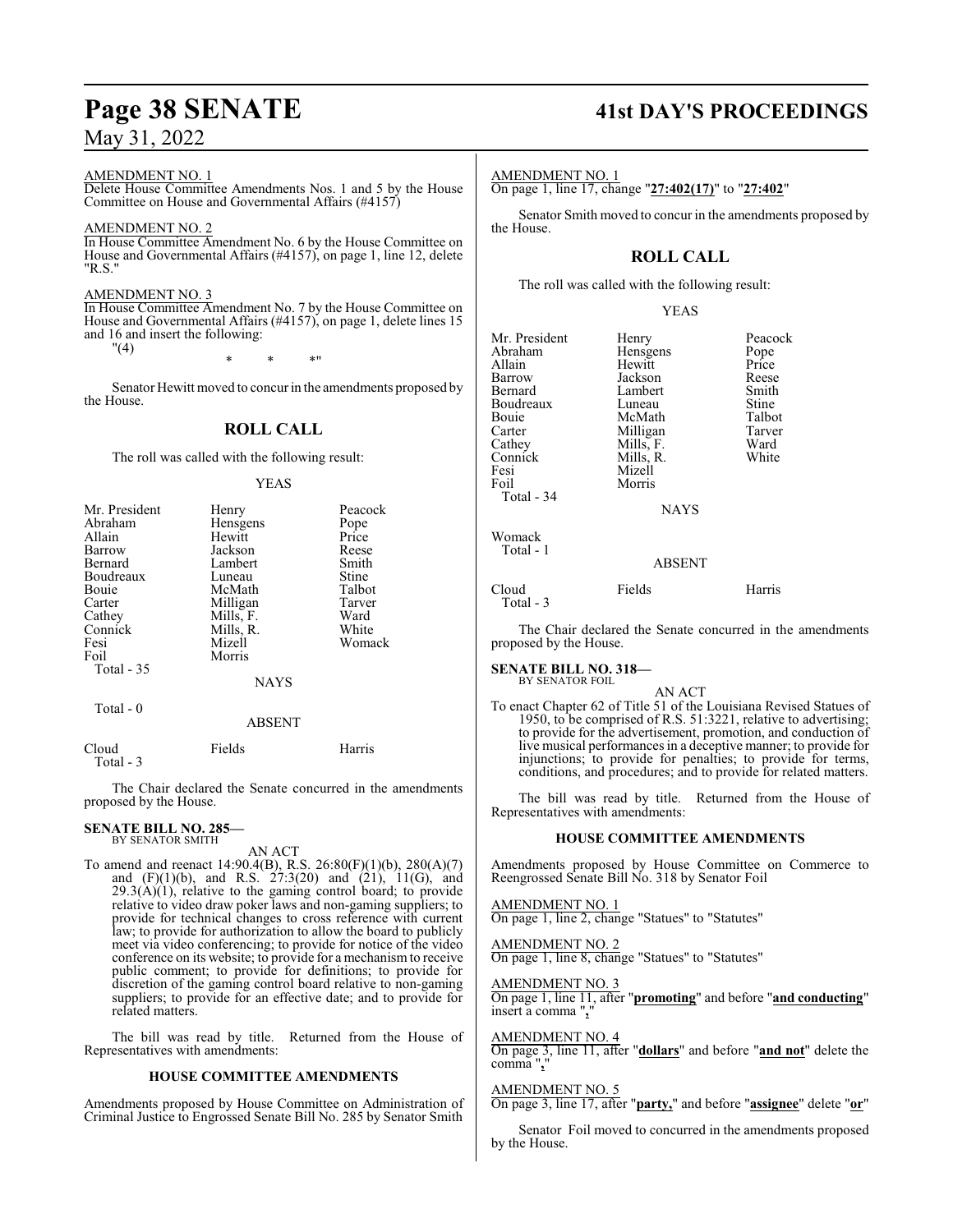# **41st DAY'S PROCEEDINGS Page 39 SENATE** May 31, 2022

|                                                                                                                                            | <b>ROLL CALL</b>                                                                                                                               |                                                                                                                                                                                                                                                                                                                                                                                             | <b>AMENDMENT NO. 7</b>                                                       |                                                                                                             |                                                                                                                                                                                                                                                                                                                                                                                                                               |
|--------------------------------------------------------------------------------------------------------------------------------------------|------------------------------------------------------------------------------------------------------------------------------------------------|---------------------------------------------------------------------------------------------------------------------------------------------------------------------------------------------------------------------------------------------------------------------------------------------------------------------------------------------------------------------------------------------|------------------------------------------------------------------------------|-------------------------------------------------------------------------------------------------------------|-------------------------------------------------------------------------------------------------------------------------------------------------------------------------------------------------------------------------------------------------------------------------------------------------------------------------------------------------------------------------------------------------------------------------------|
| The roll was called with the following result:                                                                                             |                                                                                                                                                | On page 3, line 24, after "address" and before "indicated" insert "of<br>the optometrist"                                                                                                                                                                                                                                                                                                   |                                                                              |                                                                                                             |                                                                                                                                                                                                                                                                                                                                                                                                                               |
|                                                                                                                                            | <b>YEAS</b>                                                                                                                                    |                                                                                                                                                                                                                                                                                                                                                                                             | <b>AMENDMENT NO. 8</b>                                                       |                                                                                                             | On page 3, line 25, after "place" and before "for" delete the comma                                                                                                                                                                                                                                                                                                                                                           |
| Mr. President<br>Abraham<br>Allain<br>Barrow<br>Bernard<br>Boudreaux<br>Bouie<br>Carter<br>Cathey<br>Connick<br>Fesi<br>Foil<br>Total - 35 | Henry<br>Hensgens<br>Hewitt<br>Jackson<br>Lambert<br>Luneau<br>McMath<br>Milligan<br>Mills, F.<br>Mills, R.<br>Mizell<br>Morris<br><b>NAYS</b> | Peacock<br>Pope<br>Price<br>Reese<br>Smith<br>Stine<br>Talbot<br>Tarver<br>Ward<br>White<br>Womack                                                                                                                                                                                                                                                                                          | <b>AMENDMENT NO. 9</b><br><b>AMENDMENT NO. 10</b><br><b>AMENDMENT NO. 11</b> | On page 4, line 20, change "the vacancy" to "a vacancy"<br>association for regulatory boards of optometry." | On page 5, line 8, after "association" delete the remainder of the line<br>and insert in lieu thereof "at any time during the term of his"<br>On page 5, at the end of line 9, insert "The provisions of this<br>Paragraph shall not be construed to prohibit a member of the<br>board from holding an elected or appointed position in an                                                                                    |
| Total - 0                                                                                                                                  | <b>ABSENT</b>                                                                                                                                  |                                                                                                                                                                                                                                                                                                                                                                                             | AMENDMENT NO. 12                                                             | On page 5, between lines 10 and 11, insert the following:                                                   |                                                                                                                                                                                                                                                                                                                                                                                                                               |
| Cloud<br>Total - 3                                                                                                                         | Fields                                                                                                                                         | Harris                                                                                                                                                                                                                                                                                                                                                                                      |                                                                              | "§1045. Officers; meetings; quorum                                                                          | A. The board shall choose from its membership a president and<br>a secretary-treasurer. The board shall hold regular semiannual<br>meetings. Three Four members shall constitute a quorum for the                                                                                                                                                                                                                             |
| proposed by the House.                                                                                                                     |                                                                                                                                                | The Chair declared the Senate concurred in the amendments                                                                                                                                                                                                                                                                                                                                   | transaction of business.                                                     |                                                                                                             |                                                                                                                                                                                                                                                                                                                                                                                                                               |
| <b>SENATE BILL NO. 328—</b><br>BY SENATOR FRED MILLS                                                                                       | AN ACT                                                                                                                                         |                                                                                                                                                                                                                                                                                                                                                                                             | optometry shall:                                                             | §1049. Qualifications and requirements of applicants                                                        | All persons desiring to become licensed to practice                                                                                                                                                                                                                                                                                                                                                                           |
| related matters.                                                                                                                           |                                                                                                                                                | To amend and reenact R.S. $37:1042(A)$ , (B), the introductory<br>paragraph of $(C)(1)$ , and $(D)$ , relative to the Louisiana State<br>Board of Optometry Examiners; to provide for board<br>membership; to provide for a nomination process; to provide for<br>term limits; to provide for board members who are also<br>members in an optometrist trade association; and to provide for | of good moral character.                                                     | Section 2. R.S. 37:1055 and 1060 are hereby repealed."                                                      | (1) Be citizens of the United States, or possess valid and<br>current legal authority to reside and work in the United States<br>duly issued by the Citizenship and Immigration Services agency<br>of the United States Department of Homeland Security, and be                                                                                                                                                               |
| Representatives with amendments:                                                                                                           |                                                                                                                                                | The bill was read by title. Returned from the House of                                                                                                                                                                                                                                                                                                                                      | <b>AMENDMENT NO. 13</b>                                                      |                                                                                                             | On page 5, at the beginning of line 11, change "Section 2." to                                                                                                                                                                                                                                                                                                                                                                |
|                                                                                                                                            | <b>HOUSE COMMITTEE AMENDMENTS</b>                                                                                                              |                                                                                                                                                                                                                                                                                                                                                                                             | "Section $3.(A)$ "                                                           |                                                                                                             |                                                                                                                                                                                                                                                                                                                                                                                                                               |
| AMENDMENT NO. 1                                                                                                                            | to Engrossed Senate Bill No. 328 by Senator Fred Mills                                                                                         | Amendments proposed by House Committee on Health and Welfare<br>On page 1, at the end of line 2, insert $"1045(A)$ , and $1049(1)$ and to                                                                                                                                                                                                                                                   | <b>AMENDMENT NO. 14</b><br>with the provisions of this Act.                  | On page 5, after line 16, add the following:                                                                | "(B) No provision of this Act shall be construed to prohibit a<br>board member whose term expires in June of 2022 from continuing<br>to serve in that position until a successor is appointed in accordance                                                                                                                                                                                                                   |
| repeal R.S. 37:1055 and 1060,"<br>AMENDMENT NO. 2                                                                                          | licensed optometrists; to provide for an effective date;"                                                                                      | On page 1, line 6, after "association;" and before "and to" insert "to<br>provide for a quorum of the board; to provide for qualifications and<br>requirements of applicants for licensure by the board; to repeal laws<br>relative to recording of certain certificates and issuance of lists of                                                                                           | approval."                                                                   |                                                                                                             | Section 4. This Act shall become effective upon signature by<br>the governor or, if not signed by the governor, upon expiration of the<br>time for bills to become law without signature by the governor, as<br>provided by Article III, Section 18 of the Constitution of Louisiana.<br>If vetoed by the governor and subsequently approved by the<br>legislature, this Act shall become effective on the day following such |
| AMENDMENT NO. 3                                                                                                                            | insert in lieu thereof "and (D), 1045(A), and 1049(1) are"                                                                                     | On page 1, line 8, after $(C)(1)$ ," delete the remainder of the line and                                                                                                                                                                                                                                                                                                                   | proposed by the House.                                                       | <b>ROLL CALL</b>                                                                                            | Senator Fred Mills moved to concur in the amendments                                                                                                                                                                                                                                                                                                                                                                          |
| <b>AMENDMENT NO. 4</b>                                                                                                                     |                                                                                                                                                |                                                                                                                                                                                                                                                                                                                                                                                             |                                                                              | The roll was called with the following result:                                                              |                                                                                                                                                                                                                                                                                                                                                                                                                               |
|                                                                                                                                            | On page 2, line 28, change "Point" to "Pointe"                                                                                                 |                                                                                                                                                                                                                                                                                                                                                                                             |                                                                              | <b>YEAS</b>                                                                                                 |                                                                                                                                                                                                                                                                                                                                                                                                                               |
| AMENDMENT NO. 5<br>insert in lieu thereof "transmit"                                                                                       |                                                                                                                                                | On page 3, line 22, after "shall" delete the remainder of the line and                                                                                                                                                                                                                                                                                                                      | Mr. President<br>Abraham<br>Allain                                           | Henry<br>Hensgens<br>Hewitt                                                                                 | Peacock<br>Pope<br>Price                                                                                                                                                                                                                                                                                                                                                                                                      |
| AMENDMENT NO. 6                                                                                                                            |                                                                                                                                                | On page 3, at the beginning of line 23, delete "forwarding"                                                                                                                                                                                                                                                                                                                                 | Barrow<br>Bernard                                                            | Jackson<br>Lambert                                                                                          | Reese<br>Smith                                                                                                                                                                                                                                                                                                                                                                                                                |

Boudreaux

Lambert Smith<br>
Luneau Stine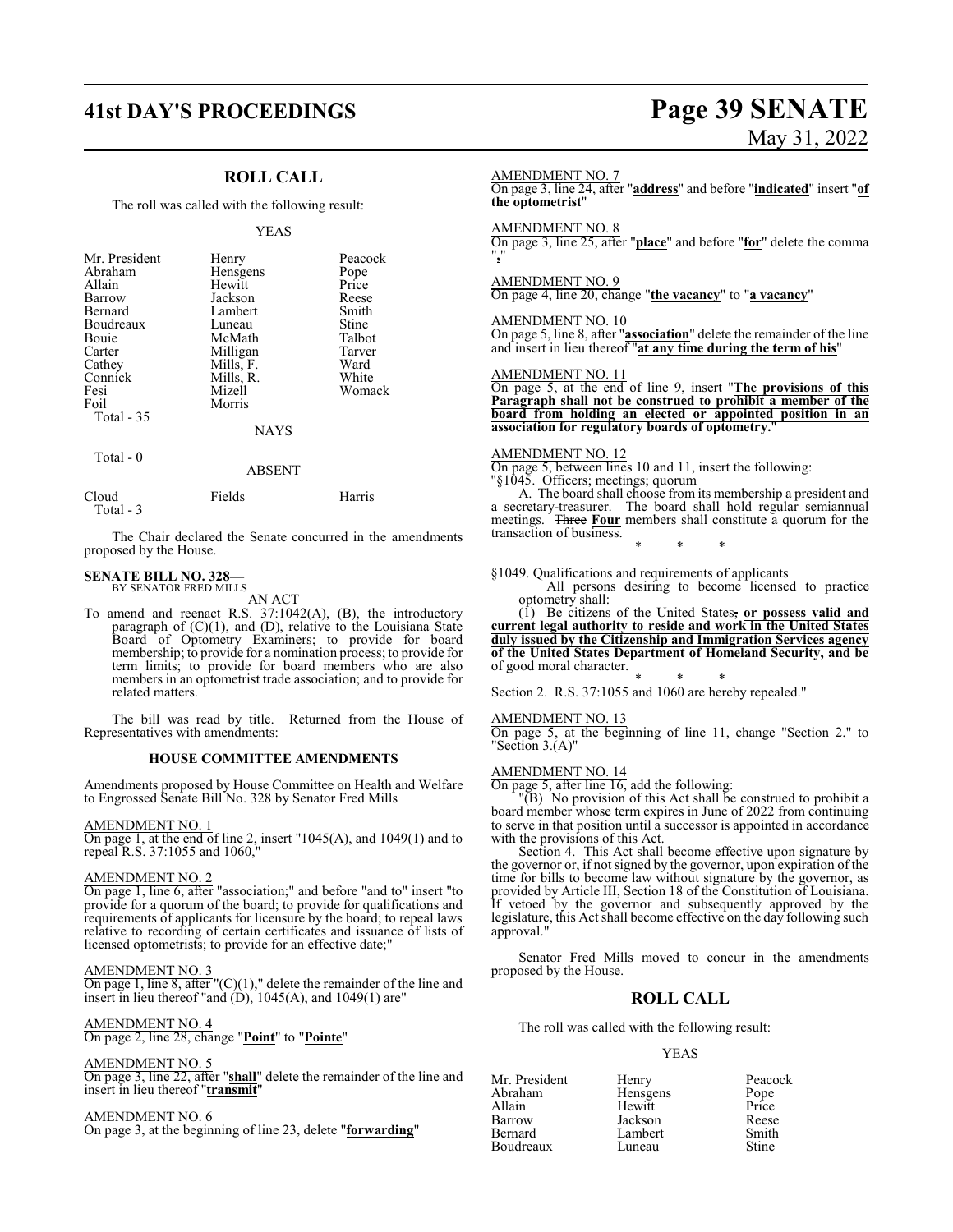| Bouie<br>Carter<br>Cathey<br>Connick<br>Fesi<br>Foil<br>Total $-35$ | McMath<br>Milligan<br>Mills, F.<br>Mills, R.<br>Mizell<br>Morris<br><b>NAYS</b> | Talbot<br>Tarver<br>Ward<br>White<br>Womack |
|---------------------------------------------------------------------|---------------------------------------------------------------------------------|---------------------------------------------|
| Total $-0$                                                          | <b>ABSENT</b>                                                                   |                                             |
| Cloud                                                               | Fields                                                                          | Harris                                      |

The Chair declared the Senate concurred in the amendments proposed by the House.

**SENATE BILL NO. 333—** BY SENATOR HEWITT

Total - 3

AN ACT

To amend and reenact R.S. 36:254(A)(14) and R.S. 39:98.3(B)(2) and 98.4(B)(3)(a), and to repeal R.S. 17:1519.12 and  $2048.51(C)(14)$  and (N) and R.S. 36:259(B)(22), relative to boards, commissions, authorities, districts, and like entities and the powers, functions, duties, responsibilities, and jurisdictions thereof; to provide relative to the functional organization ofstate government by abolishing certain boards, commissions, authorities, districts, and like entities; to provide for any necessary transitions and transfers; to remove references to certain abolished entities; to remove references to, provisions for, and the powers, functions, and duties of the Medical Education Commission; and to provide for related matters.

The bill was read by title. Returned from the House of Representatives with amendments:

#### **HOUSE COMMITTEE AMENDMENTS**

Amendments proposed by House Committee on House and Governmental Affairs to Reengrossed Senate Bill No. 333 by Senator Hewitt

#### AMENDMENT NO. 1

On page 1, line 3, after "(N)" and before "and" insert a comma "," and "and Chapter 21 of Title 17 of the Louisiana Revised Statutes of 1950, comprised of R.S. 17:3051 through 3060, and"

#### AMENDMENT NO. 2

On page 1, line 3, change "R.S. 36:259(B)(22)," to "R.S. 36:259(B)(22) and 651(C)(8),"

#### AMENDMENT NO. 3

On page 1, line 10, after "Commission;" insert "to remove references to, provisions for, and the powers, functions, and duties of the Health Education Authority of Louisiana and its board; to provide relative to the assets of the Health Education Authority of Louisiana;"

#### AMENDMENT NO. 4

On page 4, between lines 4 and 5 insert the following:

**"Health Education Authority of Louisiana**

Section 3.(A) Chapter 21 of Title 17 of the Louisiana Revised Statutes of 1950, comprised of R.S. 17:3051 through 3060, is hereby repealed in its entirety.

(B) R.S.  $36:651(C)(8)$  is hereby repealed in its entirety.

(C) The commissioner of administration is hereby authorized to enter into such documents, contracts, agreements, covenants, conditions, stipulations, or other instruments and to execute such documents as necessary to property effectuate any conveyance, transfer, assignment, lease, or delivery of title to any immovable property of Health Education Authority of Louisiana to the state of Louisiana. Any funds on deposit in the name of Health Education Authority of Louisiana not transferred to another entity or official shall be the property of the state and the state treasurer shall provide for the deposit of such funds in the state treasury to the credit of the

# **Page 40 SENATE 41st DAY'S PROCEEDINGS**

state general fund, after deposit in the Bond Security and Redemption Fund as otherwise provided by law."

AMENDMENT NO. 5

On page 4, line 5, change "Section 3." to "Section 4."

Senator Hewitt moved to reject in the amendments proposed by the House.

## **ROLL CALL**

The roll was called with the following result:

|  | v<br>I |
|--|--------|
|--|--------|

| Mr. President | Henry       | Pope   |
|---------------|-------------|--------|
| Abraham       | Hensgens    | Price  |
| Allain        | Hewitt      | Reese  |
| Barrow        | Lambert     | Smith  |
| Bernard       | Luneau      | Stine  |
| Boudreaux     | McMath      | Talbot |
| Bouie         | Milligan    | Tarver |
| Carter        | Mills, F.   | Ward   |
| Cathey        | Mills, R.   | White  |
| Connick       | Mizell      | Womack |
| Fesi          | Morris      |        |
| Foil          | Peacock     |        |
| Total - 34    |             |        |
|               | <b>NAYS</b> |        |
| Total - 0     |             |        |

ABSENT

Cloud Harris Fields Total - 4

The Chair declared the Senate rejected the amendments proposed by the House.

#### **SENATE BILL NO. 354—**

BY SENATOR CATHEY

AN ACT To enact Chapter 49 of Title 51 of the Louisiana Revised Statues of 1950, to be comprised of R.S. 51:3051 through 3053, relative to consumer access to certain energy types; to prohibit the adoption of local ordinances limiting access to certain energy types; to provide for definitions; to provide for an effective date; and to provide for related matters.

The bill was read by title. Returned from the House of Representatives with amendments:

#### **HOUSE COMMITTEE AMENDMENTS**

Amendments proposed by House Committee on Commerce to Engrossed Senate Bill No. 354 by Senator Cathey

AMENDMENT NO. 1 On page 1, line 2, change "Statues" to "Statutes"

AMENDMENT NO. 2 On page 1, line 11, change "**Title**" to "**title**"

#### **HOUSE FLOOR AMENDMENTS**

Amendments proposed by Representative LaCombe to Engrossed Senate Bill No. 354 by Senator Cathey

#### AMENDMENT NO. 1

Delete House Committee Amendment No. 1 by the House Committee on Commerce (#4066).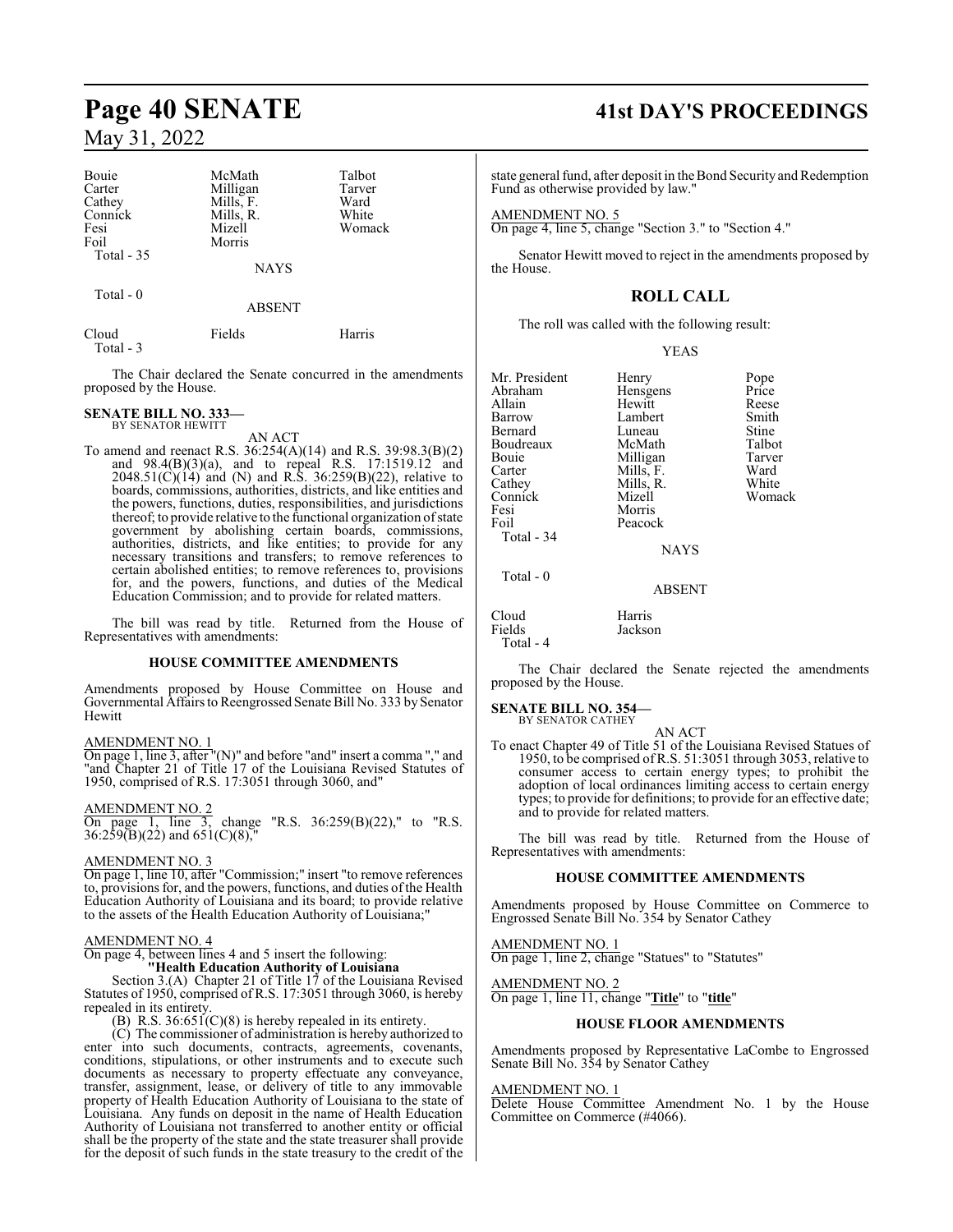# **41st DAY'S PROCEEDINGS Page 41 SENATE**

#### AMENDMENT NO. 2

On page 1, delete line 2 in its entirety and insert "To enact Chapter 17-A of Title 51 of the Louisiana Revised Statutes of 1950, to be comprised of R.S. 51:1611, and to enact Chapter 49 of Title 51 of the Louisiana Revised Statutes of 1950, to be comprised"

#### AMENDMENT NO. 3

On page 1, line 3, after "relative to" delete the remainder of the line and insert "the sale and transport of propane and other fuels; to provide for the sale, transportation, and acceptance of propane and other fuels to individuals in affected areas during a declared natural disaster; to provide relative to consumer access to certain energy types;

#### AMENDMENT NO. 4

On page 1, line 8, after "Section 1." and before "Chapter 49" insert "Chapter 17-A of Title 51 of the Louisiana Revised Statutes of 1950, comprised of R.S. 51:1611, and"

#### AMENDMENT NO. 5

On page 1, line 9, change "is hereby" to "are hereby"

#### AMENDMENT NO. 6

On page 1, between lines 9 and 10, insert the following: **CHAPTER 17-A. SALE, TRANSPORTATION, AND ACCEPTANCE OF FUEL**

**§1611. Sale, transportation, and acceptance of fuel following a natural disaster**

**A. Notwithstanding any other provision of law to the contrary, following a disaster or emergency declared in accordance with the Louisiana Homeland Security and Emergency Assistance and Disaster Act, R.S. 29:721 et seq., and upon written authorization from the secretary of the Department of Transportation and Development, the diversion, sale, transport, delivery, or acceptance of gasoline, diesel fuel, liquified petroleum gas, motor fuel, special fuel, gasohol, liquified natural gas, and other types of fuel, across jurisdictional boundaries within this state shall not be restrictedor prohibited when needed for disaster recovery, including but not limited to supplying fuel to generators, motor vehicles, homes and other resources to provide electricity, heat, light, meals, and other necessities to persons in affected areas.**

**B. This provision shall not be construed as waiving any mandatory federal law, nor as creating any exception thereto, to the extent that any such law may be applicable to the transport of commodities described in this Section.** \* \* \*"

Senator Cathey moved to concur in the amendments proposed by the House.

## **ROLL CALL**

The roll was called with the following result:

#### YEAS

| Mr. President | Henry       | Pope   |
|---------------|-------------|--------|
| Abraham       | Hensgens    | Price  |
| Allain        | Hewitt      | Reese  |
| Barrow        | Lambert     | Smith  |
| Bernard       | Luneau      | Stine  |
| Boudreaux     | McMath      | Talbot |
| Bouie         | Milligan    | Tarver |
| Carter        | Mills, F.   | Ward   |
| Cathey        | Mills, R.   | White  |
| Connick       | Mizell      | Womack |
| Fesi          | Morris      |        |
| Foil          | Peacock     |        |
| Total - 34    |             |        |
|               | <b>NAYS</b> |        |
|               |             |        |

# May 31, 2022

#### ABSENT

**Jackson** 

Cloud<br>Fields Harris<br>Jackso Total - 4

The Chair declared the Senate concurred in the amendments proposed by the House.

#### **SENATE BILL NO. 367—** BY SENATOR HENRY

AN ACT To amend and reenact the introductory paragraph of R.S. 37:3392, 3392(8) and (12) through (14), 3393(A) through (E), (G), the introductory paragraph of 3393(I), 3393(J) through (L), 3394(B)(1)(b) and (c) and (B)(2), 3395(A)(1), (2), (4), (C) and (D), 3396(A), 3397, 3398(A), 3405, 3408(A), (B), the introductory paragraph of 3408(D), and 3408(F), the introductory paragraph of  $3409(A)$ ,  $3409(A)(6)$ ,  $(B)(2)$  and  $(3)$ ,  $(C)(2)$ ,  $(D)$ , the introductory paragraph of 3409 $(E)$  and 3409 $(F)$ , 3410, and 3411, to enact R.S. 37:3392 (15) through (27) and 3399, and to repeal R.S. 37:3392(11) and 3397.1, relative to the Louisiana Real Estate Appraisers Board; to provide for definitions; to provide relative to real estate appraisers; to provide relative to real estate appraisers board; and to provide for related matters.

The bill was read by title. Returned from the House of Representatives with amendments:

#### **HOUSE COMMITTEE AMENDMENTS**

Amendments proposed by House Committee on Commerce to Reengrossed Senate Bill No. 367 by Senator Henry

AMENDMENT NO. 1 On page 3, line 26, after "**federal law,**" and before "**specifically**" insert "**and**"

AMENDMENT NO. 2 On page 4, line 13, after "**criteria**" delete the comma "**,**"

AMENDMENT NO. 3 On page 4, line 18, after "**Criteria**" delete the comma "**,**"

AMENDMENT NO. 4 On page 10, line 27, after "**Criteria**" delete the comma "**,**"

AMENDMENT NO. 5 On page 12, line 11, after "**applicant**" delete the comma "**,**"

AMENDMENT NO. 6 On page 12, line 12, after "**program**" delete the comma "**,**"

AMENDMENT NO. 7 On page 12, line 20, after "**renewal**" delete the comma "**,**"

Senator Henrymoved to concur in the amendments proposed by the House.

## **ROLL CALL**

The roll was called with the following result:

Mills, F.

#### YEAS

Mr. President Henry Pope<br>Abraham Hensgens Price Abraham Hensgens Price<br>Allain Hewitt Reese Allain Hewitt Reese Barrow Lambert Smith Boudreaux McMath Talbot<br>Bouie Milligan Tarver Bouie 1918 Milligan Tarve<br>Carter 1918 Mills F. Mard

Luneau Stine<br>
McMath Talbot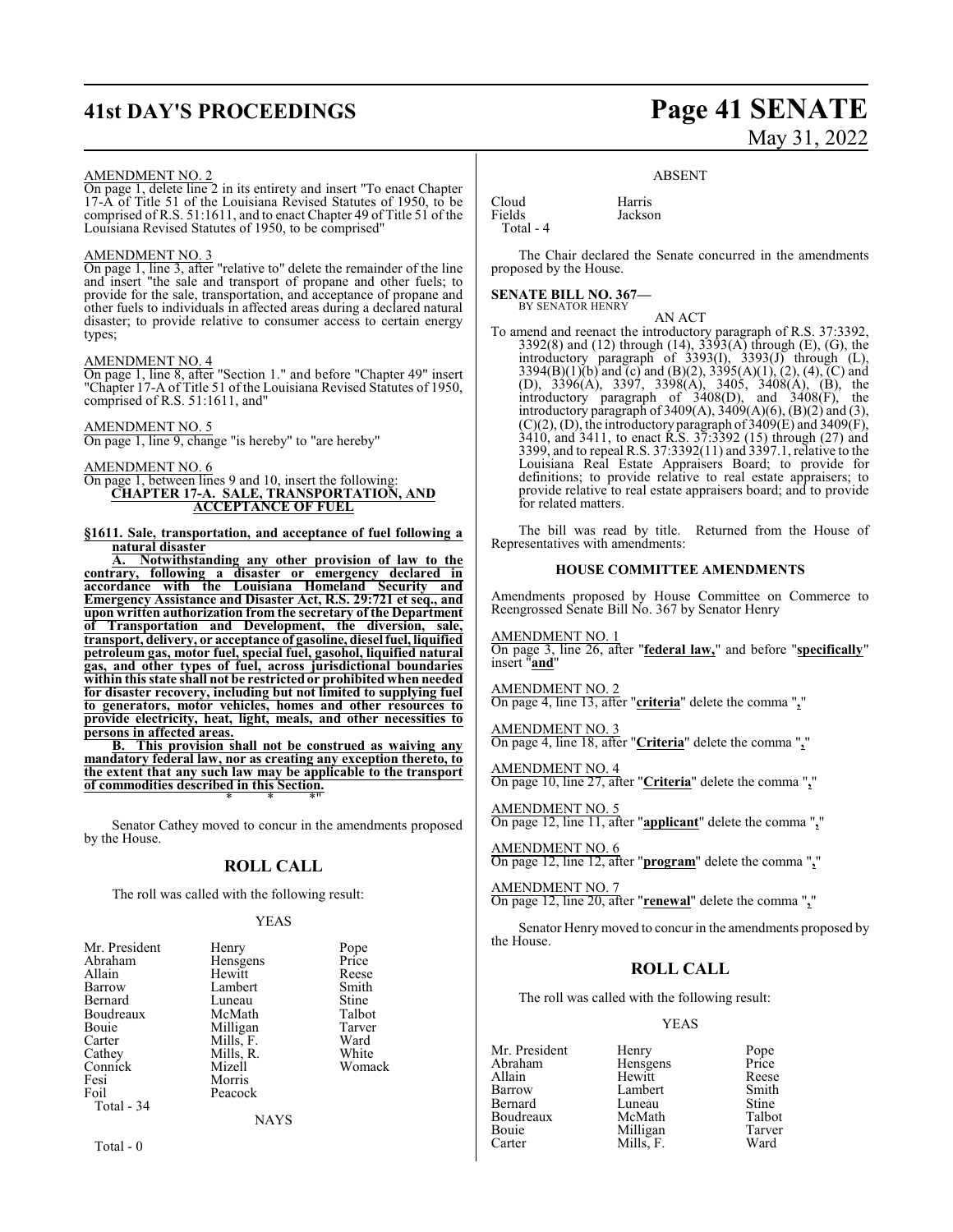| Cathey<br>Connick<br>Fesi<br>Foil<br>Total - 34 | Mills, R.<br>Mizell<br>Morris<br>Peacock<br><b>NAYS</b> | White<br>Womack |  |
|-------------------------------------------------|---------------------------------------------------------|-----------------|--|
| Total - 0                                       |                                                         |                 |  |

ABSENT

Cloud Harris<br>Fields Jackso Jackson Total - 4

The Chair declared the Senate concurred in the amendments proposed by the House.

**SENATE BILL NO. 442—** BY SENATORS WARD, ABRAHAM, CONNICK, HARRIS, HENRY AND MORRIS AN ACT

To enact Chapter 62 of Title 51 of the Louisiana Revised Statutes of 1950, to be comprised ofR.S. 51:3221 through 3226, relative to an online marketplace; to provide for identification of certain sellers on an online marketplace; to require disclosure of certain information; to provide relative to certain consumer products offered for sale on an online marketplace; to provide for unfair or deceptive trade practices and acts; to provide for certain terms, requirements, conditions, and procedures; to provide for an effective date; and to provide for related matters.

The bill was read by title. Returned from the House of Representatives with amendments:

#### **HOUSE COMMITTEE AMENDMENTS**

Amendments proposed by House Committee on Commerce to Reengrossed Senate Bill No. 442 by Senator Ward

AMENDMENT NO. 1 On page 1, line 5, change "relative to" to "for"

AMENDMENT NO. 2 On page 1, line 10, change "Statues" to "Statutes"

AMENDMENT NO. 3 On page 3, line 18, after "**seller**" delete the remainder of the line and insert in lieu thereof "or,"

AMENDMENT NO. 4 On page 4, line 7, after "**seller**" delete the comma "**,**" and "**or**" and insert in lieu thereof "**or,**"

AMENDMENT NO. 5 On page 5, line 16, after "**seller**" delete the comma "**,**"

AMENDMENT NO. 6 On page 5, line 25, after "**marketplace**"delete the comma "**,**"

AMENDMENT NO. 7 On page 6, line 5, change "**in**" to "**by**"

AMENDMENT NO. 8 On page 6, line 11, after "**purchase**" delete the comma "**,**"

AMENDMENT NO. 9 On page 6, line 12, change "**that**" to "**who**"

AMENDMENT NO. 10 On page 6, line 13, change "**in**" to "**by**"

AMENDMENT NO. 11 On page 6, line 24, change "**inquires**" to "**inquiries**"

# **Page 42 SENATE 41st DAY'S PROCEEDINGS**

AMENDMENT NO. 12

On page 7, line 10, change "**under**" to "**pursuant to**"

AMENDMENT NO. 13 On page 7, line 18, change "**under**" to "**pursuant to**"

#### **LEGISLATIVE BUREAU AMENDMENTS**

Amendments proposed byLegislative Bureau to Reengrossed Senate Bill No. 442 by Senator Ward

#### AMENDMENT NO. 1

Delete House Committee Amendment Nos. 5 and 6 proposed by the House Committee on Commerce to Reengrossed Senate Bill No. 442 by Senator Ward

Senator Ward moved to concur in the amendments proposed by the House.

## **ROLL CALL**

The roll was called with the following result:

#### YEAS

| Mr. President<br>Abraham<br>Allain<br>Barrow<br>Bernard<br>Boudreaux<br>Bouie<br>Carter<br>Cathey<br>Connick<br>Fesi<br>Total - 33 | Foil<br>Henry<br>Hensgens<br>Hewitt<br>Lambert<br>Luneau<br>McMath<br>Milligan<br>Mills, F.<br>Mills, R.<br>Mizell<br><b>NAYS</b> | Morris<br>Peacock<br>Pope<br>Price<br>Reese<br>Smith<br>Stine<br>Talbot<br>Ward<br>White<br>Womack |
|------------------------------------------------------------------------------------------------------------------------------------|-----------------------------------------------------------------------------------------------------------------------------------|----------------------------------------------------------------------------------------------------|
| Total $-0$                                                                                                                         | <b>ABSENT</b>                                                                                                                     |                                                                                                    |
| Cloud<br>Fields<br>Total - 5                                                                                                       | Harris<br>Jackson                                                                                                                 | Tarver                                                                                             |

The Chair declared the Senate concurred in the amendments proposed by the House.

#### **SENATE BILL NO. 477—** BY SENATOR SMITH

AN ACT To enact R.S. 32:387.2, relative to special permits; to establish a permit for the operation of a combination of vehicles or tandem loads hauling containers to and from port facilities; to provide for the adoption of administrative rules; to provide for terms, conditions, requirements, and specifications; and to provide for related matters.

The bill was read by title. Returned from the House of Representatives with amendments:

#### **HOUSE COMMITTEE AMENDMENTS**

Amendments proposed by House Committee on Transportation, Highways and Public Works to Engrossed Senate Bill No. 477 by Senator Smith

AMENDMENT NO. 1

On page 1, line 11, after "**issue a**" and before "**permit**" insert "**biannual**"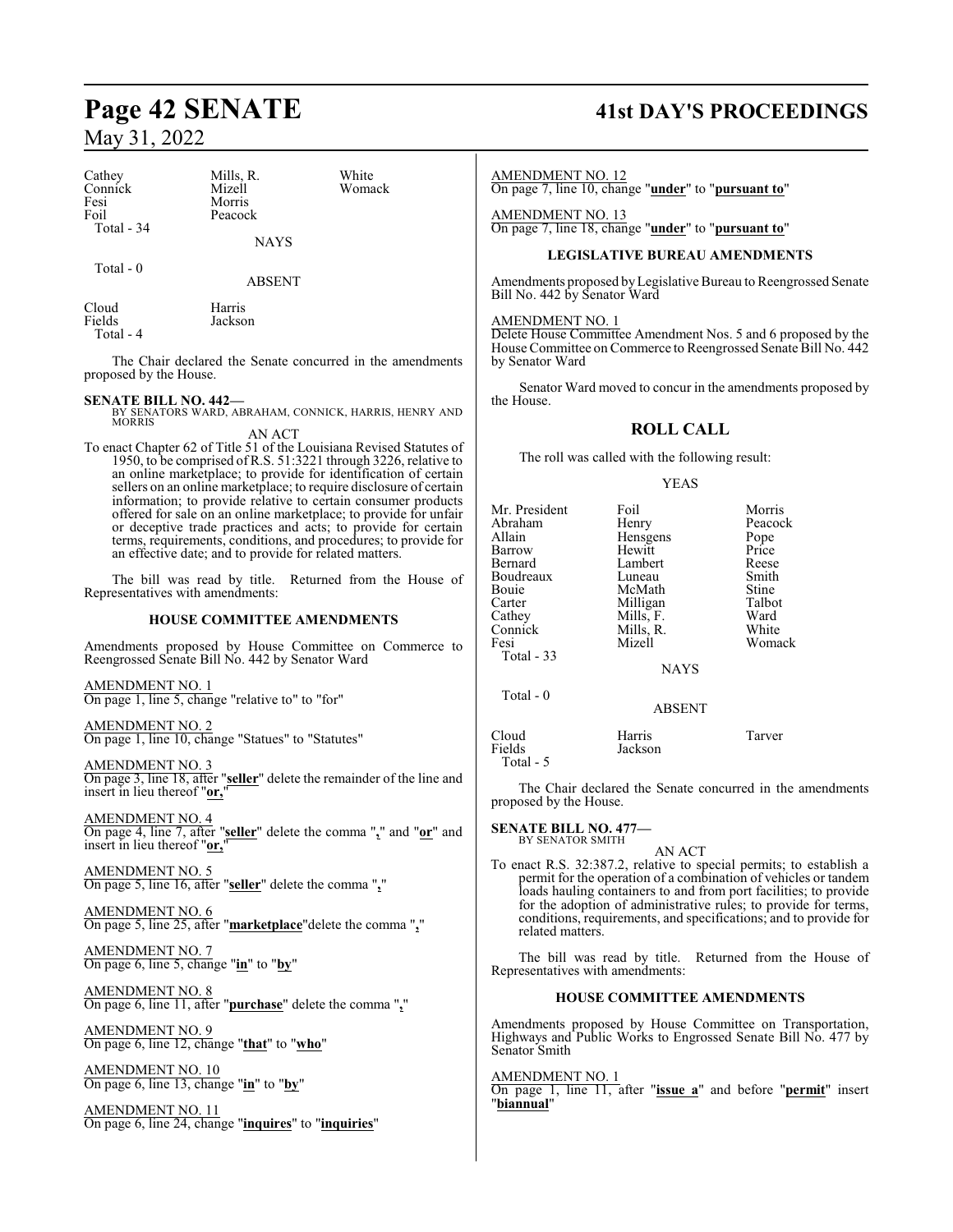# **41st DAY'S PROCEEDINGS Page 43 SENATE**

#### AMENDMENT NO. 2

On page 1, line 15, after "**hundred**" and before "**thousand**" change "**thirty-five**" to "**forty**"

AMENDMENT NO. 3 On page 1, line 17, after "**spread**" and before "**as**" insert "**and sixty thousand pounds per tri axle spread**"

AMENDMENT NO. 4 On page 2, line 2, after "**exceed**" and before "**feet**" change "**seventyfive**" to "**eighty-three**"

#### **HOUSE FLOOR AMENDMENTS**

Amendments proposed by Representative Wright to Engrossed Senate Bill No. 477 by Senator Smith

#### AMENDMENT NO. 1

In Amendment No. 3 by the House Committee on Transportation, Highways and Public Works (#4016), on page 1, at the beginning of line 7, change "**tri axle**" to "**tridem axle**"

#### **HOUSE FLOOR AMENDMENTS**

Amendments proposed by Representative Wright to Engrossed Senate Bill No. 477 by Senator Smith

#### AMENDMENT NO. 1

On page 2, between lines 10 and 11, insert the following:

"**D. The provisions of this Section and all legislative authority for the existence of the permits authorized in this Section shall cease to exist on August 1, 2026.**"

Senator Smith moved to concur in the amendments proposed by the House.

#### **ROLL CALL**

The roll was called with the following result:

#### YEAS

| Mr. President | Henry       | Peacock |
|---------------|-------------|---------|
| Abraham       | Hensgens    | Pope    |
| Allain        | Hewitt      | Price   |
| Barrow        | Jackson     | Reese   |
| Bernard       | Lambert     | Smith   |
| Boudreaux     | Luneau      | Stine   |
| Bouie         | McMath      | Talbot  |
| Carter        | Milligan    | Tarver  |
| Cathey        | Mills, F.   | Ward    |
| Connick       | Mills, R.   | White   |
| Fesi          | Mizell      | Womack  |
| Foil          | Morris      |         |
| Total $-35$   |             |         |
|               | <b>NAYS</b> |         |
| Total - 0     |             |         |
|               | ABSENT      |         |

| Cloud     | Fields | Harris |
|-----------|--------|--------|
| Total - 3 |        |        |

The Chair declared the Senate concurred in the amendments proposed by the House.

#### **SENATE BILL NO. 486—**

BY SENATOR MORRIS AN ACT

To amend and reenact Code of Civil Procedure Art. 253(B), relative to clerks of court; to provide relative to pleadings, documents, and exhibits filed with the clerk of court; to provide for electronic transmittal of filings; to provide certain procedures

for electronic filing and storage of documents; to provide for the conversion of filings into electronic records; and to provide for related matters.

The bill was read by title. Returned from the House of Representatives with amendments:

#### **HOUSE FLOOR AMENDMENTS**

Amendments proposed by Representative Robby Carter to Engrossed Senate Bill No. 486 by Senator Morris

#### AMENDMENT NO. 1

On page 2, at the end of line 6, after the period "**.**" insert the following: "**The originals of conveyances shall be preserved by the clerk of court.**"

Senator Morris moved to concur in the amendments proposed by the House.

#### **ROLL CALL**

The roll was called with the following result:

#### YEAS

|               | Peacock                                                          |
|---------------|------------------------------------------------------------------|
|               | Pope                                                             |
|               | Price                                                            |
|               | Reese                                                            |
| Lambert       | Smith                                                            |
| Luneau        | Stine                                                            |
| McMath        | Talbot                                                           |
| Milligan      | Tarver                                                           |
|               | Ward                                                             |
|               | White                                                            |
| Mizell        | Womack                                                           |
| Morris        |                                                                  |
|               |                                                                  |
| <b>NAYS</b>   |                                                                  |
|               |                                                                  |
| <b>ABSENT</b> |                                                                  |
|               | Henry<br>Hensgens<br>Hewitt<br>Jackson<br>Mills, F.<br>Mills, R. |

Cloud Fields Harris Total - 3

The Chair declared the Senate concurred in the amendments proposed by the House.

#### **Senate Bills and Joint Resolutions on Third Reading and Final Passage, Subject to Call**

#### **Called from the Calendar**

Senator Talbot asked that Senate Bill No. 122 be called fromthe Calendar.

**SENATE BILL NO. 122—** BY SENATOR TALBOT

#### AN ACT

To amend and reenact R.S. 22:1282 and R.S. 22:1296(A), relative to insurers providing coverage for the temporary use of a motor vehicle not owned by the insured; to provide terms and conditions; and to provide for related matters.

On motion of Senator Talbot, the bill was read by title and withdrawn from the files of the Senate.

#### **Called from the Calendar**

# May 31, 2022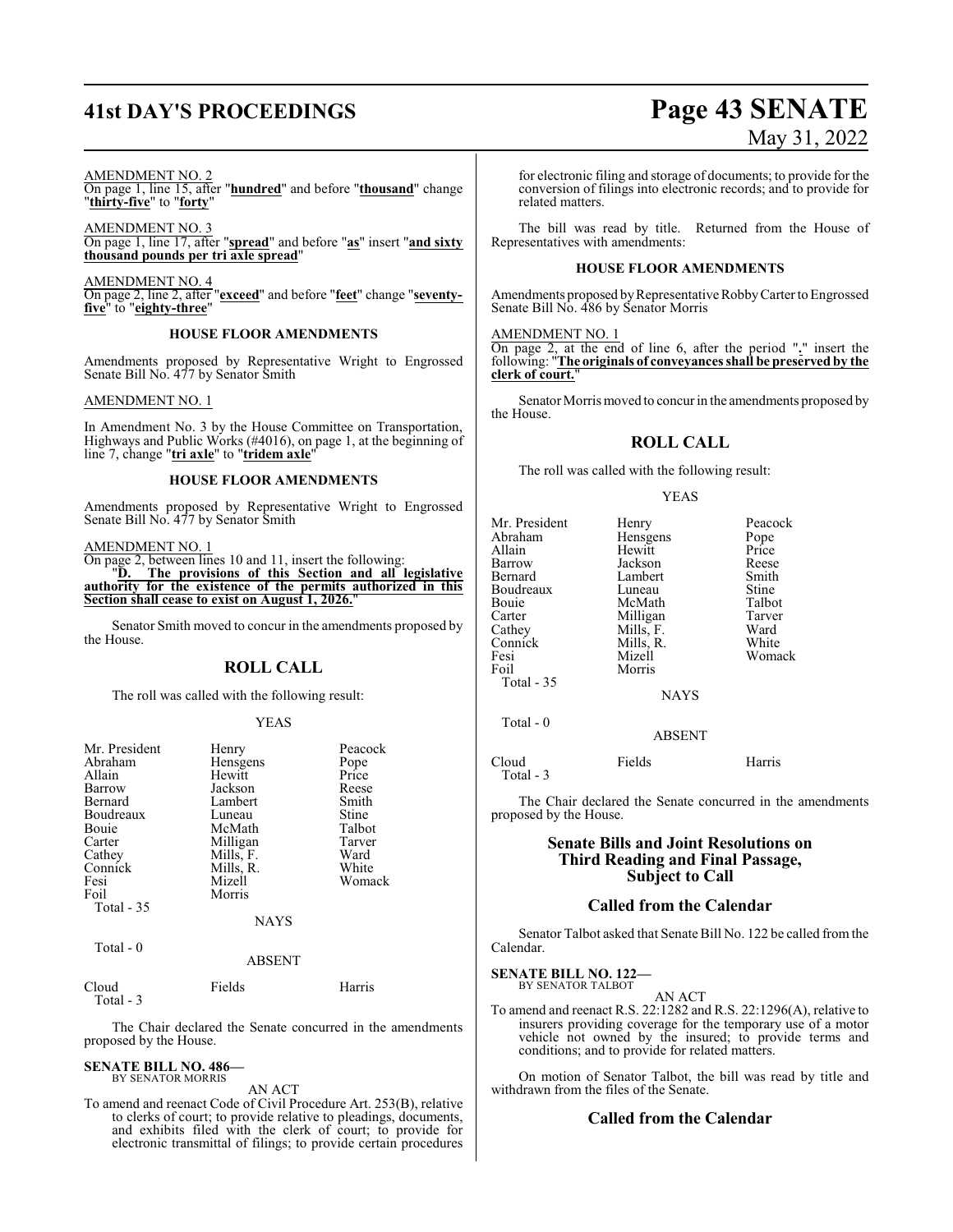Senator Luneau asked that Senate Bill No. 158 be called from the Calendar.

#### **SENATE BILL NO. 158—** BY SENATOR LUNEAU

AN ACT

To amend and reenact R.S. 37:1360.21, 1360.22(1), (5), (7), (8), and (9), 1360.23, the introductory paragraph of 1360.24(A), 1360.24(A)(3), (4), and (5), (B), 1360.26, 1360.27, 1360.28, 1360.29, 1360.30, 1360.31(A), (B), (C)(1), (2), and (3), 1360.32, the introductory paragraph of 1360.33, 1360.33(5) and (6), the introductory paragraph of 1360.34, 1360.34(4) and (5), 1360.35, 1360.36, and 1360.38(A), to enact R.S. 37:1360.22(10), 1360.24(A)(9), 1360.25, and 1360.31(E), and to repeal R.S. 1360.24(C) and (D), relative to physician assistants; to provide definitions and provide for duties of collaborating physicians; to provide for scope and authority of a physician assistant; to provide for the legal responsibility of physician assistant's patient care activities; and to provide for related matters.

On motion of Senator Luneau, the bill was read by title and withdrawn from the files of the Senate.

## **Called from the Calendar**

Senator Barrow asked that Senate Bill No. 249 be called from the Calendar.

# **SENATE BILL NO. 249—** BY SENATOR BARROW

AN ACT

To enact Chapter 15-A of Title 33 of the Louisiana Revised Statutes of 1950, to be comprised of R.S. 33:5081, relative to shared housing; to provide for legislative findings; to provide for definitions; to provide relative to operating standards; to provide for residency requirements and rights; and to provide for related matters.

On motion of Senator Barrow, the bill was read by title and withdrawn from the files of the Senate.

## **Called from the Calendar**

Senator Luneau asked that Senate Bill No. 361 be called from the Calendar.

#### **SENATE BILL NO. 361—** BY SENATOR LUNEAU

AN ACT

To enact R.S. 9:3571.4, relative to consumer credit reports; to provide relative to prescribed open accounts; to prohibit certain actions of a credit reporting agency; to provide relative to disclosure of credit information; and to provide for related matters.

On motion of Senator Luneau, the bill was read by title and withdrawn from the files of the Senate.

## **Called from the Calendar**

Senator Milligan asked that Senate Bill No. 386. be called from the Calendar.

# **SENATE BILL NO. 386—** BY SENATOR MILLIGAN

AN ACT

To amend and reenact R.S.  $4:707(A)(1)$ , (2) and (3), (B), (C), (E)(1),  $(2)$ ,  $(4)$  and  $(5)$ ,  $(F)$ ,  $(G)(1)$ ,  $(H)$ , and  $(I)$ , and to repeal R.S.  $4:707(J)$ , relative to charitable raffles, bingo and keno licensing; to provide for authorization to license certain organizations; to provide for requirements for a state license; to provide for types of licenses; and to provide for related matters.

# **Page 44 SENATE 41st DAY'S PROCEEDINGS**

On motion of Senator Milligan, the bill was read by title and withdrawn from the files of the Senate.

## **Called from the Calendar**

Senator Allain asked that Senate Bill No. 456 be called from the Calendar.

**SENATE BILL NO. 456—** BY SENATOR ALLAIN

#### AN ACT

To amend and reenact the introductory paragraph ofR.S. 30:1154(A) and  $1154(A)(6)$ , to enact R.S.  $30:1154(\text{\AA})(9)$ , relative to solar energy; to provide for solar power generation facilities; to provide for financial security; to provide for site closure estimates; and to provide for related matters.

On motion of Senator Allain, the bill was read by title and withdrawn from the files of the Senate.

## **Called from the Calendar**

Senator Womack asked that Senate Bill No. 474 be called from the Calendar.

**SENATE BILL NO. 474—** BY SENATORS WOMACK AND MCMATH AND REPRESENTATIVE ROMERO

#### AN ACT

To amend and reenact R.S. 38:2212(M)(3) and (5), relative to change orders on public works contracts; to provide for time periods for change orders to be executed and paid; to provide for mandamus against public entities failing to act in accordance with law as well as the recovery ofreasonable attorney fees and interest; and to provide for related matters.

On motion of Senator Womack, the bill was read by title and withdrawn from the files of the Senate.

## **Called from the Calendar**

Senator Hewitt asked that Senate Bill No. 496 be called fromthe Calendar.

#### **SENATE BILL NO. 496— (Substitute of Senate Bill No. 195 by Senator Hewitt)** BY SENATOR HEWITT

AN ACT

To enact R.S. 40:2003, relative to healthcare facility patient safety policies; to provide for legislative findings; to provide for healthcare facility patient safety policies; to provide for minimum content of the policies; to provide for a postoccurrence review; and to provide for related matters.

On motion of Senator Hewitt, the bill was read by title and withdrawn from the files of the Senate.

## **Bagneris Rule**

Senator Mizell moved to invoke the rule to temporarily pass over controversial House Bills on Third Reading and Final Passage with the intention of taking them up later, in their regular order and to suspend the rules to specifically start with House Bill No. 43.

Without objection, so ordered.

## **House Bills and Joint Resolutions on Third Reading and Final Passage**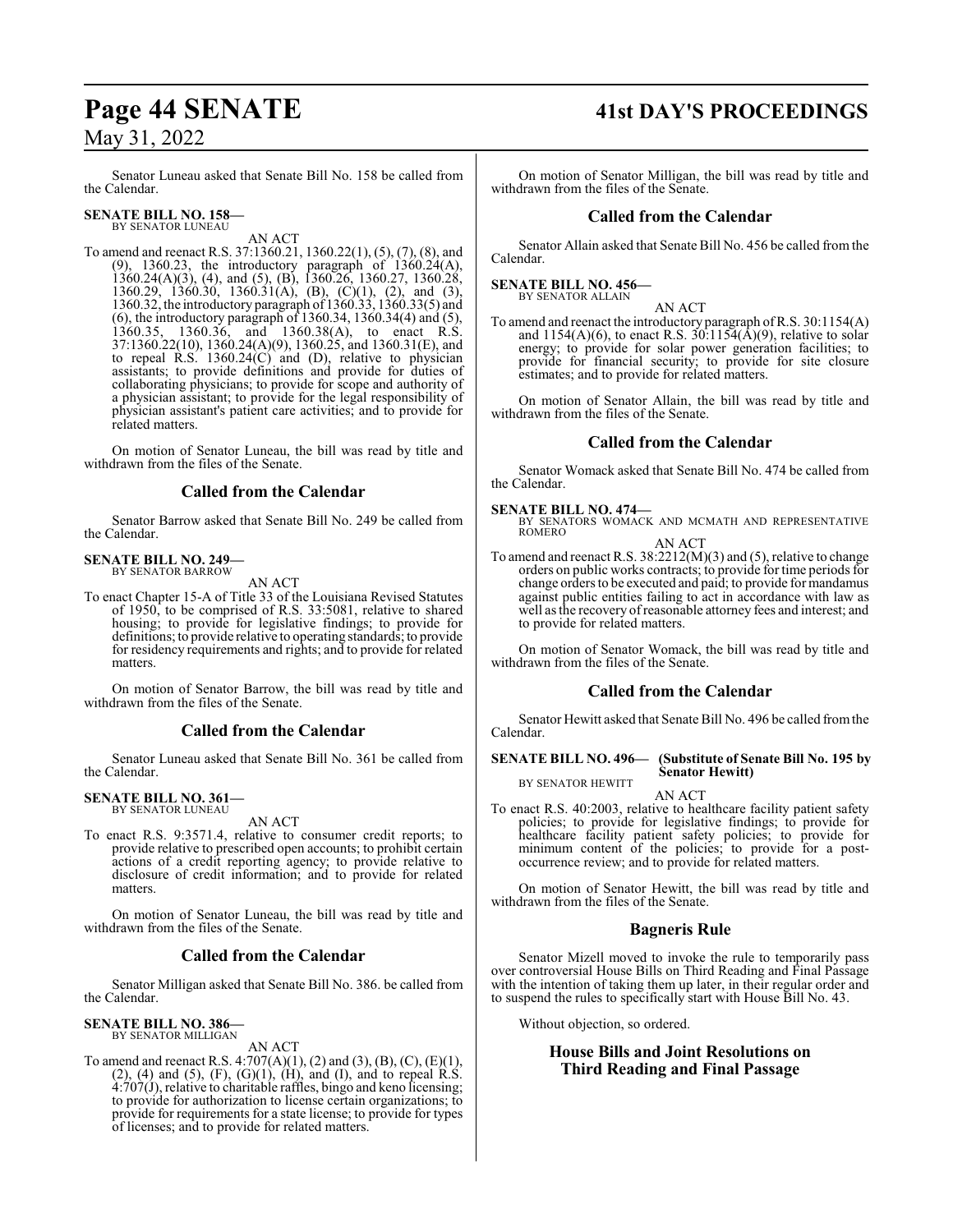**HOUSE BILL NO. 102—** BY REPRESENTATIVE MUSCARELLO

AN ACT To amend and reenact R.S. 15:574.4.1(A)(1), relative to parole consideration and hearings; to provide relative to the time period for parole rehearings for certain prisoners; to provide for an effective date; and to provide for related matters.

#### **Floor Amendments**

Senator Smith proposed the following amendments.

#### **SENATE FLOOR AMENDMENTS**

Amendments proposed by Senator Smith to Reengrossed House Bill No. 102 by Representative Muscarello

AMENDMENT NO. 1

On page 1, at the end of line 3, delete "to" and at the beginning of line 4, delete "provide for an effective date;"

AMENDMENT NO. 2 On page 1, line 16, after "contrary," insert "beginning on August 1, 2024,"

AMENDMENT NO. 3 On page 2, delete line 10

On motion of Senator Smith, the amendments were adopted.

The bill was read by title. Senator Smith moved the final passage of the amended bill.

#### **ROLL CALL**

The roll was called with the following result:

YEAS

| Mr. President | Henry     | Peacock |
|---------------|-----------|---------|
| Abraham       | Hensgens  | Pope    |
| Allain        | Hewitt    | Price   |
| Barrow        | Jackson   | Reese   |
| Bernard       | Lambert   | Smith   |
| Boudreaux     | Luneau    | Stine   |
| Bouie         | McMath    | Talbot  |
| Carter        | Milligan  | Tarver  |
| Cathey        | Mills, F. | Ward    |
| Connick       | Mills, R. | White   |
| Fesi          | Mizell    | Womack  |
| Foil          | Morris    |         |
| Total - 35    |           |         |
|               | NAYS      |         |

Total - 0

#### ABSENT

| Cloud     | Fields | Harris |
|-----------|--------|--------|
| Total - 3 |        |        |

The Chair declared the amended bill was passed and ordered it returned to the House. Senator Smith moved to reconsider the vote by which the bill was passed and laid the motion on the table.

**HOUSE BILL NO. 272—** BY REPRESENTATIVE JEFFERSON

AN ACT

To amend and reenact R.S. 9:327(B), 331, 355.15, and 365, relative to mental health evaluations in divorce and child custody proceedings; to provide for the qualifications of certain mental health professionals; to prohibit ex parte communication; to provide for definitions; and to provide for related matters.

# **41st DAY'S PROCEEDINGS Page 45 SENATE** May 31, 2022

The bill was read by title. Senator Jackson moved the final passage of the bill.

## **ROLL CALL**

The roll was called with the following result:

#### YEAS

| Mr. President | Hensgens      | Peacock |
|---------------|---------------|---------|
| Abraham       | Hewitt        | Pope    |
| Allain        | Jackson       | Price   |
| Barrow        | Lambert       | Reese   |
| Bernard       | Luneau        | Smith   |
| Carter        | McMath        | Stine   |
| Cathey        | Milligan      | Talbot  |
| Connick       | Mills, F.     | Tarver  |
| Fesi          | Mills, R.     | Ward    |
| Foil          | Mizell        | White   |
| Henry         | Morris        | Womack  |
| Total $-33$   |               |         |
|               | <b>NAYS</b>   |         |
| Total $-0$    |               |         |
|               | <b>ABSENT</b> |         |
| Boudreaux     | Cloud         | Harris  |
| Bouie         | Fields        |         |

The Chair declared the bill was passed and ordered it returned to the House. Senator Jackson moved to reconsider the vote by which the bill was passed and laid the motion on the table.

# **HOUSE BILL NO. 330—** BY REPRESENTATIVE TRAVIS JOHNSON

Total - 5

AN ACT

To enact Part VII of Chapter 10-A of Title 3 of the Louisiana Revised Statutes of 1950, to be comprised of R.S. 3:1491 through 1496 and R.S.  $36:629(L)(4)$ , relative to the creation of the Louisiana Industrial Hemp Promotion and Research Program; to create the Louisiana Industrial Hemp Promotion and Research Advisory Board; to provide for the composition, powers, duties, and functions of the board; to authorize the commissioner of agriculture and forestry to adopt rules and accept certain funds; to provide for the use of funds; to provide for definitions; to provide for transfer of the board to the Department of Agriculture and Forestry; and to provide for related matters.

The bill was read by title. Senator Jackson moved the final passage of the bill.

#### **ROLL CALL**

The roll was called with the following result:

| Mr. President | Foil      | Peacock |
|---------------|-----------|---------|
|               |           |         |
| Abraham       | Hensgens  | Pope    |
| Allain        | Hewitt    | Price   |
| Barrow        | Jackson   | Smith   |
| Bernard       | Lambert   | Stine   |
| Boudreaux     | Luneau    | Talbot  |
| Bouie         | McMath    | Tarver  |
| Carter        | Milligan  | Ward    |
| Cathey        | Mills, R. | White   |
| Connick       | Mizell    | Womack  |
| Fesi          | Morris    |         |
| Total - 32    |           |         |

**NAYS** 

Total - 0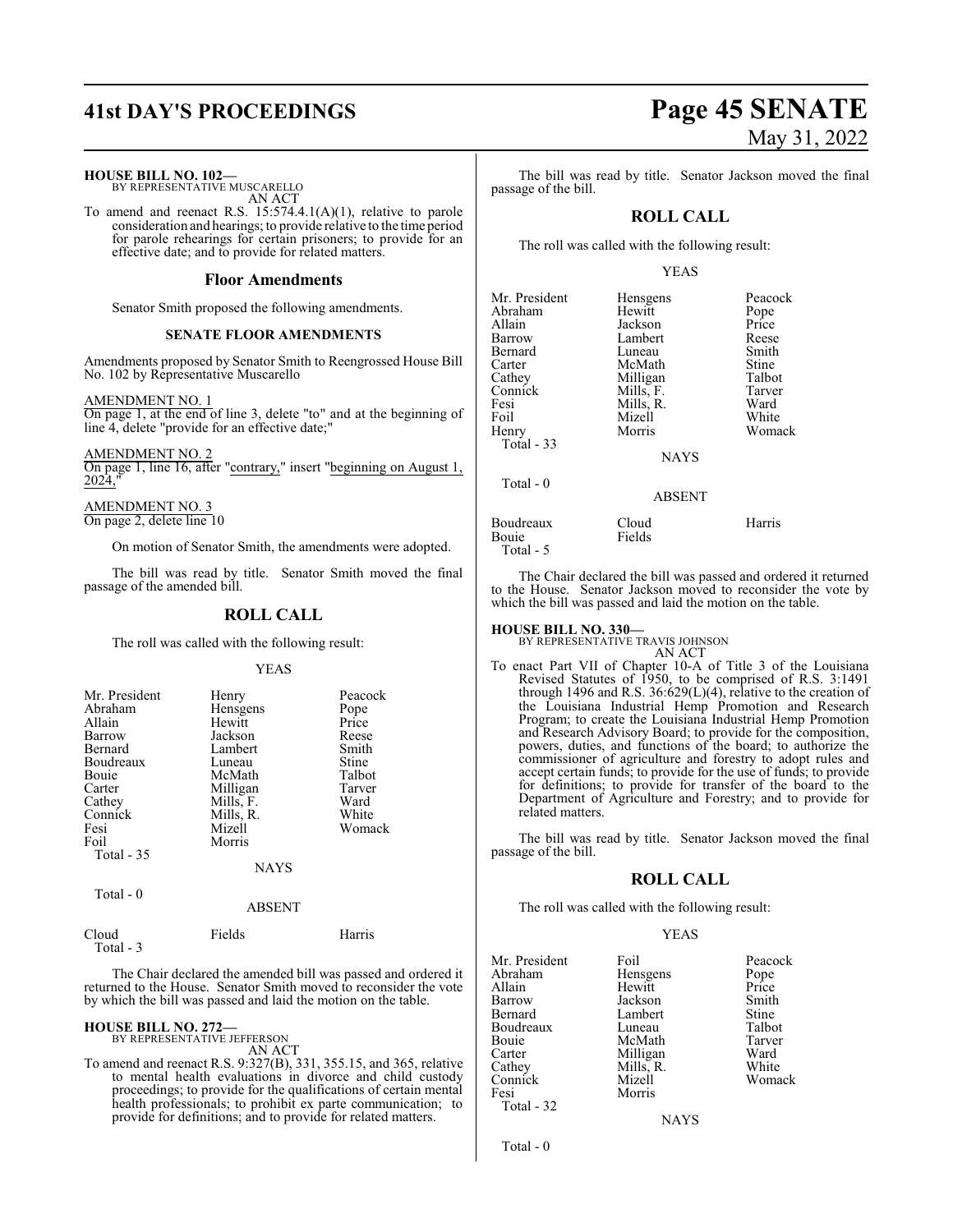#### ABSENT

| Cloud     | Harris | Mills, F. |
|-----------|--------|-----------|
| Fields    | Henry  | Reese     |
| Total - 6 |        |           |

The Chair declared the bill was passed and ordered it returned to the House. Senator Jackson moved to reconsider the vote by which the bill was passed and laid the motion on the table.

## **HOUSE BILL NO. 517—**

BY REPRESENTATIVE SELDERS AN ACT

To amend and reenact R.S. 15:831(A) and to enact R.S. 15:827.4, relative to medical services in the Department of Public Safety and Corrections; to create a Medical Advisory Council within the Department of Public Safety and Corrections; to provide relative to membership and powers of the Medical Advisory Council; to provide relative to powers of the secretary of the Department of Public Safety and Corrections; and to provide for related matters.

The bill was read by title. Senator Smith moved the final passage of the bill.

## **ROLL CALL**

The roll was called with the following result:

#### YEAS

| Mr. President | Foil          | Mizell        |
|---------------|---------------|---------------|
| Abraham       | Henry         | Morris        |
| Allain        | Hensgens      | Peacock       |
| Barrow        | Hewitt        |               |
| Bernard       | Jackson       | Pope<br>Price |
| Boudreaux     | Lambert       | Smith         |
| Bouie         | Luneau        | Stine         |
| Carter        | McMath        | Talbot        |
| Cathey        | Milligan      | Ward          |
| Connick       | Mills, F.     | White         |
| Fesi          | Mills, R.     | Womack        |
| Total - 33    |               |               |
|               | <b>NAYS</b>   |               |
| Total $-0$    |               |               |
|               | <b>ABSENT</b> |               |
|               |               |               |

The Chair declared the bill was passed and ordered it returned to the House. Senator Smith moved to reconsider the vote by which the bill was passed and laid the motion on the table.

#### **HOUSE BILL NO. 524—**

Fields Total - 5

> BY REPRESENTATIVE LYONS AN ACT

Cloud Harris Tarver

To amend and reenact R.S. 27:625(G)(5) and R.S. 29:726.6(Section heading) and to enact R.S. 29:726.7, relative to services for people with disabilities affected by disasters; to create the Disability-FocusedDisaster Preparedness andResponse Fund as a special fund in the state treasury; to provide for dedication to the fund ofrevenue fromthe tax upon net gaming proceeds from sports wagering; to authorize the use of monies in the fund for certain purposes; to create and provide for a program to conduct needs assessments among, and provide services to, people with disabilities affected by disasters; to provide for duties and responsibilities of the Governor's Office of Homeland Security and Emergency Preparedness with respect to the program; to authorize the Governor's Office of Homeland Security and Emergency Preparedness to utilize certain monies for administrative costs and grant administration; to require the Governor's Office of Homeland Security and Emergency

# **Page 46 SENATE 41st DAY'S PROCEEDINGS**

Preparedness to contract with a disability assessment and coordination entity for certain functions; to provide relative to state actions to obtain federal reimbursement for certain disaster-related expenses; and to provide for related matters.

The bill was read by title. Senator Boudreaux moved the final passage of the bill.

## **ROLL CALL**

YEAS

The roll was called with the following result:

| Mr. President<br>Abraham<br>Allain<br>Barrow<br>Bernard<br>Boudreaux<br>Bouie<br>Carter<br>Cathey<br>Connick<br>Fesi<br>Foil<br>Total - 34 | Henry<br>Hensgens<br>Hewitt<br>Jackson<br>Lambert<br>Luneau<br>McMath<br>Milligan<br>Mills, F.<br>Mills, R.<br>Mizell<br>Morris<br><b>NAYS</b> | Peacock<br>Pope<br>Price<br>Reese<br>Smith<br>Stine<br>Talbot<br>Ward<br>White<br>Womack |
|--------------------------------------------------------------------------------------------------------------------------------------------|------------------------------------------------------------------------------------------------------------------------------------------------|------------------------------------------------------------------------------------------|
| Total $-0$                                                                                                                                 | ABSENT                                                                                                                                         |                                                                                          |

Tarver

The Chair declared the bill was passed and ordered it returned to the House. Senator Boudreaux moved to reconsider the vote by which the bill was passed and laid the motion on the table.

#### **HOUSE BILL NO. 726—**

Cloud Harris<br>Fields Tarver

Total - 4

BY REPRESENTATIVE LYONS AN ACT

To enact Code of Criminal Procedure Article 875.1(H), relative to the financial obligations for criminal offenders; to provide relative to incarceration; and to provide for related matters.

The bill was read by title. Senator Foil moved the final passage of the bill.

#### **ROLL CALL**

The roll was called with the following result:

#### YEAS

| Mr. President<br>Abraham<br>Allain<br>Barrow<br>Bernard<br>Boudreaux<br>Bouie<br>Carter<br>Cathey | Foil<br>Henry<br>Hensgens<br>Jackson<br>Lambert<br>Luneau<br>McMath<br>Milligan<br>Mills, F. | Pope<br>Price<br>Smith<br>Stine<br>Tarver<br>Ward<br>White<br>Womack |
|---------------------------------------------------------------------------------------------------|----------------------------------------------------------------------------------------------|----------------------------------------------------------------------|
| Connick<br>Total - 28                                                                             | Mizell<br><b>NAYS</b>                                                                        |                                                                      |
| Fesi<br>Total - 3                                                                                 | Morris<br><b>ABSENT</b>                                                                      | Peacock                                                              |
| Cloud                                                                                             | Hewitt                                                                                       | Talbot                                                               |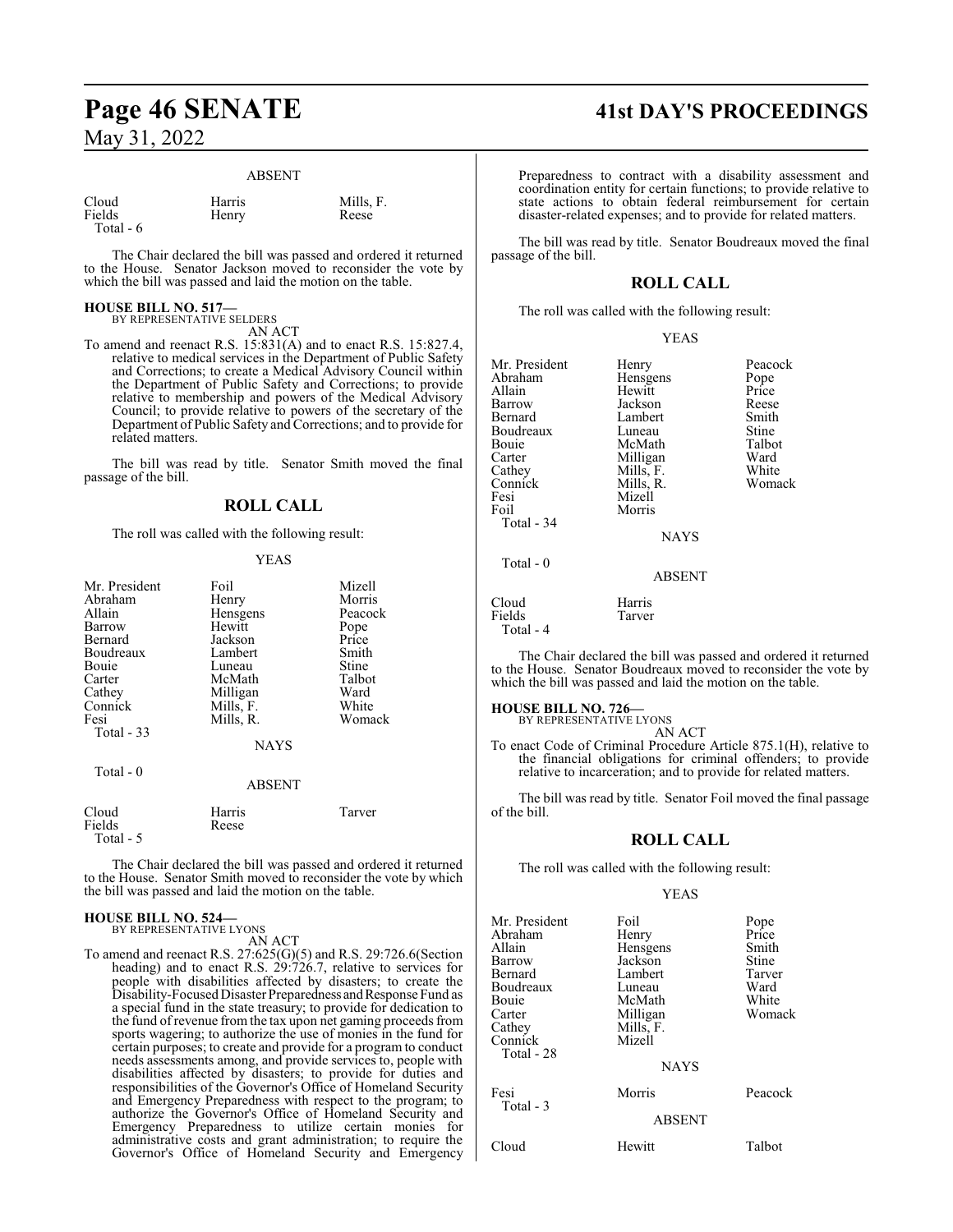# **41st DAY'S PROCEEDINGS Page 47 SENATE**

| Fields    | Mills, R. |  |
|-----------|-----------|--|
| Harris    | Reese     |  |
| Total - 7 |           |  |

The Chair declared the bill was passed and ordered it returned to the House. Senator Foil moved to reconsider the vote by which the bill was passed and laid the motion on the table.

**HOUSE BILL NO. 727—** BY REPRESENTATIVE BACALA AND SENATOR FOIL AN ACT

To amend and reenact Children's Code Articles 1207, 1213(A) and (C), 1229, and 1235(A) and (B), and to repeal Children's Code Articles  $1213(D)$  and  $1235(C)$ , relative to adoptions; to provide relative to agency and private adoptions; to provide relative to adoption finalization; to provide for prerequisites; to provide for reporting and in-home visitation; to provide for resources to families; and to provide for related matters.

The bill was read by title. Senator Foil moved the final passage of the bill.

### **ROLL CALL**

The roll was called with the following result:

#### YEAS

| Mr. President | Foil          | Pope   |
|---------------|---------------|--------|
| Abraham       | Henry         | Price  |
| Allain        | Hensgens      | Smith  |
| Barrow        | Hewitt        | Stine  |
| Bernard       | Lambert       | Talbot |
| Boudreaux     | Luneau        | Tarver |
| Bouie         | McMath        | Ward   |
| Carter        | Milligan      | White  |
| Cathey        | Mills, F.     | Womack |
| Connick       | Morris        |        |
| Fesi          | Peacock       |        |
| Total - 31    |               |        |
|               | <b>NAYS</b>   |        |
|               |               |        |
| Total - 0     |               |        |
|               | <b>ABSENT</b> |        |
| Cloud         | Jackson       | Reese  |
| Fields        | Mills, R.     |        |
| Harris        | Mizell        |        |
| Total - 7     |               |        |

The Chair declared the bill was passed and ordered it returned to the House. Senator Foil moved to reconsider the vote by which the bill was passed and laid the motion on the table.

#### **HOUSE BILL NO. 887—**

BY REPRESENTATIVE ROBBY CARTER AN ACT

To amend and reenact Civil Code Articles 2315.1(D) and 2315.2(D), relative to wrongful death and survival actions; to provide for actions brought by a child given in adoption; to provide for actions brought by a sibling given in adoption; and to provide for related matters.

The bill was read by title. Senator Luneau moved the final passage of the bill.

#### **ROLL CALL**

The roll was called with the following result:

#### YEAS

Mr. President Henry Peacock<br>Abraham Hensgens Pope

Hensgens

# May 31, 2022

| Allain<br>Barrow<br>Bernard<br>Boudreaux<br>Bouie<br>Carter<br>Cathey<br>Fesi<br>Foil | Hewitt<br>Jackson<br>Lambert<br>Luneau<br>McMath<br>Milligan<br>Mills, F.<br>Mizell<br>Morris | Price<br>Stine<br>Talbot<br>Tarver<br>Ward<br>White<br>Womack |
|---------------------------------------------------------------------------------------|-----------------------------------------------------------------------------------------------|---------------------------------------------------------------|
| Total $-31$                                                                           | <b>NAYS</b>                                                                                   |                                                               |
| Total $-0$                                                                            | <b>ABSENT</b>                                                                                 |                                                               |
| Cloud<br>Connick<br>Fields<br>Total - 7                                               | Harris<br>Mills, R.<br>Reese                                                                  | Smith                                                         |

The Chair declared the bill was passed and ordered it returned to the House. Senator Luneau moved to reconsider the vote bywhich the bill was passed and laid the motion on the table.

#### **HOUSE BILL NO. 893—**

BY REPRESENTATIVE HUGHES

AN ACT To amend and reenact R.S. 15:827.1(E)(2), 827.2(A)(2) and (3), and 827.3 and to repeal R.S.  $15:827.2(D)(7)$ , relative to the Department ofPublic SafetyandCorrections; to provide relative to the reentry preparation program; to require the department to enter into cooperative endeavors or contracts to provide entrepreneurial educational opportunities for eligible offenders; to provide with respect to reporting of financial and other impacts of criminal justice reinvestment legislation; to provide with respect to the calculation and allocation of savings attributable to such legislation; and to provide for related matters.

The bill was read by title. Senator Price moved the final passage of the bill.

#### **ROLL CALL**

The roll was called with the following result:

#### YEAS

| Mr. President<br>Abraham<br>Allain<br>Barrow<br>Bernard<br>Bouie<br>Carter<br>Cathey<br>Connick<br>Fesi<br>Foil<br>Henry<br>Total - 34<br>Total - 0 | Hensgens<br>Hewitt<br>Jackson<br>Lambert<br>Luneau<br>McMath<br>Milligan<br>Mills, F.<br>Mills, R.<br>Mizell<br>Morris<br>Peacock<br><b>NAYS</b> | Pope<br>Price<br>Reese<br>Smith<br>Stine<br>Talbot<br>Tarver<br>Ward<br>White<br>Womack |
|-----------------------------------------------------------------------------------------------------------------------------------------------------|--------------------------------------------------------------------------------------------------------------------------------------------------|-----------------------------------------------------------------------------------------|
|                                                                                                                                                     | <b>ABSENT</b>                                                                                                                                    |                                                                                         |
| Boudreaux<br>Cloud<br>Total - 4                                                                                                                     | Fields<br>Harris                                                                                                                                 |                                                                                         |

The Chair declared the bill was passed and ordered it returned to the House. Senator Price moved to reconsider the vote by which the bill was passed and laid the motion on the table.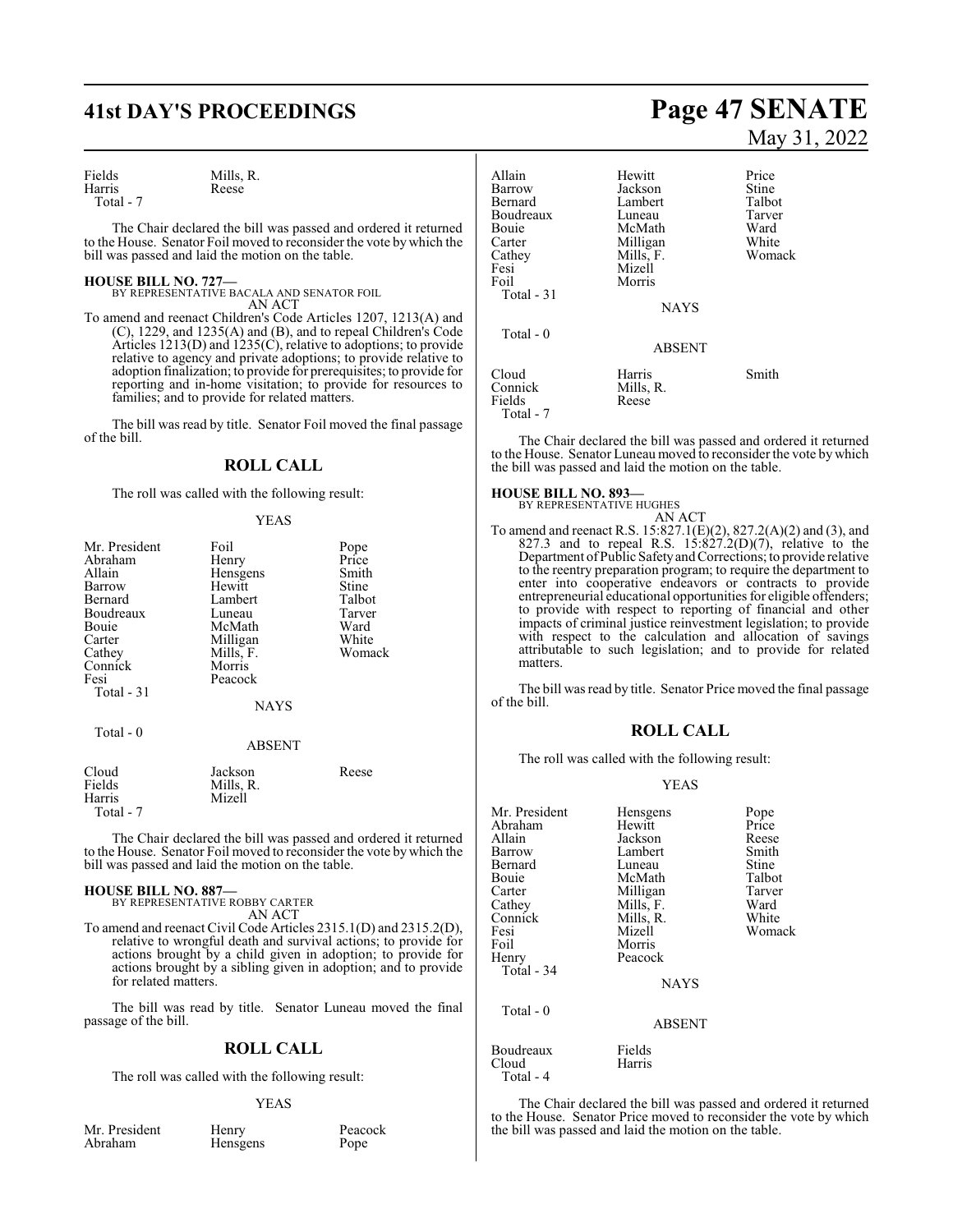#### **HOUSE BILL NO. 938—**

BY REPRESENTATIVE DUSTIN MILLER AN ACT

To amend and reenact R.S. 4:150(A) and 169(A)(3), relative to horse racing; to extend the term of certain licenses; to provide for renewal; to provide an expiration date; to make technical changes; to provide for an effective date; and to provide for related matters.

The bill was read by title. Senator Smith moved the final passage of the bill.

## **ROLL CALL**

The roll was called with the following result:

#### YEAS

| Mr. President<br>Abraham<br>Allain<br>Barrow<br>Bernard<br>Boudreaux<br>Bouie<br>Carter<br>Cathey<br>Connick<br>Fesi<br>Foil<br>Total - 34 | Henry<br>Hensgens<br>Hewitt<br>Jackson<br>Lambert<br>Luneau<br>McMath<br>Milligan<br>Mills, F.<br>Mills, R.<br>Mizell<br>Morris<br><b>NAYS</b> | Peacock<br>Pope<br>Price<br>Smith<br>Stine<br>Talbot<br>Tarver<br>Ward<br>White<br>Womack |
|--------------------------------------------------------------------------------------------------------------------------------------------|------------------------------------------------------------------------------------------------------------------------------------------------|-------------------------------------------------------------------------------------------|
| Total - 0                                                                                                                                  |                                                                                                                                                |                                                                                           |
|                                                                                                                                            | <b>ABSENT</b>                                                                                                                                  |                                                                                           |
| Cloud<br>Fields                                                                                                                            | Harris<br>Reese                                                                                                                                |                                                                                           |

Total - 4

The Chair declared the bill was passed and ordered it returned to the House. Senator Smith moved to reconsider the vote by which the bill was passed and laid the motion on the table.

#### **HOUSE BILL NO. 966—**

BY REPRESENTATIVE CARRIER AN ACT

To enact R.S. 13:5727, relative to coroners; to provide for funding; to provide for alternative funding for coroners of certain parishes; to authorize a renewable tax; and to provide for related matters.

The bill was read by title. Senator Reese moved the final passage of the bill.

#### **ROLL CALL**

The roll was called with the following result:

#### YEAS

| Mr. President | Henry     | Peacock       |
|---------------|-----------|---------------|
| Abraham       | Hensgens  |               |
| Allain        | Hewitt    | Pope<br>Price |
| Barrow        | Lambert   | Reese         |
| Bernard       | Luneau    | Smith         |
| Boudreaux     | McMath    | Stine         |
| Bouie         | Milligan  | Talbot        |
| Carter        | Mills, F. | Tarver        |
| Cathey        | Mills, R. | Ward          |
| Fesi          | Mizell    | White         |
| Foil          | Morris    | Womack        |
| Total $-33$   |           |               |

# **Page 48 SENATE 41st DAY'S PROCEEDINGS**

NAYS

| Total - 0                     | <b>ABSENT</b>    |         |
|-------------------------------|------------------|---------|
| Cloud<br>Connick<br>Total - 5 | Fields<br>Harris | Jackson |

The Chair declared the bill was passed and ordered it returned to the House. Senator Reese moved to reconsider the vote by which the bill was passed and laid the motion on the table.

#### **HOUSE BILL NO. 1055—** BY REPRESENTATIVE HUGHES

AN ACT

To amend and reenact R.S. 4:158.1 and 160(B) and to enact R.S. 4:147(7) and (8), 158.2, and 160(C), relative to horse racing; to provide for specific duties of the Louisiana State Racing Commission; to provide for standards and employment; to provide for written reports; and to provide for related matters.

#### **Floor Amendments**

Senator Connick proposed the following amendments.

#### **SENATE FLOOR AMENDMENTS**

Amendments proposed by Senator Connick to Reengrossed House Bill No. 1055 by Representative Hughes

#### AMENDMENT NO. 1

On page 1, at the beginning of line 3, delete "and  $160(C)$ " and insert  $"160(\bar{C})$ , and 164, and R.S. 27:391.3"

#### AMENDMENT NO. 2

On page 1, line 5, after "reports;" insert "to provide for a fund;"

#### AMENDMENT NO. 3

On page 1, line 8, after "158.2," delete "and 160(C)" and insert  $"160(\text{C})$ , and  $164"$ 

#### AMENDMENT NO. 4

On page 4, between lines 5 and 6, insert the following: "\* \* \*

§164. Facility maintenance and improvement fund

A. Each association shall establish and maintain a facility maintenance and improvement fund for the sole purpose of complying with the commission's rules regarding minimum standards and required infrastructure investments. This fund shall be subject to audit by the commission and the legislative auditor.

B. For purposes of this Section, the following terms shall have the following meanings:

(1) "Gross profits"meansthe amount oftaxable net slot machine proceeds less the amount of state taxes paid.

(2) "State tax" means the license tax on taxable net slot machine proceeds as provided in R.S. 27:393.

(3) "Taxable net slot machine proceeds" shall have the same meaning as that term is defined in R.S. 27:353.

 $C(1)$  After July 1, 2022, fifty percent of gross profits, shall be deposited into the fund until such time that all commission-required facility maintenance and improvements have been completed as determined by the commission. Such deposits shall be made at the same time the state tax is paid.

(2) Once the initial facility maintenance and improvements are completed to the satisfaction of the commission, each association shall continue to maintain a minimum fund balance of ten million dollars.

\* \* \* Section 2. R.S. 27:393.1. is hereby enacted to read as follows: §393.1. Facility maintenance and improvement fund

A. Each licensed eligible facility or licensee shall establish and maintain a facility maintenance and improvement fund as provided in R.S. 4:164 and shall make deposits as required therein.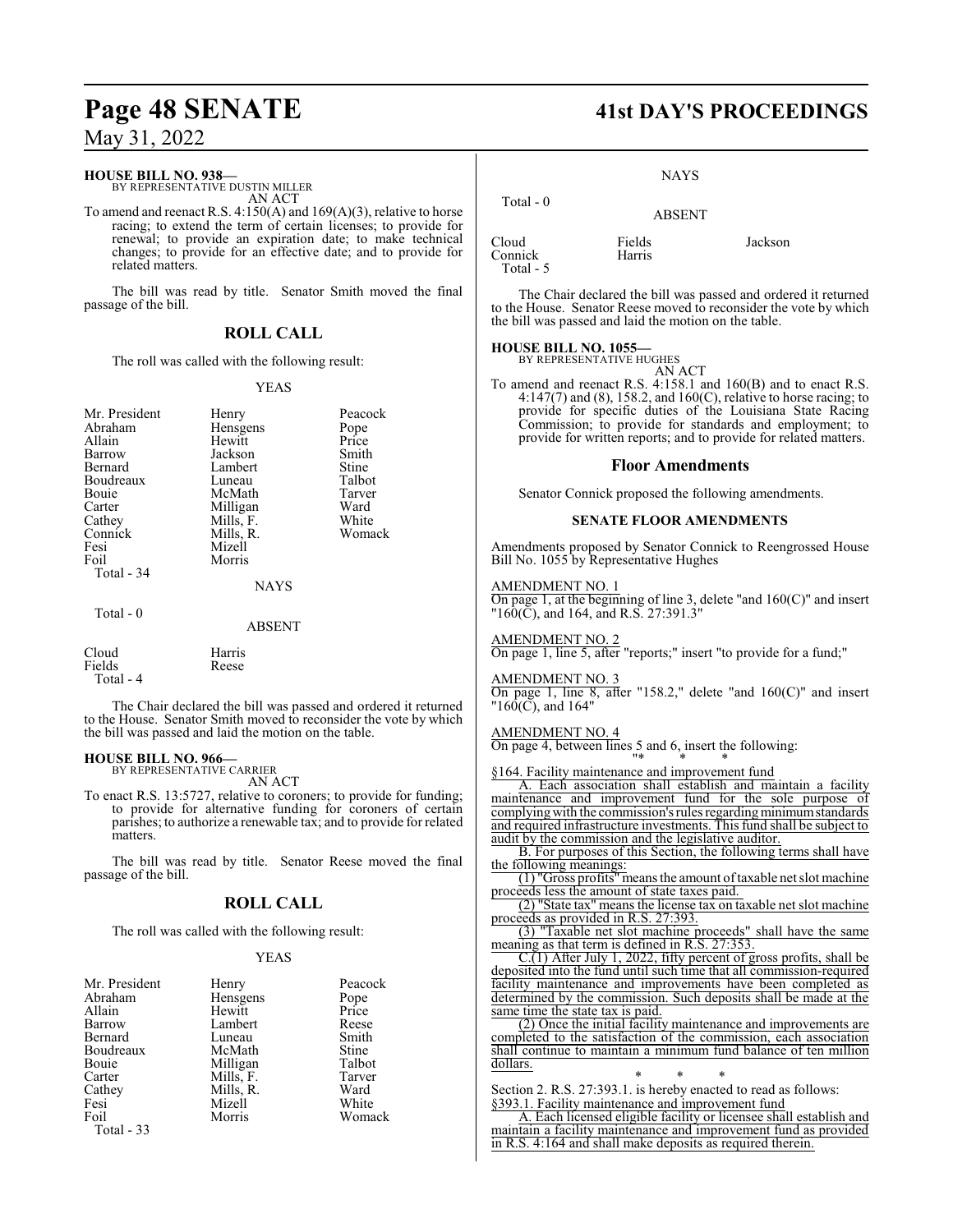# **41st DAY'S PROCEEDINGS Page 49 SENATE**

# May 31, 2022

B. The establishment, required deposits, and maintenance of a facility maintenance and improvement fund as well as compliance with the minimum standards and required infrastructure investments as determined by the Louisiana State Racing Commission shall be a condition of licensing and shall be required by the owner of the licensed eligible facility or the licensee to maintain continued authority to conduct slot machines gaming at the licensed eligible facility. The provisions of this Subsection shall be applicable to any new license or the renewal of any existing license that is issued by the board on and after July 1, 2022.

#### AMENDMENT NO. 5

On page 4, line 6, change "Section 2." to "Section 3."

On motion of Senator Connick, the amendments were adopted.

The bill was read by title. Senator Connick moved the final passage of the amended bill.

## **ROLL CALL**

The roll was called with the following result:

#### YEAS

| Mr. President                  | Henry            | Morris  |
|--------------------------------|------------------|---------|
| Abraham                        | Hensgens         | Peacock |
| Allain                         | Hewitt           | Pope    |
| Bernard                        | Jackson          | Price   |
| Boudreaux                      | Lambert          | Reese   |
| Bouie                          | Luneau           | Smith   |
| Carter                         | McMath           | Stine   |
| Cathey                         | Milligan         | Talbot  |
| Connick                        | Mills, F.        | Tarver  |
| Fesi                           | Mills, R.        | Ward    |
| Foil                           | Mizell           | White   |
| Total - 33                     |                  |         |
|                                | <b>NAYS</b>      |         |
| Womack<br>Total - 1            |                  |         |
|                                | <b>ABSENT</b>    |         |
| Barrow<br>Cloud<br>Total - $4$ | Fields<br>Harris |         |
|                                |                  |         |

The Chair declared the amended bill was passed and ordered it returned to the House. Senator Connick moved to reconsider the vote by which the bill was passed and laid the motion on the table.

#### **HOUSE BILL NO. 261—**

BY REPRESENTATIVES MAGEE, AMEDEE, BROWN, BRYANT,<br>EDMONSTON, EMERSON, FISHER, GREEN, HARRIS, LARVADAIN,<br>MARINO, NELSON, ORGERON, PIERRE, STEFANSKI, THOMAS,<br>THOMPSON,AND ZERINGUE AN ACT

To enact Part II-E of Chapter 8 of Title 17 of the Louisiana Revised Statutes of 1950, to be comprised of R.S. 17:1977.1 through 1977.3, and R.S.  $36:651(C)(13)$ , relative to education; to create an independent public French immersion school; to provide for the location of the school and the grade levels to be served; to provide for a board of directors and a school director and the powers, duties, and responsibilities of each; to provide for board membership, terms, and compensation; to provide for an effective date; to provide for funding; and to provide for related matters.

#### **Floor Amendments**

Senator Fesi proposed the following amendments.

#### **SENATE FLOOR AMENDMENTS**

Amendments proposed by Senator Fesi to Reengrossed House Bill No. 261 by Representative Magee

#### AMENDMENT NO. 1

Delete Senate Committee Amendments Set No. 3558 proposed by the Senate Committee on Education and adopted by the Senate on May 24, 2022.

#### AMENDMENT NO. 2

On page 1, line 14, before "There" insert "A."

#### AMENDMENT NO. 3

On page 1, after line 18, insert the following:

"B.(1) The Terrebonne Parish School Board shall make available, at no cost, any school facility, including real and immovable property, whether improved or unimproved, that is owned by the school board and that is vacant or slated to be vacant in the town of Pointe-aux-Chenes for use by Ecole Pointe-au-Chien.

(2) The Terrebonne Parish School Board shall donate all other property that was within the Pointe-aux-Chenes Elementary School prior to its closure in June 2021, including all equipment, books, instructional materials, and furniture to the Ecole Pointe-au-Chien board of directors. The donation shall occur within ninety days ofthis Act becoming law.

#### AMENDMENT NO. 4

On page 2, line 4, change "seven" to "thirteen"

#### AMENDMENT NO. 5

On page 2, line 11, before the period "." insert "one who is an employee of the Council."

#### AMENDMENT NO. 6

On page 2, between lines 12 and 13 insert the following:

"(6) One member appointed by the Grand Caillou/Dulac Band of Biloxi-Chitimacha-Choctaw.

(7) One member appointed by the Bayou Lafourche Band of Biloxi-Chitimacha Confederation of Muskogees

(8) One member appointed by the United Houma Nation.

(9) The state superintendent of education or his designee who is an employee of the state Department of Education.

(10) The member of the Louisiana Senate whose district encompasses the location of the school or his designee who is a resident of Pointe-aux-Chenes.

(11) The member of the Louisiana House of Representatives whose district encompasses the location of the school or his designee who is a resident of Pointe-aux-Chenes."

#### AMENDMENT NO. 7

On page 2, line 14, change "Four" to "Seven"

On motion of Senator Fesi, the amendments were adopted.

The bill was read by title. Senator Fesi moved the final passage of the amended bill.

#### **ROLL CALL**

The roll was called with the following result:

#### YEAS

| Mr. President | Henry     | Peacoo |
|---------------|-----------|--------|
| Abraham       | Hensgens  | Pope   |
| Allain        | Hewitt    | Price  |
| Barrow        | Jackson   | Reese  |
| Bernard       | Lambert   | Smith  |
| Boudreaux     | Luneau    | Stine  |
| Bouie         | McMath    | Talbot |
| Carter        | Milligan  | Tarver |
| Cathey        | Mills, F. | Ward   |
| Connick       | Mills, R. | White  |
| Fesi          | Mizell    | Woma   |
| Foil          | Morris    |        |

Peacock<br>Pope Reese Smith<br>Stine Talbot<br>Tarver White Womack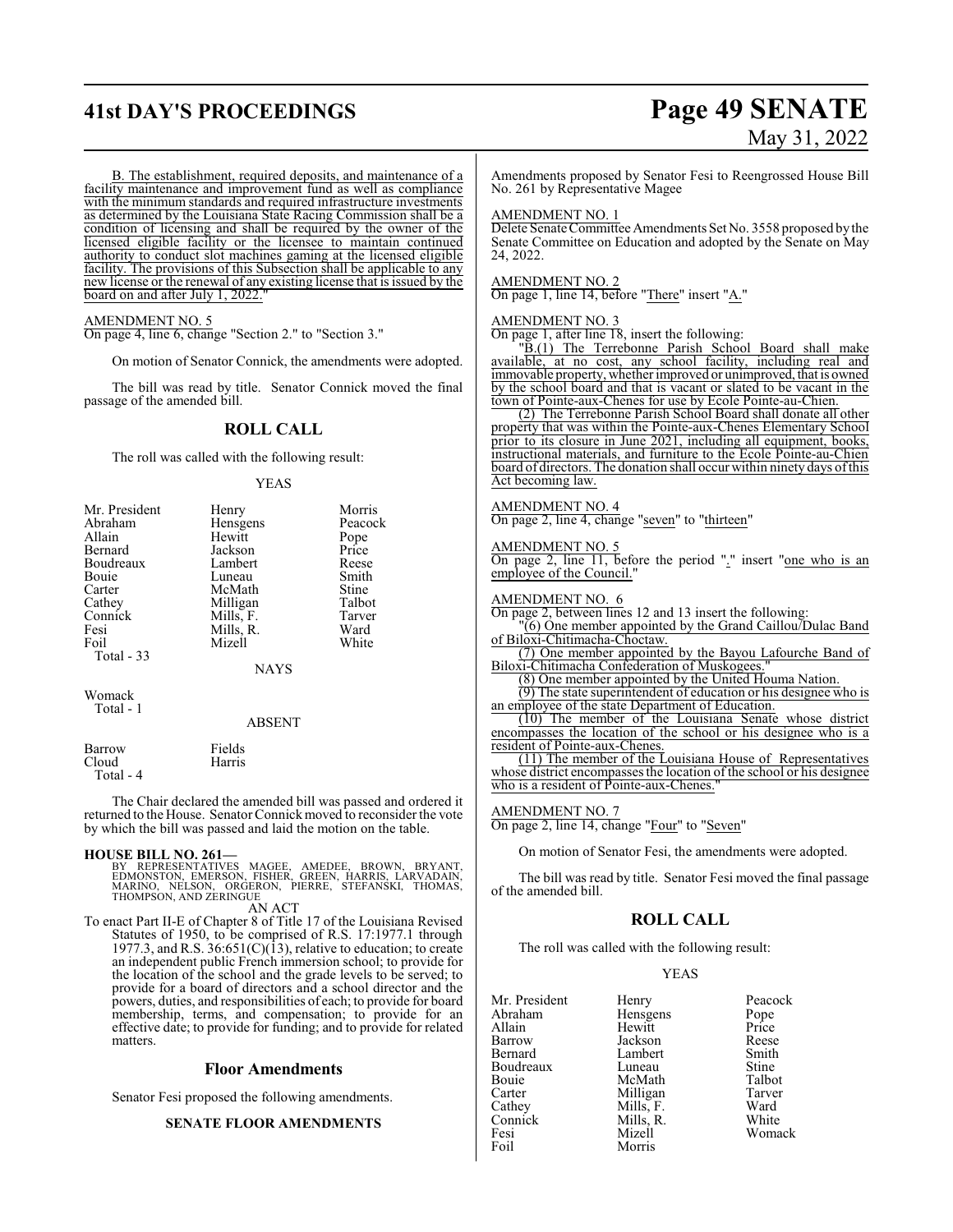Total - 35

Total - 0

ABSENT

| Cloud     | Fields | Harris |
|-----------|--------|--------|
| Total - 3 |        |        |

NAYS

The Chair declared the amended bill was passed and ordered it returned to the House. Senator Fesi moved to reconsider the vote by which the bill was passed and laid the motion on the table.

#### **HOUSE BILL NO. 620—** BY REPRESENTATIVE STEFANSKI

AN ACT

To amend and reenact R.S. 4:707(D), (E), and (F)(2), relative to charitable raffles, bingo, and keno; to provide relative to licensing and reporting requirements; to authorize private nonprofit elementary or secondary schools and public elementary or secondary schools to conduct certain games of chance; to provide for definitions; to exempt such schools from licensing and reporting requirements; and to provide for related matters.

The bill was read by title. Senator McMath moved the final passage of the bill.

## **ROLL CALL**

The roll was called with the following result:

#### YEAS

| Mr. President<br>Abraham<br>Allain<br>Barrow<br>Bernard<br>Boudreaux<br>Bouie<br>Carter<br>Cathey<br>Fesi<br>Foil | Henry<br>Hensgens<br>Hewitt<br>Jackson<br>Lambert<br>McMath<br>Milligan<br>Mills, F.<br>Mills, R.<br>Mizell<br>Morris | Peacock<br>Pope<br>Price<br>Reese<br>Smith<br>Stine<br>Talbot<br>Tarver<br>Ward<br>White |
|-------------------------------------------------------------------------------------------------------------------|-----------------------------------------------------------------------------------------------------------------------|------------------------------------------------------------------------------------------|
| Total $-0$                                                                                                        | <b>NAYS</b><br><b>ABSENT</b>                                                                                          |                                                                                          |
| Cloud<br>Connick<br>Total - 6                                                                                     | Fields<br>Harris                                                                                                      | Luneau<br>Womack                                                                         |

The Chair declared the bill was passed and ordered it returned to the House. Senator McMath moved to reconsider the vote by which the bill was passed and laid the motion on the table.

#### **HOUSE BILL NO. 762—** BY REPRESENTATIVE ZERINGUE

AN ACT

To enact R.S. 36:610(B)(13), R.S. 56:10(B)(17), and Part VI of Chapter 8 of Title 56 of the Louisiana Revised Statutes of 1950, to be comprised of R.S. 56:1931 through 1936, relative to the Louisiana Outdoors Forever Program; to create the Louisiana Outdoors Forever Program and the Louisiana Outdoors Forever Fund; to provide for executive branch organization; to create a project selection board and a technical advisory board; to provide for board membership and duties; to provide for program eligibility and applications; to provide for administrative rules; to provide for program termination; and to provide for related matters.

# **Page 50 SENATE 41st DAY'S PROCEEDINGS**

#### **Floor Amendments**

Senator Lambert proposed the following amendments.

#### **SENATE FLOOR AMENDMENTS**

Amendments proposed by Senator Lambert to Reengrossed House Bill No. 762 by Representative Zeringue

#### AMENDMENT NO. 1

On page 5, after line 20, insert the following:

"Section 3. This Act shall become effective upon signature by the governor or, if not signed by the governor, upon expiration of the time for bills to become law without signature by the governor, as provided by Article III, Section 18 of the Constitution of Louisiana. If vetoed by the governor and subsequently approved by the legislature, this Act shall become effective on the day following such approval."

On motion of Senator Lambert, the amendments were adopted.

#### **Floor Amendments**

Senator Peacock proposed the following amendments.

#### **SENATE FLOOR AMENDMENTS**

Amendments proposed by Senator Peacock to Reengrossed House Bill No. 762 by Representative Zeringue

#### AMENDMENT NO. 1

On page 1, line 2, after "R.S. 56:10(B)(17)," insert "1684(D),"

#### AMENDMENT NO. 2

On page 1, line 8, after "applications;" insert "to provide for natural areas:

#### AMENDMENT NO. 3

On page 2, line 1, after "R.S. 56:10(B)(17)" insert ", 1684(D),"

#### AMENDMENT NO. 4

On page 2, between line 23 and 24, insert:

"§1684. Categories of classification

Each office ofstate parks holding will be identified and operated according to the basic purpose for which it is established and will be selected, operated and identified according to the following classification categories and the criteria thereof:

\* \* \* D. "State parks" are natural areas which, when evaluated on a statewide basis, possess outstanding potential for recreation utilization. The natural area must possess outstanding scenic and natural qualities to provide a recreation opportunity of high quality in a natural setting.

The criteria for the selection of areas to be designated as state parks shall be:

(1) Size: A state park shall be of sufficient size to insure efficient operation and maintenance of its recreation facilities and have sufficient buffer to preserve the natural integrity of the area.

All state parks, except those currently within the system and those in Caddo and Bossier Parishes, must adhere to an absolute minimum size standard of two hundred and fifty acres and preferred minimum size standard of four hundred acres. The secretary of the Department of Culture, Recreation and Tourism will determine in each case which minimum standard will be applicable. \* \* \*"

## **Ruling From the Chair**

Senator Lambert asked for a ruling from the Chair as to whether the amendment is germane to the bill.

The request for ruling was withdrawn.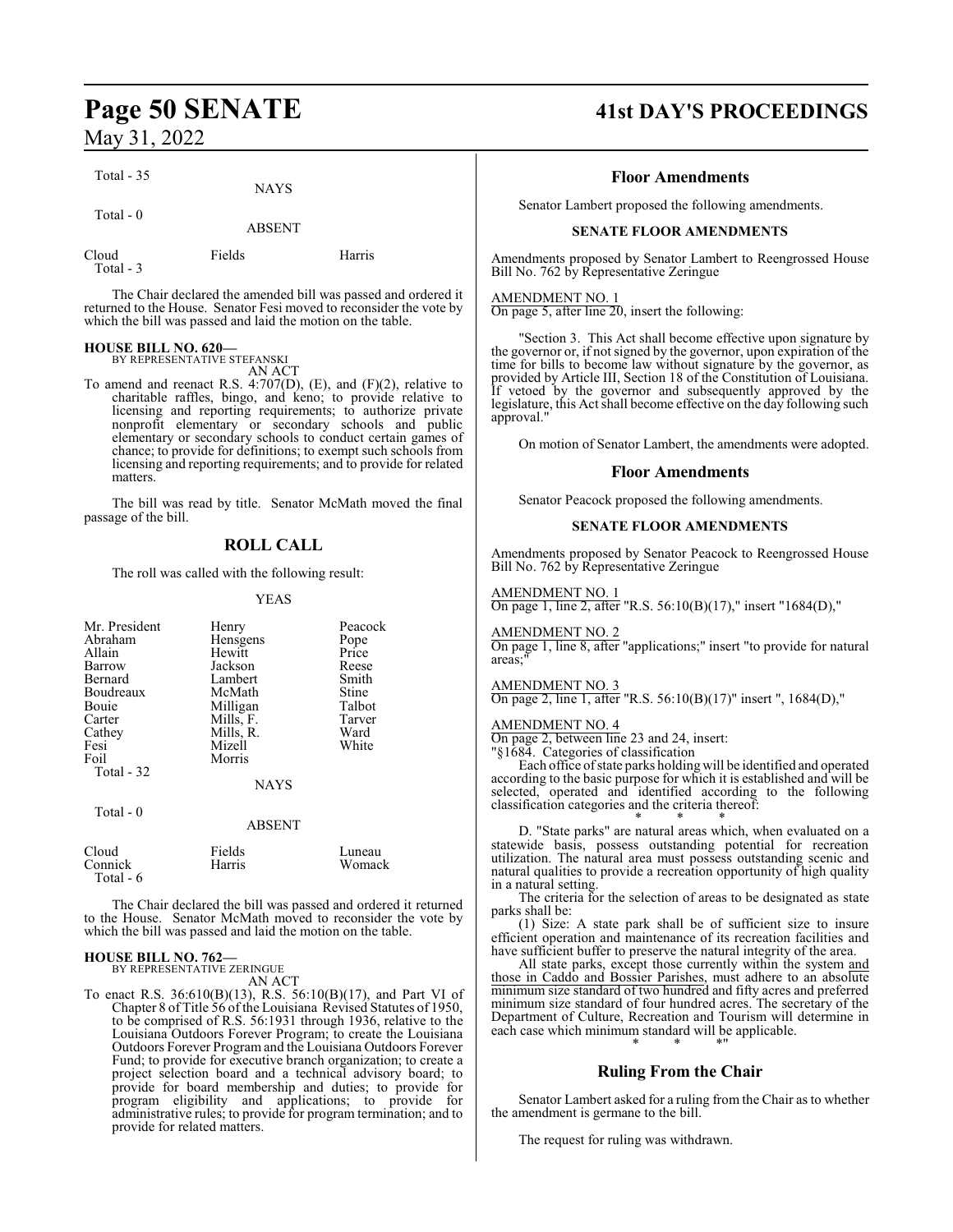On motion of Senator Peacock, the amendments were adopted.

The bill was read by title. Senator Lambert moved the final passage of the amended bill.

## **ROLL CALL**

The roll was called with the following result:

#### YEAS

| Mr. President     | Henry         | Peacock |
|-------------------|---------------|---------|
| Abraham           | Hensgens      | Pope    |
| Allain            | Hewitt        | Price   |
| Barrow            | Jackson       | Reese   |
| Bernard           | Lambert       | Smith   |
| Boudreaux         | Luneau        | Stine   |
| Bouie             | McMath        | Talbot  |
| Carter            | Milligan      | Tarver  |
| Cathey            | Mills, F.     | Ward    |
| Connick           | Mills, R.     | White   |
| Fesi              | Mizell        | Womack  |
| Foil              | Morris        |         |
| <b>Total - 35</b> |               |         |
|                   | <b>NAYS</b>   |         |
| Total $-0$        |               |         |
|                   | <b>ABSENT</b> |         |
| Cloud             | Fields        | Harris  |

The Chair declared the amended bill was passed and ordered it returned to the House. Senator Lambert moved to reconsider the vote by which the bill was passed and laid the motion on the table.

#### **HOUSE BILL NO. 489—** BY REPRESENTATIVE DAVIS

Total - 3

AN ACT

To amend and reenact R.S. 13:996.3(A), relative to the judicial expense fund for the Family Court for the parish of East Baton Rouge; to provide for the maximum fee to be charged by the clerk; to provide for implementation; and to provide for related matters.

The bill was read by title. Senator Foil moved the final passage of the bill.

## **ROLL CALL**

The roll was called with the following result:

#### YEAS

| Mr. President<br>Abraham<br>Allain<br><b>Barrow</b><br>Bernard<br>Boudreaux<br>Bouie<br>Carter<br>Cathey<br>Connick<br>Fesi<br>Foil | Henry<br>Hensgens<br>Hewitt<br>Jackson<br>Lambert<br>Luneau<br>McMath<br>Milligan<br>Mills, F.<br>Mills, R.<br>Mizell<br>Morris | Peacock<br>Pope<br>Price<br>Reese<br>Smith<br>Stine<br>Talbot<br>Tarver<br>Ward<br>White<br>Womack |
|-------------------------------------------------------------------------------------------------------------------------------------|---------------------------------------------------------------------------------------------------------------------------------|----------------------------------------------------------------------------------------------------|
| Total - 35<br>Total - 0                                                                                                             | <b>NAYS</b>                                                                                                                     |                                                                                                    |
|                                                                                                                                     | <b>ABSENT</b>                                                                                                                   |                                                                                                    |
| Cloud<br>Total - 3                                                                                                                  | Fields                                                                                                                          | Harris                                                                                             |

# **41st DAY'S PROCEEDINGS Page 51 SENATE** May 31, 2022

The Chair declared the bill was passed and ordered it returned to the House. Senator Foil moved to reconsider the vote by which the bill was passed and laid the motion on the table.

**HOUSE BILL NO. 28—** BY REPRESENTATIVE MUSCARELLO AN ACT

To amend and reenact Code of Civil Procedure Article 4844, relative to the City Court of Hammond; to provide for the jurisdictional amount in certain eviction proceedings; and to provide for related matters.

The bill was read by title. Senator McMath moved the final passage of the bill.

## **ROLL CALL**

The roll was called with the following result:

#### YEAS

| Mr. President | Hensgens      | Pope   |
|---------------|---------------|--------|
| Abraham       | Hewitt        | Price  |
| Allain        | Jackson       | Reese  |
| Bernard       | Lambert       | Smith  |
| Boudreaux     | Luneau        | Stine  |
| Bouie         | McMath        | Talbot |
| Carter        | Milligan      | Tarver |
| Cathey        | Mills, F.     | Ward   |
| Connick       | Mills, R.     | White  |
| Fesi          | Mizell        | Womack |
| Foil          | Morris        |        |
| Henry         | Peacock       |        |
| Total - 34    |               |        |
|               | <b>NAYS</b>   |        |
| Total $-0$    |               |        |
|               | <b>ABSENT</b> |        |
| <b>Barrow</b> | Fields        |        |
| Cloud         | Harris        |        |

Total - 4

The Chair declared the bill was passed and ordered it returned to the House. Senator McMath moved to reconsider the vote by which the bill was passed and laid the motion on the table.

#### **HOUSE BILL NO. 38—**

BY REPRESENTATIVE THOMPSON

- AN ACT
- To amend and reenact R.S. 13:5554(R)(2) and (3) and to enact R.S.  $13:5554(R)(4)$  and  $5554.8$ , relative to the payment of group insurance premium costs for persons retired from the Richland Parish Sheriff's Office; to provide for eligibility for payment of such costs for retired sheriffs and retired deputy sheriffs of the Richland Parish Sheriff's Office; to provide for effective dates; to create a permanent fund; to require the depositing of certain monies into the fund; to provide for investment of monies in the fund; to authorize the withdrawal of earnings; to provide for limitations on appropriations from the fund; to provide for audits of the fund; to provide for the membership and election on the investment advisory board; and to provide for related matters.

The bill was read by title. Senator McMath moved the final passage of the bill.

## **ROLL CALL**

The roll was called with the following result:

#### YEAS

Mr. President Henry Peacock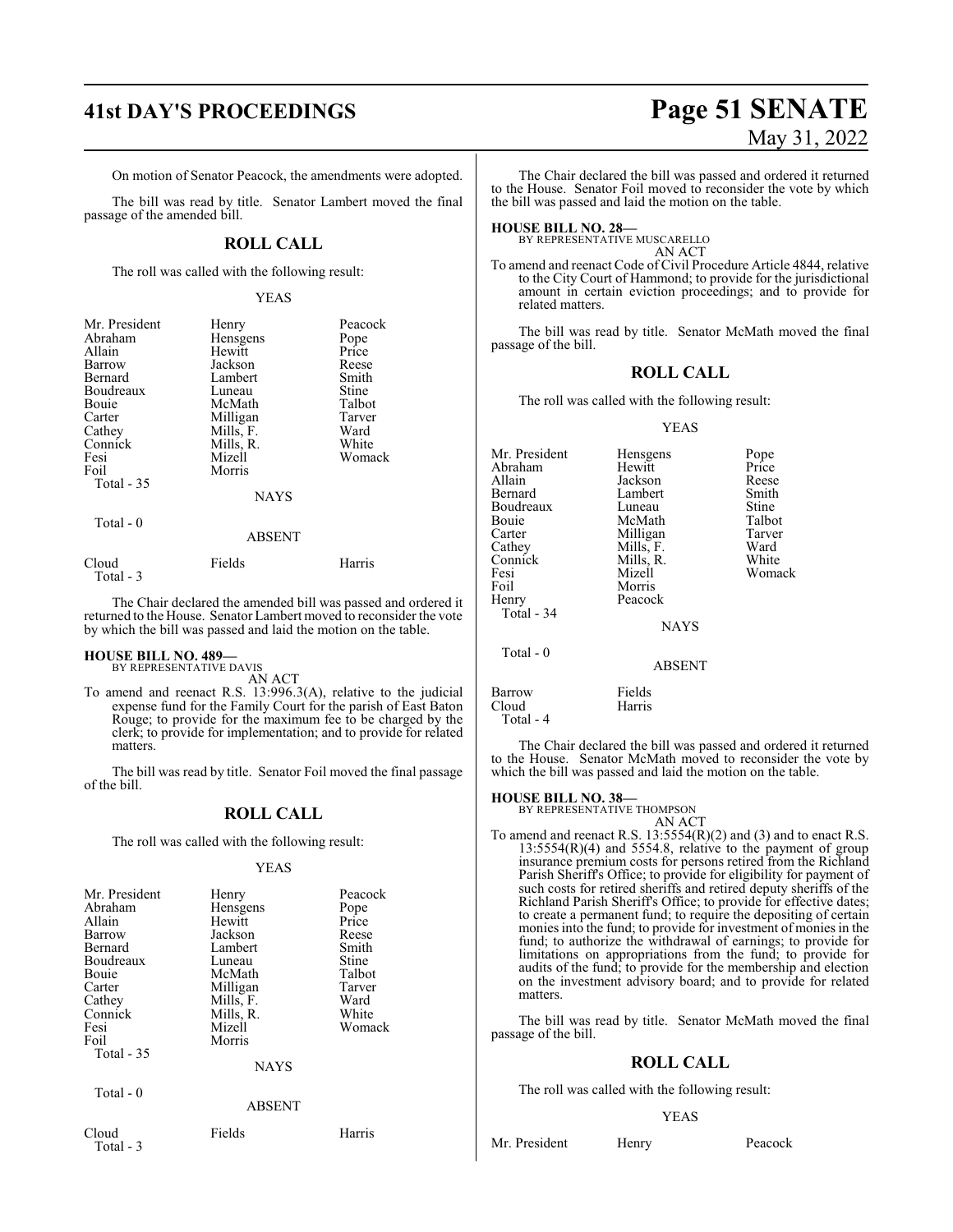# **Page 52 SENATE 41st DAY'S PROCEEDINGS**

# May 31, 2022

Total - 5

| Abraham     | Hensgens      | Pope   |
|-------------|---------------|--------|
| Allain      | Hewitt        | Price  |
| Bernard     | Jackson       | Reese  |
| Boudreaux   | Lambert       | Smith  |
| Bouie       | Luneau        | Stine  |
| Carter      | McMath        | Talbot |
| Cathey      | Milligan      | Tarver |
| Connick     | Mills, F.     | Ward   |
| Fesi        | Mills, R.     | White  |
| Foil        | Mizell        | Womack |
| Total $-33$ |               |        |
|             | <b>NAYS</b>   |        |
| Total - 0   |               |        |
|             | <b>ABSENT</b> |        |
| Barrow      | Fields        | Morris |
| Cloud       | Harris        |        |

The Chair declared the bill was passed and ordered it returned to the House. Senator McMath moved to reconsider the vote by which the bill was passed and laid the motion on the table.

The bill was read by title. Senator Reese moved the final passage of the bill.

### **ROLL CALL**

The roll was called with the following result:

#### YEAS

| Mr. President<br>Abraham<br>Allain<br>Barrow<br>Bernard<br>Boudreaux<br>Bouie<br>Carter<br>Cathey<br>Connick<br>Fesi<br>Foil<br>Total $-35$<br>Total - 0 | Henry<br>Hensgens<br>Hewitt<br>Jackson<br>Lambert<br>Luneau<br>McMath<br>Milligan<br>Mills, F.<br>Mills, R.<br>Mizell<br>Morris<br><b>NAYS</b> | Peacock<br>Pope<br>Price<br>Reese<br>Smith<br>Stine<br>Talbot<br>Tarver<br>Ward<br>White<br>Womack |
|----------------------------------------------------------------------------------------------------------------------------------------------------------|------------------------------------------------------------------------------------------------------------------------------------------------|----------------------------------------------------------------------------------------------------|
|                                                                                                                                                          | <b>ABSENT</b>                                                                                                                                  |                                                                                                    |
| Cloud<br>Total - 3                                                                                                                                       | Fields                                                                                                                                         | Harris                                                                                             |

The Chair declared the bill was passed and ordered it returned to the House. Senator Reese moved to reconsider the vote by which the bill was passed and laid the motion on the table.

#### **HOUSE BILL NO. 39—** BY REPRESENTATIVE CHARLES OWEN

AN ACT

To enact R.S. 35:418, relative to ex officio notaries public for the Beauregard Parish School Board; to authorize the superintendent of the Beauregard Parish School Board to designate ex officio notaries public; to provide for duties and functions of the ex officio notaries public; to provide for limitations and termination of the ex officio notaries public; and to provide for related matters.

The bill was read by title. Senator Reese moved the final passage of the bill.

#### **ROLL CALL**

The roll was called with the following result:

#### YEAS

| Mr. President<br>Abraham<br>Allain<br>Barrow<br>Bernard<br>Boudreaux<br>Bouie<br>Carter<br>Cathey<br>Connick<br>Fesi<br>Foil | Henry<br>Hensgens<br>Hewitt<br>Jackson<br>Lambert<br>Luneau<br>McMath<br>Milligan<br>Mills, F.<br>Mills, R.<br>Mizell<br>Morris | Peacock<br>Pope<br>Price<br>Reese<br>Smith<br>Stine<br>Talbot<br>Tarver<br>Ward<br>White<br>Womack |
|------------------------------------------------------------------------------------------------------------------------------|---------------------------------------------------------------------------------------------------------------------------------|----------------------------------------------------------------------------------------------------|
| Total - 35                                                                                                                   | <b>NAYS</b>                                                                                                                     |                                                                                                    |
| Total $-0$                                                                                                                   | <b>ABSENT</b>                                                                                                                   |                                                                                                    |

Cloud Fields Harris Total - 3

The Chair declared the bill was passed and ordered it returned to the House. Senator Reese moved to reconsider the vote by which the bill was passed and laid the motion on the table.

#### **HOUSE BILL NO. 42—**

matters.

BY REPRESENTATIVE FRIEMAN AN ACT

To amend and reenact R.S. 14:95(K), relative to carrying of weapons; to provide relative to the crime of illegal carrying of weapons; to provide for exceptions; and to provide for related

The bill was read by title. Senator McMath moved the final passage of the bill.

#### **ROLL CALL**

The roll was called with the following result:

#### YEAS

| Mr. President | Foil          | Morris  |
|---------------|---------------|---------|
| Abraham       | Henry         | Pope    |
| Allain        | Hensgens      | Price   |
| Barrow        | Hewitt        | Reese   |
| Bernard       | Jackson       | Smith   |
| Boudreaux     | Lambert       | Stine   |
| Bouie         | McMath        | Talbot  |
| Carter        | Milligan      | Tarver  |
| Cathey        | Mills, F.     | Ward    |
| Connick       | Mills, R.     | White   |
| Fesi          | Mizell        | Womack  |
| Total - 33    |               |         |
|               | <b>NAYS</b>   |         |
| Total - 0     |               |         |
|               | <b>ABSENT</b> |         |
| Cloud         | Harris        | Peacock |
| Fields        | Luneau        |         |
| Total - 5     |               |         |

The Chair declared the bill was passed and ordered it returned to the House. Senator McMath moved to reconsider the vote by which the bill was passed and laid the motion on the table.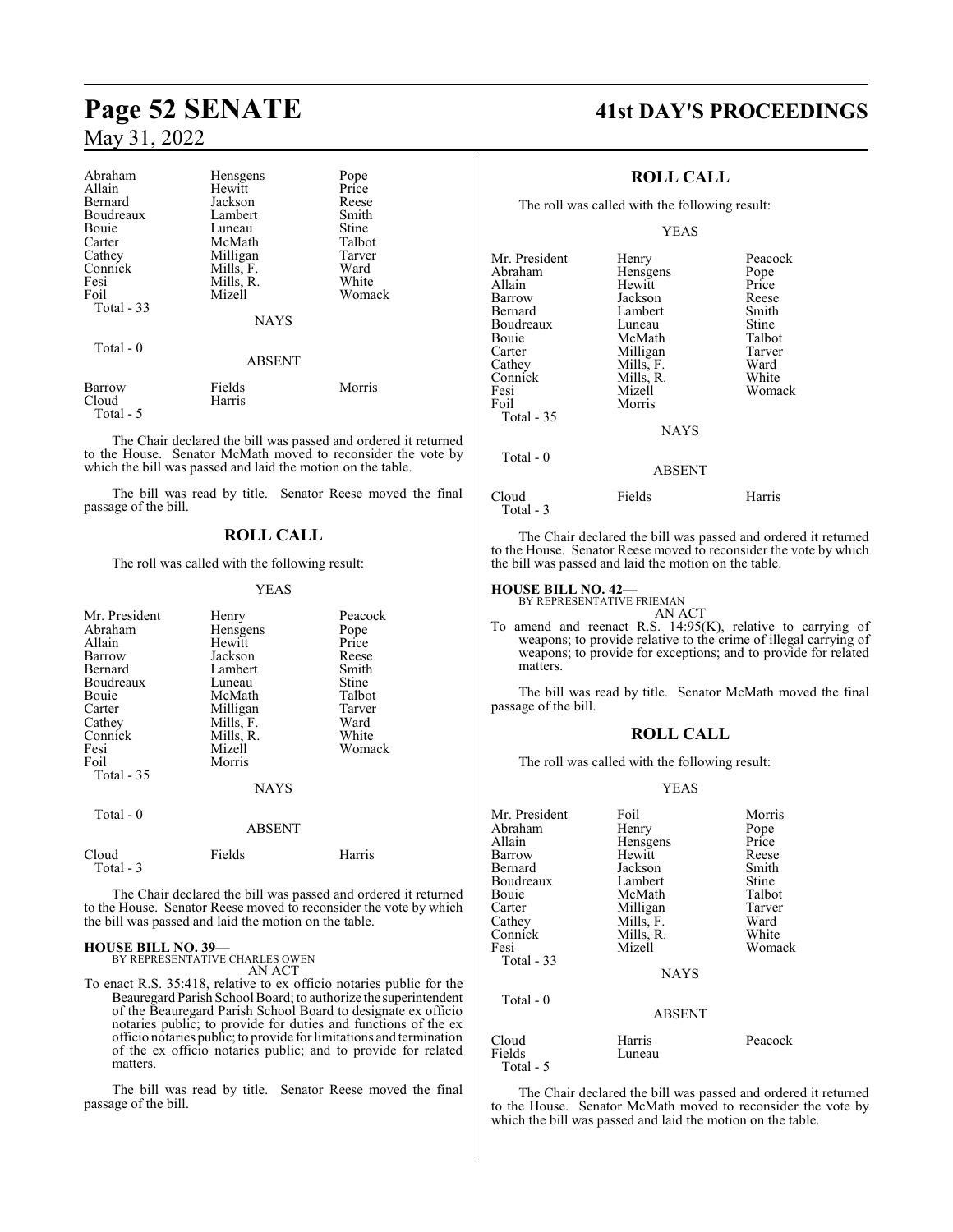# **41st DAY'S PROCEEDINGS Page 53 SENATE**

#### **Explanation of Vote**

Senator Peacock stated he appeared as absent on the vote on House Bill No. 42. He intended to vote yea and asked that the Official Journal so state.

#### **HOUSE BILL NO. 173—**

BY REPRESENTATIVE STEFANSKI AN ACT

To amend and reenact R.S. 15:587(C), relative to criminal identification and information; to provide relative to a criminal history records check for gaming licenses; to provide relative to information made available from the Louisiana Bureau of Criminal Identification and Information; and to provide for related matters.

The bill was read by title. Senator Talbot moved the final passage of the bill.

## **ROLL CALL**

The roll was called with the following result:

#### YEAS

| Mr. President | Hensgens      | Pope   |
|---------------|---------------|--------|
| Abraham       | Hewitt        | Price  |
| Allain        | Jackson       | Reese  |
| Barrow        | Lambert       | Smith  |
| Bernard       | Luneau        | Stine  |
| Boudreaux     | McMath        | Talbot |
| Carter        | Milligan      | Tarver |
| Cathey        | Mills, F.     | Ward   |
| Connick       | Mills, R.     | White  |
| Fesi          | Mizell        | Womack |
| Foil          | Morris        |        |
| Henry         | Peacock       |        |
| Total - 34    |               |        |
|               | <b>NAYS</b>   |        |
| Total $-0$    |               |        |
|               | <b>ABSENT</b> |        |
| Bouie         | Fields        |        |
| Cloud         | Harris        |        |

The Chair declared the bill was passed and ordered it returned to the House. Senator Talbot moved to reconsider the vote by which the bill was passed and laid the motion on the table.

#### **HOUSE BILL NO. 174—** BY REPRESENTATIVE GREEN

Total - 4

AN ACT

To amend and reenact R.S. 40:1472.3(E)(3)(b), relative to the license to handle explosives; to provide relative to the qualifications of an applicant to handle explosives; to provide relative to criminal history records checks of applicants for licenses to handle explosives; to require fingerprints of applicants for licenses to handle explosives; and to provide for related matters.

The bill was read by title. Senator Smith moved the final passage of the bill.

#### **ROLL CALL**

The roll was called with the following result:

#### YEAS

| Mr. President | Henry    | Peacock |
|---------------|----------|---------|
| Abraham       | Hensgens | Pope    |
| Allain        | Hewitt   | Price   |
| Barrow        | Jackson  | Reese   |
|               |          |         |

# May 31, 2022

| Bernard<br>Boudreaux<br>Bouie<br>Carter<br>Cathey<br>Connick<br>Fesi<br>Foil<br>Total - 35 | Lambert<br>Luneau<br>McMath<br>Milligan<br>Mills, F.<br>Mills, R.<br>Mizell<br>Morris<br><b>NAYS</b> | Smith<br>Stine<br>Talbot<br>Tarver<br>Ward<br>White<br>Womack |
|--------------------------------------------------------------------------------------------|------------------------------------------------------------------------------------------------------|---------------------------------------------------------------|
| Total $-0$                                                                                 | <b>ABSENT</b>                                                                                        |                                                               |
| Cloud<br>Total - 3                                                                         | Fields                                                                                               | Harris                                                        |

The Chair declared the was passed and ordered it returned to the House. Senator Smith moved to reconsider the vote by which the bill was passed and laid the motion on the table.

# **HOUSE BILL NO. 361—** BY REPRESENTATIVE MARINO

AN ACT

To amend and reenact Code of Criminal Procedure Articles 161(A)(introductory paragraph) and 163(C) and to enact Code ofCriminal Procedure Article 163.2, relative to search warrants; to provide relative to search warrants for medical records; to authorize the issuance of a search warrant for medical records of any person; to provide for procedures for the execution of such warrants; and to provide for related matters.

The bill was read by title. Senator Foil moved the final passage of the bill.

#### **ROLL CALL**

The roll was called with the following result:

#### YEAS

| Mr. President<br>Abraham<br>Allain<br>Barrow<br>Bernard<br>Boudreaux<br>Bouie<br>Carter<br>Cathey<br>Connick<br>Fesi<br>Foil<br>Total - 35 | Henry<br>Hensgens<br>Hewitt<br>Jackson<br>Lambert<br>Luneau<br>McMath<br>Milligan<br>Mills, F.<br>Mills, R.<br>Mizell<br>Morris<br><b>NAYS</b> | Peacock<br>Pope<br>Price<br>Reese<br>Smith<br>Stine<br>Talbot<br>Tarver<br>Ward<br>White<br>Womack |
|--------------------------------------------------------------------------------------------------------------------------------------------|------------------------------------------------------------------------------------------------------------------------------------------------|----------------------------------------------------------------------------------------------------|
| Total $-0$                                                                                                                                 | <b>ABSENT</b>                                                                                                                                  |                                                                                                    |
| Cloud<br>Total - 3                                                                                                                         | Fields                                                                                                                                         | Harris                                                                                             |

The Chair declared the bill was passed and ordered it returned to the House. Senator Foil moved to reconsider the vote by which the bill was passed and laid the motion on the table.

#### **HOUSE BILL NO. 403—**

BY REPRESENTATIVE JEFFERSON AN ACT

To amend and reenact R.S. 9:374(B), (C), (D), and (E) and to enact R.S. 9:374(F) and (G), relative to the award of use and occupancy of community property; to provide for an award for rent; to prohibit a limitation on the allocation of the use of community property; and to provide for related matters.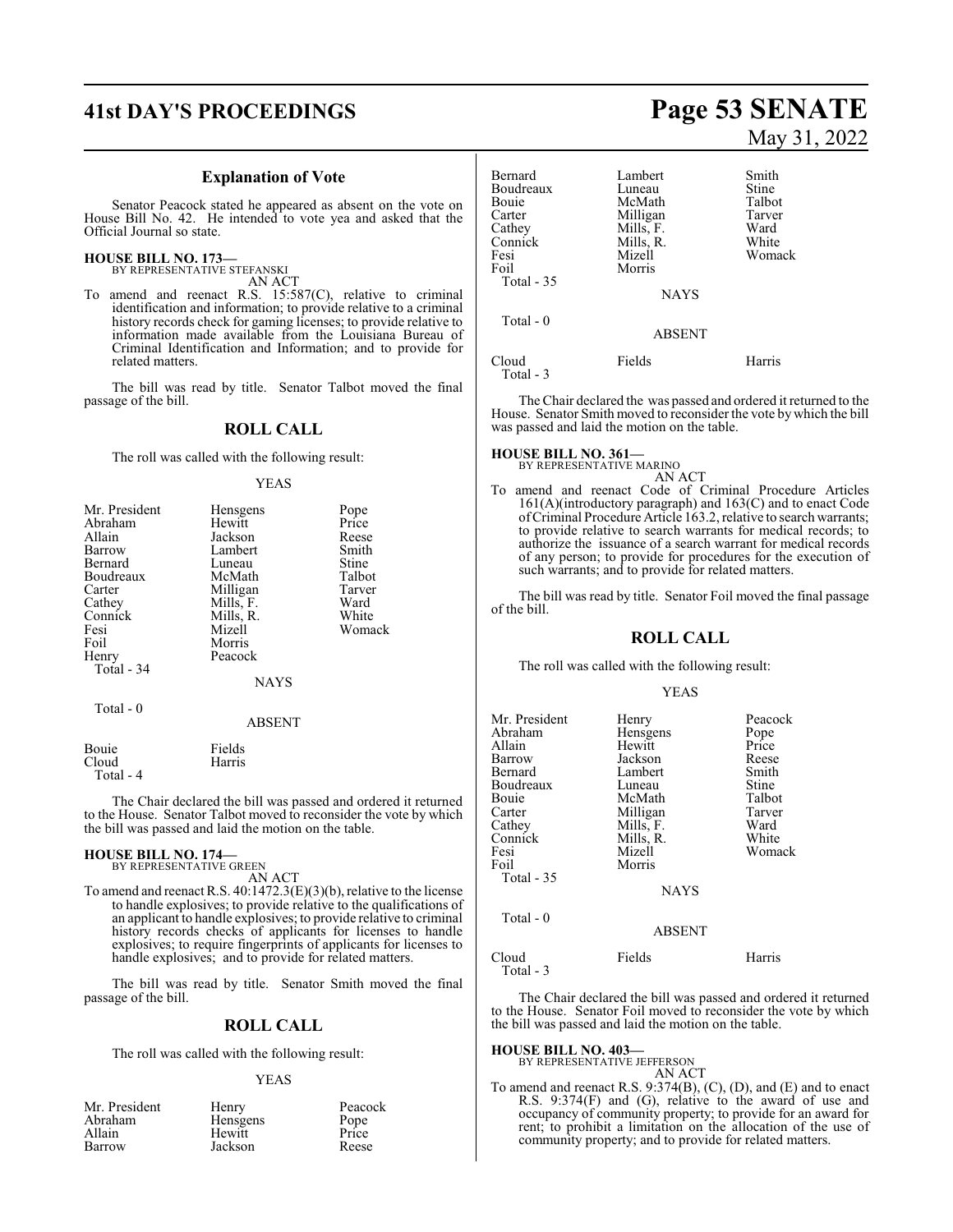The bill was read by title. Senator Luneau moved the final passage of the bill.

#### **ROLL CALL**

The roll was called with the following result:

#### YEAS

| Mr. President | Hensgens    | Pope   |
|---------------|-------------|--------|
| Abraham       | Hewitt      | Price  |
| Allain        | Jackson     | Reese  |
| Bernard       | Lambert     | Smith  |
| Boudreaux     | Luneau      | Stine  |
| Bouie         | McMath      | Talbot |
| Carter        | Milligan    | Tarver |
| Cathey        | Mills, F.   | Ward   |
| Connick       | Mills, R.   | White  |
| Fesi          | Mizell      | Womack |
| Foil          | Morris      |        |
| Henry         | Peacock     |        |
| Total - 34    |             |        |
|               | <b>NAYS</b> |        |
| Total $-0$    |             |        |
|               | ABSENT      |        |

| Barrow    | Fields |
|-----------|--------|
| Cloud     | Harris |
| Total - 4 |        |

The Chair declared the bill was passed and ordered it returned to the House. Senator Luneau moved to reconsider the vote by which the bill was passed and laid the motion on the table.

# **HOUSE BILL NO. 409—** BY REPRESENTATIVE MARINO

AN ACT

To enact Code of Criminal Procedure Article 211(E), relative to summons by an officer instead of arrest and booking; to provide an exception to the issuance of a summons by an officer instead of arrest and booking when certain domestic violence crimes have occurred; and to provide for related matters.

The bill was read by title. Senator Foil moved the final passage of the bill.

#### **ROLL CALL**

The roll was called with the following result:

#### YEAS

| Mr. President<br>Abraham<br>Allain<br>Bernard<br>Boudreaux<br>Bouie<br>Carter<br>Cathey<br>Connick<br>Fesi<br>Foil | Hensgens<br>Hewitt<br>Jackson<br>Lambert<br>Luneau<br>McMath<br>Milligan<br>Mills, F.<br>Mills, R.<br>Mizell<br>Morris | Pope<br>Price<br>Reese<br>Smith<br>Stine<br>Talbot<br>Tarver<br>Ward<br>White<br>Womack |
|--------------------------------------------------------------------------------------------------------------------|------------------------------------------------------------------------------------------------------------------------|-----------------------------------------------------------------------------------------|
| Henry<br>Total - 34                                                                                                | Peacock<br>NAYS                                                                                                        |                                                                                         |
| Total - 0                                                                                                          | <b>ABSENT</b>                                                                                                          |                                                                                         |
| Barrow<br>Cloud<br>Total - 4                                                                                       | Fields<br>Harris                                                                                                       |                                                                                         |

# **Page 54 SENATE 41st DAY'S PROCEEDINGS**

The Chair declared the bill was passed and ordered it returned to the House. Senator Foil moved to reconsider the vote by which the bill was passed and laid the motion on the table.

**HOUSE BILL NO. 607—** BY REPRESENTATIVES GEYMANN AND MCKNIGHT AN ACT

To amend and reenact R.S. 14:102.1(A)(2)(a), relative to cruelty to animals; to provide relative to the penalties for a first offense of the crime of cruelty to animals; to provide relative to payments for expenses incurred for the animal; and to provide for related matters.

The bill was read by title. Senator Ward moved the final passage of the bill.

### **ROLL CALL**

The roll was called with the following result:

#### YEAS

| Mr. President | Henry         | Peacock      |
|---------------|---------------|--------------|
| Abraham       | Hensgens      | Pope         |
| Allain        | Hewitt        | Price        |
| Barrow        | Jackson       | Reese        |
| Bernard       | Lambert       | Smith        |
| Boudreaux     | Luneau        | <b>Stine</b> |
| Bouie         | McMath        | Talbot       |
| Carter        | Milligan      | Ward         |
| Cathey        | Mills, F.     | White        |
| Connick       | Mills, R.     | Womack       |
| Fesi          | Mizell        |              |
| Foil          | Morris        |              |
| Total - 34    |               |              |
|               | <b>NAYS</b>   |              |
| Total - 0     |               |              |
|               | <b>ABSENT</b> |              |
| Cloud         | Harris        |              |
| Fields        | Tarver        |              |
| Total - 4     |               |              |

The Chair declared the bill was passed and ordered it returned to the House. Senator Ward moved to reconsider the vote by which the bill was passed and laid the motion on the table.

#### **HOUSE BILL NO. 691—**

BY REPRESENTATIVE EMERSON

AN ACT

To authorize and provide for the transfer of certain state property; to authorize the exchange of certain state property in St. Martin Parish; to provide for property descriptions; to provide for the reservation of mineral rights; to provide terms and conditions; to provide for an effective date; and to provide for related matters.

The bill was read by title. Senator Hensgens moved the final passage of the bill.

#### **ROLL CALL**

The roll was called with the following result:

#### YEAS

| Mr. President | Henry    | Peacock      |
|---------------|----------|--------------|
| Abraham       | Hensgens | Pope         |
| Allain        | Hewitt   | Price        |
| Barrow        | Jackson  | Reese        |
| Bernard       | Lambert  | Smith        |
| Boudreaux     | Luneau   | <b>Stine</b> |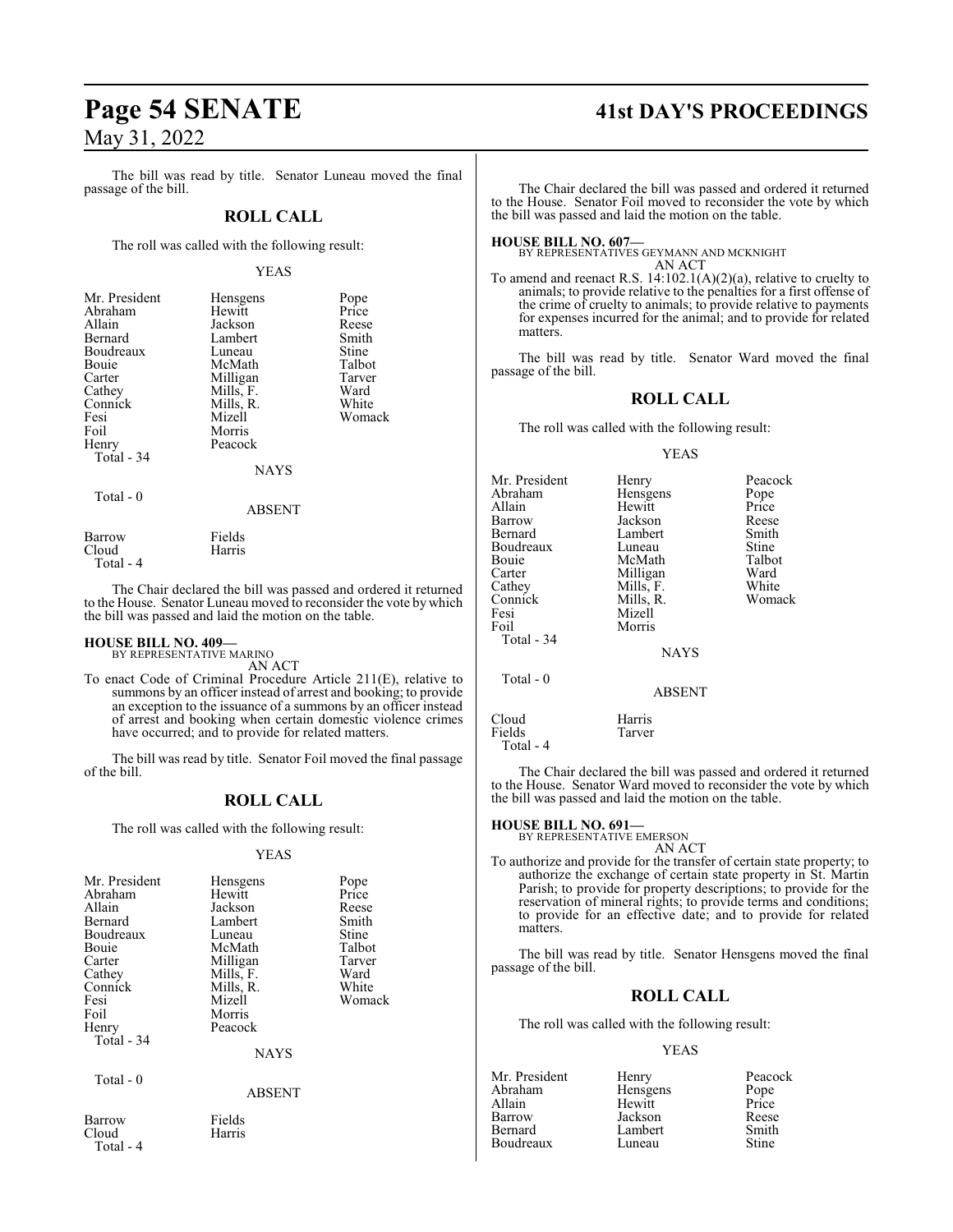| Bouie<br>Carter<br>Cathey<br>Connick<br>Fesi<br>Foil<br>Total $-35$ | McMath<br>Milligan<br>Mills, F.<br>Mills, R.<br>Mizell<br>Morris<br><b>NAYS</b> | Talbot<br>Tarver<br>Ward<br>White<br>Womack |
|---------------------------------------------------------------------|---------------------------------------------------------------------------------|---------------------------------------------|
| Total $-0$                                                          | <b>ABSENT</b>                                                                   |                                             |

| Cloud     | Fields | Harris |
|-----------|--------|--------|
| Total - 3 |        |        |

The Chair declared the was passed and ordered it returned to the House. Senator Hensgens moved to reconsider the vote by which the bill was passed and laid the motion on the table.

#### **HOUSE BILL NO. 693—**

BY REPRESENTATIVE STEFANSKI AN ACT

To amend and reenact R.S. 27:3(13)(i) and 27(A)(introductory paragraph) and (1), relative to the Gaming Control Law; to provide relative to the definition of "institutional investors"; to provide relative to the criteria for suitability for institutional investors; to provide for an effective date; and to provide for related matters.

The bill was read by title. Senator Smith moved the final passage of the bill.

## **ROLL CALL**

The roll was called with the following result:

#### YEAS

| Mr. President | Henry       |        |
|---------------|-------------|--------|
|               |             | Pope   |
| Abraham       | Hensgens    | Price  |
| Allain        | Hewitt      | Reese  |
| Barrow        | Jackson     | Smith  |
| Bernard       | Lambert     | Stine  |
| Boudreaux     | Luneau      | Talbot |
| Bouie         | McMath      | Tarver |
| Carter        | Milligan    | Ward   |
| Cathey        | Mills, F.   | White  |
| Connick       | Mizell      | Womack |
| Fesi          | Morris      |        |
| Foil          | Peacock     |        |
| Total - 34    |             |        |
|               | <b>NAYS</b> |        |
| Total - 0     |             |        |
|               | ABSENT      |        |

| Cloud     | Harris    |
|-----------|-----------|
| Fields    | Mills, R. |
| Total - 4 |           |

The Chair declared the bill was passed and ordered it returned to the House. Senator Smith moved to reconsider the vote by which the bill was passed and laid the motion on the table.

# **HOUSE BILL NO. 703—** BY REPRESENTATIVE GREGORY MILLER

AN ACT

To enact R.S. 9:2784.1, relative to repair contracts following a natural disaster; to provide for venue for disputes arising from the contract; to provide for nullification of certain terms; to provide for rescission of the contract; to provide for notice; to provide for exceptions; and to provide for related matters.

# **41st DAY'S PROCEEDINGS Page 55 SENATE** May 31, 2022

#### **Floor Amendments**

Senator Luneau proposed the following amendments.

#### **SENATE FLOOR AMENDMENTS**

Amendments proposed by Senator Luneau to Reengrossed House Bill No. 703 by Representative Gregory Miller

#### AMENDMENT NO. 1

On page 1, at the beginning of line 17, delete "repairs" and insert "the contract" and after "other than" delete the remainder of the line

#### AMENDMENT NO. 2

On page 1, at the beginning of line 18, delete "Subsection" and insert "a venue provided by law On motion of Senator Luneau, the amendments were adopted.

The bill was read by title. Senator Smith moved the final passage of the amended bill.

#### **ROLL CALL**

The roll was called with the following result:

#### YEAS

| Mr. President<br>Abraham<br>Allain<br>Barrow<br>Bernard<br>Boudreaux<br>Bouie<br>Carter<br>Cathey<br>Connick<br>Fesi<br>Foil<br>Total - 35 | Henry<br>Hensgens<br>Hewitt<br>Jackson<br>Lambert<br>Luneau<br>McMath<br>Milligan<br>Mills, F.<br>Mills, R.<br>Mizell<br>Morris | Peacock<br>Pope<br>Price<br>Reese<br>Smith<br>Stine<br>Talbot<br>Tarver<br>Ward<br>White |
|--------------------------------------------------------------------------------------------------------------------------------------------|---------------------------------------------------------------------------------------------------------------------------------|------------------------------------------------------------------------------------------|
|                                                                                                                                            | <b>NAYS</b>                                                                                                                     | Womack                                                                                   |
| Total - 0                                                                                                                                  | <b>ABSENT</b>                                                                                                                   |                                                                                          |
| Cloud                                                                                                                                      | Fields                                                                                                                          | Harris                                                                                   |

Total - 3

The Chair declared the amended bill was passed and ordered it returned to the House. Senator Smith moved to reconsider the vote by which the bill was passed and laid the motion on the table.

**HOUSE BILL NO. 905—** BY REPRESENTATIVE GREGORY MILLER AN ACT

To amend and reenact Code of Civil Procedure Article 4614, relative to partition of co-owned property; to provide relative to purchase by a co-owner; to provide for credit for property interest in property; and to provide for related matters.

The bill was read by title. Senator Smith moved the final passage of the bill.

#### **ROLL CALL**

The roll was called with the following result:

#### YEAS

| Henry    | Peacock       |
|----------|---------------|
| Hensgens | Pope<br>Price |
| Hewitt   |               |
| Jackson  | Reese         |
| Lambert  | Smith         |
|          |               |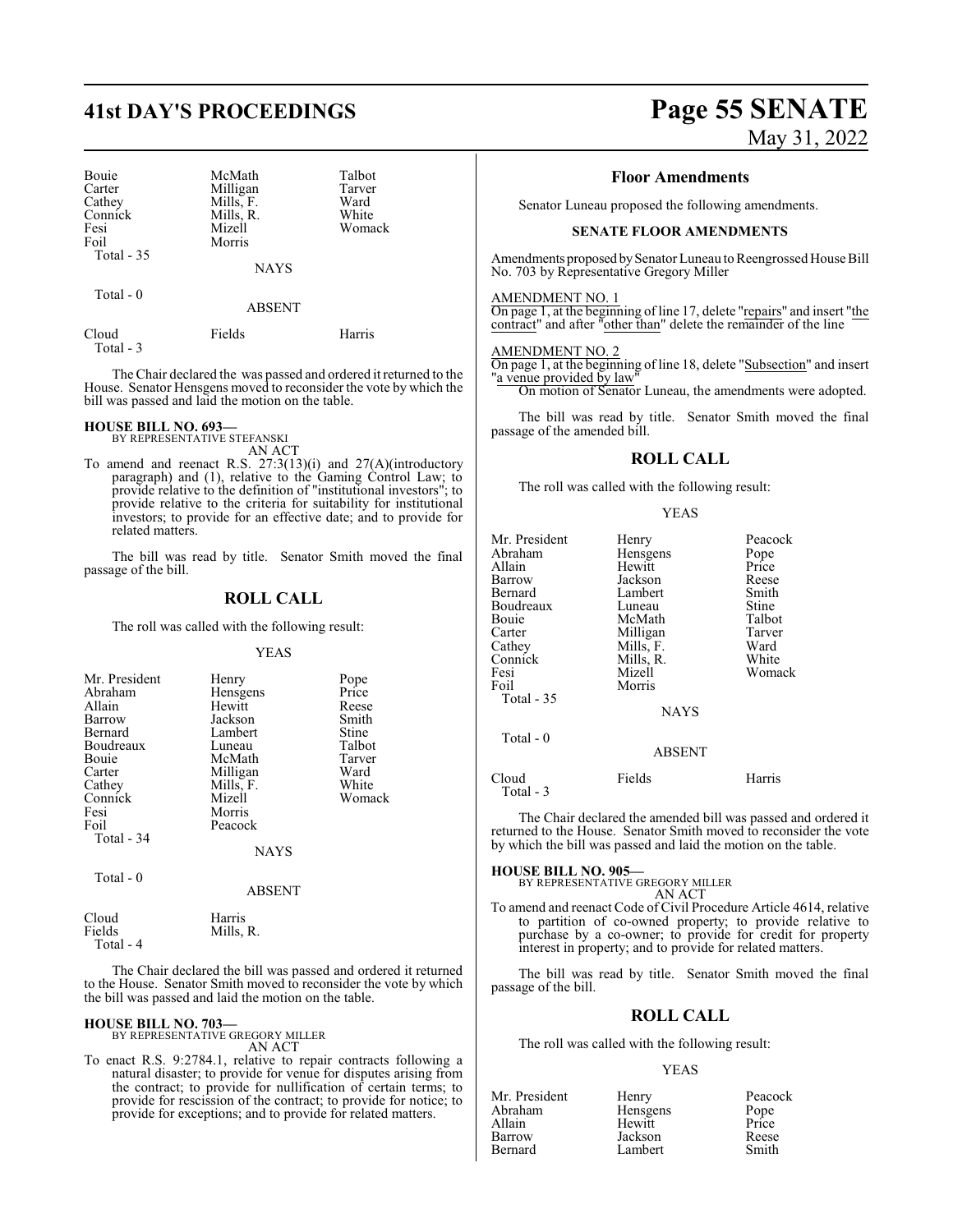| Boudreaux          | Luneau        | Stine  |
|--------------------|---------------|--------|
| Bouie              | McMath        | Talbot |
| Carter             | Milligan      | Tarver |
| Cathey             | Mills, F.     | Ward   |
| Connick            | Mills, R.     | White  |
| Fesi               | Mizell        | Womack |
| Foil               | Morris        |        |
| Total $-35$        |               |        |
|                    | <b>NAYS</b>   |        |
| Total - 0          |               |        |
|                    | <b>ABSENT</b> |        |
| Cloud<br>Total - 3 | Fields        | Harris |

The Chair declared the bill was passed and ordered it returned to the House. Senator Smith moved to reconsider the vote by which the bill was passed and laid the motion on the table.

# **HOUSE BILL NO. 249—** BY REPRESENTATIVE WRIGHT

AN ACT

To amend and reenact R.S.  $44:4.1(B)(21)$  and to enact R.S. 34:3499.2, relative to certain port facility records; to provide for the confidentiality of blueprints, floor plans, and interior renderings of such facilities and of blueprints, plans, and renderings of port infrastructure; to provide for an effective date; to provide for a public record exception; and to provide for related matters.

The bill was read by title. Senator McMath moved the final passage of the bill.

#### **ROLL CALL**

The roll was called with the following result:

#### YEAS

| Mr. President<br>Abraham<br>Allain<br>Barrow<br>Bernard<br>Boudreaux<br>Bouie<br>Carter<br>Cathey<br>Connick<br>Fesi<br>Foil<br>Total $-35$<br>Total - 0 | Henry<br>Hensgens<br>Hewitt<br>Jackson<br>Lambert<br>Luneau<br>McMath<br>Milligan<br>Mills, F.<br>Mills, R.<br>Mizell<br>Morris<br><b>NAYS</b> | Peacock<br>Pope<br>Price<br>Reese<br>Smith<br>Stine<br>Talbot<br>Tarver<br>Ward<br>White<br>Womack |
|----------------------------------------------------------------------------------------------------------------------------------------------------------|------------------------------------------------------------------------------------------------------------------------------------------------|----------------------------------------------------------------------------------------------------|
|                                                                                                                                                          | <b>ABSENT</b>                                                                                                                                  |                                                                                                    |
| Cloud<br>Total - 3                                                                                                                                       | Fields                                                                                                                                         | Harris                                                                                             |

The Chair declared the bill was passed and ordered it returned to the House. Senator McMath moved to reconsider the vote by which the bill was passed and laid the motion on the table.

#### **HOUSE BILL NO. 652—** BY REPRESENTATIVE HILFERTY

AN ACT

To amend and reenact R.S. 33:4090(A) and to enact R.S. 33:4159.1 and 4159.2, relative to the Sewerage and Water Board of New Orleans; to provide that the board is recognized as a public utility; to provide relative to the powers and duties granted to the New Orleans City Council with respect to the board; to provide relative to costs associated with sewer and water connections; and to provide for related matters.

# **Page 56 SENATE 41st DAY'S PROCEEDINGS**

The bill was read by title. Senator Carter moved the final passage of the bill.

## **ROLL CALL**

The roll was called with the following result:

#### YEAS

| Mr. President<br>Abraham<br>Allain<br>Barrow<br>Bernard<br>Boudreaux<br>Bouie<br>Carter<br>Cathey<br>Connick<br>Fesi<br>Foil<br>Total - 35 | Henry<br>Hensgens<br>Hewitt<br>Jackson<br>Lambert<br>Luneau<br>McMath<br>Milligan<br>Mills, F.<br>Mills, R.<br>Mizell<br>Morris<br><b>NAYS</b> | Peacock<br>Pope<br>Price<br>Reese<br>Smith<br>Stine<br>Talbot<br>Tarver<br>Ward<br>White<br>Womack |
|--------------------------------------------------------------------------------------------------------------------------------------------|------------------------------------------------------------------------------------------------------------------------------------------------|----------------------------------------------------------------------------------------------------|
| Total $-0$                                                                                                                                 | <b>ABSENT</b>                                                                                                                                  |                                                                                                    |
| Cloud<br>Total - 3                                                                                                                         | Fields                                                                                                                                         | Harris                                                                                             |

The Chair declared the bill was passed and ordered it returned to the House. Senator Carter moved to reconsider the vote by which the bill was passed and laid the motion on the table.

# **HOUSE BILL NO. 661—** BY REPRESENTATIVE HILFERTY

AN ACT

To enact R.S. 29:736(E), relative to state buildings; to exempt state buildings and facilities from locally declared disasters and emergencies; and to provide for related matters.

The bill was read by title. Senator Hewitt moved the final passage of the bill.

## **ROLL CALL**

The roll was called with the following result:

#### YEAS

| Mr. President      | Henry         | Peacock |
|--------------------|---------------|---------|
| Abraham            | Hensgens      | Pope    |
| Allain             | Hewitt        | Price   |
| Barrow             | Jackson       | Reese   |
| Bernard            | Lambert       | Smith   |
| Boudreaux          | Luneau        | Stine   |
| Bouie              | McMath        | Talbot  |
| Carter             | Milligan      | Tarver  |
| Cathey             | Mills, F.     | Ward    |
| Connick            | Mills, R.     | White   |
| Fesi               | Mizell        | Womack  |
| Foil               | Morris        |         |
| Total - 35         |               |         |
|                    | <b>NAYS</b>   |         |
| Total - 0          |               |         |
|                    | <b>ABSENT</b> |         |
|                    |               |         |
| Cloud<br>Total - 3 | Fields        | Harris  |
|                    |               |         |

The Chair declared the bill was passed and ordered it returned to the House. Senator Hewitt moved to reconsider the vote by which the bill was passed and laid the motion on the table.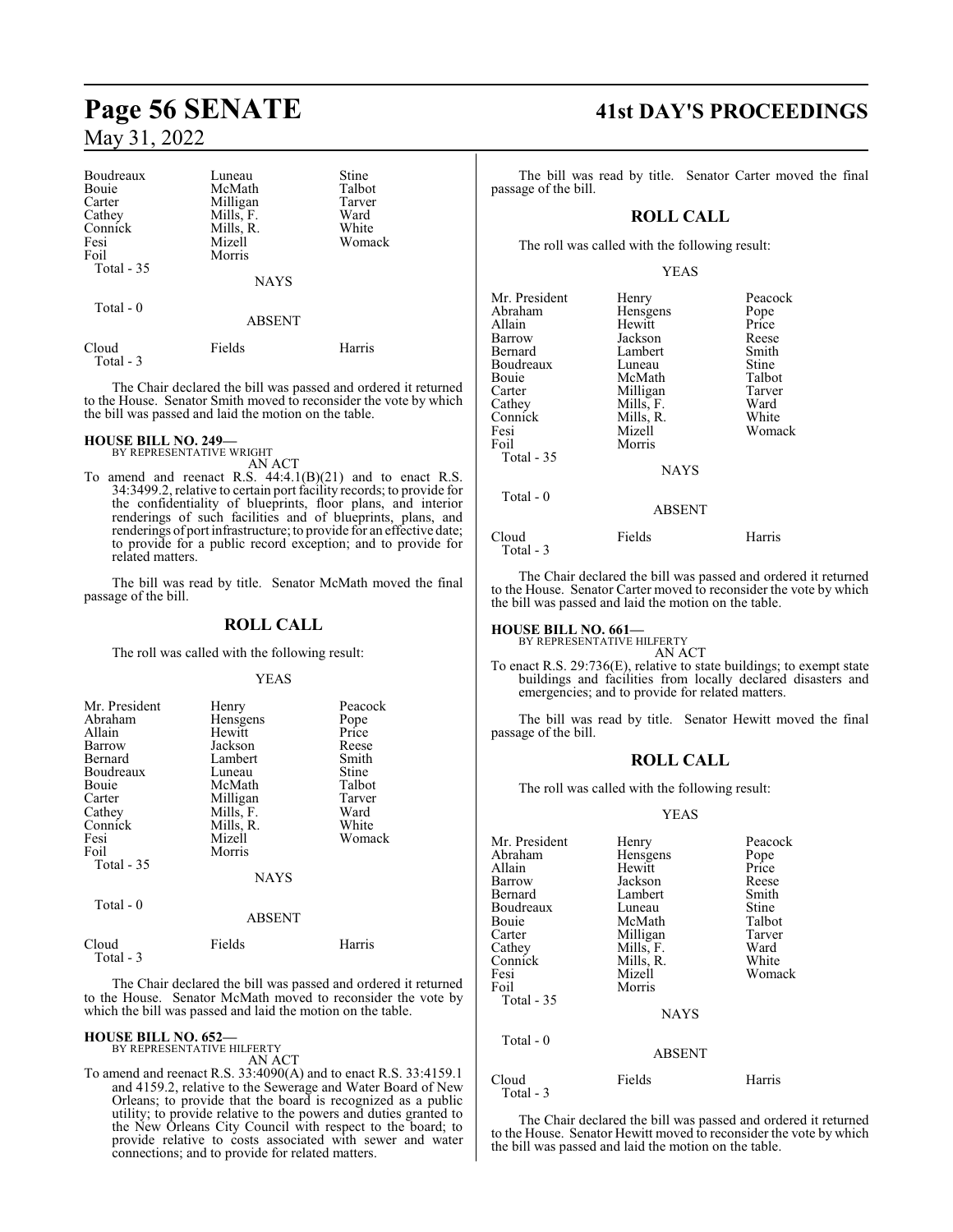# **41st DAY'S PROCEEDINGS Page 57 SENATE**

**HOUSE BILL NO. 803—**

BY REPRESENTATIVE GADBERRY AN ACT

To amend and reenact R.S. 40:1730.28(A)(3)(e) and (f) and (7), the heading of Part IV-B of Chapter 8 of Title 40 of the Louisiana Revised Statutes of 1950, 1730.41 through 1730.45, and  $1730.49(D)$  and  $(E)(1)(introductory paragraph)$ , (a), and (2), to enact R.S. 40:1730.22(F), 1730.28(A)(8), 1730.28.4, and 1730.28.5, and to repeal R.S. 40:1730.46 through 1730.48, relative to building codes; to provide for a short title; to provide for definitions; to provide for the heading of Part IV-B of Chapter 8, of Title 40 ofthe Louisiana Revised Statutes of 1950; to provide for energy conservation standards; to provide for applicable alterations and repairs; to provide for training and technical assistance; to create the energy code commission; and to provide for related matters.

The bill was read by title. Senator Morris moved the final passage of the bill.

## **ROLL CALL**

The roll was called with the following result:

#### YEAS

| Mr. President<br>Abraham<br>Allain<br>Barrow<br>Bernard<br>Boudreaux<br>Bouie<br>Carter<br>Cathey<br>Connick<br>Fesi<br>Foil<br>Total - 35 | Henry<br>Hensgens<br>Hewitt<br>Jackson<br>Lambert<br>Luneau<br>McMath<br>Milligan<br>Mills, F.<br>Mills, R.<br>Mizell<br>Morris<br><b>NAYS</b> | Peacock<br>Pope<br>Price<br>Reese<br>Smith<br>Stine<br>Talbot<br>Tarver<br>Ward<br>White<br>Womack |
|--------------------------------------------------------------------------------------------------------------------------------------------|------------------------------------------------------------------------------------------------------------------------------------------------|----------------------------------------------------------------------------------------------------|
| Total - 0                                                                                                                                  | <b>ABSENT</b>                                                                                                                                  |                                                                                                    |
| Cloud<br>Total - 3                                                                                                                         | Fields                                                                                                                                         | Harris                                                                                             |

The Chair declared the bill was passed and ordered it returned to the House. Senator Morris moved to reconsider the vote by which the bill was passed and laid the motion on the table.

#### **HOUSE BILL NO. 97—**

BY REPRESENTATIVE MAGEE AN ACT

To amend and reenact R.S. 38:2212(C)(3), relative to the termination date applicable to provisions governing certain work not publicly bid; to extend the termination date for the restoration or rehabilitation of a levee not maintained with federal funds and not publicly bid; and to provide for related matters.

The bill was read by title. Senator Allain moved the final passage of the bill.

## **ROLL CALL**

The roll was called with the following result:

#### YEAS

| Mr. President | Henry    | Peacock       |
|---------------|----------|---------------|
| Abraham       | Hensgens | Pope<br>Price |
| Allain        | Hewitt   |               |
| Barrow        | Jackson  | Reese         |
| Bernard       | Lambert  | Smith         |

# May 31, 2022

| Boudreaux<br>Bouie<br>Carter<br>Cathey<br>Connick<br>Fesi | Luneau<br>McMath<br>Milligan<br>Mills, F.<br>Mills, R.<br>Mizell | Stine<br>Talbot<br>Tarver<br>Ward<br>White<br>Womack |
|-----------------------------------------------------------|------------------------------------------------------------------|------------------------------------------------------|
| Foil<br>Total - 35                                        | Morris<br><b>NAYS</b>                                            |                                                      |
| Total $-0$                                                | <b>ABSENT</b>                                                    |                                                      |
| Cloud<br>Total - 3                                        | Fields                                                           | Harris                                               |

The Chair declared the bill was passed and ordered it returned to the House. Senator Allain moved to reconsider the vote by which the bill was passed and laid the motion on the table.

#### **Rules Suspended**

Senator Luneau asked for and obtained a suspension of the rules to allow the ASL interpreter on the Senate Floor.

#### **HOUSE BILL NO. 133—**

BY REPRESENTATIVE HARRIS AN ACT

To amend and reenact R.S.  $17:7(2)(d)$  and  $(f)(ii)$ ,  $(6)(a)(ii)$  and (b)(i)(bb) and (ii), and (8), 7.2(C), 7.5(A),  $10.7.1(E)(1)$  and  $(H)(4)(b)$ , 24.1 $(B)$  and  $(D)(1)$ , 24.9 $(B)(8)$ , 25.1 $(A)(1)$  and  $(2)$ ,  $(B)(1)$  and  $(2)$ ,  $(C)$ , and  $(E)(1)$ , 64 $(A)(3)$ , 105.1 $(D)$ , 151.3 $(C)(3)$ , 203(introductory paragraph),  $221(A)(1)(b)$  and  $(B)(1)(b)$ , 222(C)(1), 372(introductory paragraph), 391.2(introductory paragraph), 392.1(C)(3), 395(A), 396(introductory paragraph) and (1), 407.1(introductory paragraph), 407.33, 407.62(introductory paragraph), 407.82(introductory paragraph), 407.91(introductory paragraph), 409.2(introductory paragraph),  $416(A)(1)(c)(iii)(ll), (B)(1)(a), (C)(1)$  and  $(2)(d)(ii),$  $(H)(\bar{1})$ , and  $(K)$ , 419.2(D), 434(A), 441(introductory paragraph), 540(introductory paragraph), 1233(introductory paragraph), 1519.1(introductoryparagraph), 1672, 1673, 1942, 1943(A) and (C), 1944(D), 1945.2(B), 1946(A), 1947(C), 1962(introductory paragraph) and (1), 1970.2(introductory paragraph),  $1970.22$ (introductory paragraph),  $1970.24$ (B)(1), 1972(introductory paragraph), 1982(introductory paragraph), 1987(C), 1989.2(introductory paragraph), 1990(B)(1)(b) and  $(C)(1)(a)$  and  $(2)(a)(i)$ (introductory paragraph) and (ii), 1991(A)(introductoryparagraph), 2803(introductory paragraph) and (1), 2925(A)(6), 2942, 2990.2, 3002, 3005(G), 3047.6(A)(1)(c), 3047.7(C), 3050.11(C)(1)(b) and (c), 3052, 3082(introductory paragraph), 3092(introductory paragraph), 3100.2(introductory paragraph), 3102(introductory paragraph), 3129.9(A)(introductory paragraph), 3140.1(introductory paragraph), 3162(C)(8), 3165.2(B), 3202(introductory paragraph), 3394.2(introductory paragraph), 3399.12(introductory paragraph), 3399.15(A), 3399.21(introductory paragraph), 3399.31(introductory paragraph), 3602(introductory paragraph), 3702(introductory paragraph), 3772(introductory paragraph) and (2), 3801(D), 3822(introductory paragraph), 3831(introductory paragraph), 3873(introductory paragraph), 3882(introductory paragraph), 3973(introductory paragraph), 4002.3(introductory paragraph), 4013(introductory paragraph), 4036.1(D)(1), and 4041(introductory paragraph), to enact R.S. 17:2351(introductory paragraph), and to repeal R.S. 17:7(2)(b) and (32), 7.5(B), 10.7.1(H)(6), 24.4(F)(5), 393, 407.23(C)(3), and  $1970.24(E)(1)(o)(ii)$ , relative to providing technical corrections for Title 17 of the Louisiana Revised Statutes of 1950; to provide for technical corrections; to provide for standardization of language; to remove obsolete reporting requirements; and to provide for related matters.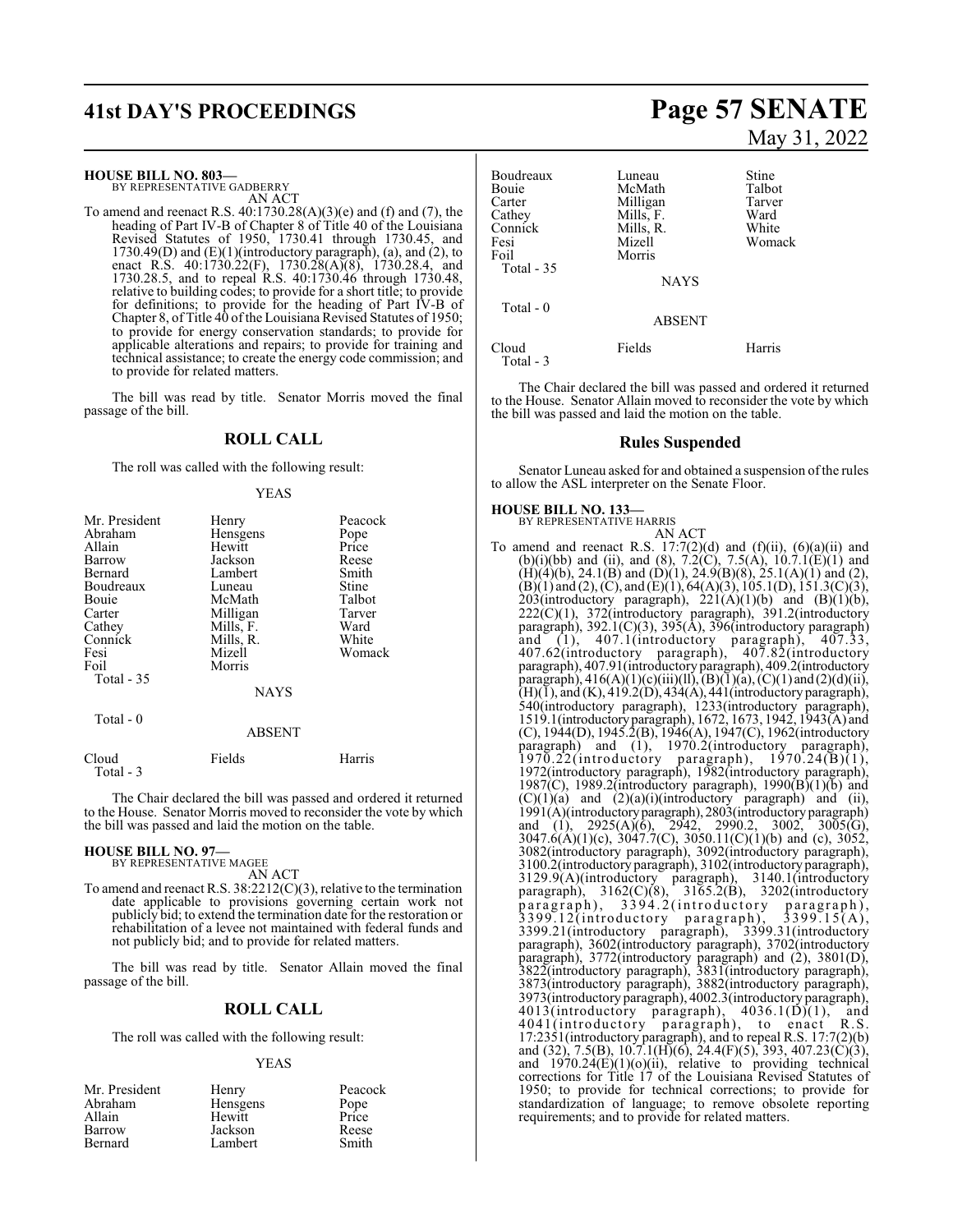# **Page 58 SENATE 41st DAY'S PROCEEDINGS** May 31, 2022

#### The bill was read by title. Senator Luneau moved the final passage of the bill.

#### **ROLL CALL**

The roll was called with the following result: YEAS

| Mr. President | Henry     | Peacock |
|---------------|-----------|---------|
| Abraham       | Hensgens  | Pope    |
| Allain        | Hewitt    | Price   |
| Barrow        | Jackson   | Reese   |
| Bernard       | Lambert   | Smith   |
| Boudreaux     | Luneau    | Stine   |
| Bouie         | McMath    | Talbot  |
| Carter        | Milligan  | Tarver  |
| Cathey        | Mills, F. | Ward    |
| Connick       | Mills, R. | White   |
| Fesi          | Mizell    |         |
| Foil          | Morris    |         |
| Total - 34    |           |         |
|               | $\cdots$  |         |

NAYS

#### Total - 0

ABSENT

Cloud Harris<br>Fields Woma Total - 4

Womack

The Chair declared the bill was passed and ordered it returned to the House. Senator Luneau moved to reconsider the vote by which the bill was passed and laid the motion on the table.

# **HOUSE BILL NO. 335—** BY REPRESENTATIVE DUPLESSIS

AN ACT

To amend and reenact R.S.  $28:2(13)$  and  $69(B)(2)$ , to enact R.S. 28:2(40), and to repeal R.S. 28:68(C), relative to behavioral health; to provide for a definition of the term "psychiatric deterioration"; to amend the definition of "gravely disabled"; to provide for certain regulations regarding a Physician's Report to Court or an affidavit from certain mental health professionals; and to provide for related matters.

The bill was read by title. Senator Luneau moved the final passage of the bill.

## **ROLL CALL**

The roll was called with the following result:

#### YEAS

| Mr. President<br>Abraham<br>Allain<br>Barrow<br>Bernard<br>Boudreaux<br>Bouie<br>Carter<br>Cathey<br>Connick<br>Fesi | Henry<br>Hensgens<br>Hewitt<br>Jackson<br>Lambert<br>Luneau<br>McMath<br>Milligan<br>Mills, F.<br>Mills, R.<br>Mizell | Peacock<br>Pope<br>Price<br>Reese<br>Smith<br>Stine<br>Talbot<br>Tarver<br>Ward<br>White<br>Womack |
|----------------------------------------------------------------------------------------------------------------------|-----------------------------------------------------------------------------------------------------------------------|----------------------------------------------------------------------------------------------------|
| Total - 35                                                                                                           | <b>NAYS</b>                                                                                                           |                                                                                                    |
| Total - 0                                                                                                            | <b>ABSENT</b>                                                                                                         |                                                                                                    |
| Cloud<br>Total - 3                                                                                                   | Fields                                                                                                                | Harris                                                                                             |

The Chair declared the bill was passed and ordered it returned to the House. Senator Luneau moved to reconsider the vote by which the bill was passed and laid the motion on the table.

#### **HOUSE BILL NO. 131—**

BY REPRESENTATIVES COUSSAN, ADAMS, AMEDEE, BACALA,<br>BEAULLIEU, BRASS, BROWN, BUTLER, ROBBY CARTER, CORMIER,<br>COX, EDMONDS, EMERSON, FREIBERG, GAINES, GAROFALO, GREEN,<br>HORTON, JENKINS, MIKE JOHNSON, TRAVIS JOHNSON, JORDAN,<br>LA AN ACT

To enact R.S. 17:423.1, relative to teacher salaries; to provide for the compensation of teachers whose employment is interrupted by military service; to provide for application; and to provide for related matters.

The bill was read by title. Senator McMath moved the final passage of the bill.

#### **ROLL CALL**

The roll was called with the following result:

|--|--|

| Mr. President<br>Abraham<br>Allain<br>Barrow<br>Bernard<br>Boudreaux<br>Bouie<br>Carter<br>Cathey<br>Connick<br>Fesi<br>Foil | Henry<br>Hensgens<br>Hewitt<br>Jackson<br>Lambert<br>Luneau<br>McMath<br>Milligan<br>Mills, F.<br>Mills, R.<br>Mizell<br>Morris | Pope<br>Price<br>Reese<br>Smith<br>Stine<br>Talbot<br>Tarver<br>Ward<br>White<br>Womack |
|------------------------------------------------------------------------------------------------------------------------------|---------------------------------------------------------------------------------------------------------------------------------|-----------------------------------------------------------------------------------------|
| Total - 34<br>Total - 0                                                                                                      | <b>NAYS</b><br><b>ABSENT</b>                                                                                                    |                                                                                         |

Cloud<br>
Fields Peacoo Peacock Total - 4

The Chair declared the bill was passed and ordered it returned to the House. Senator McMath moved to reconsider the vote by which the bill was passed and laid the motion on the table.

#### **Explanation of Vote**

Senator Peacock stated he appeared as absent on the vote on House Bill No. 131. He intended to vote yea and asked that the Official Journal so state.

#### **HOUSE BILL NO. 202—**

BY REPRESENTATIVE MIKE JOHNSON

- AN ACT
- To amend and reenact R.S.  $18:1491.1(B)(5)$  and to enact R.S. 18:1491.1(F), relative to campaign finance disclosure; to provide relative to the registration of political committees; to require political committees to include specified information on the statement of organization; to provide for the duties of the supervisory committee relative thereto; to provide for an effective date; and to provide for related matters.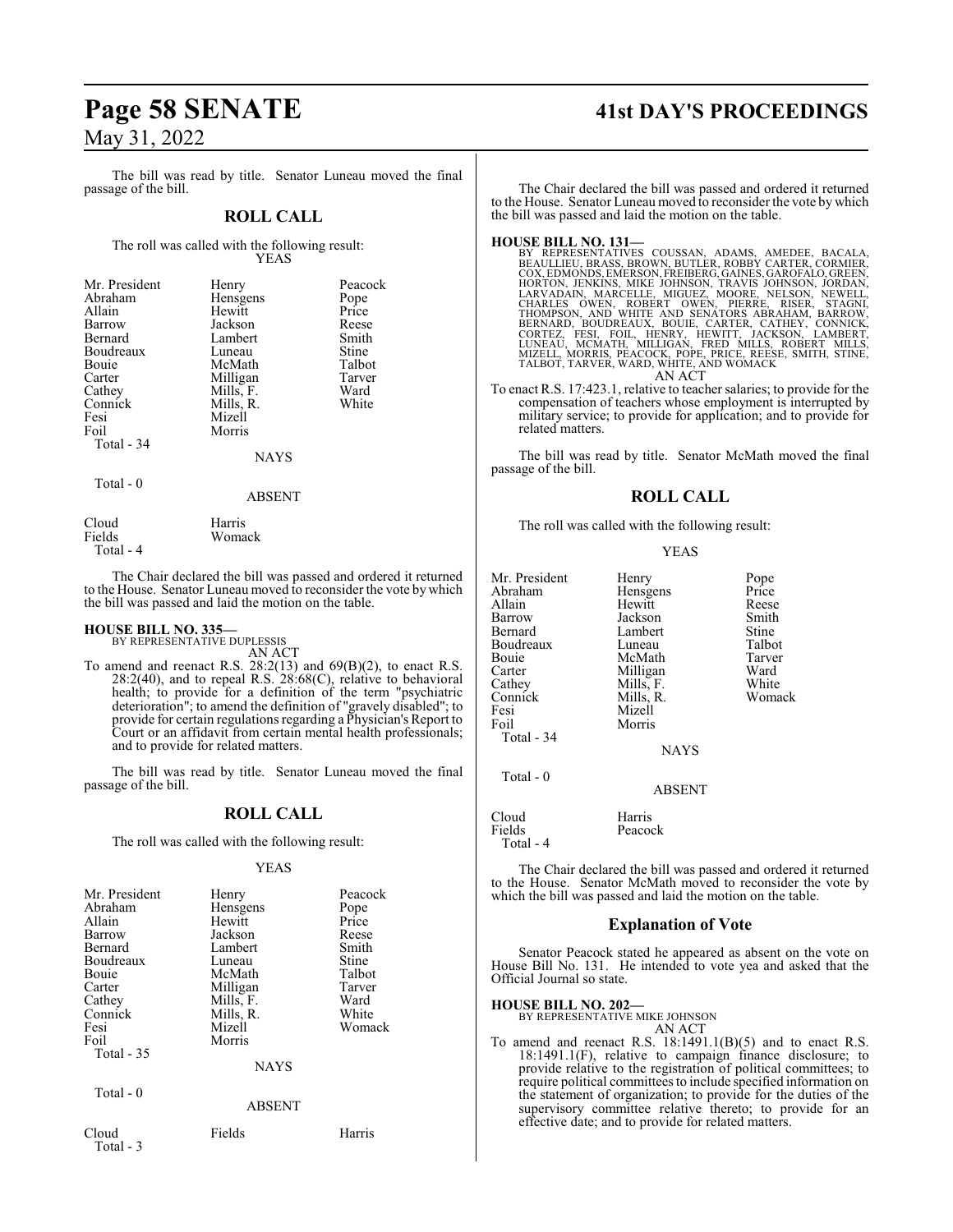# **41st DAY'S PROCEEDINGS Page 59 SENATE**

The bill was read by title. Senator Milligan moved the final passage of the bill.

#### **ROLL CALL**

The roll was called with the following result:

#### YEAS

| Mr. President      | Henry         | Peacock |
|--------------------|---------------|---------|
| Abraham            | Hensgens      | Pope    |
| Allain             | Hewitt        | Price   |
| Barrow             | Jackson       | Reese   |
| Bernard            | Lambert       | Smith   |
| Boudreaux          | Luneau        | Stine   |
| Bouie              | McMath        | Talbot  |
| Carter             | Milligan      | Tarver  |
| Cathey             | Mills, F.     | Ward    |
| Connick            | Mills, R.     | White   |
| Fesi               | Mizell        | Womack  |
| Foil               | Morris        |         |
| Total - 35         |               |         |
|                    | <b>NAYS</b>   |         |
| Total - 0          |               |         |
|                    | <b>ABSENT</b> |         |
| Cloud<br>Total - 3 | Fields        | Harris  |

The Chair declared the bill was passed and ordered it returned to the House. Senator Milligan moved to reconsider the vote by which the bill was passed and laid the motion on the table.

# **HOUSE BILL NO. 153—** BY REPRESENTATIVE FREEMAN

AN ACT

To amend and reenact R.S. 33:9091.9(D)(1), (3)(b), and (4), (E)(4), and (F)(1) and (3)(c), relative to Orleans Parish; to provide relative to the Twinbrook Security District; to provide relative to the district's governing board; to provide relative to board appointments; to provide relative the parcel fee levied within the district; to provide relative to the expiration of the fee; and to provide for related matters.

#### **Floor Amendments**

Senator Bouie proposed the following amendments.

#### **SENATE FLOOR AMENDMENTS**

Amendments proposed by Senator Bouie to Engrossed House Bill No. 153 by Representative Freeman

AMENDMENT NO. 1 On page 1, line 12, following "amended" and before "to read" insert "and reenacted"

AMENDMENT NO. 2

On page 3, line 28, following "authorize' and before "renewal" insert "a"

On motion of Senator Bouie, the amendments were adopted.

#### **Floor Amendments**

Senator Henry proposed the following amendments.

#### **SENATE FLOOR AMENDMENTS**

Amendments proposed by Senator Henry to Engrossed House Bill No. 153 by Representative Freeman

AMENDMENT NO. 1

# May 31, 2022

On page 4, line 1, after "Orleans." insert "Notwithstanding any provisions of R.S. 18:402(F), the district may hold an election to renew the parcel fee on or before December 10, 2022."

On motion of Senator Henry, the amendments were adopted.

The bill was read by title. Senator Henry moved the final passage of the amended bill.

#### **ROLL CALL**

The roll was called with the following result:

| v<br>I |
|--------|
|        |

| Mr. President      | Henry         | Peacock |
|--------------------|---------------|---------|
| Abraham            | Hensgens      | Pope    |
| Allain             | Hewitt        | Price   |
| Barrow             | Jackson       | Reese   |
| Bernard            | Lambert       | Smith   |
| Boudreaux          | Luneau        | Stine   |
| Bouie              | McMath        | Talbot  |
| Carter             | Milligan      | Tarver  |
| Cathey             | Mills, F.     | Ward    |
| Connick            | Mills, R.     | White   |
| Fesi               | Mizell        | Womack  |
| Foil               | Morris        |         |
| Total - 35         |               |         |
|                    | <b>NAYS</b>   |         |
| Total $-0$         |               |         |
|                    | <b>ABSENT</b> |         |
| Cloud<br>Total - 3 | Fields        | Harris  |

The Chair declared the amended bill was passed and ordered it returned to the House. Senator Henry moved to reconsider the vote by which the bill was passed and laid the motion on the table.

#### **HOUSE BILL NO. 400—**

BY REPRESENTATIVES HODGES, AMEDEE, PHELPS, AND SCHLEGEL AN ACT

To enact R.S. 17:440.2 and 3996(B)(67), relative to school employees; to require certain school employees and volunteers to complete an annual education program relative to sudden cardiac arrest; and to provide for related matters.

The bill was read by title. Senator Mizell moved the final passage of the bill.

#### **ROLL CALL**

The roll was called with the following result:

#### YEAS

|           | Peacock                                    |
|-----------|--------------------------------------------|
|           | Pope                                       |
| Hewitt    | Price                                      |
| Jackson   | Reese                                      |
| Lambert   | Smith                                      |
| Luneau    | Stine                                      |
| McMath    | Talbot                                     |
|           | Tarver                                     |
|           | Ward                                       |
| Mills, R. | White                                      |
| Mizell    | Womack                                     |
| Morris    |                                            |
|           |                                            |
| NAYS      |                                            |
|           | Henry<br>Hensgens<br>Milligan<br>Mills, F. |

Total - 0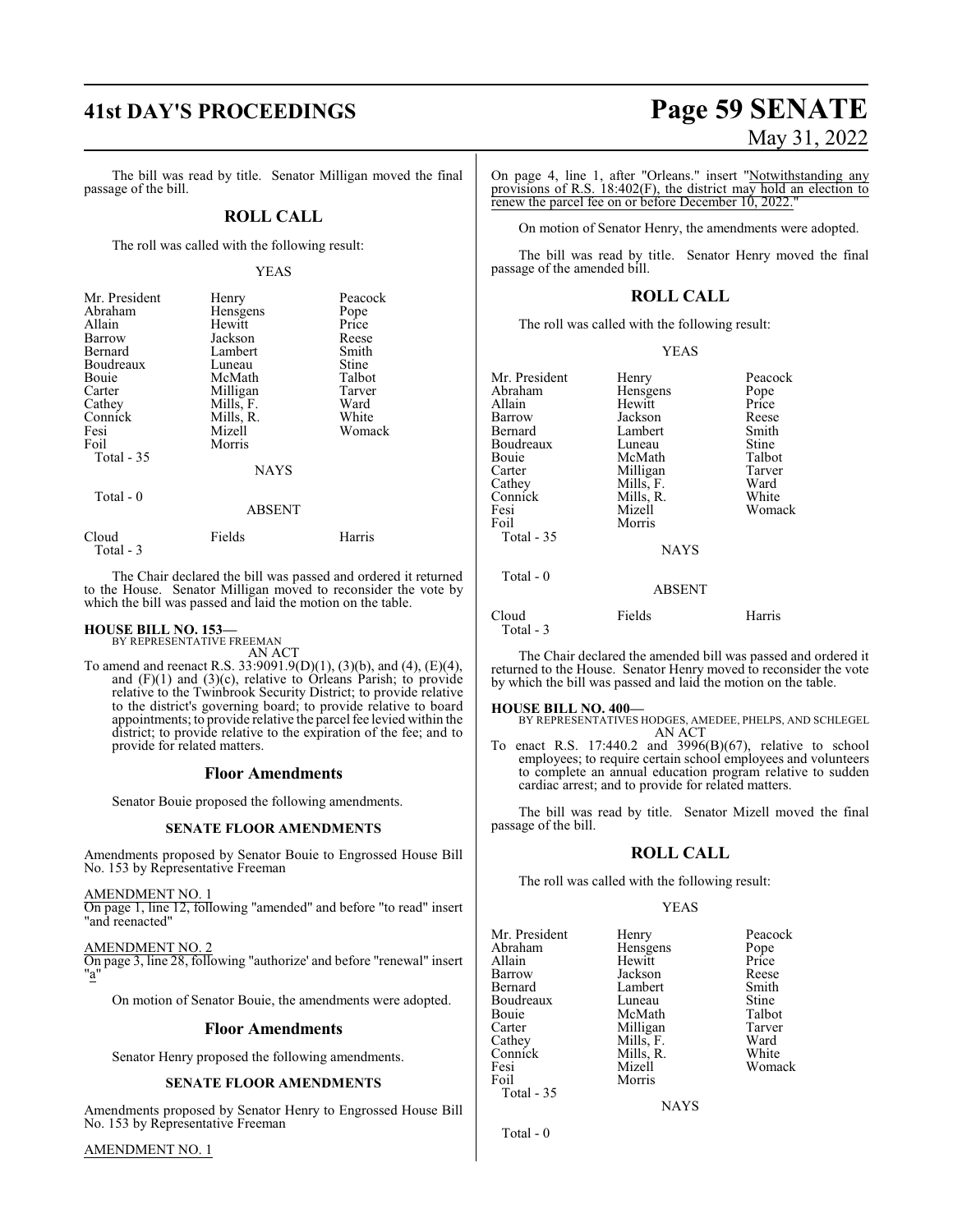# **Page 60 SENATE 41st DAY'S PROCEEDINGS** May 31, 2022

#### ABSENT

Cloud Fields Harris Total - 3

The Chair declared the bill was passed and ordered it returned to the House. Senator Mizell moved to reconsider the vote by which the bill was passed and laid the motion on the table.

#### **HOUSE BILL NO. 689—**

BY REPRESENTATIVE SCHAMERHORN AN ACT

To amend and reenact R.S. 56:306.2(B), 306.3, 306.4(Section heading) and  $(C)(1)$ , and  $306.5(A)$  and to enact R.S.  $56:306.1$ and  $306.2(A)(2)$ , relative to licenses; to create the retail seafood dealer's license; to provide for license required to buy and sell seafood; and to provide for related matters.

#### **Floor Amendments**

Senator Reese proposed the following amendments.

#### **SENATE FLOOR AMENDMENTS**

Amendments proposed by Senator Reese to Reengrossed House Bill No. 689 by Representative Schamerhorn

#### AMENDMENT NO. 1

On page 2, line 8, after "is" delete the remainder of the line and insert the following:"valid only for one place of business and valid only to transact"

On motion of Senator Reese, the amendments were adopted.

The bill was read by title. Senator Reese moved the final passage of the amended bill.

#### **ROLL CALL**

The roll was called with the following result:

#### YEAS

| Mr. President | Henry         | Pope   |
|---------------|---------------|--------|
| Abraham       | Hensgens      | Price  |
| Allain        | Hewitt        | Reese  |
| Barrow        | Lambert       | Smith  |
| Bernard       | Luneau        | Stine  |
| Boudreaux     | McMath        | Talbot |
| Bouie         | Milligan      | Tarver |
| Carter        | Mills, F.     | Ward   |
| Cathey        | Mills, R.     | White  |
| Connick       | Mizell        | Womack |
| Fesi          | Morris        |        |
| Foil          | Peacock       |        |
| Total - 34    |               |        |
|               | <b>NAYS</b>   |        |
| Total - 0     |               |        |
|               | <b>ABSENT</b> |        |
| Cloud         | Harris        |        |
| Fields        | Jackson       |        |
| Total - 4     |               |        |

The Chair declared the amended bill was passed and ordered it returned to the House. Senator Reese moved to reconsider the vote by which the bill was passed and laid the motion on the table.

#### **HOUSE BILL NO. 867—**

BY REPRESENTATIVE MOORE AN ACT

To amend and reenact R.S. 32:267(A)(2) and (E), to enact R.S. 32:267(A)(3) and (4), and to repeal R.S. 32:57.4 and 267.1, relative to the designation of highway safety corridors by the Department of Transportation and Development; to remove references to electronic enforcement; to provide for penalties; to provide for definitions; and to provide for related matters.

The bill was read by title. Senator Price moved the final passage of the bill.

## **ROLL CALL**

The roll was called with the following result:

#### YEAS

| Mr. President<br>Abraham<br>Allain<br>Barrow<br>Bernard<br>Boudreaux<br>Bouie<br>Carter<br>Cathey<br>Connick<br>Fesi<br>Foil<br>Total - 34 | Henry<br>Hensgens<br>Hewitt<br>Jackson<br>Lambert<br>Luneau<br>McMath<br>Milligan<br>Mills, F.<br>Mills, R.<br>Mizell<br>Morris<br><b>NAYS</b> | Peacock<br>Pope<br>Price<br>Smith<br>Stine<br>Talbot<br>Tarver<br>Ward<br>White<br>Womack |
|--------------------------------------------------------------------------------------------------------------------------------------------|------------------------------------------------------------------------------------------------------------------------------------------------|-------------------------------------------------------------------------------------------|
| Total $-0$                                                                                                                                 | <b>ABSENT</b>                                                                                                                                  |                                                                                           |
| Cloud<br>Fields                                                                                                                            | Harris<br>Reese                                                                                                                                |                                                                                           |

Total - 4

The Chair declared the bill was passed and ordered it returned to the House. Senator Price moved to reconsider the vote by which the bill was passed and laid the motion on the table.

#### **HOUSE BILL NO. 963—**

BY REPRESENTATIVE ORGERON AN ACT

To enact R.S. 17:276.1 and 3996(B)(67), relative to required instruction in public schools; to require instruction in water safety for public school students; to provide relative to materials used for such instruction; to require public school governing authorities to adopt policies to implement such instruction; and to provide for related matters.

The bill was read by title. Senator Mizell moved the final passage of the bill.

#### **ROLL CALL**

The roll was called with the following result:

#### YEAS

| Mr. President | Henry     | Peacock       |
|---------------|-----------|---------------|
| Abraham       | Hensgens  |               |
| Allain        | Hewitt    | Pope<br>Price |
| Barrow        | Jackson   | Reese         |
| Bernard       | Lambert   | Smith         |
| Boudreaux     | Luneau    | Stine         |
| Bouie         | McMath    | Talbot        |
| Carter        | Milligan  | Tarver        |
| Cathey        | Mills, F. | Ward          |
| Connick       | Mills, R. | White         |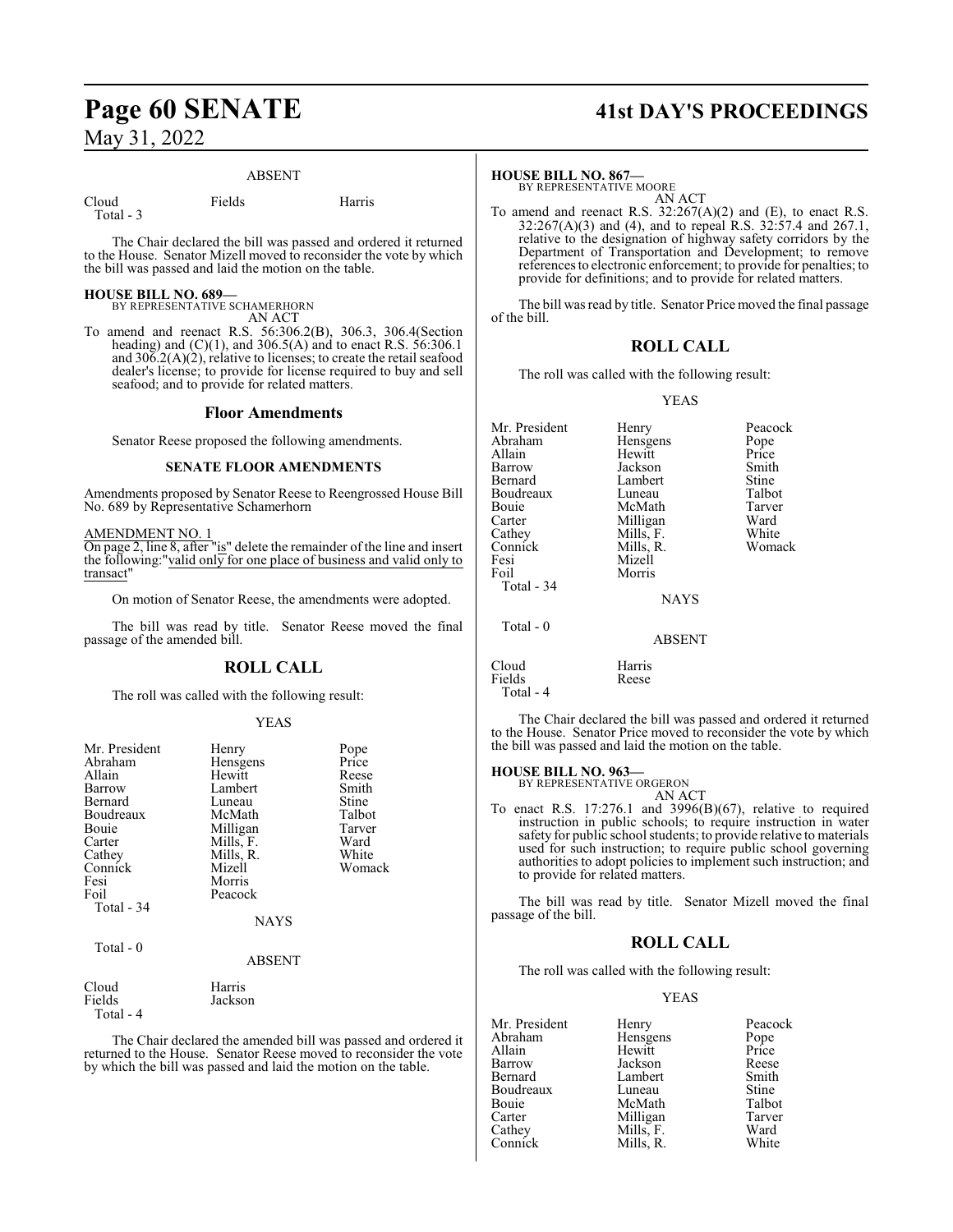| Fesi<br>Foil<br>Total $-35$ | Mizell<br>Morris | Womack |
|-----------------------------|------------------|--------|
|                             | <b>NAYS</b>      |        |
| Total $-0$                  | <b>ABSENT</b>    |        |
| Cloud<br>Total - 3          | Fields           | Harris |

The Chair declared the bill was passed and ordered it returned to the House. Senator Mizell moved to reconsider the vote by which the bill was passed and laid the motion on the table.

# **HOUSE BILL NO. 124—** BY REPRESENTATIVE MUSCARELLO

AN ACT

To enact Code of Civil Procedure Article 195.1, relative to judicial proceedings conducted by audio-visual means; to provide for hearings and exceptions; to provide for judge trials; to provide for the discretion of the court; to provide for the consent of the parties; and to provide for related matters.

The bill was read by title. Senator McMath moved the final passage of the bill.

#### **ROLL CALL**

The roll was called with the following result:

#### YEAS

| Mr. President<br>Abraham<br>Allain<br>Barrow<br>Bernard<br>Boudreaux<br>Bouie<br>Carter<br>Cathey<br>Connick<br>Fesi<br>Foil<br>Total - 34<br>Total - 0 | Henry<br>Hensgens<br>Hewitt<br>Jackson<br>Lambert<br>Luneau<br>McMath<br>Milligan<br>Mills, F.<br>Mills, R.<br>Mizell<br>Morris<br><b>NAYS</b> | Peacock<br>Pope<br>Price<br>Reese<br>Smith<br>Talbot<br>Tarver<br>Ward<br>White<br>Womack |
|---------------------------------------------------------------------------------------------------------------------------------------------------------|------------------------------------------------------------------------------------------------------------------------------------------------|-------------------------------------------------------------------------------------------|
|                                                                                                                                                         | <b>ABSENT</b>                                                                                                                                  |                                                                                           |
| Cloud<br>Fields<br>Total - 4                                                                                                                            | Harris<br>Stine                                                                                                                                |                                                                                           |

The Chair declared the bill was passed and ordered it returned to the House. Senator McMath moved to reconsider the vote by which the bill was passed and laid the motion on the table.

#### **HOUSE BILL NO. 282—** BY REPRESENTATIVE MARINO

AN ACT

To amend and reenact R.S. 13:5304(B)(3)(b) and Code of Criminal Procedure Article 893(B)(3), relative to probation programs; to provide relative to the probation period for certain defendants who participate in a drug division probation program; to provide relative to the supervision of defendants on probation in specialty court programs; and to provide for related matters.

The bill was read by title. Senator Foil moved the final passage of the bill.

# **41st DAY'S PROCEEDINGS Page 61 SENATE** May 31, 2022

## **ROLL CALL**

The roll was called with the following result:

YEAS

| Mr. President | Henry         | Pope   |
|---------------|---------------|--------|
| Abraham       | Hensgens      | Price  |
| Allain        | Hewitt        | Reese  |
|               |               |        |
| Barrow        | Jackson       | Smith  |
| Bernard       | Lambert       | Stine  |
| Boudreaux     | Luneau        | Talbot |
| Bouie         | McMath        | Tarver |
| Carter        | Milligan      | Ward   |
| Cathey        | Mills, R.     | White  |
| Connick       | Mizell        | Womack |
| Fesi          | Morris        |        |
| Foil          | Peacock       |        |
| Total - 34    |               |        |
|               | <b>NAYS</b>   |        |
| Total - 0     |               |        |
|               | <b>ABSENT</b> |        |
| Cloud         | Harris        |        |
| Fields        | Mills, F.     |        |
|               |               |        |

The Chair declared the bill was passed and ordered it returned to the House. Senator Foil moved to reconsider the vote by which the bill was passed and laid the motion on the table.

#### **HOUSE BILL NO. 323—**

Total - 4

BY REPRESENTATIVES NELSON, BRYANT, DUPLESSIS, EDMONDS,<br>EDMONSTON, FONTENOT, GREEN, HUGHES, JEFFERSON, JENKINS,<br>LARVADAIN, MARCELLE, MCKNIGHT, DUSTIN MILLER, MOORE,<br>NEWELL, PIERRE, SELDERS, AND THOMPSON AN ACT

To enact R.S. 15:745.4, relative to the confinement of inmates; to provide relative to persons committed to the custody of the Department of Public Safety and Corrections who are confined in a parish jail; to create the Back on Track Louisiana Pilot Program; to provide relative to participation in the program; to provide relative to payments to local jails; to provide relative to funding; and to provide for related matters.

The bill was read by title. Senator McMath moved the final passage of the bill.

## **ROLL CALL**

The roll was called with the following result:

#### YEAS

| Mr. President<br>Abraham<br>Allain<br>Barrow<br>Bernard<br>Boudreaux<br>Bouie<br>Carter | Henry<br>Hensgens<br>Hewitt<br>Jackson<br>Lambert<br>Luneau<br>McMath<br>Milligan | Peacock<br>Pope<br>Price<br>Reese<br>Smith<br>Stine<br>Talbot<br>Tarver |
|-----------------------------------------------------------------------------------------|-----------------------------------------------------------------------------------|-------------------------------------------------------------------------|
| Cathey<br>Connick<br>Fesi<br>Foil<br>Total - 35                                         | Mills, F.<br>Mills, R.<br>Mizell<br>Morris<br><b>NAYS</b>                         | Ward<br>White<br>Womack                                                 |
| Total - 0                                                                               | <b>ABSENT</b>                                                                     |                                                                         |
| Cloud<br>Total - 3                                                                      | Fields                                                                            | Harris                                                                  |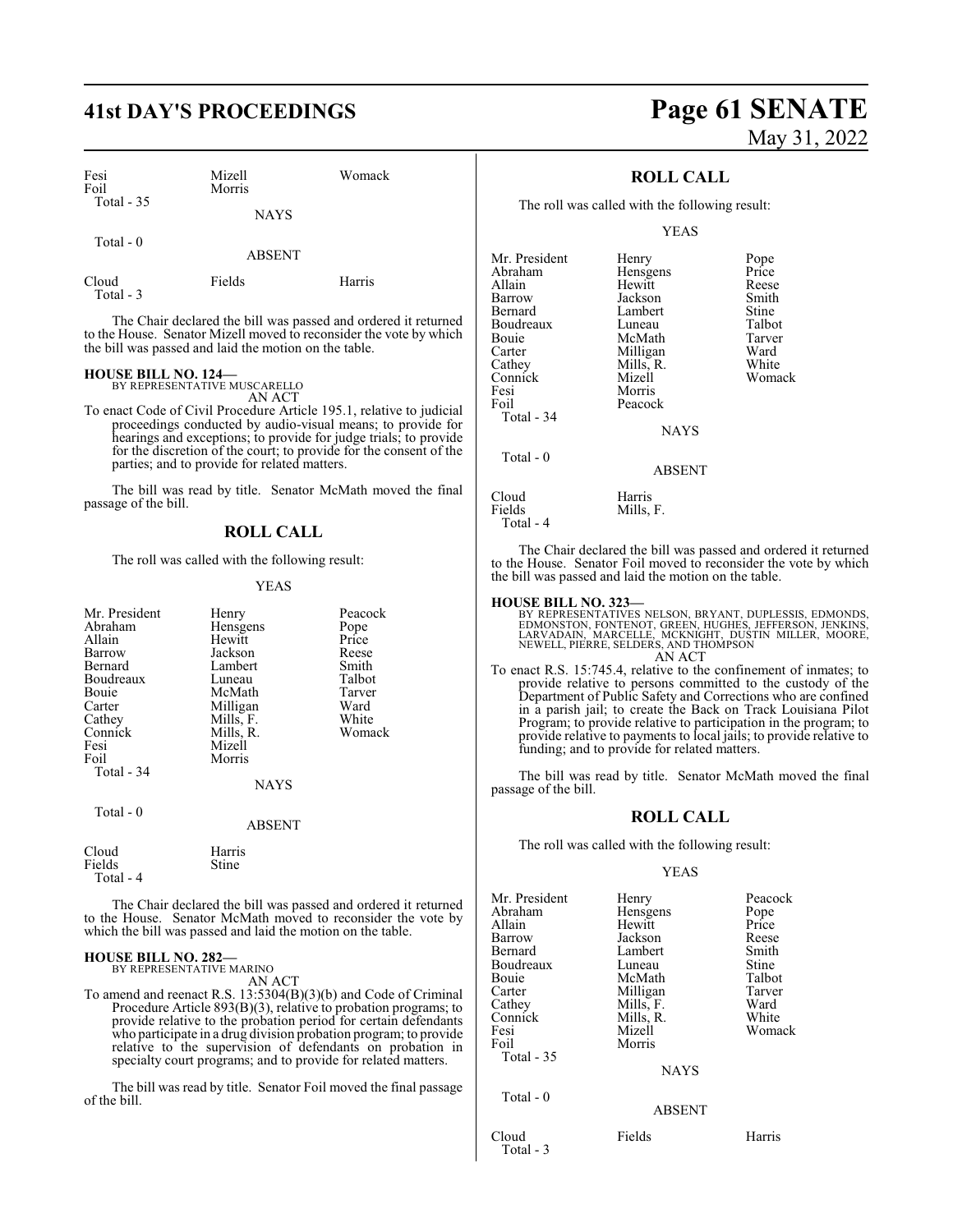# **Page 62 SENATE 41st DAY'S PROCEEDINGS** May 31, 2022

The Chair declared the bill was passed and ordered it returned to the House. Senator McMath moved to reconsider the vote by which the bill was passed and laid the motion on the table.

#### **HOUSE BILL NO. 402—** BY REPRESENTATIVE HUGHES

AN ACT

To amend and reenact R.S. 9:2800.9(A)(1), relative to prescription; to provide relative to the prescriptive period for certain civil actions against a person for certain acts committed against a minor; to provide for definitions; to provide for implementation; to provide for an effective date; and to provide for related matters.

The bill was read by title. Senator Henry moved the final passage of the bill.

#### **ROLL CALL**

The roll was called with the following result:

#### YEAS

| Mr. President | Henry       | Peacock |
|---------------|-------------|---------|
| Abraham       | Hensgens    | Pope    |
| Allain        | Hewitt      | Price   |
| Bernard       | Jackson     | Reese   |
| Boudreaux     | Lambert     | Smith   |
| Bouie         | Luneau      | Stine   |
| Carter        | McMath      | Talbot  |
| Cathey        | Milligan    | Tarver  |
| Connick       | Mills, R.   | Ward    |
| Fesi          | Mizell      | White   |
| Foil          | Morris      | Womack  |
| Total - 33    |             |         |
|               | <b>NAYS</b> |         |

Total - 0

ABSENT

| Barrow    | Fields | Mills, F. |
|-----------|--------|-----------|
| Cloud     | Harris |           |
| Total - 5 |        |           |

The Chair declared the bill was passed and ordered it returned to the House. Senator Henry moved to reconsider the vote by which the bill was passed and laid the motion on the table.

#### **HOUSE BILL NO. 460—**

- BY REPRESENTATIVE BRASS AND SENATORS BARROW, BERNARD,<br>BOUDREAUX, BOUIE, CARTER, FOIL, JACKSON, LUNEAU, ROBERT<br>MILLS, MIZELL, PRICE, SMITH, STINE, TARVER, AND WOMACK<br>AN ACT
- To amend and reenact R.S.  $15:1099.5(C)(1)$ , (D), and (E), relative to early childhood programs; to provide relative to the purpose for which a parish governing authority levies an additional tax; and to provide for related matters.

The bill was read by title. Senator Price moved the final passage of the bill.

#### **ROLL CALL**

The roll was called with the following result:

#### YEAS

| Mr. President | Henry    | Peacock |
|---------------|----------|---------|
| Abraham       | Hensgens | Pope    |
| Allain        | Hewitt   | Price   |
| Barrow        | Jackson  | Reese   |
| Bernard       | Lambert  | Smith   |
| Boudreaux     | Luneau   | Stine   |
| Bouie         | McMath   | Talbot  |

| Carter<br>Cathey<br>Connick | Milligan<br>Mills, F.<br>Mills, R. | Tarver<br>Ward<br>White |
|-----------------------------|------------------------------------|-------------------------|
| Fesi<br>Foil<br>Total $-35$ | Mizell<br>Morris<br><b>NAYS</b>    | Womack                  |
| Total $-0$                  | <b>ABSENT</b>                      |                         |
| Cloud<br>Total - 3          | Fields                             | Harris                  |

The Chair declared the bill was passed and ordered it returned to the House. Senator Price moved to reconsider the vote by which the bill was passed and laid the motion on the table.

#### **HOUSE BILL NO. 478—**

BY REPRESENTATIVE FONTENOT

AN ACT To enact R.S.  $40:41(C)(1)(f)$ , relative to disclosure of records; to provide for the disclosure of records or issuance of certificates to an agent for the surety of a person who is the party to a criminal bail bond; to provide relative to proper documentation; and to provide for related matters.

The bill was read by title. Senator Foil moved the final passage of the bill.

### **ROLL CALL**

The roll was called with the following result:

#### YEAS

| Mr. President | Henry         | Pope   |
|---------------|---------------|--------|
| Abraham       | Hensgens      | Price  |
| Allain        | Hewitt        | Reese  |
| Barrow        | Lambert       | Smith  |
| Bernard       | Luneau        | Stine  |
| Boudreaux     | McMath        | Talbot |
| Bouie         | Milligan      | Tarver |
| Carter        | Mills, F.     | Ward   |
| Cathey        | Mills, R.     | White  |
| Connick       | Mizell        | Womack |
| Fesi          | Morris        |        |
| Foil          | Peacock       |        |
| Total - 34    |               |        |
|               | <b>NAYS</b>   |        |
| Total $-0$    |               |        |
|               | <b>ABSENT</b> |        |
| Cloud         | Harris        |        |
| Fields        | Jackson       |        |
|               |               |        |

Total - 4

The Chair declared the bill was passed and ordered it returned to the House. Senator Foil moved to reconsider the vote by which the bill was passed and laid the motion on the table.

#### **HOUSE BILL NO. 492—**

BY REPRESENTATIVE FONTENOT AN ACT

To enact Code of Criminal Procedure Article 211(A)(1)(e) and (f) and (E), relative to arrest; to provide relative to the issuance of a summons by a peace officer instead of arrest and booking; to require an officer to make an arrest under certain conditions; to provide relative to causes of action; and to provide for related **matters** 

The bill was read by title. Senator Foil moved the final passage of the bill.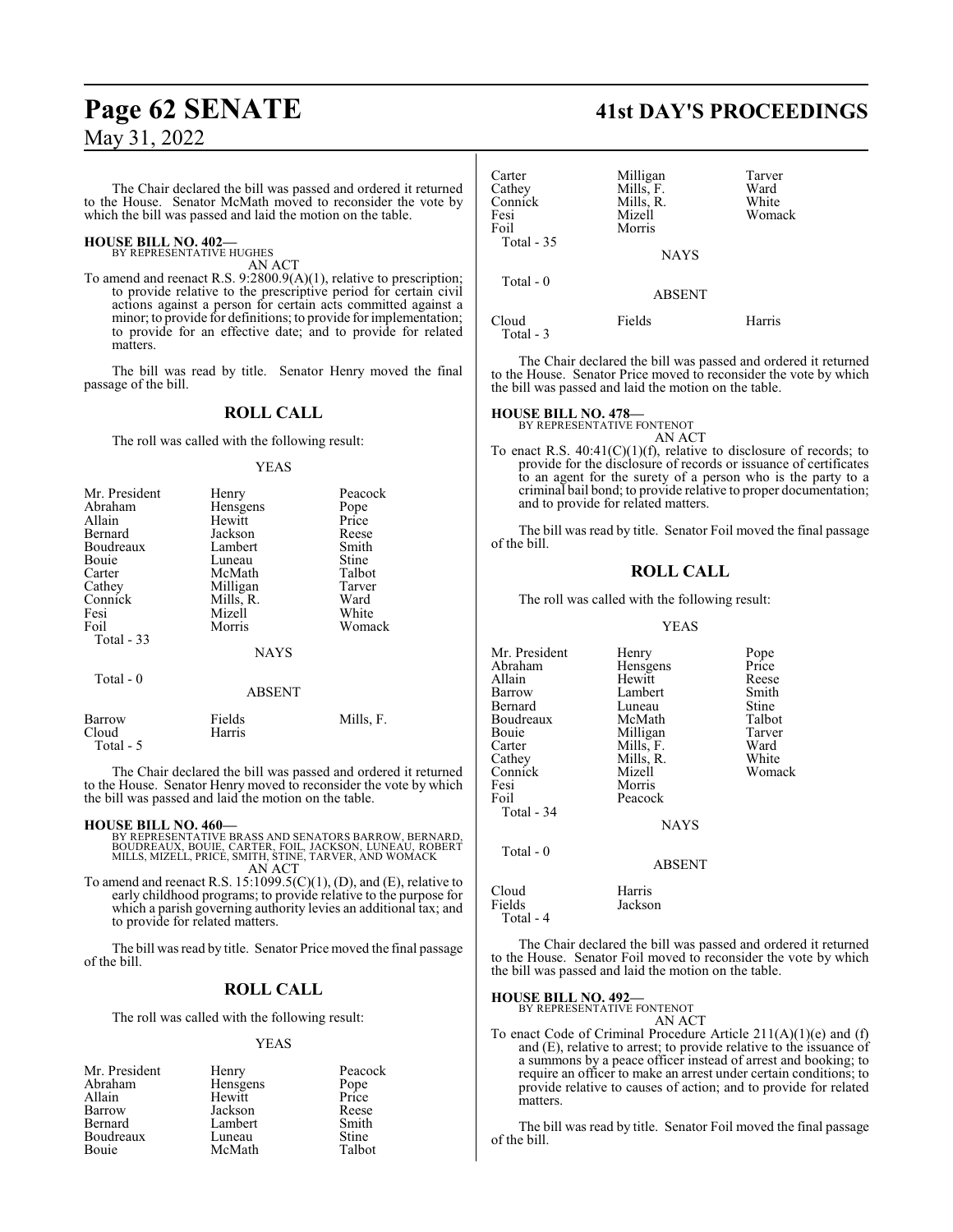## **ROLL CALL**

The roll was called with the following result:

#### YEAS

| Mr. President<br>Abraham<br>Allain<br>Barrow<br>Bernard<br>Boudreaux<br>Bouie<br>Carter<br>Cathey<br>Connick | Foil<br>Henry<br>Hensgens<br>Hewitt<br>Lambert<br>Luneau<br>McMath<br>Milligan<br>Mills, F.<br>Mills, R. | Peacock<br>Pope<br>Price<br>Reese<br>Smith<br>Stine<br>Talbot<br>Tarver<br>Ward<br>White |
|--------------------------------------------------------------------------------------------------------------|----------------------------------------------------------------------------------------------------------|------------------------------------------------------------------------------------------|
| Fesi<br>Total $-33$                                                                                          | Mizell                                                                                                   | Womack                                                                                   |
|                                                                                                              | <b>NAYS</b>                                                                                              |                                                                                          |
| Total $-0$                                                                                                   | ABSENT                                                                                                   |                                                                                          |
| $C1_{\alpha}$                                                                                                | U <sub>2</sub>                                                                                           | $M_{\alpha \cdots \alpha}$                                                               |

Cloud Harris Morris Fields Jackson Total - 5

The Chair declared the bill was passed and ordered it returned to the House. Senator Foil moved to reconsider the vote by which the bill was passed and laid the motion on the table.

#### **HOUSE BILL NO. 507—**

BY REPRESENTATIVE MARINO AND SENATORS ALLAIN, BERNARD, BOUDREAUX, CARTER, STINE, AND WOMACK AN ACT

To enact R.S. 40:34.2(2)(e), relative to birth certificates; to provide for the designation of a surname under certain circumstances; and to provide for related matters.

The bill was read by title. Senator Carter moved the final passage of the bill.

#### **ROLL CALL**

The roll was called with the following result:

#### YEAS

| Mr. President<br>Abraham<br>Allain<br>Bernard<br>Boudreaux<br>Bouie<br>Carter<br>Cathey<br>Connick<br>Fesi<br>Foil<br>Total - 33<br>Total - 0 | Henry<br>Hensgens<br>Hewitt<br>Lambert<br>Luneau<br>McMath<br>Milligan<br>Mills, F.<br>Mills, R.<br>Mizell<br>Morris<br><b>NAYS</b><br><b>ABSENT</b> | Peacock<br>Pope<br>Price<br>Reese<br>Smith<br>Stine<br>Talbot<br>Tarver<br>Ward<br>White<br>Womack |
|-----------------------------------------------------------------------------------------------------------------------------------------------|------------------------------------------------------------------------------------------------------------------------------------------------------|----------------------------------------------------------------------------------------------------|
| Barrow<br>Cloud<br>Total - 5                                                                                                                  | Fields<br>Harris                                                                                                                                     | Jackson                                                                                            |

The Chair declared the bill was passed and ordered it returned to the House. Senator Carter moved to reconsider the vote by which the bill was passed and laid the motion on the table.

# **41st DAY'S PROCEEDINGS Page 63 SENATE** May 31, 2022

#### **HOUSE BILL NO. 551—**

BY REPRESENTATIVE ILLG AN ACT

To amend and reenact R.S. 26:274(A)(2), relative to alcohol beverage control; to provide relative to permits for dealers in beverages of low alcohol content; to provide relative to local permits; to provide for exceptions for delivery; and to provide for related matters.

The bill was read by title. Senator Smith moved the final passage of the bill.

## **ROLL CALL**

The roll was called with the following result:

YEAS

| Mr. President<br>Allain<br>Barrow<br>Bernard<br>Boudreaux<br>Bouie<br>Carter<br>Cathey<br>Connick<br>Foil<br>Henry<br>Total - 32 | Hensgens<br>Hewitt<br>Jackson<br>Lambert<br>Luneau<br>McMath<br>Milligan<br>Mills, F.<br>Mills, R.<br>Morris<br>Peacock<br><b>NAYS</b> | Pope<br>Price<br>Reese<br>Smith<br>Stine<br>Talbot<br>Tarver<br>Ward<br>White<br>Womack |
|----------------------------------------------------------------------------------------------------------------------------------|----------------------------------------------------------------------------------------------------------------------------------------|-----------------------------------------------------------------------------------------|
| Abraham<br>Total - 3                                                                                                             | Fesi<br><b>ABSENT</b>                                                                                                                  | Mizell                                                                                  |
| Cloud<br>Total - 3                                                                                                               | Fields                                                                                                                                 | Harris                                                                                  |

The Chair declared the bill was passed and ordered it returned to the House. Senator Smith moved to reconsider the vote by which the bill was passed and laid the motion on the table.

**HOUSE BILL NO. 568—** BY REPRESENTATIVES EDMONDS AND VILLIO AN ACT

To enact R.S. 14:67.5(A)(3) and (C), relative to misappropriation without violence; to provide relative to adoption deception; to provide relative to elements of the offense; and to provide for related matters.

The bill was read by title. Senator Foil moved the final passage of the bill.

#### **ROLL CALL**

The roll was called with the following result:

#### YEAS

| Mr. President | Henry     | Peacock |
|---------------|-----------|---------|
| Allain        | Hensgens  | Pope    |
| Barrow        | Hewitt    | Price   |
| Bernard       | Lambert   | Reese   |
| Boudreaux     | Luneau    | Smith   |
| Bouie         | McMath    | Stine   |
| Carter        | Milligan  | Talbot  |
| Cathey        | Mills, F. | Tarver  |
| Connick       | Mills, R. | Ward    |
| Fesi          | Mizell    | White   |
| Foil          | Morris    | Womack  |
| Total $-33$   |           |         |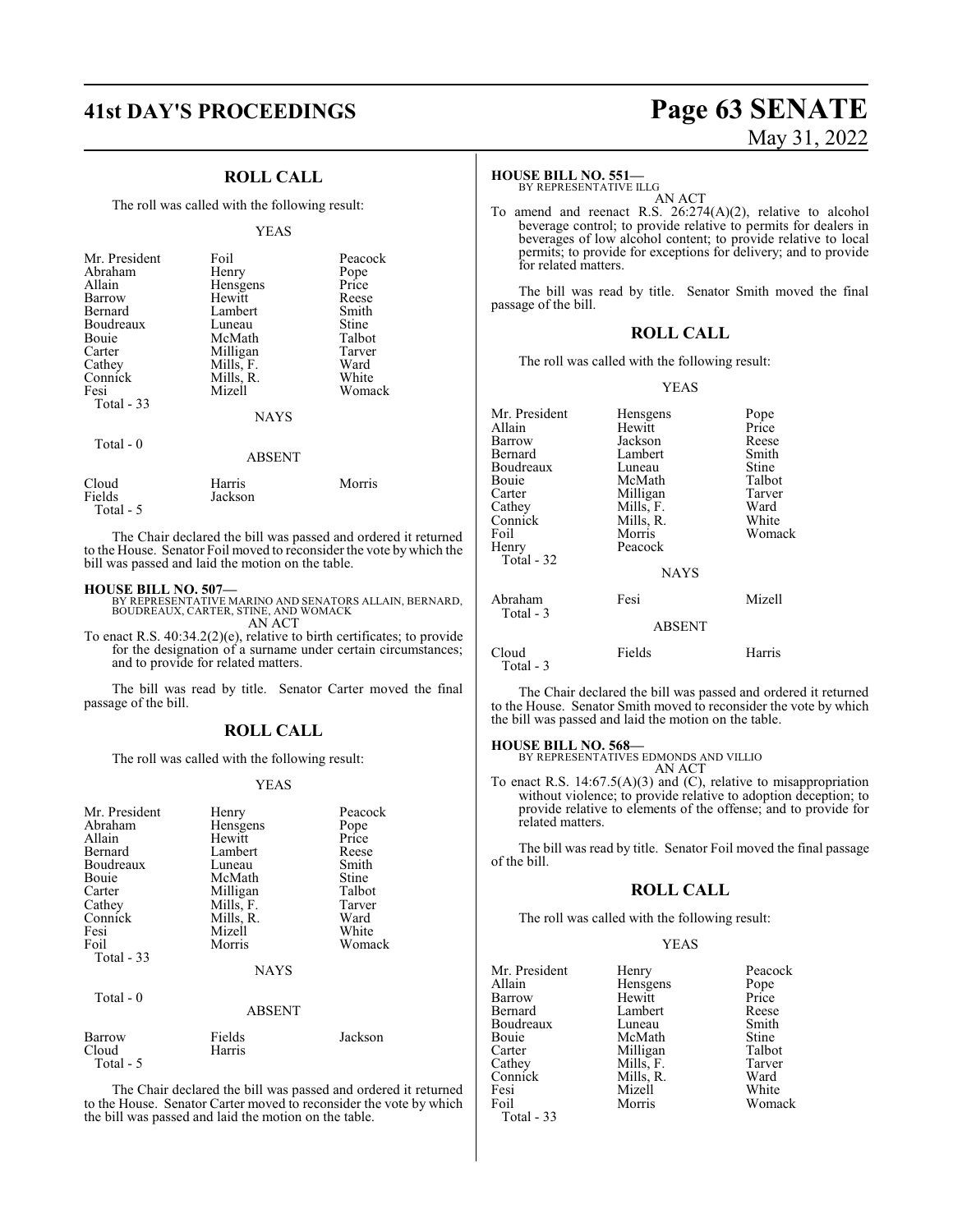#### NAYS

| Total $-0$                    | <b>ABSENT</b>    |         |
|-------------------------------|------------------|---------|
| Abraham<br>Cloud<br>Total - 5 | Fields<br>Harris | Jackson |

The Chair declared the bill was passed and ordered it returned to the House. Senator Foil moved to reconsider the vote by which the bill was passed and laid the motion on the table.

#### **Rules Suspended**

Senator Bouie asked for and obtained a suspension of the rules to revert to the Morning Hour.

#### **Privileged Report of the Legislative Bureau**

#### May 31, 2022

To the President and Members of the Senate:

I am directed by your Legislative Bureau to submit the following report:

The following instruments are approved as to construction and duplication.

#### **HOUSE BILL NO. 47—**

BY REPRESENTATIVE EDMONSTON AN ACT

To amend and reenact R.S. 17:170(E), relative to student immunization requirements; to require that any communication issued to students or their parents or guardians relative to immunization requirements include information relative to exemption from such requirements; to require schools to accept each written statement or dissent provided pursuant to such exemption; to provide that exemptions apply to those attending schools in addition to those seeking to enter schools; and to provide for related matters.

Reported without amendments.

**HOUSE BILL NO. 49—** BY REPRESENTATIVE HUVAL

AN ACT

To enact R.S. 47:338.223, relative to the town of Henderson; to authorize the town to levy a hotel occupancy tax; to provide for the use of tax revenues; and to provide for related matters.

Reported without amendments.

#### **HOUSE BILL NO. 54—**

BY REPRESENTATIVES BAGLEY AND FRIEMAN AN ACT

To enact R.S. 14:101.3, relative to discrimination; to create the crime of discrimination based on vaccination status; to provide for a fine; to provide for applicability; and to provide for related matters.

Reported without amendments.

- **HOUSE BILL NO. 136—** BY REPRESENTATIVES MARINO, BRASS, FREEMAN, HILFERTY, JEFFERSON, CHARLES OWEN, PRESSLY, AND SCHLEGEL AN ACT
- To amend and reenact R.S. 17:7.2(D) and to enact R.S. 17:7.2(A)(7), relative to teacher education programs; to require that such programs include dyslexia education; to provide relative to the powers and duties of the State Board of Elementary and Secondary Education; to provide for applicability; and to provide for related matters.

# **Page 64 SENATE 41st DAY'S PROCEEDINGS**

Reported without amendments.

#### **HOUSE BILL NO. 145—**

BY REPRESENTATIVE EDMONSTON AN ACT

To amend and reenact R.S.  $49:953.1(B)(2)(a)$  and 968(B)(introductory paragraph), (D)(1)(b)(introductory paragraph) and (K)(1), to enact R.S. 49:950.1, and to repeal R.S. 49:968(B)(24)(b), relative to the Administrative Procedure Act; to require notification of legislators during the procedure for adoption of rules; to provide for the submission of specified reports regarding rules to legislators; to provide for an effective date; and to provide for related matters.

Reported without amendments.

#### **HOUSE BILL NO. 156—**

BY REPRESENTATIVE FREIBERG AN ACT

To amend and reenact R.S.  $15:587(A)(1)(j)(ii)$  and  $587.1(B)(1)(c)$ and R.S. 17:15(C) and to repeal R.S. 15:587.1(A)(2), relative to teacher certification; to require criminal background checks for those applying for an educator credential or teaching authorization; to require criminal background checks upon the renewal, advancement, or other modification of an existing certification or teaching authorization; to authorize the state Department of Education to charge a fee for such purposes; to provide for effectiveness; and to provide for related matters.

Reported without amendments.

**HOUSE BILL NO. 178—** BY REPRESENTATIVES VILLIO, AMEDEE, BACALA, BAGLEY,<br>BEAULLIEU,BUTLER,CARRIER,CREWS,DAVIS,ECHOLS,EDMONDS,<br>EDMONSTON, FARNUM, FIRMENT, FONTENOT, FRIEMAN,<br>GADBERRY, GAROFALO, HARRIS, HORTON, ILLG, MCCORMICK,<br>MCMAHEN, MIGUEZ, C A JOINT RESOLUTION

Proposing to amend Article I, Section 10 of the Constitution of Louisiana, relative to right to vote; to provide for persons who have the right to register and vote in this state; to provide for submission of the proposed amendment to the electors; and to provide for related matters.

Reported without amendments.

**HOUSE BILL NO. 185—** BY REPRESENTATIVE CHARLES OWEN

AN ACT To amend and reenact R.S. 17:3399.31, 3399.32(E), and 3399.35(3) and (5) and to enact R.S. 17:3399.32(F) and (G) and 3399.38, relative to expressive activities at public postsecondary education institutions;to authorize institutions to require permits for expressive activities and to charge fees associated with such permits; to provide for policies and definitions; and to provide for related matters.

Reported without amendments.

# **HOUSE BILL NO. 193—** BY REPRESENTATIVE FREEMAN

AN ACT

To enact R.S. 25:762.1, relative to the city of New Orleans; to provide relative to historic preservation districts and landmarks commissions; to provide relative to regulations established by such districts and commissions; to provide relative to the violation of such regulations; to provide relative to penalties imposed for certain violations; and to provide for related matters.

Reported without amendments.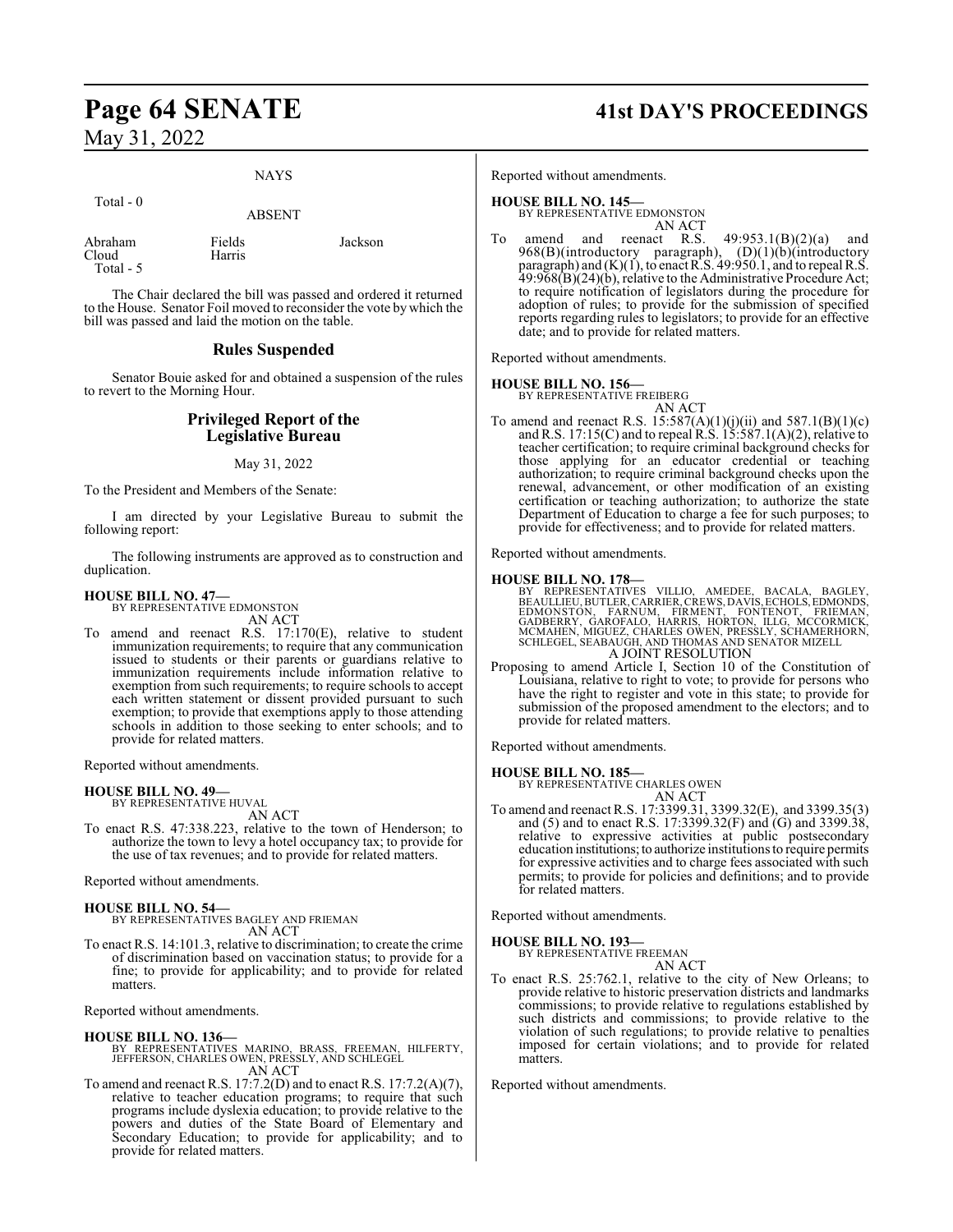# **41st DAY'S PROCEEDINGS Page 65 SENATE**

# May 31, 2022

#### **HOUSE BILL NO. 196—**

BY REPRESENTATIVE NELSON AN ACT

To enact R.S. 17:3138.10, relative to postsecondary education; to create the Stimulating More Advanced Research and Technology Program for the purpose of awarding grants to support research in science, technology, engineering, and mathematics at certain postsecondary education institutions; to provide for program administration by the Board of Regents; to specify the purposes for which grants are awarded; to create the Stimulating More Advanced Research and Technology Fund for the purpose of funding the program; to direct the state treasurer to deposit certain monies into the fund; to require the Board of Regents to report annually relative to the program; to require the Board of Regents to adopt rules relative to the program; and to provide for related matters.

Reported without amendments.

#### **HOUSE BILL NO. 274—**

BY REPRESENTATIVES EDMONDS AND EDMONSTON AN ACT

To enact R.S. 17:263(C), relative to curricula; to expand the topics required to be included in adoption awareness instruction for high school students; and to provide for related matters.

Reported without amendments.

#### **HOUSE BILL NO. 298—**

BY REPRESENTATIVE JORDAN A JOINT RESOLUTION

To amend Article I, Section 3 of the Constitution of Louisiana, relative to the prohibition of slavery and involuntary servitude; to provide relative to the administration of criminal justice; to provide for submission of the proposed amendment to the electors; and to provide for related matters.

Reported without amendments.

#### **HOUSE BILL NO. 319—** BY REPRESENTATIVE CREWS

AN ACT

To amend and reenact R.S. 2:602(A)(1) and to enact R.S.  $2:602(A)(3)$  and  $(4)$ , relative to the appointment and qualifications of the Shreveport Airport Authority commissioners; to require the appointment of at least one commissioner with aviation experience after a certain date; to require documentation evidencing the requisite experience; and to provide for related matters.

Reported without amendments.

#### **HOUSE BILL NO. 364—**

- BY REPRESENTATIVES MCKNIGHT, AMEDEE, BISHOP, COUSSAN, DAVIS, IVEY, LACOMBE, CHARLES OWEN, AND PRESSLY AN ACT
- To enact R.S. 17:3394, relative to the powers and duties of public postsecondary education management boards; to require a disciplinary hearing process for students and student organizations accused of committing non-academic offenses; and to provide for related matters.

Reported without amendments.

#### **HOUSE BILL NO. 526—**

BY REPRESENTATIVES EDMONDS, AMEDEE, BACALA, CARRIER,<br>WILFORD CARTER, DEVILLIER, EMERSON, FISHER, FREEMAN,<br>GAROFALO, HARRIS, HUGHES, LAFLEUR, LARVADAIN, MIGUEZ,<br>NEWELL, CHARLES OWEN, SCHAMERHORN, SCHLEGEL, AND<br>SELDERS

#### AN ACT

To enact R.S. 17:88.1 and 3996(B)(67), relative to school board fiscal information; to require each city, parish, and other local public school board to post certain fiscal information on its website; to provide deadlines; to require the treasurer to post certain fiscal information relative to school boards on the

website of the Department of the Treasury; to provide relative to charter schools; and to provide for related matters.

Reported without amendments.

#### **HOUSE BILL NO. 546—**

BY REPRESENTATIVES MINCEY, BRASS, HARRIS, JEFFERSON, CHARLES OWEN, SCHLEGEL, ST. BLANC, AND TARVER AN ACT

To amend and reenact R.S.  $17:7(6)(b)(i)(aa)$  and to repeal R.S. 17:7.1(A)(7), relative to teacher preparation and certification; to revise requirements for entry into a teacher preparation program; to revise requirements for initial certification of school teachers; to provide for an effective date; and to provide for related matters.

Reported without amendments.

## **HOUSE BILL NO. 567—**

BY REPRESENTATIVES BOYD, FREEMAN, LANDRY, AND SCHLEGEL AND SENATOR BARROW

AN ACT To enact R.S. 17:195.2, relative to school nutrition programs; to create a pilot program to be implemented in certain schools; to require the State Board of Elementary and SecondaryEducation and the Department of Agriculture and Forestry to collaborate relative to the pilot program; requires the state Department of Education to administer the pilot program; and to provide for related matters.

Reported without amendments.

#### **HOUSE BILL NO. 615—**

BY REPRESENTATIVE FREEMAN AN ACT

To amend and reenact R.S.  $44:3(A)(4)(b)(ii)$  and to enact R.S. 44:3(K), relative to public records; to provide relative to disclosure; to provide relative to law enforcement investigative records; to provide for disclosure to certain individuals; and to provide for related matters.

Reported without amendments.

#### **HOUSE BILL NO. 673—**

BY REPRESENTATIVE JORDAN AN ACT

To amend and reenact R.S. 40:2869(D) and (E) and to enact R.S. 40:2869(A)(21) through (25), relative to pharmacy benefit managers; to provide for the pharmacy benefit manager monitoring advisory council; to provide for membership; to provide for technical changes; to provide for effectiveness; and to provide for related matters.

Reported without amendments.

#### **HOUSE BILL NO. 724—**

BY REPRESENTATIVES BAGLEY, COX, DAVIS, FISHER, FONTENOT,<br>GOUDEAU,HILFERTY,JENKINS,NEWELL,PRESSLY,ST.BLANC,AND<br>THOMAS

AN ACT

To enact Chapter 15-B of Subtitle III of Title 39 of the Louisiana Revised Statutes of 1950, to be comprised of R.S. 39:1481 through 1489, relative to economic development; to provide for intent; to provide for definitions; to provide for an economic development program; to create a special treasury fund for economic development; to provide for qualified expenditures; to provide form requirements; to provide for deposit and allocation of funds; to provide relative to the powers and duties of the Department of Economic Development, the Department of Revenue, and the state treasurer; to provide relative to the promulgation of rules; to provide for procedure; to provide for cooperative endeavor agreements; to provide for application of law; and to provide for related matters.

Reported without amendments.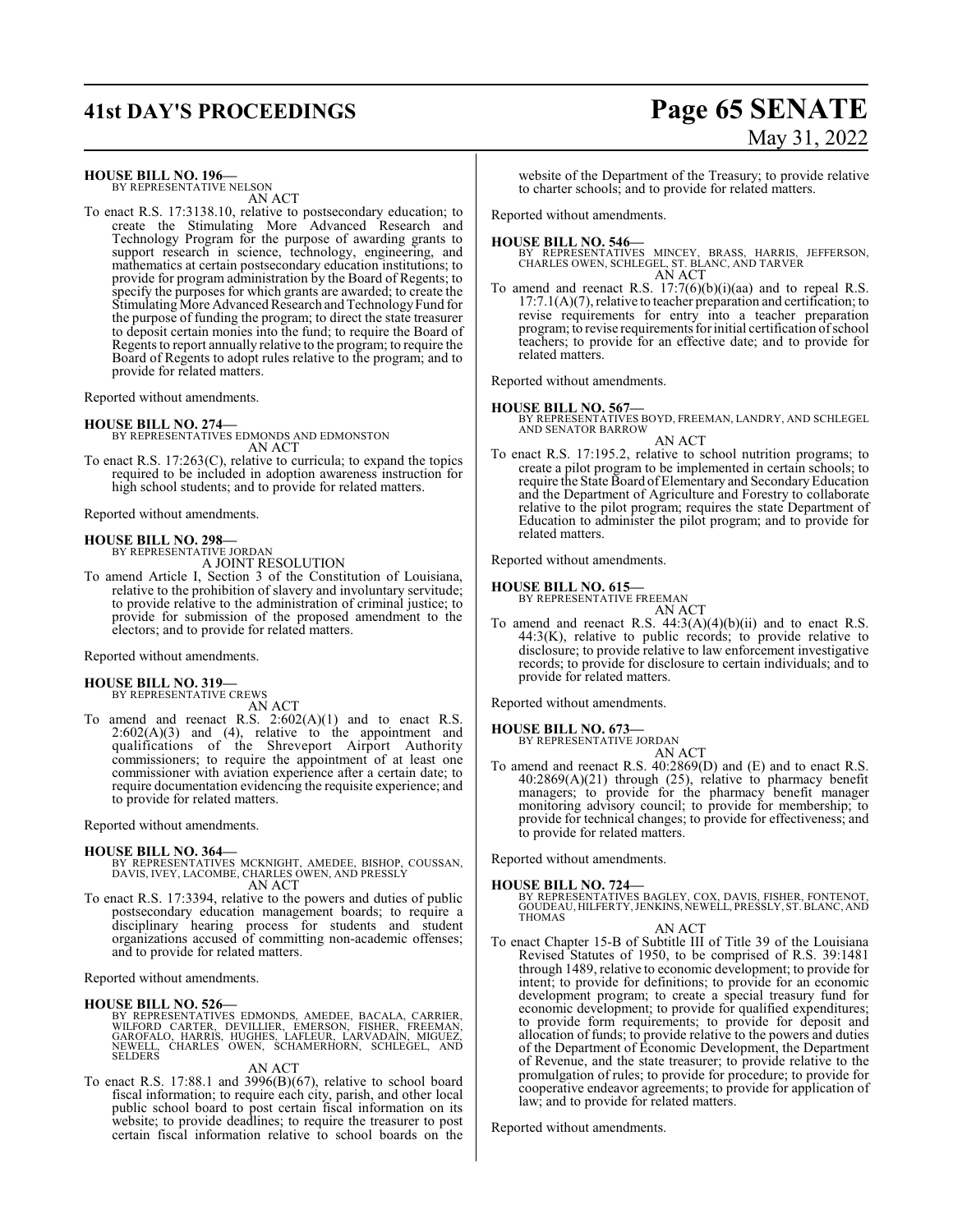# **Page 66 SENATE 41st DAY'S PROCEEDINGS**

May 31, 2022

**HOUSE BILL NO. 733—**

BY REPRESENTATIVE HORTON AN ACT

To enact R.S. 32:191.1(F), relative to penalties for vehicle violations; to provide for the application of certain penalties to violations of any driver or operator of a vehicle; and to provide for related matters.

Reported without amendments.

**HOUSE BILL NO. 739—** BY REPRESENTATIVE LYONS

AN ACT To enact R.S. 49:149.65, relative to public buildings and grounds; to provide for an appropriate memorial for Oscar James Dunn within Memorial Hall; to provide for funds for the establishment and maintenance of the memorial; and to provide for related matters.

Reported without amendments.

**HOUSE BILL NO. 745—** BY REPRESENTATIVE GREEN

AN ACT

To enact R.S. 40:2537, relative to officer disciplinary matters; to provide for whistleblower protection; and to provide for related matters.

Reported without amendments.

**HOUSE BILL NO. 773** BY REPRESENTATIVE GLOVER

AN ACT

To authorize and provide for the transfer of certain state property; to authorize the transfer of certain state property in Caddo Parish; to provide for the property description; to provide for the reservation of mineral rights; to provide terms and conditions; to provide an effective date; and to provide for related matters.

Reported without amendments.

**HOUSE BILL NO. 790—** BY REPRESENTATIVE HOLLIS

AN ACT

To amend and reenact R.S.  $32:707(I)(1)(b)(iv)$ , relative to the application for certificates of ownership and salvage title for total loss motor vehicles; to provide requirements for lien satisfaction; and to provide for related matters.

Reported without amendments.

# **HOUSE BILL NO. 825—** BY REPRESENTATIVE GREGORY MILLER

AN ACT

To repeal R.S. 32:664(D) and 666(D), relative to chemical tests for intoxication; to provide relative to the authority of certain persons to withdraw blood and administer such tests; and to provide for related matters.

Reported without amendments.

#### **HOUSE BILL NO. 854—**

BY REPRESENTATIVES STAGNI, ADAMS, BOYD, BRYANT, ROBBY<br>CARTER, CORMIER, DEVILLIER, DUPLESSIS, EMERSON, FISHER,<br>FREEMAN, GLOVER, HARRIS, HORTON, HUGHES, JEFFERSON,<br>JENKINS, MIKE JOHNSON, LAFLEUR, LARVADAIN, LYONS, MAGEE,<br>CHA

AN ACT

To amend and reenact R.S. 33:2011(A) and to enact R.S. 33:2011(E), relative to occupational diseases; provides relative to members employed in the classified fire service; to provide for an extension to the rebuttable presumption; to provide limitations; and to provide for related matters.

Reported without amendments.

#### **HOUSE BILL NO. 889—**

BY REPRESENTATIVES MAGEE, DUBUISSON, EDMONDS, FARNUM, GAROFALO, GLOVER, LANDRY, LYONS, MARCELLE, AND STAGNI AN ACT

To enact Chapter 5-G of Title 25 of the Louisiana Revised Statues of 1950, to be comprised of R.S. 25:380.41 through 45, and R.S. 36:209(C)(5), relative to museums; to establish the Dew Drop-America's Rock and Roll Museum as a facility within Orleans Parish; to place the museum within the Department of Culture, Recreation and Tourism; to provide for an effective date; and to provide for related matters.

Reported without amendments.

**HOUSE BILL NO. 901—** BY REPRESENTATIVES WRIGHT, NELSON, HOLLIS, AND FRIEMAN AN ACT

To enact R.S. 48:1107, relative to the Greater New Orleans Expressway Commission's Causeway Police Department; to remove certain requirements of the Causeway Police Department and its officers; and to provide for related matters.

Reported without amendments.

#### **HOUSE BILL NO. 904—**

BY REPRESENTATIVES PHELPS AND LANDRY AN ACT

To amend and reenact R.S. 14:134.1(A), relative to malfeasance in office; to provide with respect to malfeasance in office involving prohibited sexual conduct; and to provide for related matters.

Reported without amendments.

**HOUSE BILL NO. 914—** BY REPRESENTATIVE CREWS AND SENATOR FOIL AN ACT

To enact R.S. 17:436.4, relative to students with seizure disorders; to provide for the training of school nurses and other school employees; to provide for management and treatment plans for students who have seizure disorders; and to provide for related matters.

Reported without amendments.

## **HOUSE BILL NO. 921—**

BY REPRESENTATIVE MCFARLAND AN ACT

To amend and reenact R.S. 17:437.2(A)(2), (B), (C)(3), and (D) and to enact R.S. 17:407.22.1 and  $437.2(A)(3)$  and (E), relative to adverse childhood experience in early childhood education; to provide for definitions; to provide for responsibilities of the state Department of Education; to require the creation of pilot programs; and to provide for related matters.

Reported without amendments.

#### **HOUSE BILL NO. 940—**

BY REPRESENTATIVE FREIBERG AN ACT

To amend and reenact R.S. 17:3991(B)(1)(a)(i), relative to required student population characteristics at charter schools; to provide relative to the number of economically disadvantaged students and students with exceptionalities a charter school is required to enroll; and to provide for related matters.

Reported without amendments.

**HOUSE BILL NO. 958—**

BY REPRESENTATIVE DUSTIN MILLER

AN ACT

To enact Part II-E of Chapter 11 of Title 40 of the Louisiana Revised Statutes of 1950, to be comprised of R.S. 40:2120.11 through 2120.24, relative to the licensure and regulation of nurse staffing agencies by the Louisiana Department of Health; to provide for definitions; to provide for the licensure and registration of nurse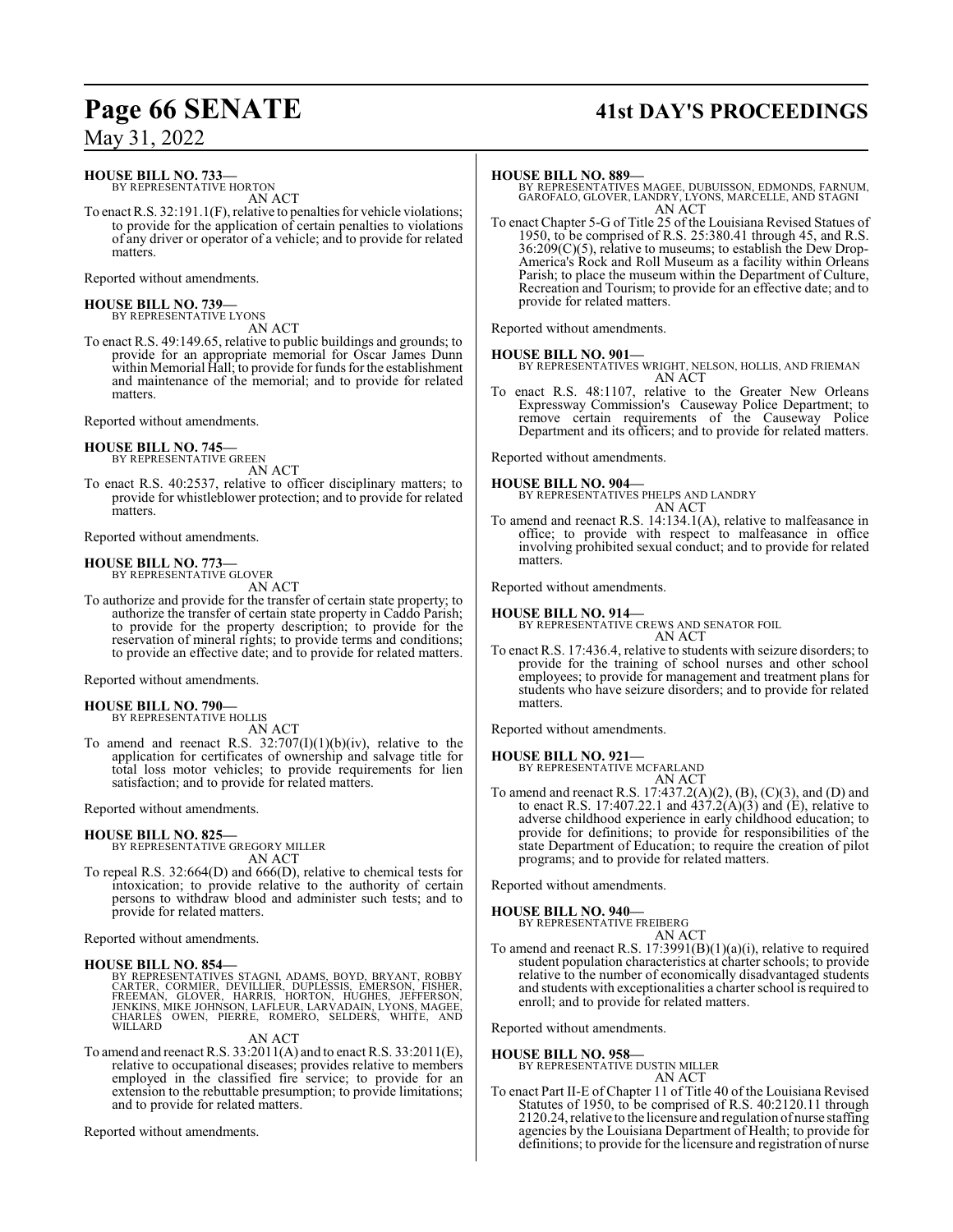# **41st DAY'S PROCEEDINGS Page 67 SENATE**

# May 31, 2022

staffing agencies; to provide for the protection of public rights to health care; to provide for licensed and certified personnel in healthcare facilities; to provide for applicability provisions for prospective agencies; to provide for regulations and grounds for issuance, renewal, and denial of a license; to establish standards for the operation of nurse staffing agencies; to provide for penalty provisions; to provide for rulemaking requirements; to provide for fees; and to provide for related matters.

Reported without amendments.

#### **HOUSE BILL NO. 968—**

BY REPRESENTATIVES PHELPS, ADAMS, BOYD, ROBBY CARTER,<br>CORMIER, DUPLESSIS, FISHER, GLOVER, GREEN, HUGHES,<br>JEFFERSON, JENKINS, JORDAN, LAFLEUR, LADDRY, LYONS,<br>NEWELL,PIERRE,SELDERS,WHITE,ANDWILLARD

- AN ACT
- To amend and reenact R.S. 36:259(B)(13) and R.S. 44:4.1(B)(26) and to enact Part XIII of Chapter 5-B of Title 40 of the Louisiana Revised Statutes of 1950, to be comprised of R.S. 40:1125.1, 1125.11 through 1125.16, 1125.21, and 1125.31 through 1125.33, relative to sickle cell disease; to provide for the establishment of a state sickle cell disease registry; to provide for the purpose of the registry; to provide for duties of the Louisiana Department of Health with respect to operation of the registry; to authorize access to data in the registry; to provide for a public records exception; to require promulgation of administrative rules with respect to the registry; to provide for the redesignation and reorganization of certain laws pertaining to sickle cell disease; to provide for a short title; and to provide for related matters.

Reported without amendments.

**HOUSE BILL NO. 983—** BY REPRESENTATIVE BISHOP

AN ACT

To amend and reenact R.S. 17:3100.7(E), relative to the Louisiana Student Tuition Assistance and Revenue Trust Program and the Louisiana Student Tuition Assistance and Revenue Trust Kindergarten Through Grade Twelve Program; to authorize the transfer or rollover of funds from a college education savings account to an elementary and secondary education savings account; and to provide for related matters.

Reported without amendments.

#### **HOUSE BILL NO. 988—** BY REPRESENTATIVE LANDRY

AN ACT

To enact R.S. 49:1016, relative to state employment; to provide relative to state employees and potential state employees who use medical marijuana; to prohibit certain employment actions against such employees and potential employees; to provide for exceptions; and to provide for related matters.

Reported without amendments.

# **HOUSE BILL NO. 1015—** BY REPRESENTATIVE SCHEXNAYDER

AN ACT

To amend and reenact R.S.  $51:2365(D)(3)$  and  $(F)(2)$ , to enact R.S. 51:1260 and 1261, and to repeal R.S. 51:2365(F)(1)(d) and 2365.1, relative to financial incentives for events held in Louisiana; to provide relative to the Major Events Incentive Program; to make changes to the administration of the program; to create a grant program for certain Louisiana events; to provide for administration of the program; to provide for an effective date; and to provide for related matters.

Reported without amendments.

#### **HOUSE BILL NO. 1031—**

BY REPRESENTATIVE FREIBERG AN ACT

To enact Part II-A of Chapter 3 of Title 32 of the Louisiana Revised Statutes of 1950, to be comprised of R.S. 32:461, relative to an annual road usage fee on certain vehicles; to levy a road usage fee on electric and hybrid motor vehicles; to provide for the administration, collection, and disposition offees; to provide for rulemaking authority; to provide for certain definitions; to provide for the use of road usage fee proceeds; to provide for a special effective date; and to provide for related matters.

Reported without amendments.

# **HOUSE BILL NO. 1072— (Substitute for House Bill No. 878**

**by Representative Horton)**<br>BY REPRESENTATIVES HORTON, DUBUISSON, EDMONDS, FARNUM,<br>FONTENOT, FREIBERG, KERNER, MCKNIGHT, SCHAMERHORN, AND<br>STAGNI

AN ACT

To enact R.S. 33:2581.3, relative to the classified police service; to provide that the development of hearing loss while employed in the classified police service is an occupational disease; to provide for benefits to an affected employee; to create a rebuttable presumption that such hearing loss developed during employment under certain circumstances; to require certain persons appointed to the classified police service to submit to certain audiology examinations; and to provide for related matters.

Reported without amendments.

**HOUSE BILL NO. 1075— (Substitute for House Bill No. 861 by Representative St. Blanc)** BY REPRESENTATIVE ST. BLANC AN ACT

To amend and reenact R.S. 17:407.62(7), 407.64(B), and 407.66(A)(2) andR.S. 40:1563.2 and to enact R.S. 17:407.62(8) and (9), relative to family and in-home child care providers; to provide relative to the inspection of such providers; to provide relative to the powers and duties of the state Department of Education and the office of state fire marshal with respect to such providers; to provide for the transfer and use of monies; and to provide for related matters.

Reported without amendments.

**HOUSE BILL NO. 1081— (Substitute for House Bill No. 380 by Representative Muscarello)** BY REPRESENTATIVE MUSCARELLO

- AN ACT
- To amend and reenact R.S. 17:158(J)(2) and 164.1(A) and R.S. 32:1(14) and (75), 80(B)(1) and (2)(b), 318(B), 328(B), and  $378(A)$  and (B), to enact R.S.  $32:80(E)$ , and to repeal R.S. 17:161, relative to school buses; to provide relative to the applicability of certain school bus safety requirements; to provide relative to loading and unloading of students at or near their homes; to provide relative the operation of school busses; and to provide for related matters.

Reported without amendments.

Respectfully submitted, FRED MILLS Chairman

## **Adoption of Legislative Bureau Report**

Onmotion of Senator Fred Mills, the Bills and Joint Resolutions were read by title and passed to a third reading.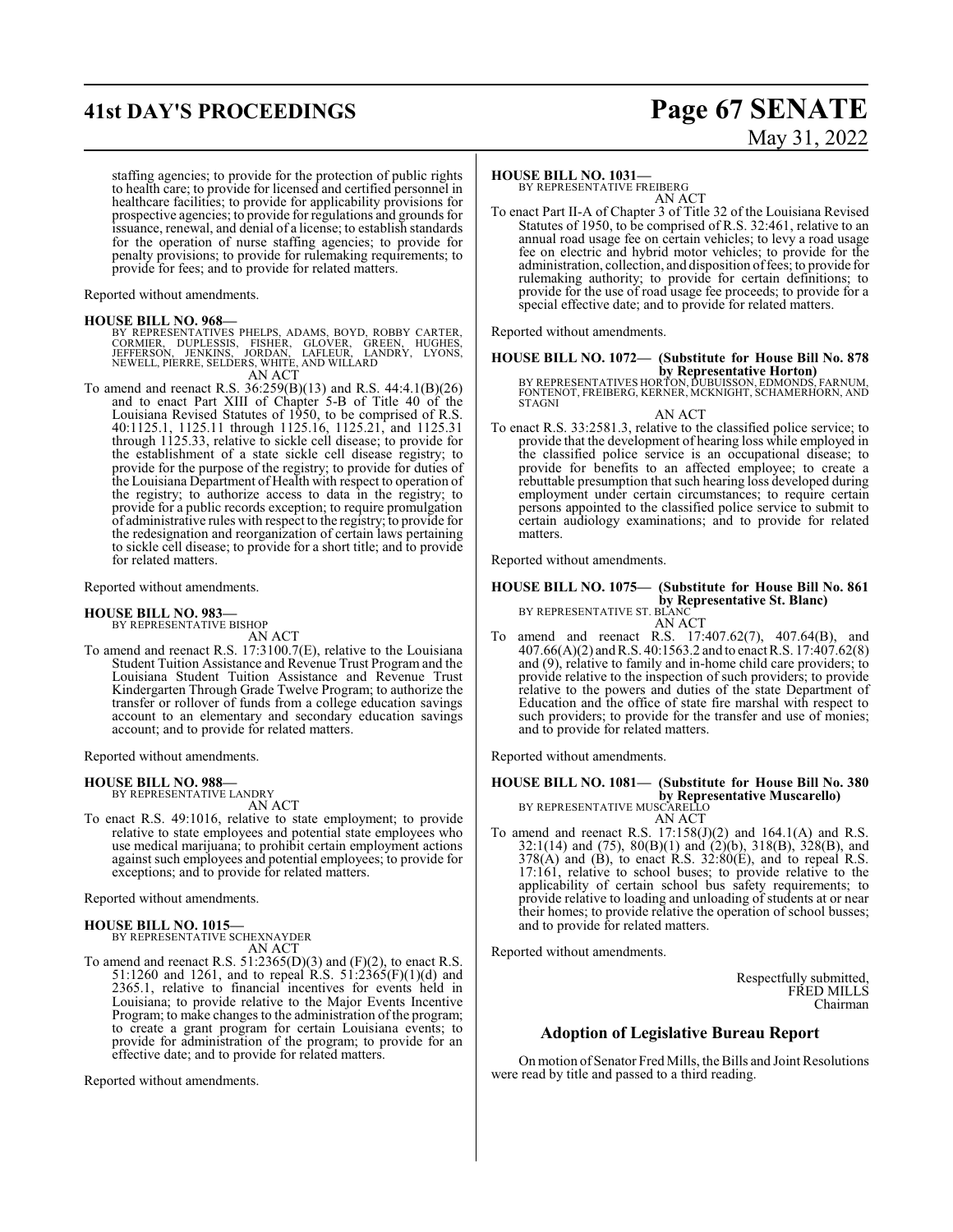#### **Message from the House**

#### **PASSED SENATE BILLS AND JOINT RESOLUTIONS**

#### May 31, 2022

To the Honorable President and Members of the Senate:

I am directed to inform your honorable body that the House of Representatives has finally passed the following Senate Bills and Joint Resolutions:

#### **SENATE BILL NO. 396—** BY SENATOR MORRIS

AN ACT

To amend and reenact Code of Criminal Procedure Art. 331(A)(1), relative to bail; to provide relative to bail obligations after a conviction; to provide relative to the rights of the district attorney; to provide relative to the obligations owed at the time of conviction; to provide relative to a judgment of bond forfeiture; and to provide for related matters.

Reported with amendments.

#### **SENATE BILL NO. 379—** BY SENATOR PEACOCK

AN ACT

To amend and reenact R.S. 14:95.1(A), relative to illegal carrying and discharge of weapons; to prohibit possession of a firearm or carrying a concealed weapon by persons convicted of certain felonies; to provide for consideration of certain juvenile offenses; and to provide for related matters.

Reported with amendments.

# **SENATE BILL NO. 107—** BY SENATOR LUNEAU

AN ACT

To amend and reenact R.S. 23:1553(G), to enact R.S. 49:191(13), and to repeal R.S.  $49:191(10)(1)$ , relative to the Louisiana Workforce Commission; to provide for the re-creation of the Louisiana Workforce Commission and all statutory entities made a part of the department by law; to provide for the effective termination date for all statutory authority for the existence of such statutory entities; to provide for the reauthorization of the Incumbent Worker Training Program within the Louisiana Workforce Commission; and to provide for related matters.

Reported with amendments.

#### **SENATE BILL NO. 319—** BY SENATOR FOIL

AN ACT

To amend, reenact, and redesignate R.S. 29:183, 198, 205, 215, 220, 220a, 223 and 232, and to enact R.S. 29:204a, 206a, 214, 217a, 221a, 221b, 222a, 223a, 224, 230, 231a, 231b, 231c, 231d, 231e, and 231f, relative to the Louisiana Code of Military Justice; to provide for punitive articles; to redesignate certain punitive articles to conform with the Uniform Code of Military Justice; to provide for the offense of malingering; to provide for the offense of misconduct as a prisoner; to provide for the offense of fraudulent enlistment, appointment or separation; to provide for the offense of forgery; to provide for the offense of wearing unauthorized insignia, decoration, badge, ribbon, device, or lapel button; to provide for endangerment offenses; to provide for the offense of communicating threats; to provide for the offense of wrongful broadcast or distribution of intimate visual images; to provide for the offense of sexual assault; to provide for the offense of depositing obscene matter in the mail; to provide for the offense of fraudulent use of credit cards, debit cards, or other access devices; to provide for the offense of false pretenses to obtain services; to provide for the offense of receiving stolen property; to provide for offenses concerning

# **Page 68 SENATE 41st DAY'S PROCEEDINGS**

government computers; to provide for the offense of making, drawing, or uttering check, draft, or order without sufficient funds; to provide for frauds against the government; to provide for the offense of stalking; to provide for the offense of subornation of perjury; to provide for the offense of obstructing justice; to provide for the offense of misprision of serious offense; to provide for the offense of wrongful refusal to testify; to provide for the offense of prevention of unauthorized seizure of property; to provide for the offense of noncompliance with procedural rules; to provide for the offense of retaliation; and to provide for related matters.

Reported with amendments.

#### **SENATE BILL NO. 383—**

BY SENATOR PEACOCK

- AN ACT
- To amend and reenact R.S. 37:223 relative to advertisements; to provide for advertisements of legal services; to require certain disclosures; to provide for terms and conditions; and to provide for related matters.

Reported with amendments.

**SENATE BILL NO. 437—** BY SENATOR ROBERT MILLS AND REPRESENTATIVES MCFARLAND AND SEABAUGH

#### AN ACT

To enact Part IV-A of Chapter 28 of Title 3 of the Louisiana Revised Statutes of 1950, to be comprised of R.S. 3:4345.1 through 3:4345.16, relative to forestry and agriculture; to authorize the creation of the timber and agriculture transportation group selfinsurance fund; to provide with respect to group self-insurance funds; to provide for requirements; to provide for definitions; to provide with respect to the qualifications for membership; to provide for regulatory authority; to provide for excess or reinsurance insurance; to provide for the management of assets and investments; to provide for liabilities and the payment of claims; to provide for audits, examinations, and investigations; to provide for licensed insurance producers; to provide for insolvencies; to provide for civil actions for enforcement; to provide for reporting; to provide penalties for noncompliance; to provide for due process rights; to provide for dissolution; and to provide for related matters.

Reported with amendments.

Respectfully submitted, MICHELLE D. FONTENOT Clerk of the House of Representatives

#### **Message from the House**

#### **PASSED SENATE BILLS AND JOINT RESOLUTIONS**

#### May 31, 2022

To the Honorable President and Members of the Senate:

I am directed to inform your honorable body that the House of Representatives has finally passed the following Senate Bills and Joint Resolutions:

#### **SENATE BILL NO. 317—**

- BY SENATOR FOIL AND REPRESENTATIVES ADAMS, BACALA,<br>BUTLER, CORMIER, CREWS, DEVILLIER, EDMONDS, EMERSON,<br>FIRMENT, FISHER, GAROFALÓ, HORTON, MIKE JOHNSÓN, LANDRY,<br>LARVADAIN, MARCELLE, NEWELL, CHARLES OWEN,<br>SCHAMERHORN, SELDE AN ACT
- To amend and reenact R.S. 17:2137 and to repeal R.S. 17:1997.1, 1997.2, and 2136, relative to residency requirements and public postsecondary tuition fees for residents of other states; to provide relative to resident classifications of members and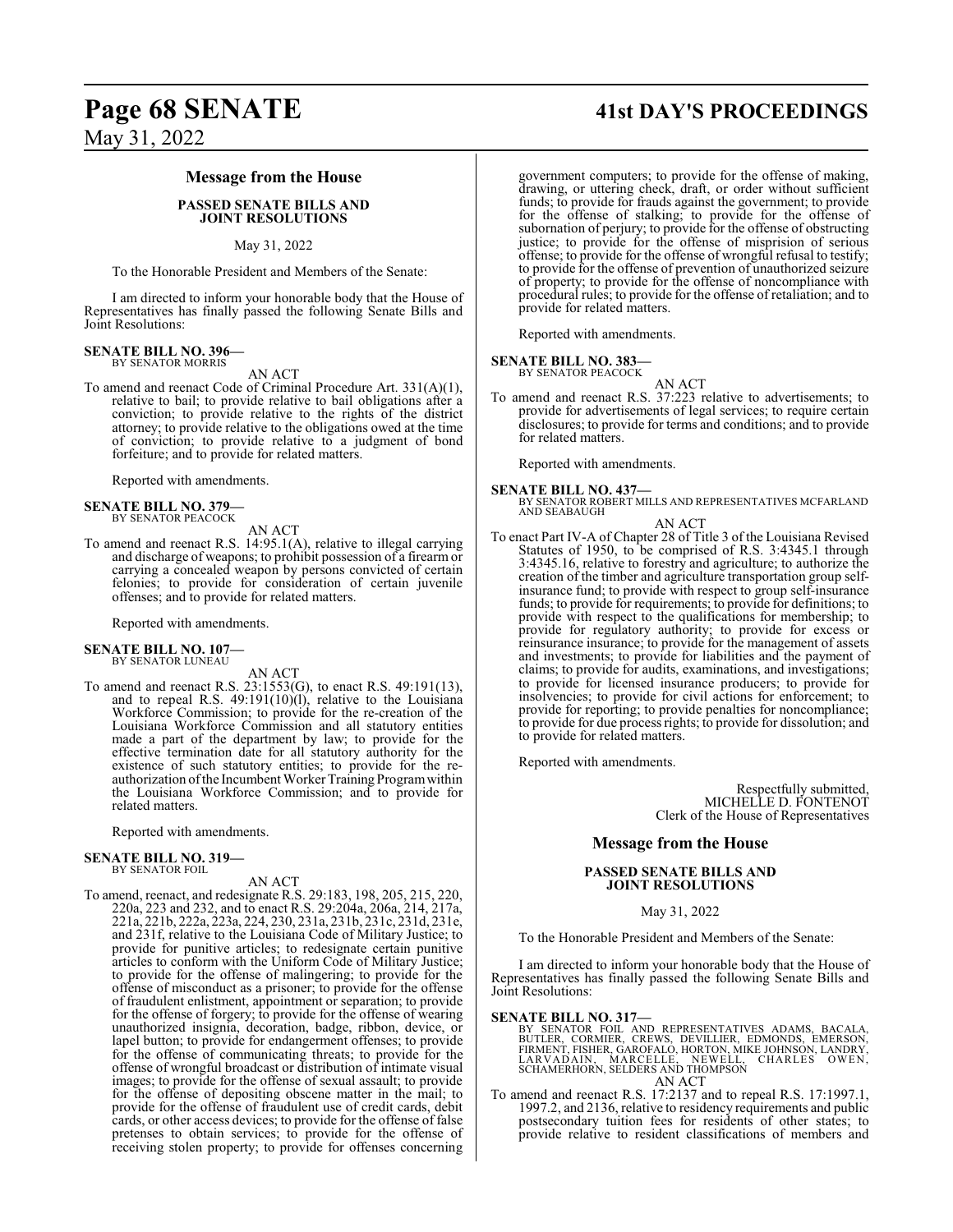# **41st DAY'S PROCEEDINGS Page 69 SENATE** May 31, 2022

veterans of the United States Armed Forces and their dependents; and to provide for related matters.

Reported without amendments.

#### **SENATE BILL NO. 46—** BY SENATOR ALLAIN

AN ACT

To amend and reenact R.S. 13:783(F)(7), relative to expenses of the clerks of court; to provide for insurance premium costs for certain retirees; and to provide for related matters.

Reported without amendments.

#### **SENATE BILL NO. 407—** BY SENATOR BOUIE

AN ACT

To enact R.S. 17:436.1(N), relative to the administration of medication at public schools; to require public school governing authorities to adopt a policy requiring the storage of autoinjectable epinephrine in certain classrooms; to provide for teachers in those classrooms be provided certain information; to provide for notification of the policy; and to provide for related matters.

Reported without amendments.

**SENATE BILL NO. 51—**<br>BY SENATOR MIZELL AND REPRESENTATIVES BACALA, BUTLER,<br>DUBUISSON, FREIBERG, FRIEMAN, LAFLEUR, ROBERT OWEN AND **WHITE** 

AN ACT

To amend and reenact R.S. 13:721 and 722, relative to the Twenty-Second Judicial District Court; to provide for an additional commissioner for the Twenty-Second Judicial District Court; to authorize commissioners to preside over cases involving domestic violence; to authorize commissioners to preside over civil cases; to provide for the residency requirements of the commissioners; to provide for the salary of commissioners; to provide for the duties and powers of the commissioners; to provide for temporary orders and recommendations for final judgments; to provide for procedure and delays to request a hearing before a district court judge to traverse the recommendations of the commissioner; to reaffirm the jurisdiction and authority of the district judges to accept, reject, or modify the findings or recommendations of the commissioners; to provide for appeals; and to provide for related matters.

Reported without amendments.

# **SENATE BILL NO. 88—** BY SENATOR FRED MILLS

AN ACT

To amend and reenact R.S. 13:5554(G)(2) and (V), relative to the St. Martin Parish Sheriff's Office group insurance; to provide for payments of life and health insurance premium costs for retirees; to provide for eligibility requirements; and to provide for related matters.

Reported without amendments.

#### **SENATE BILL NO. 93—**

BY SENATOR CATHEY AND REPRESENTATIVES ECHOLS AND SEABAUGH AN ACT

To enact R.S. 49:164.1, relative to state symbols; to provide for the official state butterfly; and to provide for related matters.

Reported without amendments.

#### **SENATE BILL NO. 101—** BY SENATOR CATHEY

AN ACT

To amend and reenact R.S. 13:1900(D), relative to city and municipal courts; to provide relative to a traffic violations bureau; to provide with respect to a traffic violations bureau in

city courts in Ouachita Parish; to provide for an effective date; and to provide for related matters.

Reported without amendments.

#### **SENATE BILL NO. 111—** BY SENATOR LUNEAU

AN ACT

To repeal Chapter 5-K of Title 25 of the Louisiana Revised Statutes of 1950 comprised of R.S. 25:380.81 through 380.87 and R.S.  $36:744(F)(1)(b)$ , relative to the Tioga Heritage Park and Museum; and to provide for related matters.

Reported without amendments.

**SENATE BILL NO. 115—**<br>BY SENATORS MIZELL AND BARROW AND REPRESENTATIVES<br>FREIBERG, MOORE, NEWELL AND PHELPS AN ACT

To enact R.S. 40:2405.7(D) and (E), relative to mandatory training by peace officers regarding human trafficking; to provide reporting requirements; and to provide for related matters.

Reported without amendments.

**SENATE BILL NO. 159—** BY SENATOR WARD

AN ACT

To enact R.S. 13:5554(MM), relative to the Iberville Parish Sheriff's Office group insurance; to provide for payments of life and health insurance premium costs for retirees; to provide for eligibility requirements; and to provide for related matters.

Reported without amendments.

#### **SENATE BILL NO. 201—** BY SENATOR JACKSON

AN ACT To amend and reenact R.S.  $33:5151(C)(1)$  and (2), relative to health insurance coverage offered by parish governments to their employees and officials; to provide that the district public defender and his employees or contract attorneys may participate in such insurance coverage; and to provide for related matters.

Reported without amendments.

#### **SENATE BILL NO. 215—** BY SENATOR LUNEAU

AN ACT To amend and reenact R.S. 33:2501.1 and to enact R.S. 33:2561.1, relative to certain municipal fire and police civil service boards; to authorize attorney fees for the appealing employee when a decision of the employee's appointing authority is reversed under certain circumstances; and to provide for related matters.

Reported without amendments.

#### **SENATE BILL NO. 398— (Substitute of Senate Bill No. 373 by Senator Peacock)** BY SENATOR PEACOCK

AN ACT

To amend and reenact R.S. 13:3049.1(B) and 3105(A), relative to juror compensation; to provide for the compensation rate of jurors for attendance in court; to provide relative to an allowance for mileage; to provide for an effective date; and to provide for related matters.

Reported without amendments.

#### **SENATE BILL NO. 450—**

BY SENATOR STINE

AN ACT To amend and reenact R.S. 26:271.1(A), relative to microbreweries; to provide for retail sales on or off premises; to provide for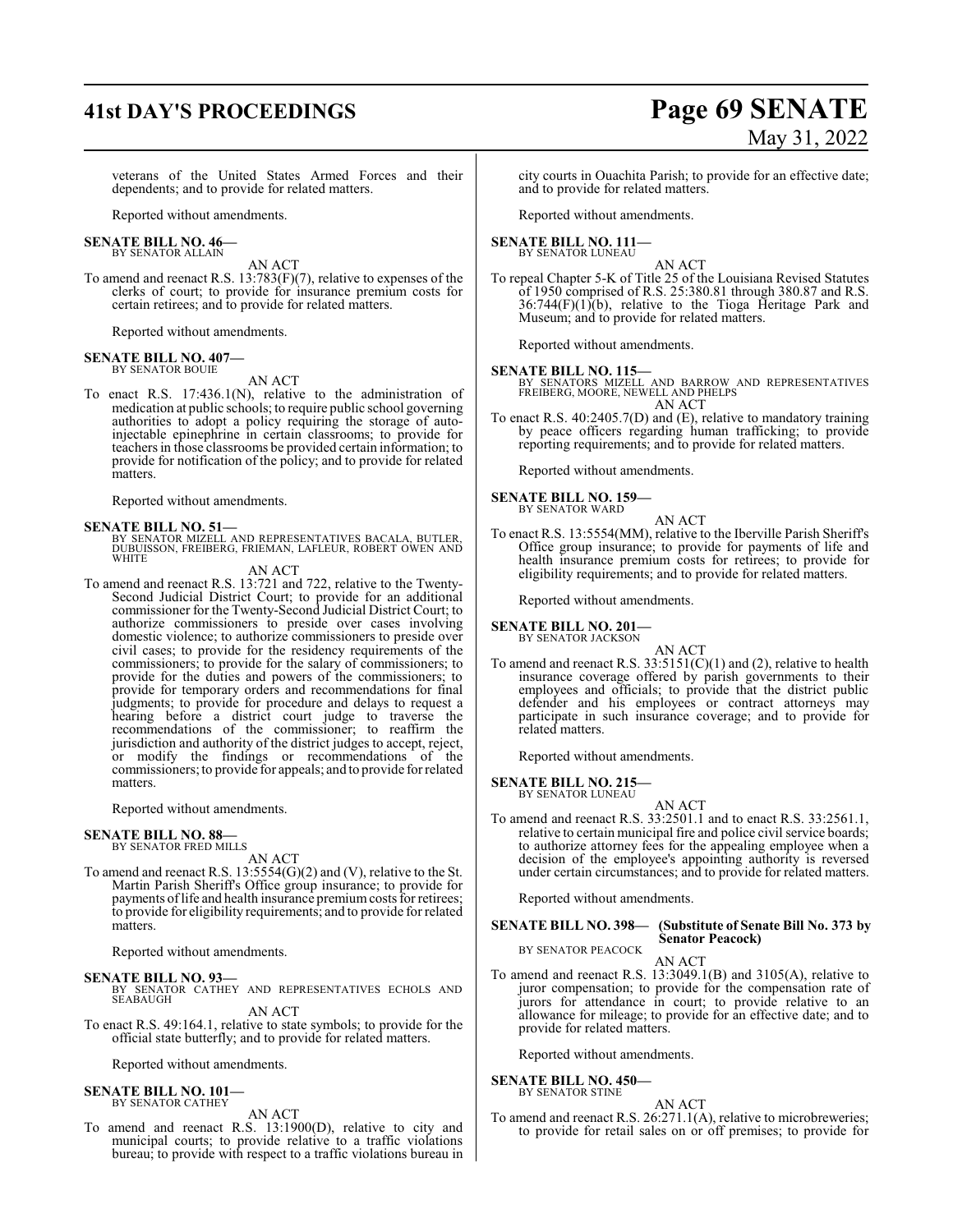transfers; to provide for conditions; and to provide for related matters.

Reported without amendments.

#### **SENATE BILL NO. 485—** BY SENATOR BOUIE

AN ACT

To amend and reenact R.S. 33:9091.25(B) and (D), relative to Orleans Parish; to provide relative to the Delachaise Security and Improvement District; to provide relative to the boundaries and governance of the district; and to provide for related matters.

Reported without amendments.

#### **SENATE BILL NO. 493—** BY SENATOR HEWITT

AN ACT

To enact R.S. 38:1674.16.1, relative to drainage districts; to provide relative to parishes with a population between 245,000 and 265,000; to provide for the levy of a maintenance and operation tax; to provide for an effective date; and to provide for related matters.

Reported without amendments.

Respectfully submitted, MICHELLE D. FONTENOT Clerk of the House of Representatives

#### **Message from the House**

#### **CONCURRING IN SENATE CONCURRENT RESOLUTIONS**

May 31, 2022

To the Honorable President and Members of the Senate:

I am directed to inform your honorable body that the House of Representatives has finally concurred in the following Senate Concurrent Resolutions:

## **SENATE CONCURRENT RESOLUTION NO. 69—**

BY SENATORS CORTEZ, ABRAHAM, ALLAIN, BERNARD,<br>BOUDREAUX,BOUIE,CARTER,CATHEY,CLOUD,CONNICK,FESI,<br>FIELDS,HARRIS,HENRY,HENSGENS,HEWITT,LAMBERT,LUNEAU,<br>MCMATH, MILLIGAN, FRED MILLS, ROBERT MILLS, MIZELL,<br>MORRIS,PEACOCK,POPE,PR

## A CONCURRENT RESOLUTION

To commend the Honorable Franklin J. Foil on the occasion of his retirement after thirty years of service in the United States Navy.

Reported without amendments.

Respectfully submitted, MICHELLE D. FONTENOT Clerk of the House of Representatives

#### **Appointment of Conference Committee on Senate Bill No. 191**

The President of the Senate appointed the following members to confer with a like committee from the House to consider the disagreement on **Senate Bill No. 191**:

> Senators Hewitt, Fields and Talbot.

# **Page 70 SENATE 41st DAY'S PROCEEDINGS**

#### **Appointment of Conference Committee on Senate Bill No. 282**

The President of the Senate appointed the following members to confer with a like committee from the House to consider the disagreement on **Senate Bill No. 282**:

> Senators Jackson, Luneau and Morris.

## **Appointment of Conference Committee on Senate Concurrent Resolution No. 14**

The President of the Senate appointed the following members to confer with a like committee from the House to consider the disagreement on **Senate Concurrent Resolution No. 14**:

> Senators Foil, Milligan and Smith.

#### **Appointment of Conference Committee on House Bill No. 200**

The President of the Senate appointed to the Conference Committee on **House Bill No. 200** the following members of the Senate:

> Senators Foil, Ward and Carter.

## **Appointment of Conference Committee on House Bill No. 294**

The President of the Senate appointed to the Conference Committee on **House Bill No. 294** the following members of the Senate:

> Senators Talbot, Bernard and Stine.

#### **Appointment of Conference Committee on House Bill No. 312**

The President of the Senate appointed to the Conference Committee on **House Bill No. 312** the following members of the Senate:

> Senators Fred Mills, Boudreaux and McMath.

## **Appointment of Conference Committee on House Bill No. 374**

The President of the Senate appointed to the Conference Committee on **House Bill No. 374** the following members of the Senate:

> Senators Lambert, Hensgens and Fesi.

**Appointment of Conference Committee on House Bill No. 549**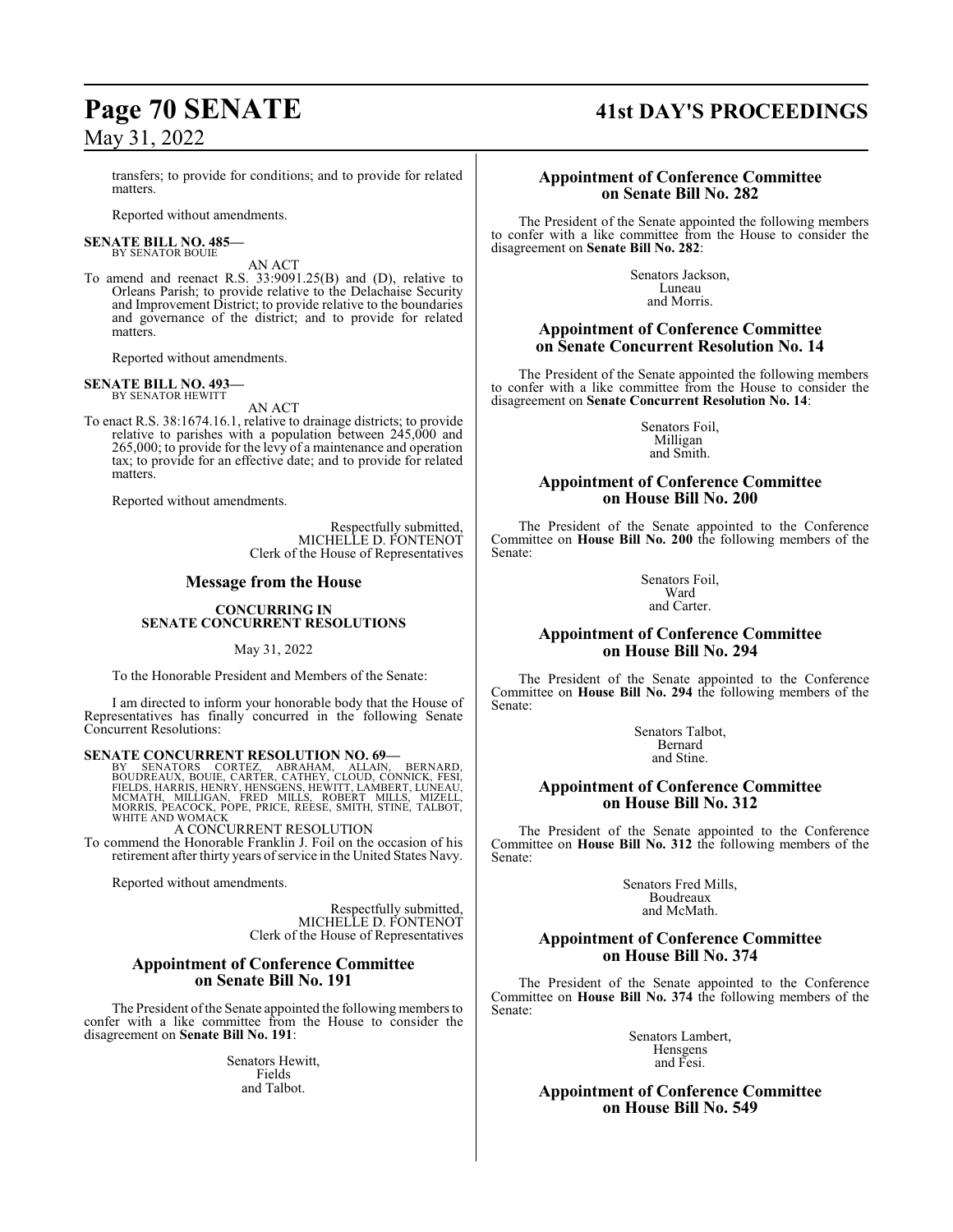#### The President of the Senate appointed to the Conference Committee on **House Bill No. 549** the following members of the Senate:

Senators Peacock, Carter and Robert Mills.

#### **Message from the House**

#### **DISAGREEMENT TO HOUSE BILL**

May 31, 2022

To the Honorable President and Members of the Senate:

I am directed to inform your honorable body that the House of Representatives has refused to concur in the proposed Senate Amendment(s) to **House Bill No. 129** by Representative Nelson, and ask the President to appoint on the part of the Senate a committee to confer with a like committee from the House on the disagreement.

> Respectfully submitted, MICHELLE D. FONTENOT Clerk of the House of Representatives

#### **Message from the House**

#### **DISAGREEMENT TO HOUSE BILL**

#### May 31, 2022

To the Honorable President and Members of the Senate:

I am directed to inform your honorable body that the House of Representatives has refused to concur in the proposed Senate Amendment(s) to **House Bill No. 512** by Representative Zeringue, and ask the President to appoint on the part of the Senate a committee to confer with a like committee from the House on the disagreement.

> Respectfully submitted, MICHELLE D. FONTENOT Clerk of the House of Representatives

#### **Message from the House**

#### **DISAGREEMENT TO HOUSE BILL**

#### May 31, 2022

To the Honorable President and Members of the Senate:

I am directed to inform your honorable body that the House of Representatives has refused to concur in the proposed Senate Amendment(s) to **House Bill No. 717** by Representative McMahen, and ask the President to appoint on the part of the Senate a committee to confer with a like committee from the House on the disagreement.

> Respectfully submitted, MICHELLE D. FONTENOT Clerk of the House of Representatives

#### **Message from the House**

#### **DISAGREEMENT TO HOUSE BILL**

#### May 31, 2022

To the Honorable President and Members of the Senate:

I am directed to inform your honorable body that the House of Representatives has refused to concur in the proposed Senate Amendment(s) to **House Concurrent Resolution No. 88** by

# **41st DAY'S PROCEEDINGS Page 71 SENATE** May 31, 2022

Representative Echols, and ask the President to appoint on the part of the Senate a committee to confer with a like committee from the House on the disagreement.

> Respectfully submitted, MICHELLE D. FONTENOT Clerk of the House of Representatives

#### **Introduction of Senate Resolutions**

**SENATE RESOLUTION NO. 175—**

BY SENATOR ROBERT MILLS A RESOLUTION

To commend the teachers selected as 2023 Teacher of the Year Honorees from schools located in Senate District 36 for exemplary and dedicated service.

The resolution was read by title and placed on the Calendar for a second reading.

# **SENATE RESOLUTION NO. 176—** BY SENATORS ABRAHAM AND STINE

A RESOLUTION

To commend Corine Poncho on her many accomplishments.

The resolution was read by title and placed on the Calendar for a second reading.

#### **SENATE RESOLUTION NO. 177—** BY SENATOR MCMATH

A RESOLUTION

To urge and request the State Board of Elementary and Secondary Education (BESE), the Department of Education, and local school governing authorities to support and implement effective, evidence-based, high-impact tutoring programs to combat COVID-19 learning loss.

The resolution was read by title and placed on the Calendar for a second reading.

# **SENATE RESOLUTION NO. 178—** BY SENATOR HEWITT

A RESOLUTION To acknowledge the right of parents to decide whether to vaccinate a child for COVID-19 and the role of the state in providing information to allow parents to make an informed decision.

The resolution was read by title and placed on the Calendar for a second reading.

#### **Message from the House**

#### **ASKING CONCURRENCE IN HOUSE BILLS AND JOINT RESOLUTIONS**

May 31, 2022

To the Honorable President and Members of the Senate:

I am directed to inform your honorable body that the House of Representatives has finally passed and asks your concurrence in the following House Bills and Joint Resolutions:

HB No. 126 HB No. 353 HB No. 792

Respectfully submitted, MICHELLE D. FONTENOT Clerk of the House of Representatives

#### **House Bills and Joint Resolutions on First Reading**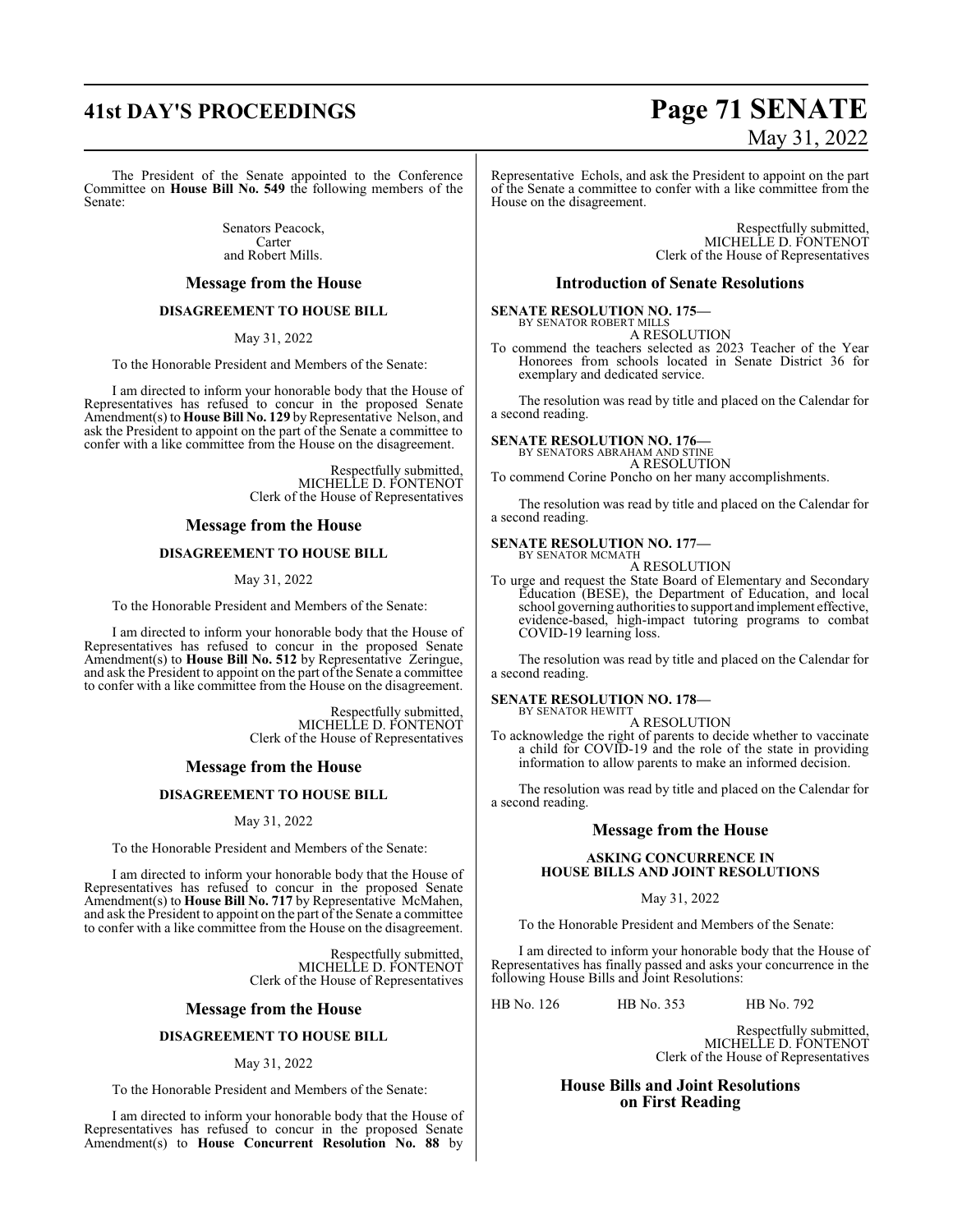#### **HOUSE BILL NO. 126—**

BY REPRESENTATIVE ROMERO AN ACT

To enact R.S. 23:1603.1, relative to unemployment compensation benefits; to prohibit the disqualification of benefits based upon COVID-19 vaccine requirements; and to provide for related matters.

The bill was read by title and placed on the Calendar for a second reading.

# **HOUSE BILL NO. 353—** BY REPRESENTATIVE ROMERO

AN ACT To enact Part III of Chapter 3 of Title 23 of the Louisiana Revised Statutes of 1950, to be comprised of R.S. 23:271 and 272, relative to employment; to provide for COVID-19 vaccine requirements; to provide for a waiver; to provide the means for an employee to be tested; to provide for vaccine requirements; to provide for written documentation against vaccine requirements; to provide for exemptions provided for in federal laws and regulations; to provide for reasonable accommodations; to provide for unlawful employment practices; and to provide for related matters.

The bill was read by title and placed on the Calendar for a second reading.

**HOUSE BILL NO. 792—** BY REPRESENTATIVES PHELPS, BOYD, LANDRY, MOORE, AND NEWELL AND SENATOR BARROW AN ACT

To enact R.S. 17:182, relative to literacy instruction; to provide for a literacy initiative for public school students in grades six through twelve; to provide for funding; to provide for requirements of the state Department of Education; and to provide for related matters.

The bill was read by title and placed on the Calendar for a second reading.

## **Message from the House**

#### **ASKING CONCURRENCE IN HOUSE CONCURRENT RESOLUTIONS**

May 31, 2022

To the Honorable President and Members of the Senate:

I am directed to inform your honorable body that the House of Representatives has finally passed and asks your concurrence in the following House Concurrent Resolutions:

HCR No. 133

Respectfully submitted, MICHELLE D. FONTENOT Clerk of the House of Representatives

## **House Concurrent Resolutions on First Reading**

# **HOUSE CONCURRENT RESOLUTION NO. 133—** BY REPRESENTATIVE EMERSON AND SENATOR BOUDREAUX

A CONCURRENT RESOLUTION To commend Glenn Brasseaux, on the occasion of his retirement, for

nineteen years of service as mayor of Carencro.

The resolution was read by title and placed on the Calendar for a second reading.

## **Rules Suspended**

# **Page 72 SENATE 41st DAY'S PROCEEDINGS**

Senator White asked for and obtained a suspension of the rules to recall Senate Resolution No. 164 from the Committee on Finance.

#### **SENATE RESOLUTION NO. 164—** BY SENATOR WHITE

A RESOLUTION

To urge and request the office of community development within the division of administration to workwith the Louisiana Watershed Initiative to create an independent watershed region for the Amite River Basin.

The resolution was read by title and placed on the Calendar for a second reading.

## **Privileged Report of the Committee on Senate and Governmental Affairs**

## **ENROLLMENTS**

Senator Hewitt, Chairman on behalf of the Committee on Senate and Governmental Affairs, submitted the following report:

#### May 31, 2022

To the President and Members of the Senate:

I am directed by your Committee on Senate and Governmental Affairs to submit the following report:

The following Senate Concurrent Resolutions have been properly enrolled:

**SENATE CONCURRENT RESOLUTION NO. 62—**<br>BY SENATORS FRED MILLS AND ALLAIN AND REPRESENTATIVES<br>BACALA, BEAULLIEU, FISHER, GAROFALO, GLOVER, MIGUEZ AND THOMPSON

A CONCURRENT RESOLUTION

To express the sincere and heartfelt condolences of the Legislature of Louisiana upon the untimely death of Marty James Trahan and to recognize and commend a life well spent in service to his community.

#### **SENATE CONCURRENT RESOLUTION NO. 65—** BY SENATOR MIZEL

A CONCURRENT RESOLUTION

To commend and acknowledge the volunteers and members of the 2022 ConcernedWomen for America's Encourage-A-Legislator Project.

**SENATE CONCURRENT RESOLUTION NO. 66—**<br>BY SENATOR PEACOCK AND REPRESENTATIVES DUPLESSIS,<br>ECHOLS, FISHER, GLOVER, JEFFERSON, JENKINS, LAFLEUR, LYONS, PHELPS, PIERRE, PRESSLY AND RISER A CONCURRENT RESOLUTION

To commend the Delta Lambda Omega Chapter of Alpha Kappa Alpha Sorority, Inc. on the occasion of seventy-five years of dedicated service.

> Respectfully submitted, SHARON W. HEWITT Chairman

The foregoing Senate Concurrent Resolutions were signed by the President of the Senate.

#### **Message to the Governor**

## **SIGNED SENATE BILLS**

#### May 27, 2022

To the Honorable Governor of the State of Louisiana:

The President of the Senate and the Speaker of the House of Representatives have signed the following Senate Bills: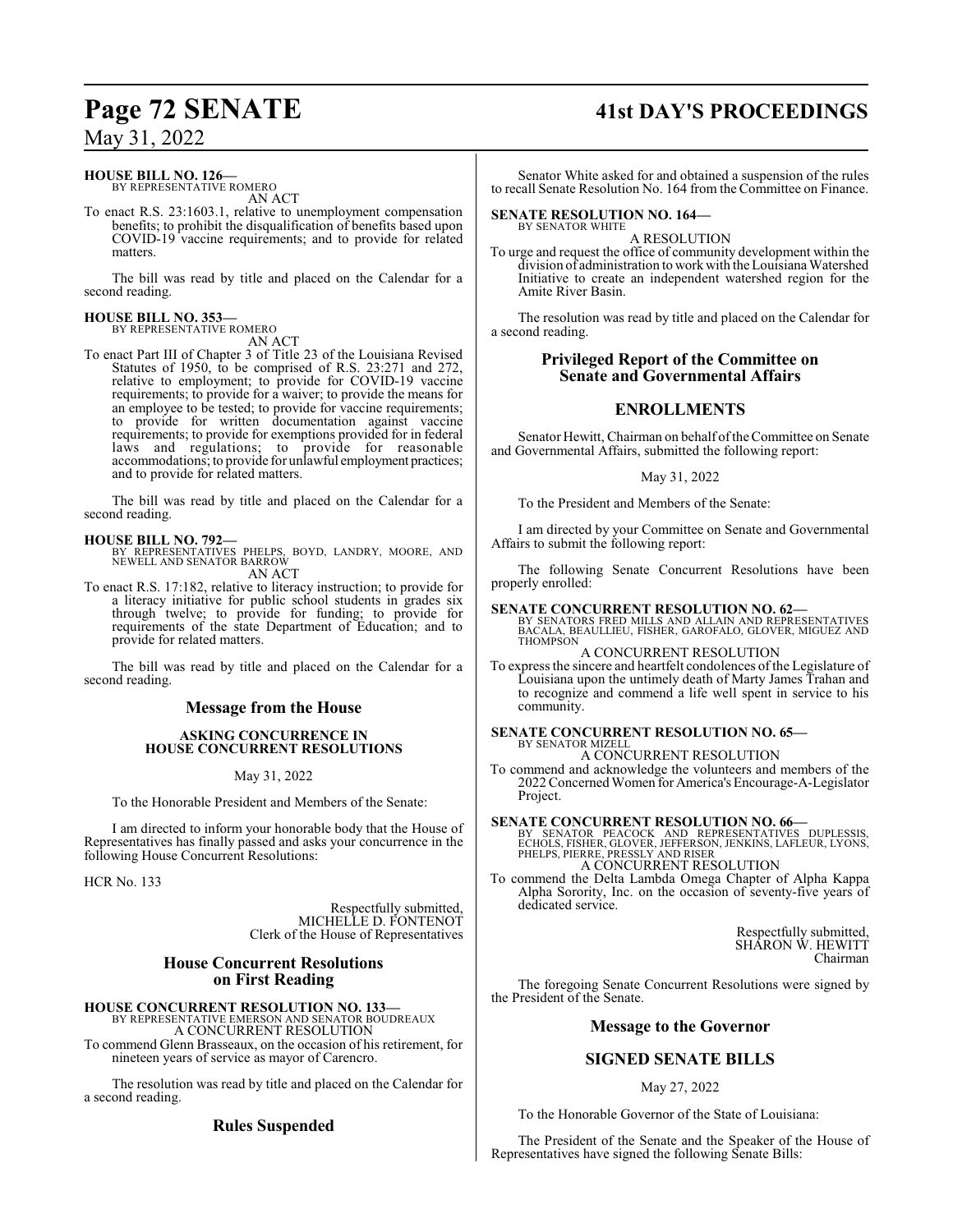# **41st DAY'S PROCEEDINGS Page 73 SENATE**

### **SENATE BILL NO. 3—** BY SENATOR ALLAIN

AN ACT

To amend and reenact R.S. 49:214.36(J) and (O)(2), relative to the Coastal Zone Management Program; to provide for the reimbursement of costs; to provide for distribution of monies collected; to provide for the use of funds; and to provide for related matters.

### **SENATE BILL NO. 8—**

BY SENATOR PRICE AND REPRESENTATIVES ADAMS, BOYD, ILLG, LAFLEUR AND NELSON

AN ACT

To amend and reenact R.S. 11:1307(E), 1310(A)(2)(a), 1312.1(A)(2) and the introductory paragraph of  $(D)(2)$ , 1318, 1321 $(A)(1)$ , 1322(B) and (D), 1323(B)(I), (C), and (D)(1), and 1345.8(B)(1), and to enact R.S. 11:1322.1, relative to the Louisiana State Police Retirement System; to provide with respect to benefits; to provide relative to qualifications for payment; to provide for clarification of statutory language; to provide relative to payment of benefits to a trust for specific beneficiaries; to provide for an effective date; and to provide for related matters.

### **SENATE BILL NO. 9—** BY SENATOR ROBERT MILLS

AN ACT

To amend and reenact R.S. 11:1755(E)(1)(a) and (5), 1821(E), 1823(22), 1826(B), 1842, 1843, and 2003, to enact R.S. 11:1756(D), and to repeal R.S. 11:1823(23), relative to statewide retirement systems; to provide with respect to administration of and benefits provided by the systems; to provide relative to creditable service, conversion of leave, and benefit payments; to provide relative to the powers, duties, and responsibilities of members of system boards of trustees; to provide for expenditure of system funds; to provide for actuarial investigations; to provide relative to cash deposit available for payment of benefits; to provide for an effective date; and to provide for related matters.

### **SENATE BILL NO. 19—** BY SENATOR MORRIS

AN ACT

To amend and reenact R.S. 32:415.2(A)(2)(a) and 863.1(C)(1)(a), relative to issuing of citations; to provide for electronic citations; to provide for issuance of a notice of suspension or revocation of driving privilege; and to provide for related matters.

### **SENATE BILL NO. 41—**

BY SENATOR REESE AND REPRESENTATIVE BISHOP AN ACT

To amend and reenact R.S. 51:2461, relative to the Louisiana Quality Jobs Program Act; to provide for an extension of the program application deadline; and to provide for related matters.

### **SENATE BILL NO. 78—** BY SENATOR REESE

AN ACT

To amend and reenact R.S. 38:2212.1(A)(2)(a), relative to the Public Bid Law; to provide relative to the purchase of certain law enforcement vehicles by local government; to increase the threshold amount for which public bid is necessary; and to provide for related matters.

### **SENATE BILL NO. 127—** BY SENATOR CARTER

AN ACT

To amend and reenact R.S. 48:205(A) and (B), relative to certain advertising requirements for small purchase bids; to provide for technical corrections; and to provide for related matters.

### **SENATE BILL NO. 132—** BY SENATOR MILLIGAN

AN ACT

To enact R.S. 49:191(13)(a) and to repeal R.S. 49:191(10)(m), relative to the Governor's Office of Homeland Security and Emergency Preparedness, including provisions to provide for

# May 31, 2022

the re-creation of the Governor's Office of Homeland Security and Emergency Preparedness and the statutory entities made a part of the office by law; to provide for the effective termination date for all statutory authority for the existence of such statutory entities; and to provide for related matters.

# **SENATE BILL NO. 133—** BY SENATOR MILLIGAN

AN ACT

To amend and reenact R.S. 6:314(A) and 766.1(A), relative to banking; to provide for state banks; to provide for savings and loan associations; to provide for payable on death accounts; to provide for affidavit requirements; to provide for requirements, procedures, and conditions; and to provide for related matters.

# **SENATE BILL NO. 171—**<br>BY SENATOR FOIL

AN ACT

To enact R.S. 49:191(13) and to repeal R.S. 49:191(10)(i), relative to the Department of Veterans Affairs; to provide for re-creation of the Department of Veterans Affairs and the statutory entities made a part of the department by law; to provide for the effective termination date for all statutory authority for the existence of such statutory entities; to provide for an effective date; and to provide for related matters.

### **SENATE BILL NO. 172—**

BY SENATOR REESE AN ACT

To amend and reenact R.S. 39:1405.4(A) and (E), and to repeal R.S. 39:1405.4(H), relative to the costs of issuance and reporting requirements for bonds approved or sold by the State Bond Commission; to remove penalty provisions; to provide for an effective date; and to provide for related matters.

### **SENATE BILL NO. 216—** BY SENATOR JACKSON

AN ACT

To enact R.S. 15:255(X), relative to compulsory process of certain courts; to provide for the witness fee fund for the Bastrop City Court; to provide for excess funds to be used for operating expenses; and to provide for related matters.

# **SENATE BILL NO. 12—** BY SENATOR REESE

AN ACT To amend and reenact R.S.  $51:3121(C)(3)(a)$ , relative to the Competitive Projects Payroll Incentive Program; to extend the termination date of the program; and to provide for related matters.

# **SENATE BILL NO. 23—**<br>BY SENATOR ALLAIN

- AN ACT
- To amend and reenact R.S. 30:86(C) and (E)(7) and to enact R.S. 30:86(D)(11) and (H), relative to the Oilfield Site Restoration Fund; to provide for the deposit of monies into the fund; to provide for technical changes; to provide for an effective date; and to provide for related matters.

### **SENATE BILL NO. 31—**

BY SENATOR FRED MILLS AN ACT

To repeal R.S. 28:4, 237, Chapter 2 of Title 28 of the Louisiana Revised Statutes of 1950, consisting ofR.S. 28:241 through 249, and 824(A) through (H), R.S. 36:259(B)(12), (23), (27), (28), (29), and (33), R.S. 40:31.65(A), 642, 700.12, Part XI of Chapter 4 of Title 40 of the Louisiana Revised Statutes of 1950, consisting of R.S. 40:1051 through 1055, 1057.12, 1058, 1105.10(C), 1105.11(C), 1135.13, Part III of Subchapter B of Chapter 5-D of Title 40 of the Louisiana Revised Statutes of 1950, consisting ofR.S. 40:1185.1 through 1185.6, 1189.6, Part III of Subchapter D of Chapter 5-D of Title 40 of the Louisiana Revised Statutes of 1950, consisting of R.S. 40:1215.1 and 1215.2, Part VI of Subchapter D of Chapter 5-D of Title 40 of the Louisiana Revised Statutes of 1950, consisting of R.S.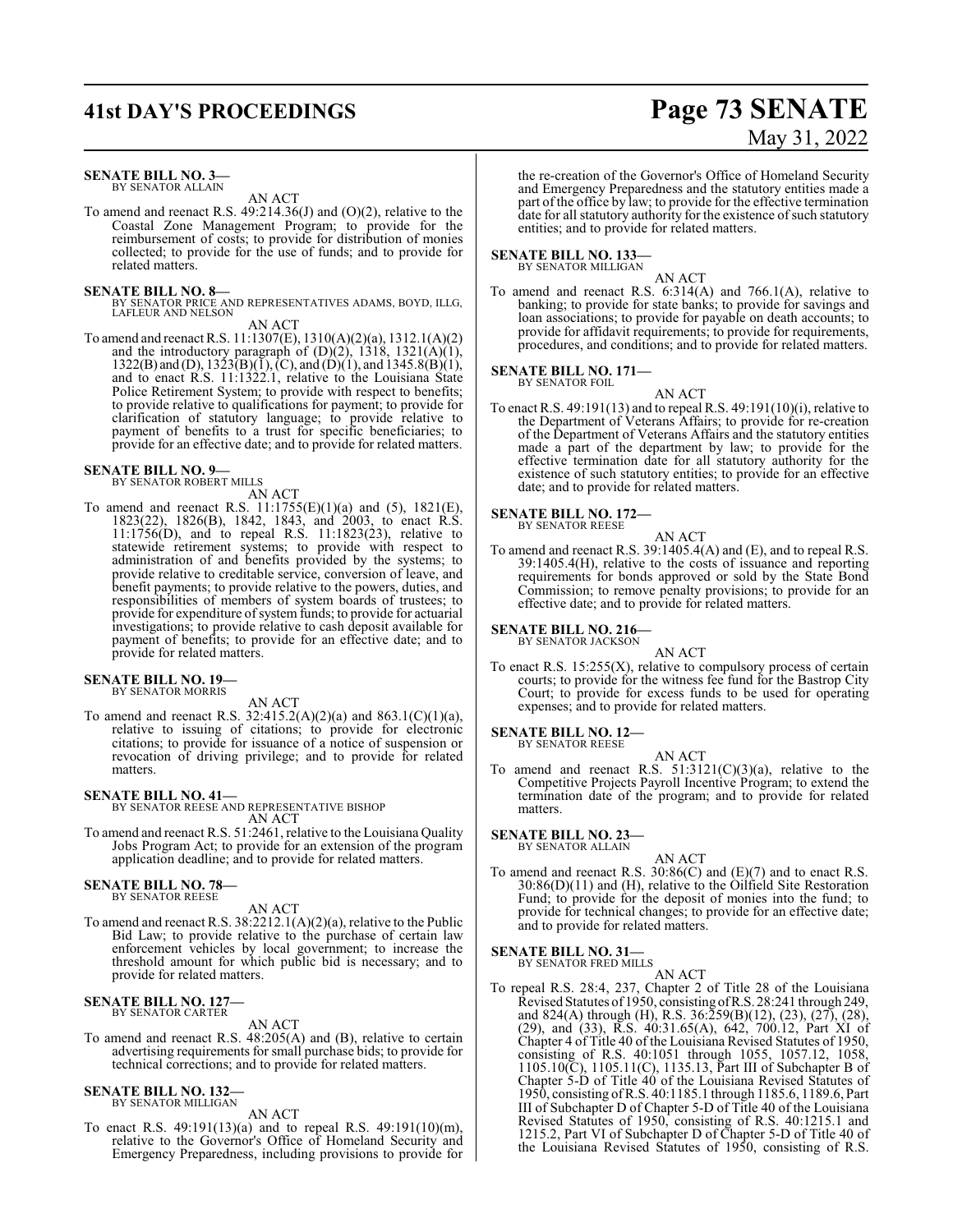40:1221.1 through 1221.11, 1249.3(B), 1261.1, 1263.5, Part IX of Subchapter A of Chapter 5-F of Title 40 of the Louisiana Revised Statutes of 1950, consisting of R.S. 40:1277.1, Part X of Subchapter A of Chapter 5-F of Title 40 of the Louisiana Revised Statutes of 1950, consisting of R.S. 40:1279.1, 1283.2, Part V of Subchapter B of Chapter 5-F of Title 40 of the Louisiana Revised Statutes of 1950, consisting of R.S. 40:1290.1 through 1290.4, Part I-A of Chapter 6 of Title 40 of the Louisiana Revised Statutes of 1950, consisting of R.S. 40:1312.1 through 1312.27, Subpart E of Part III of Chapter 6 of Title 40 of the Louisiana Revised Statutes of 1950, consisting of R.S. 40:1460.1 and 1460.2, 1597.2(B), 2001, 2009.1, 2013.4 through 2013.6, 2016, 2018.4, 2108, 2116.34(B), 2120.9, Part VI-B of Chapter 11 of Title 40 of the Louisiana Revised Statutes of 1950, consisting of R.S. 40:2175.11 through 2175.15, Part VI-C ofChapter 11 of Title 40 ofthe Louisiana Revised Statutes of 1950, consisting of R.S. 40:2176.1, Part IX of Chapter 11 of Title 40 of the Louisiana Revised Statutes of 1950, consisting of R.S. 40:2194 through 2194.5, Part X-AofChapter 11 ofTitle 40 of the Louisiana Revised Statutes of 1950, consisting of R.S. 40:2195.6, Part XI of Chapter 11 of Title 40 of the Louisiana Revised Statutes of 1950, consisting of R.S. 40:2196 through 2196.7, Part XV of Chapter 11 of Title 40 of the Louisiana Revised Statutes of 1950, consisting ofR.S. 40:2200.11 through 2200.15, Chapter 16 of Title 40 of the Louisiana Revised Statutes of 1950, consisting of R.S. 40:2331 and 2332, Chapter 17 of Title 40 of the Louisiana Revised Statutes of 1950, consisting of R.S. 40:2351 through 2355, 2405.2, Chapter 21 of Title 40 of the Louisiana Revised Statutes of 1950, consisting of R.S. 40:2481 through 2483, Chapter 23 of Title 40 of the Louisiana Revised Statutes of 1950, consisting of R.S. 40:2501 through 2505, and Chapter 24 of Title 40 of the Louisiana Revised Statutes of 1950, consisting of R.S. 40:2511 through 2519, and R.S. 46:52.2, Subpart A-1 of Part I of Chapter 3 of Title 46 of the Louisiana Revised Statutes of 1950, consisting of R.S. 46:160 through 160.11, Subpart B of Part I of Chapter 3 of Title 46 ofthe Louisiana Revised Statutes of 1950, consisting of R.S. 46:161 through 165, Subpart C of Part II of Chapter 3 of Title 46 of the Louisiana Revised Statutes of 1950, consisting of R.S. 46:261, Subpart D-3 of Part II of Chapter 3 of Title 46 of the Louisiana Revised Statutes of 1950, consisting of R.S. 46:287.1 through 287.9, Subpart D-1 of Part VI-A of Chapter 3 of Title 46 of the Louisiana Revised Statutes of 1950, consisting ofR.S. 46:440.4 through 440.8, 1094(D), 1442.3, Chapter 25 of Title 46 of the Louisiana Revised Statutes of 1950, consisting of R.S. 46:1991 through 1996, 2405.1, Chapter 35-A of Title 46 of the Louisiana Revised Statutes of 1950, consisting of R.S. 46:2431 through 2434, Chapter 52 of Title 46 of the Louisiana Revised Statutes of 1950, consisting of R.S. 46:2671 through 2675, and 2758.2(E) and (F), relative to health care; to repeal certain inactive or obsolete laws; and to provide for related matters.

## **SENATE BILL NO. 33—**

BY SENATOR FRED MILLS AND REPRESENTATIVE GLOVER AN ACT

To enact R.S. 40:2009.24, relative to nursing facilities; to require an emergency alternative electrical power source; to provide for minimum requirements; to provide for fuel; to provide for waivers; to provide for a compliance deadline; to provide for an extension; to provide for an effective date; and to provide for related matters.

**SENATE BILL NO. 64—**<br>BY SENATORS CONNICK AND BARROW AND REPRESENTATIVES<br>CARRIER, HORTON, ILLG, THOMPSON AND VILLIO AN ACT

To amend and reenact R.S. 14:2(B)(8), (29) and (40), 41(B), 42(A)(6) and (C), 43.2(A)(1) and (2), 43.3(A)(1), 44.1(A)(3),  $44.2(B)(2)$ , and the introductory paragraph of 93.5(A) and (B), Code of Criminal Procedure Art. 814(A)(12), and Code of Evidence Art. 412.1, and to enact R.S.  $14:41(D)$ , and  $42(A)(7)$ and Code of Criminal Procedure Art.  $814(A)(69)$  and  $(70)$ , relative to sex offenses; to provide relative to crimes of violence; to provide relative to the elements of certain sex

offenses; to provide relative to certain evidence in sexual assault cases; to provide relative to responsive verdicts for certain sex offenses; to provide definitions; and to provide for related matters.

### **SENATE BILL NO. 68—**

BY SENATOR FRED MILLS AND REPRESENTATIVES BEAULLIEU, CARRIER, FISHER, LARVADAIN AND MIGUEZ AN ACT

To amend and reenact R.S. 51:61, 64, and 65, relative to foreign trade zones; to provide relative to the Port of Iberia; to provide authorization for the port commission to make application to be designated as a foreign trade zone; and to provide for related matters.

**SENATE BILL NO. 71—** BY SENATOR CONNICK

AN ACT

To amend and reenact Children's Code Art. 305(A)(2) and (B)(3) and to enact Children's Code Art. 305(A)(3), relative to criminal court jurisdiction over children; to provide relative to the divestiture ofthe juvenile court's jurisdiction over serious crimes committed by juveniles; to provide relative to the district attorney's discretion to prosecute a juvenile as an adult for certain offenses; and to provide for related matters.

# **SENATE BILL NO. 72—**<br>BY SENATOR CONNICK

AN ACT

To amend and reenact Children's Code Art. 657, 658, 763, and 764, relative to juvenile court proceedings; to remove the authority of the juvenile court to dismiss petitions in Child in Need of Care and Families in Need of Services petitions on its own motion; and to provide for related matters.

**SENATE BILL NO. 73—**<br>BY SENATOR HEWITT

AN ACT

To enact R.S. 18:602(E)(5), relative to special elections for vacancies in certain local offices; to provide for exceptions; and to provide for related matters.

# **SENATE BILL NO. 74—**<br>BY SENATORS HEWITT AND SMITH

AN ACT

To amend and reenact R.S. 18:427(A), relative to poll watchers; to provide for qualifications; and to provide for related matters.

## **SENATE BILL NO. 87—**

BY SENATOR CATHEY

AN ACT To amend and reenact R.S.  $39:112(C)(1)(a)$  and (b), and (E)(2)(a), and to enact R.S. 39:112(E)(3), relative to capital outlay; to provide for the approval of the Joint Legislative Committee on Capital Outlay of economic development and emergency projects; to provide for the reporting of projects that are exempt from providing a local match; to provide for an effective date; and to provide for related matters.

## **SENATE BILL NO. 94—**

BY SENATOR JACKSON

AN ACT To amend and reenact R.S.  $17:81(Y)(1)$  and (3) and to enact R.S. 17:7(16), relative to instruction and posting of information in public schools regarding child assault awareness and prevention; to provide for responsibilities of the State Board of Elementary and Secondary Education and local public school governing authorities; and to provide for related matters.

### **SENATE BILL NO. 100—** BY SENATOR CATHEY

AN ACT

To enact R.S. 32:402.1(A)(3), relative to driver education; to provide an exemption for certain visa holders from driver education requirements; and to provide for related matters.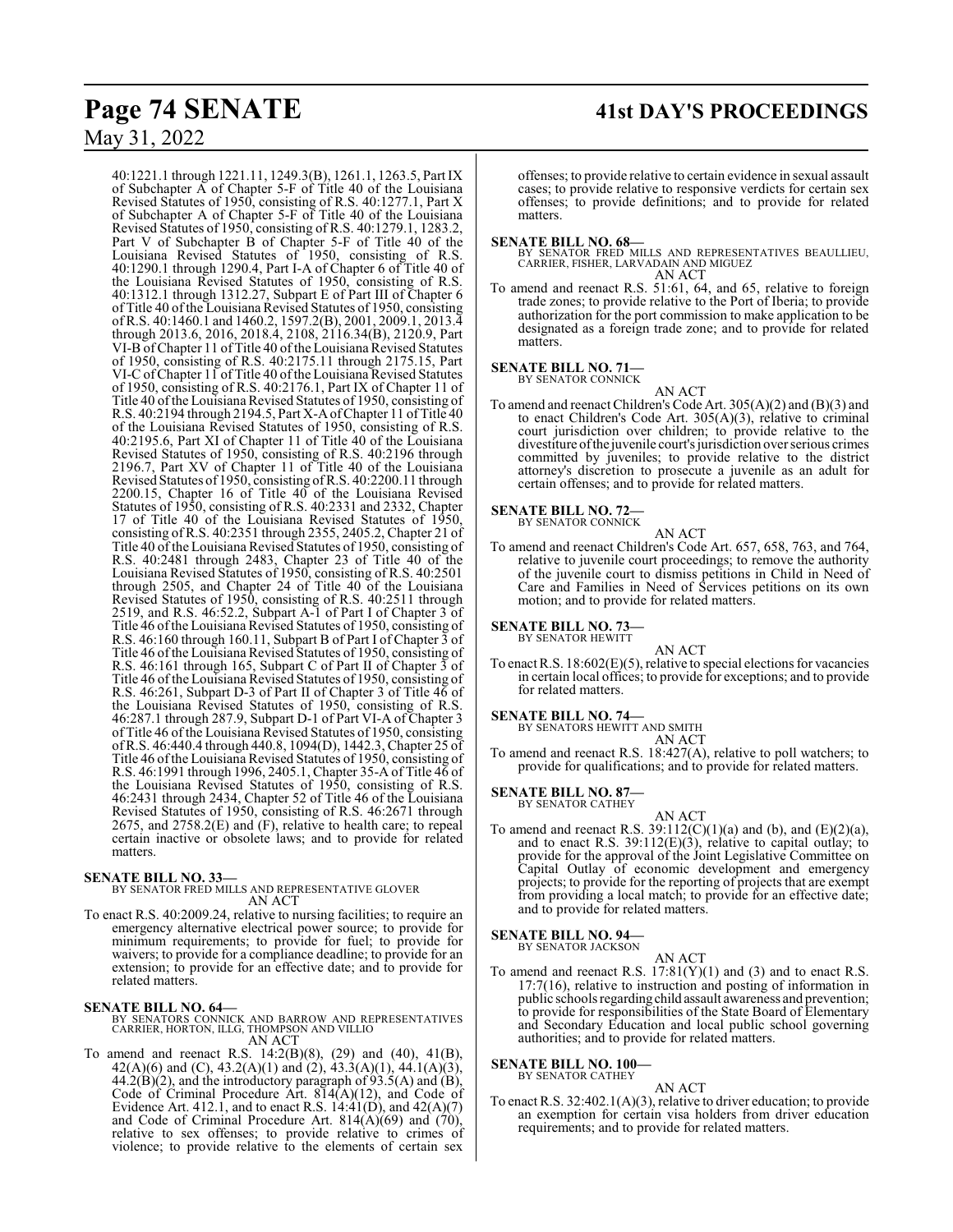# **41st DAY'S PROCEEDINGS Page 75 SENATE**

### **SENATE BILL NO. 103—** BY SENATOR FOIL

AN ACT

To enact R.S. 9:5605.2, relative to legal malpractice; to provide relative to filing time periods; to provide relative to the burden of proof; to provide relative to collectability of damages; and to provide for related matters.

### **SENATE BILL NO. 110—**

BY SENATORS REESE, LUNEAU, MCMATH AND MILLIGAN AN ACT

To amend and reenact the introductory paragraph of R.S. 10:9-  $109(c)(6)$ ,  $9-109(c)(6)(C)$ , the introductory paragraph of  $(c)(7)$ and  $(c)(7)(C)$  and to enact R.S. 10:9-109 $(c)(8)$  and Part VII-A of Chapter 9 of Title 45 of the Louisiana Revised Statutes of 1950, to be comprised of R.S. 45:1271 through 1281, relative to utilities; to provide relative to secured transactions; to provide for security interests in energy transition property; to provide relative to energy transition property bonds; to provide for financing orders of the Public Service Commission; to provide for appeals of financing orders; to provide for the sale and perfection of true sale status of energy transition property; to provide for conflict of laws; to provide for nonimpairment of bonds by the state; to provide relative to the jurisdiction of the Public Service Commission; to provide for definitions, terms, requirements, conditions, and procedures; and to provide for related matters.

### **SENATE BILL NO. 152—** BY SENATOR ABRAHAM

AN ACT

To amend and reenact R.S. 32:1261(A)(1)(l), relative to unauthorized acts of manufacturers, distributors, wholesalers, distributor branches, factory branches, and converters; to provide for protests; to provide for hearings performed by the Louisiana Motor Vehicle Commission; to provide for terms, conditions, and procedures; and to provide for related matters.

### **SENATE BILL NO. 168—** BY SENATOR ABRAHAM

AN ACT

To amend and reenact R.S. 22:1267.1(B) and to enact R.S. 22:1267.1(E), relative to the application of named storm, hurricane, wind, and hail deductibles in commercial property and commercial multi-peril insurance policies; to provide for a separate deductible for commercial coverage; to provide for a limitation ofthe separate deductible to property in this state; and to provide for related matters.

### **SENATE BILL NO. 174—** BY SENATOR REESE

AN ACT

To amend and reenact R.S. 12:1-1435(I) and to enact R.S. 6:518, 908, and 1153, relative to oppressed shareholders; to provide for shareholder's remedies regarding holding companies; to provide for shareholder's rights to withdraw shares; to provide for an effective date; and to provide for related matters.

# **SENATE BILL NO. 179—** BY SENATOR REESE

AN ACT

To enact Chapter 24-A of Title 51 of the Louisiana Revised Statutes of 1950, to be comprised of R.S. 51:1909.11, relative to annual filings and reporting requirements by charitable organizations; to provide for legislative approval of certain requirements; to provide for an effective date; and to provide for related matters.

**SENATE BILL NO. 196—** BY SENATOR CATHEY AND REPRESENTATIVE GAROFALO AN ACT

To enact Chapter 62 of Title 51 of the Louisiana Revised Statutes of 1950, to be comprised of R.S. 51:3221 and 3222, relative to import restrictions; to prohibit the importation of products from the Russian Federation into this state; to provide for termination of this Chapter; and to provide for related matters.

# May 31, 2022

## **SENATE BILL NO. 206—**

BY SENATORS JACKSON, BOUIE, CARTER, CATHEY, FIELDS, MCMATH, MORRIS AND STINE AN ACT

To enact R.S. 15:147(B)(20), relative to the powers and duties of the Louisiana Public Defender Board; to provide for entering into contracts with the University ofLouisiana at Monroe; to provide for an effective date; and to provide for related matters.

**SENATE BILL NO. 257—** BY SENATOR FRED MILLS AND REPRESENTATIVE GLOVER AN ACT

To enact R.S. 46:450.8, relative to Medicaid coverage for continuous glucose monitors; to require Medicaid coverage for continuous glucose monitors; to provide for the method of coverage; to provide for duties of the Louisiana Department of Health; and to provide for related matters.

**SENATE BILL NO. 258—** BY SENATOR HEWITT AND REPRESENTATIVE GAROFALO AN ACT

To amend and reenact R.S. 18:401.3(B), (C), and (D)(1), (2)(a)(i) and (ii), (3), and (4), and to enact R.S.  $18:401.3(E)$ , relative to emergency election plans; to provide for reasons for the development of a plan; to authorize alternative plans; to provide for procedures for approval of a plan; to provide for an effective date; and to provide for related matters.

### **SENATE BILL NO. 284—** BY SENATOR FOIL

AN ACT

To amend and reenact Code of Civil Procedure Art. 2412(D), 2414, and 2415 and R.S. 13:3921(A) and 3923, relative to garnishments; to provide for notice of filing of garnishment petitions; to provide for service of garnishment judgments; to provide for garnishment of wages; and to provide for related matters.

## **SENATE BILL NO. 290—**

AN ACT To amend and reenact the introductory paragraph of R.S. 27:27.1(C) and 27.1(C)(1), (3), and (8), (D)(1), (3), and (4), (E), (F), (J), the introductory paragraph of (L), and (M), 627, and 628(B), relative to sports wagering; to specifically include operators and electronic wagering in compulsive and problem gambling programs; to add certain parties to the exception from liability for certain disclosure of information; to allow the division of a licensee's promotional play credit between platforms; to provide a method of proportionate distribution of revenue dedicated to local government; and to provide for related matters.

### **SENATE BILL NO. 302—**

BY SENATOR BARROW

AN ACT To amend and reenact R.S. 47:463.56(A), (D), and (F), and to enact R.S. 47:463.56(H), relative to the "Girl Scouts of U.S.A." special prestige license plate; to change the distribution of the royalty fee to Girl Scouts Louisiana East and Girl Scouts of Louisiana - Pines to the Gulf; and to provide for related matters.

### **SENATE BILL NO. 305—** BY SENATOR FOIL

AN ACT

To enact Chapter 62 of Title 51 of the Louisiana Revised Statutes of 1950, to be comprised of R.S. 51:3221 through 3227, relative to deceptive and unfair trade practices; to provide for electronic dissemination of third-party commercial recordings or audiovisual works; to require disclosures; to provide for a private right of action; to provide for injunctive relief and orders to compel compliance; to provide that violations constitute a deceptive and unfair trade practice; to provide for definitions, terms, conditions, and procedures; and to provide for related matters.

BY SENATOR CORTEZ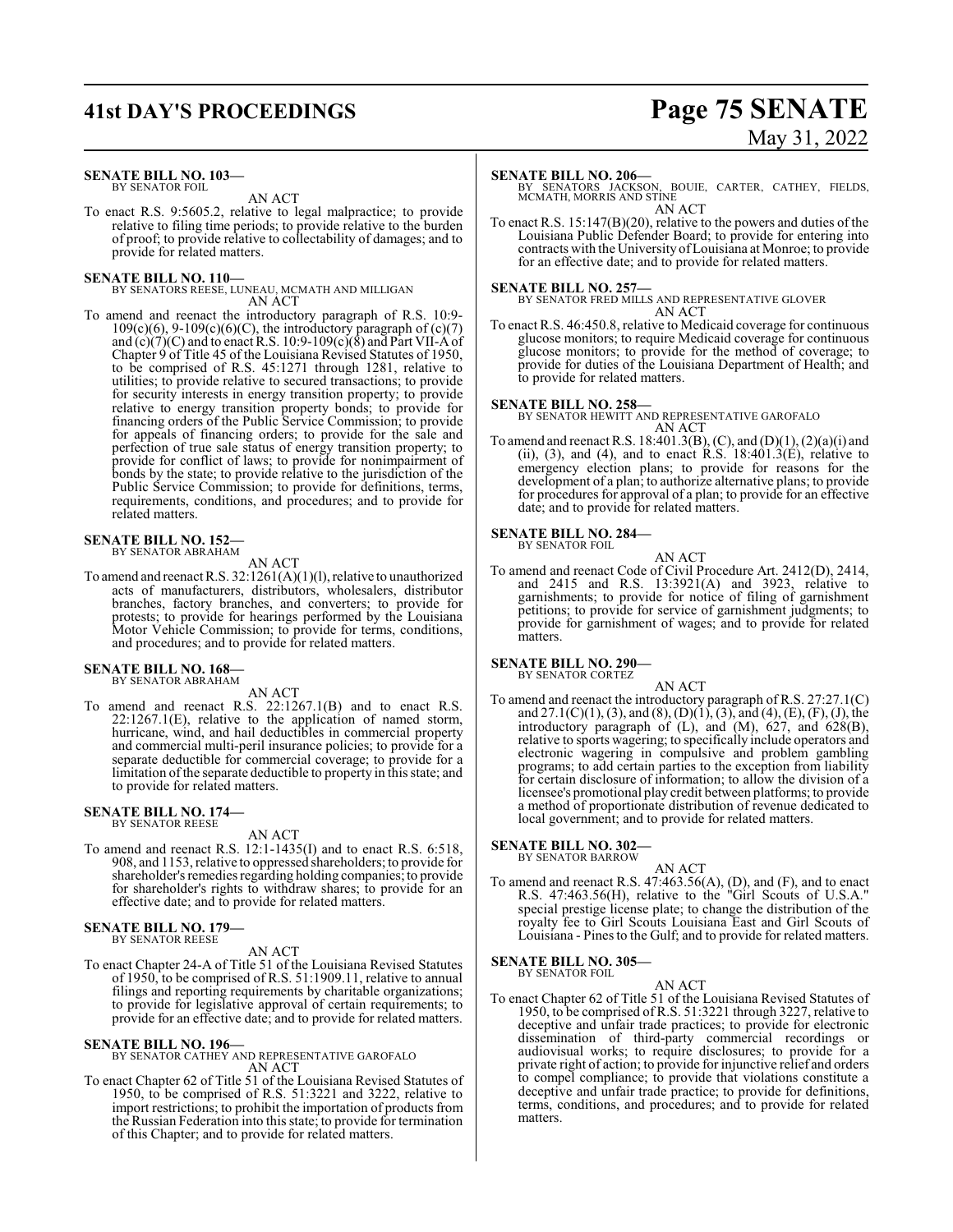### **SENATE BILL NO. 364—** BY SENATOR REESE

AN ACT

To amend and reenact R.S. 47:1837(G)(3), relative to the Louisiana Tax Commission; to provide for notice requirements for emergency rulemaking; and to provide for related matters.

### **SENATE BILL NO. 453—**

BY SENATOR MCMATH AND REPRESENTATIVES BRASS, FREIBERG, GADBERRY, CHARLES OWEN, SCHAMERHORN, SELDERS AND WRIGHT

AN ACT

To enact R.S. 32:378.4, relative to low-speed autonomous motor vehicles; to provide for regulatory exceptions for automated vehicles; and to provide for related matters.

### **SENATE BILL NO. 488—** BY SENATOR HEWITT

AN ACT

To amend and reenact R.S. 47:1705.1, relative to ad valorem tax millages; to provide with respect to constitutionally authorized millage adjustments; to provide for increases in the millage rate in certain parishes; to provide public hearing requirements; to provide for an effective date; and to provide for related matters.

**SENATE BILL NO. 219—** BY SENATOR JACKSON

## AN ACT

To enact R.S. 15:168(F), relative to the judicial district indigent defender fund; to provide for payments to expert witnesses; to provide for who qualifies for the funds; to provide for disbursement of the funds; and to provide for related matters.

### **SENATE BILL NO. 237—** BY SENATOR FIELDS

AN ACT

To enact R.S. 33:9097.35, relative to East Baton Rouge Parish; to create the Sagefield Crime Prevention and Improvement District; to provide relative to the boundaries, purpose, governance, and powers and duties of the district; to provide relative to district funding, including the authority to impose a parcel fee within the district, subject to voter approval; to provide for an effective date; and to provide for related matters.

# **SENATE BILL NO. 260—** BY SENATORS HEWITT AND BARROW

AN ACT

To amend and reenact R.S. 28:826, relative to the Community and Family Support System Fund; to change the name of the fund from the Community and Family Support System Fund to the Disability Services Fund; to provide for the purposes of the Disability Services Fund; and to provide for related matters.

### **SENATE BILL NO. 392—**

BY SENATORS BOUDREAUX AND CLOUD AND REPRESENTATIVES<br>BOYD, BUTLER, CORMIER, COUSSAN, DEVILLIER, DUBUISSON,<br>EMERSON, FISHER, FRIEMAN, GLOVER, GREEN, JORDAN,<br>LARVADAIN, MCMAHEN, DUSTIN MILLER, NEWELL, CHARLES<br>OWEN,ROBERT OWEN AN ACT

To enact R.S. 49:170.20 and 170.21, relative to state symbols; to designate St. Landry Parish as the Equine Capital of Louisiana; to designate St. Tammany Parish as the Thoroughbred Breeding Capital of Louisiana; and to provide for related matters.

and they are hereby presented for executive approval.

Respectfully submitted, YOLANDA J. DIXON Secretary of the Senate

### **Message from the House**

**SIGNED HOUSE BILLS AND JOINT RESOLUTIONS**

May 26, 2022

# **Page 76 SENATE 41st DAY'S PROCEEDINGS**

To the Honorable President and Members of the Senate:

I am directed to inform your honorable body that the Speaker of the House of Representatives has signed the following House Bills and Joint Resolutions:

# **HOUSE BILL NO. 287—** BY REPRESENTATIVE WILLARD

- AN ACT
- To enact R.S. 47:359(L), relative to occupational license taxes; to provide for the levy of occupational license taxes on certain computer programming businesses; to provide for the rate of the tax; to provide for requirements and limitations; to provide for an effective date; and to provide for related matters.

# **HOUSE BILL NO. 329—** BY REPRESENTATIVE ZERINGUE

AN ACT To amend and reenact R.S. 47:1483(A) and (C) and to repeal R.S. 47:1483(D), relative to payment of judgments issued by the Board of Tax Appeals; to provide for the payment of certain claims approved by the board; to provide for requirements and limitations; to provide for an effective date; and to provide for related matters.

### **HOUSE BILL NO. 377—**



To amend and reenact R.S. 15:590(7) and to enact R.S. 15:545(A)(3), relative to fingerprinting persons arrested for operating a motor vehicle while intoxicated; to provide for duties of law enforcement in every parish, municipality, and the state; to provide for additional offenses that require fingerprint and identification data; and to provide for related matters.

**HOUSE BILL NO. 417—** BY REPRESENTATIVES HILFERTY, FREIBERG, AND LANDRY AN ACT

To amend and reenact R.S.  $17:436.1(K)(1)$  and to enact R.S. 17:407.50.2, relative to licensed early learning centers and public elementary and secondary schools; to provide with respect to anaphylaxis training; to provide with respect to the administration of medication; to authorize the maintenance of a supply of auto-injectable epinephrine; to provide for definitions; to provide for effectiveness; and to provide for related matters.

### **HOUSE BILL NO. 604—**

BY REPRESENTATIVE DAVIS

AN ACT To amend and reenact R.S. 32:705(B)(3) and (4) and 707(D)(1)(a) and  $(J)(1)(c)$ (introductory paragraph) and R.S. 47:303(B)(2) and to enact R.S. 32:705(B)(5), relative to the transfer of ownership of a vehicle; to provide for the delivery of a certificate to a purchaser; to provide for application for certificates of title; to provide for vendor title responsibilities; and to provide for related matters.

### **HOUSE BILL NO. 710—**

BY REPRESENTATIVE STEFANSKI AN ACT

To amend and reenact R.S. 38:2225.2.4(B)(5)(introductory paragraph),  $(E)$ , and  $(F)(4)$  and to enact R.S. 38:2225.2.4(B)(7) and  $(F)(2)(f)$  and  $(6)$ , relative to the provisions of construction management at risk project delivery method; to provide for the "selection review committee" definition to include ranking proposers; to provide for the requirements of the selection review committee members; to provide for the procedures of the selection review committee; to provide for the requirements of the request for qualifications; to exempt the selection review committee meetings from the Open Meetings Law; to provide for the procedure of a nonresponsive construction management at risk bid winner; and to provide for related matters.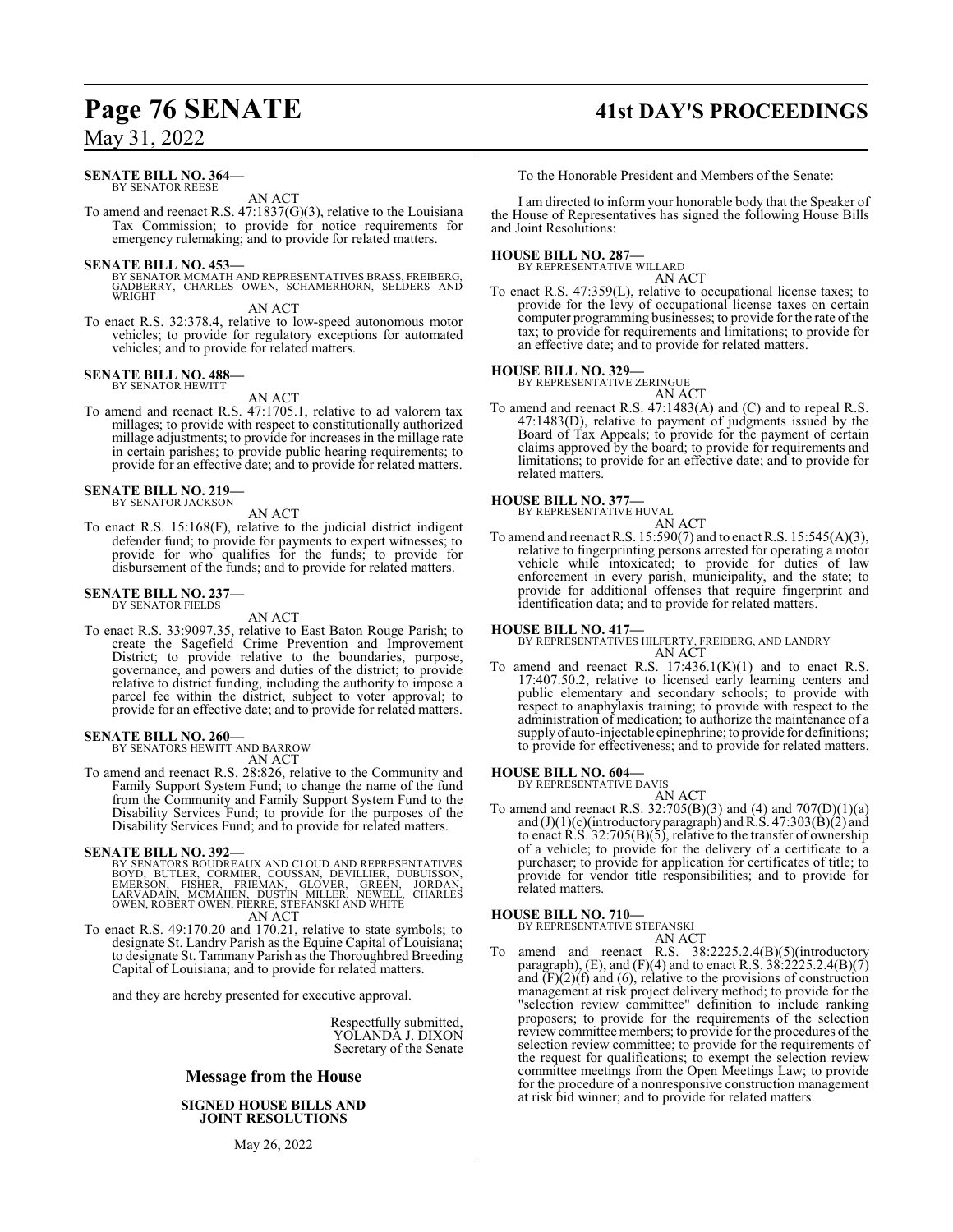# **41st DAY'S PROCEEDINGS Page 77 SENATE**

# May 31, 2022

**HOUSE BILL NO. 791—**

BY REPRESENTATIVE KERNER AN ACT

To enact R.S. 56:302.9(J), relative to penalties for charter fishing without required credentials; to provide for penalties; to provide for vessel monitoring system requirements; to provide for rules and regulations; and to provide for related matters.

and asked that the President of the Senate affix his signature to the same.

> Respectfully submitted, MICHELLE D. FONTENOT Clerk of the House of Representatives

The House Bills and Joint Resolutions contained herein were signed by the President of the Senate.

## **Message from the House**

### **SIGNED HOUSE BILLS AND JOINT RESOLUTIONS**

### May 31, 2022

To the Honorable President and Members of the Senate:

I am directed to inform your honorable body that the Speaker of the House of Representatives has signed the following House Bills and Joint Resolutions:

### **HOUSE BILL NO. 434—**

BY REPRESENTATIVES PHELPS AND JENKINS AN ACT

To enact Children's Code Article 896(H), relative to deferred dispositional agreements; to provide relative to eligibility; and to provide for related matters.

**HOUSE BILL NO. 508—**<br>BY REPRESENTATIVES GREGORY MILLER, ADAMS, BACALA,<br>BAGLEY, CARRIER, CORMIER, COUSSAN, CREWS, DAVIS,<br>DEVILLIER, ECHOLS, EDMONSTON, FARNUM, FISHER, FREEMAN,<br>FREBERG, GREEN, HARRIS, HILFERTY, HODGES, HORT

## AN ACT

To amend and reenact R.S. 46:1844(N)(2), relative to notification of an inmate's release; to provide relative to notification for victims, family members of victims, persons who filed victim registration and notification forms, law enforcement agencies, and district attorneys; to provide relative to notification of the release of an inmate who has been convicted of a crime of violence or sex offense; and to provide for related matters.

**HOUSE BILL NO. 523—** BY REPRESENTATIVES LACOMBE AND ROMERO AN ACT

To enact R.S. 26:309, relative to alcohol beverage control; to provide relative to brewing facilities; to authorize manufacturers or brewers to host contracted private events at brewing facilities; to provide for certain restrictions with respect to contracted private events at brewing facilities; to authorize manufacturers or brewers to charge certain fees for contracted private events at brewing facilities; to provide for an effective date; and to provide for related matters.

### **HOUSE BILL NO. 572—** BY REPRESENTATIVE JORDAN

AN ACT

To enact R.S. 33:4763(C), relative to condemned property; to provide for an online condemned property list; to provide for public access; to provide for removal of properties from the list; and to provide for related matters.

### **HOUSE BILL NO. 1007—**

BY REPRESENTATIVE PHELPS AN ACT

To amend and reenact R.S.  $47:2121(C)(1)$  and (3) and to enact R.S.  $47:2158.1$  and  $2231.1$  and Code of Civil Procedure Article 4736, relative to tax sale property; to provide relative to certain persons residing in tax sale property; to provide relative to the rights of owners of tax sale property; to provide for the right of possession and occupancy; to prohibit evictions of certain persons under certain circumstances; to prohibit the taking of possession of tax sale property under certain circumstances; to prohibit the charging of rental or lease payments under certain circumstances; to prohibit certain actions on tax sale property under certain circumstances; to provide for exceptions; and to provide for related matters.

## **HOUSE BILL NO. 1021—**

BY REPRESENTATIVES MCFARLAND, DEVILLIER, EDMONDS, FRIEMAN, GAROFALO, HARRIS, AND ROMERO AN ACT

To amend and reenact R.S.  $11:710(A)(3)$ ,  $(F)(1)$ , and  $(G)$  and R.S. 11:710.1(A)(introductory paragraph) and to enact R.S. 11:710(H), 710.1(F), and 710.2, relative to critical teacher shortages; to provide for employment of retirees of the Teachers' Retirement System of Louisiana; to allow a retiree to return to work without suspension or reduction of benefit in certain circumstances; to provide for application; to provide for determinations and reporting; to provide for an effective date; and to provide for related matters.

### **HOUSE BILL NO. 44—**

BY REPRESENTATIVE GREGORY MILLER

- AN ACT
- To amend and reenact R.S. 49:193(B)(10) and to enact R.S. 49:193(B)(11), relative to the sunset law; to add certain reports and related information to the list of required information to be provided to the legislative committees; and to provide for related matters.

# **HOUSE BILL NO. 118—** BY REPRESENTATIVE FIRMENT

AN ACT To amend and reenact R.S. 22:2171(C)(7), (D), (E)(6), (F)(12),  $(G)(12)$ , and  $(H)$  through  $(L)$  and to enact R.S. 22:2171 $(C)(23)$ through (26) and (M), relative to the Louisiana Property and Casualty Insurance Commission; to provide for the members of the commission; to create an ad hoc committee under the commission to study catastrophe property claims; to provide for the members of the commission's ad hoc committees; to make technical changes; and to provide for related matters.

# **HOUSE BILL NO. 149—** BY REPRESENTATIVE ILLG

AN ACT

To repeal R.S. 28:913.1(D), relative to the Jefferson Parish Human Services Authority; to repeal provisions requiring that the Jefferson Parish attorney be the legal advisor for the authority; to provide for effectiveness; and to provide for related matters.

# **HOUSE BILL NO. 182—** BY REPRESENTATIVE HOLLIS

AN ACT To amend and reenact R.S. 22:1653(A), 1654(B)(8), and 1657.1(C)(1)(introductory paragraph), relative to third-party administrators; to modify requirements relative to annual reports; to provide grounds for the commissioner to deny, suspend, or revoke a license; to modify the filing date relative to rebate transparency reports of pharmacy benefit managers; and to provide for related matters.

### **HOUSE BILL NO. 235—**

BY REPRESENTATIVE MCFARLAND AND SENATOR MORRIS AN ACT

To amend and reenact R.S. 46:1053(BB) and to repeal Act No. 171 of the 2017 Regular Session of the Legislature, relative to the Jackson Parish Hospital Service District; to provide relative to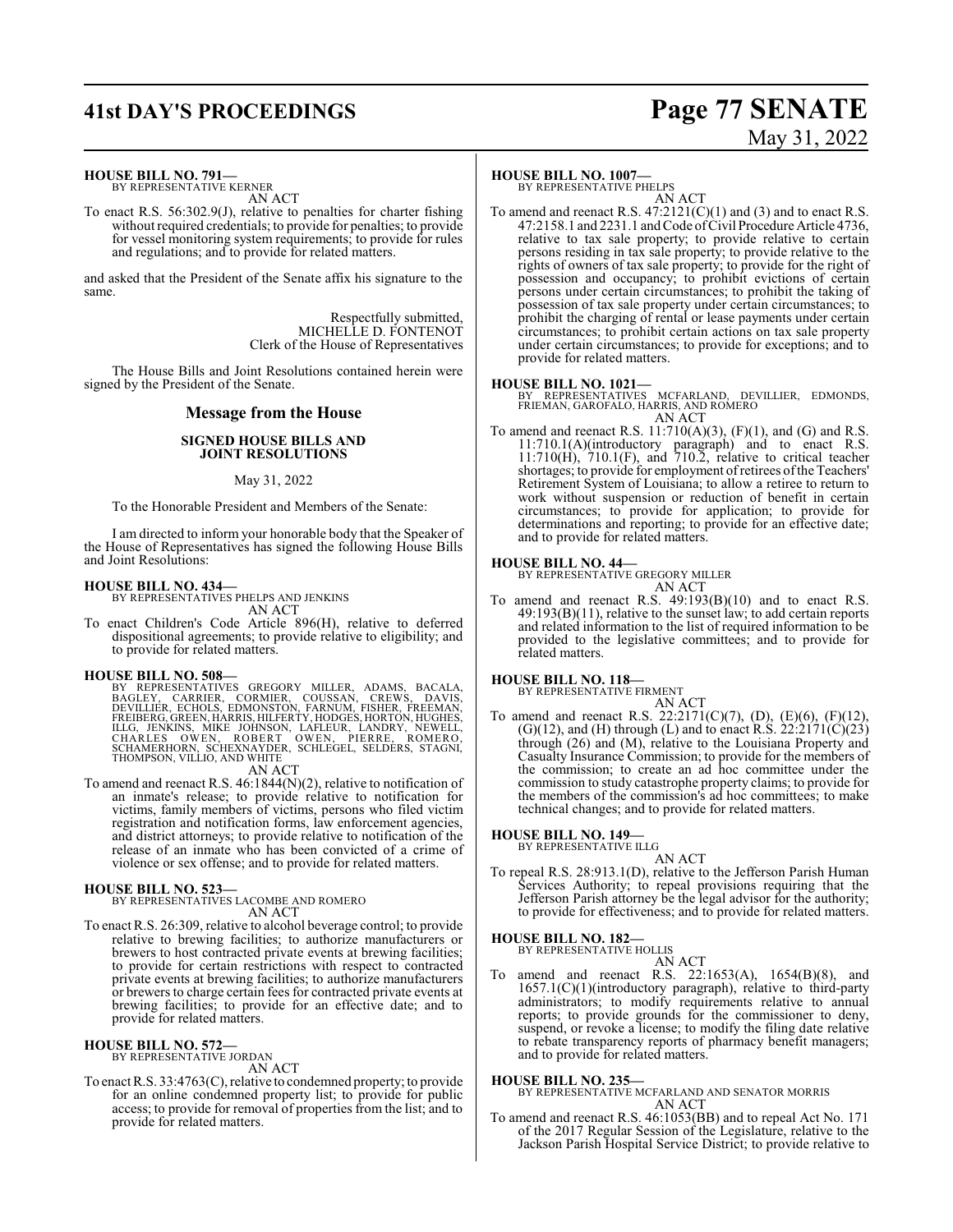the governing commission of the district; to provide for qualifications of members of the governing commission; to provide for appointment of the commission members; to repeal laws relative to governance of a hospital service district in any parish with a population greater than sixteen thousand and less than seventeen thousand according to the latest federal decennial census; to provide for an effective date; and to provide for related matters.

# **HOUSE BILL NO. 266—** BY REPRESENTATIVE WILLARD

AN ACT

To amend and reenact R.S. 36:259(B)(34) and R.S. 40:2018.1(A),  $(B)(1)(i)$ ,  $(C)$ , and  $(E)$  and to repeal R.S. 40:2018.1 $(G)$ , relative to the Louisiana Commission on HIV, AIDS, and Hepatitis C Education, Prevention, and Treatment; to revise the name of the commission; to provide for the means by which the chairman of the commission is selected; to delete references to AIDS within laws pertaining to the commission; to repeal provisions terminating the commission; and to provide for related matters.

# **HOUSE BILL NO. 625—** BY REPRESENTATIVE SELDERS

AN ACT

To amend and reenact R.S. 40:2155(B)(2) and to enact R.S. 40:2155(B)(3), relative to behavioral health service providers; to provide for offsite locations; to provide for defined geographic service locations; and to provide for related matters.

### **HOUSE BILL NO. 671—**

BY REPRESENTATIVE EDMONDS AN ACT

To amend and reenact R.S. 18:1373(A)(2), relative to preparation, testing, and adjusting of voting machine, to provide for notice of preparation of voting machines; to provide for review of test vote report; and to provide for related matters.

### **HOUSE BILL NO. 679—** BY REPRESENTATIVE DUPLESSIS

AN ACT

To amend and reenact R.S. 42:1111(E)(2)(d), relative to ethics; to provide relative to certain required statements regarding assistance in connection with certain transactions; to provide for the time period for certain actions by the Board of Ethics regarding such statements; and to provide for related matters.

### **HOUSE BILL NO. 827—**

BY REPRESENTATIVES GADBERRY, AMEDEE, CARRIER, DESHOTEL,<br>GAINES, HODGES, HORTON, JEFFERSON, JENKINS, LARVADAIN,<br>LYONS, CHARLES OWEN, SELDERS, AND STAGNI AN ACT

To enact Part VIII of Chapter 5-A of the Louisiana Revised Statutes of 1950, to be comprised of R.S. 40:1091, relative to health services for children; to provide relative to screening of children for autism spectrum disorder; to require such screening in certain instances; to provide for exceptions to the screening requirement; to provide a limitation of liability; and to provide for related matters.

### **HOUSE BILL NO. 1032—** BY REPRESENTATIVE ZERINGUE

AN ACT

To enact R.S. 48:461.26(E)(3), relative to outdoor advertising; to provide an exception to outdoor advertisement for an institution of postsecondary education, an institution of higher education, or a foundation affiliated with the institution; and to provide for related matters.

### **HOUSE BILL NO. 1067— (Substitute for House Bill No. 241 by Representative Riser)**

BY REPRESENTATIVE RISER AN ACT

To amend and reenact the heading of Part XIII of Chapter 11 of Title 23 of the Louisiana Revised Statutes of 1950, R.S. 23:1771, 1773, and 1775(B) and (C)(2), and R.S. 47:1508(B)(28), to enact R.S. 23:1775(F) and R.S. 47:1576.3 and 1576.4, and to repeal R.S. 23:1772, 1774, and 1776, relative to the Fresh Start

# **Page 78 SENATE 41st DAY'S PROCEEDINGS**

Proper Worker Classification Initiative and the Voluntary Disclosure Program; to provide for definitions; to provide for eligibility requirements for participation in the Voluntary Disclosure Program; to provide for the payment of unemployment taxes and penalties; to provide for withholding taxes, interest, and penalties; to provide for compliance with federal laws and regulations; to provide for a safe harbor; to provide for unemployment interest; to provide for a public records exception; to require the Department of Revenue to promulgate rules and regulations; and to provide for related matters.

**HOUSE BILL NO. 17—** BY REPRESENTATIVES DEVILLIER AND ROMERO AND SENATORS HENSGENS, ROBERT MILLS, MIZELL, PEACOCK, AND PRICE AN ACT

To enact R.S. 11:1145.5, relative to the Louisiana School Employees' Retirement System; to provide for a benefit increase; to provide for eligibility and funding; to provide for payment and timing of the benefit increase; and to provide for related matters.

### **HOUSE BILL NO. 55—**

BY REPRESENTATIVES BUTLER, AMEDEE, BRYANT, CARRIER,<br>WILFORD CARTER, CORMIER, EDMONDS, EDMONSTON, FISHER,<br>GADBERRY, HARRIS, HUGHES, JENKINS, LAFLEUR, LANDRY,<br>LARVADAIN,LYONS,MARCELLE,MCFARLAND,PRESSLY,ROMERO,<br>THOMPSON,VILLI AN ACT

To amend and reenact R.S. 40:1250.31(A)(1), relative to the medical assistance program of this state known as Medicaid; to provide for Medicaid coverage of dental care for certain persons with developmental or intellectual disabilities; to extend Medicaid coverage for dental care to certain Medicaid enrollees who reside in intermediate care facilities for people with developmental disabilities; to provide for an effective date; and to provide for related matters.

### **HOUSE BILL NO. 72—**

BY REPRESENTATIVE MAGEE

AN ACT To amend and reenact R.S. 40:1496(F), relative to Terrebonne Parish Fire Protection District Number Six; to provide for membership of its board of commissioners; to provide for an effective date; and to provide for related matters.

# **HOUSE BILL NO. 78—** BY REPRESENTATIVE ZERINGUE

AN ACT To amend and reenact R.S.  $24:513(A)(2)$  and  $(3)$  and R.S.  $39:75(A)(3)$ ,  $80(A)$  and  $(B)(1)(introductory)$  paragraph),  $1302(3)(i)$ , and  $1538(E)$  and to repeal R.S.  $24:513(J)(1)(c)(v)$ , relative to certain annual state financial reports; to provide definitions; to provide requirements; to provide for resolution in the event of conflict with other provisions of law; to provide an effective date; and to provide for related matters.

# **HOUSE BILL NO. 150—** BY REPRESENTATIVE ST. BLANC

AN ACT To amend and reenact R.S. 34:322.1(C) and (E) and 2472(B), relative to the Morgan City Harbor and Terminal District and certain port commissions; to extend the length of the term of commissioners; to provide for the domicile and regular meeting place of certain port commissions; and to provide for related matters.

## **HOUSE BILL NO. 155—**

BY REPRESENTATIVE FISHER

AN ACT To enact R.S. 47:2238.9, relative to property adjudicated to the city of Monroe; to provide relative to the city's authority and procedures relating to the acquisition and disposition of such property; and to provide for related matters.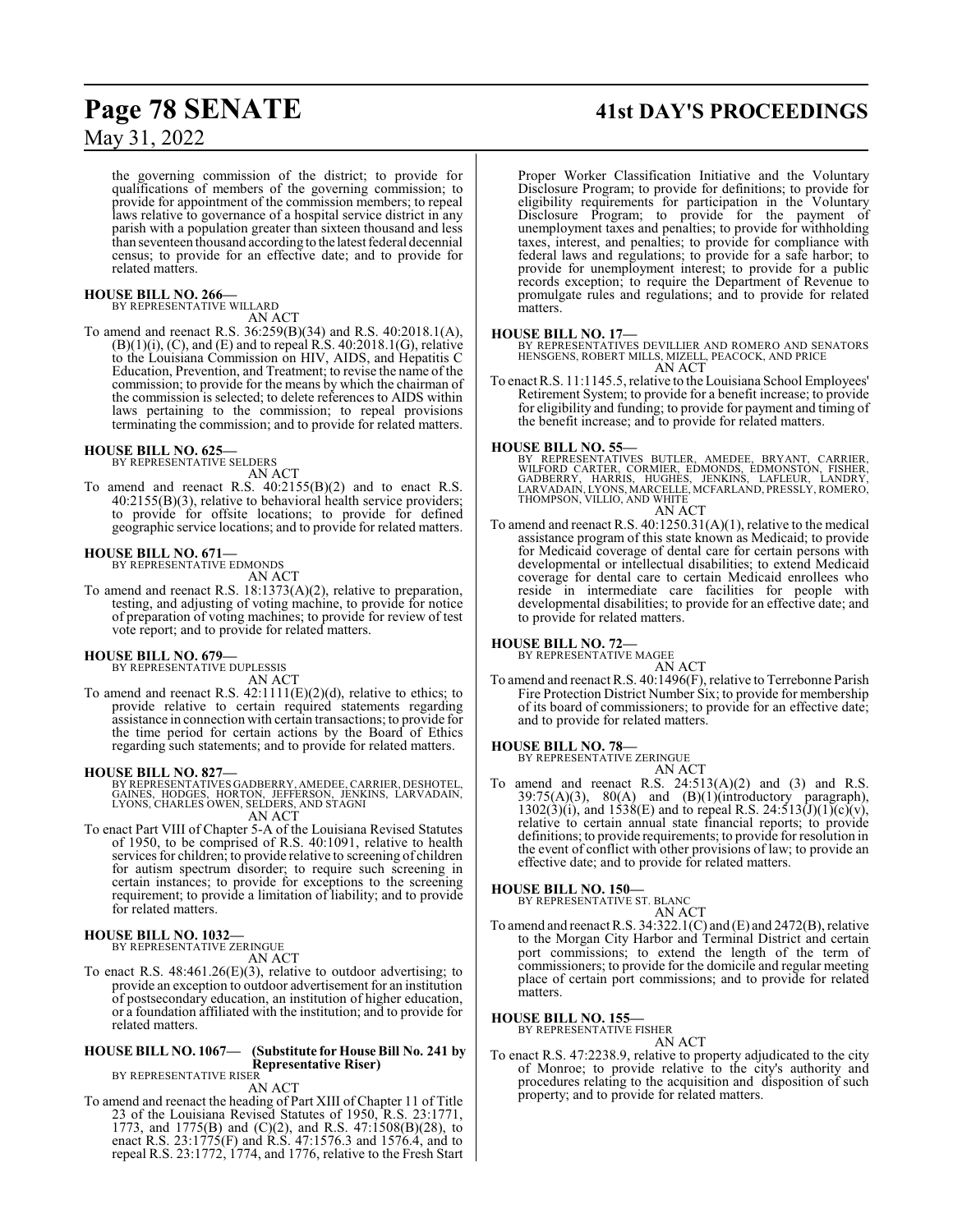# **41st DAY'S PROCEEDINGS Page 79 SENATE**

# May 31, 2022

**HOUSE BILL NO. 237—**

BY REPRESENTATIVE JENKINS AN ACT

To amend and reenact Item (g)(4)(b) of Paragraph 22 of Article XIV, Section 15.1 of the 1921 Constitution of Louisiana, as amended, continued as a statute pursuant to Article X, Section 18 of the 1974 Constitution of Louisiana, and R.S. 33:2492(7)(d)(ii) and to repeal R.S. 33:2552(7)(d)(ii), relative to the municipal fire and police civil service; to provide relative to the administration of tests by the state examiner; to make certain provisions applicable only to the city of Shreveport; and to provide for related matters.

### **HOUSE BILL NO. 244—** BY REPRESENTATIVE MINCEY

AN ACT

To enact R.S. 17:154.1(C) and 1945.3 and to repeal Subpart H of Part III of Chapter 1 of Title 17, comprised of R.S. 17:341 through 348, relative to public school calendars; to require public school governing authorities to determine school calendars; to provide relative to the powers and duties of the State Board of Elementary and Secondary Education and the state Department of Education with respect to school calendars; and to provide for related matters.

### **HOUSE BILL NO. 245—** BY REPRESENTATIVE MINCEY

AN ACT

To enact Children's Code Articles 1432(D) and 1433(F) and R.S. 17:184, relative to information required for a minor to be taken from school into protective custody; to require that certain information be provided to a school administrator; and to provide for related matters.

### **HOUSE BILL NO. 263—**

BY REPRESENTATIVE MINCEY AN ACT

To enact R.S. 17:81(BB), relative to the powers and duties of public school governing authorities; to require public schools and school districts to establish student check-out policies; to require a periodic review of such policies; and to provide for related matters.

# **HOUSE BILL NO. 270—** BY REPRESENTATIVE STAGNI

AN ACT

To enact R.S. 33:4712.24, relative to the naming of public buildings by the city of Kenner; to authorize the governing authority of the city of Kenner to name the Kenner council on aging building in honor of a living person; to provide for an effective date; and to provide for related matters.

### **HOUSE BILL NO. 301—**

BY REPRESENTATIVE EDMONDS AN ACT

To enact R.S. 32:413(E), relative to the designation of duplicate on a driver's license; to provide for the issuance of a duplicate driver's license; to prohibit a duplicate designation on a driver's license; and to provide for related matters.

### **HOUSE BILL NO. 308—**

BY REPRESENTATIVE JEFFERSON

- AN ACT
- To amend and reenact R.S. 23:1592(F), relative to unemployment compensation benefits; to provide for an increase in the minimum weekly benefit amount; and to provide for related matters.

### **HOUSE BILL NO. 349—**

BY REPRESENTATIVE BRYANT

- AN ACT
- To amend and reenact R.S. 17:493(D), relative to the removal of school bus operators; to provide for appeals of disciplinary actions under certain circumstances; to provide for effectiveness; and to provide for related matters.

### **HOUSE BILL NO. 363—**

BY REPRESENTATIVES BRYANT, ADAMS, BOYD, BRASS, DUPLESSIS,<br>EDMONSTON, FISHER, FREEMAN, FREIBERG, GAINES, GLOVER,<br>GREEN, HARRIS, HUGHES, JEFFERSON, JENKINS, TRAVIS JOHNSON,<br>JORDAN, LACOMBE, LAFLEUR, LARVADAIN, LYONS, MAGEE,<br> AND WILLARD

AN ACT

To amend and reenact R.S. 17:3902(B)(5), relative to the evaluation of teachers and administrators; to require that student learning targets used to inform the student growth component of an evaluation be developed in a meeting of each person being evaluated and his evaluator; to prohibit such targets not developed in this manner from being used in evaluations; and to provide for related matters.

**HOUSE BILL NO. 421—** BY REPRESENTATIVE GREGORY MILLER

AN ACT To amend and reenact R.S. 38:304(A), relative to the requirements for a levee commissioner; to provide relative to the language and education requirement for a levee commissioner; and to

## **HOUSE BILL NO. 455—**

provide for related matters.

BY REPRESENTATIVE MINCEY

AN ACT To amend and reenact R.S. 17:11(A), relative to approval of nonpublic schools; to provide for teacher qualifications; to provide for the powers and duties of the State Board of Elementary and SecondaryEducation; and to provide for related matters.

### **HOUSE BILL NO. 469—**

BY REPRESENTATIVE TRAVIS JOHNSON

AN ACT To enact Chapter 33 of Title 25 of the Louisiana Revised Statutes of 1950, to be comprised ofR.S. 25:1301 through 1306, relative to the "Delta Bike Trail Commission"; to create and provide with respect to the Delta Bike Trail Commission; to provide for the membership of the commission; to provide for the duties and responsibilities of the commission; and to provide for related matters.

### **HOUSE BILL NO. 470—**

- BY REPRESENTATIVE MCKNIGHT AN ACT
- To enact R.S. 17:3914(N), relative to personally identifiable information of public school students; to require the disclosure ofsocial security numbers of certain students; to provide for the sharing of information with the Louisiana Workforce Commission; and to provide for related matters.

### **HOUSE BILL NO. 509—**

BY REPRESENTATIVE MINCEY

- AN ACT
- To enact R.S. 17:420, relative to public school teachers; to require the state Department of Education to maintain a database and to report to the legislative education committees on training that professional teachers are required to complete; and to provide for related matters.

**HOUSE BILL NO. 510—** BY REPRESENTATIVE MINCEY AND SENATOR BARROW AN ACT

To enact R.S. 17:420, relative to public school teachers; to provide relative to the effectiveness of requirements for training of professional teachers; and to provide for related matters.

**HOUSE BILL NO. 587—** BY REPRESENTATIVES HILFERTY AND WILLARD AN ACT

To amend and reenact R.S. 38:330.12.1(C)(5) and (7), relative to the composition of the Lakefront Management Authority Board; to provide relative to the appointment of authority members; and to provide for related matters.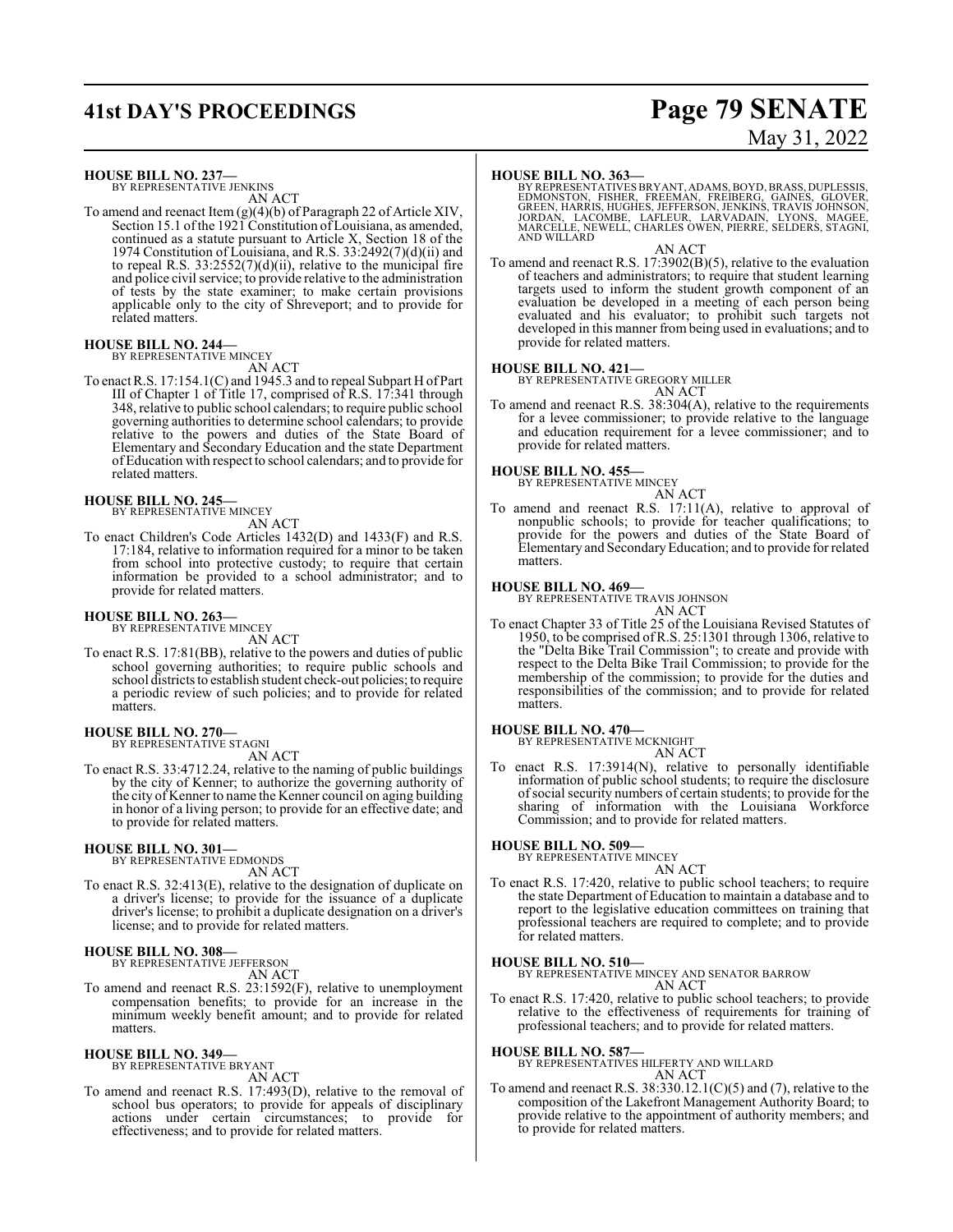### **HOUSE BILL NO. 622—**

BY REPRESENTATIVE BEAULLIEU AN ACT

To amend and reenact R.S. 23:1605(D) through (G) and to enact R.S.  $23:1605(C)(5)$ , (H), and (I), relative to unemployment compensation; to require the Louisiana Workforce Commission to conduct certain checks with respect to unemployment compensation; to require the recovery of overpayments; and to provide for related matters.

# **HOUSE BILL NO. 647—** BY REPRESENTATIVE HILFERTY

AN ACT

To amend and reenact R.S. 33:9091.14(D)(1), (2), (4), (5), and (6), relative to Orleans Parish; to provide relative to the Mid-City Security District; to provide relative to the governing board of the district; to provide relative to the membership of the board; to provide relative to board appointments and officers; to provide for an effective date; and to provide for related matters.

**HOUSE BILL NO. 777—** BY REPRESENTATIVE GLOVER

AN ACT To amend and reenact R.S. 33:2476.6, relative to the municipal fire and police civil service board in certain municipalities; to provide relative to the office of board secretary; to provide relative to the salary and benefits of the secretary; and to provide for related matters.

### **HOUSE BILL NO. 797—** BY REPRESENTATIVE DUPLESSIS

AN ACT

To amend and reenact R.S. 33:9039.62, 9039.68(A)(3) and (B)(1), (2)(b), and (3), 9039.69(A)(3) and (5), and 9039.72(A)(14) and to enact R.S.  $33:9039.63.1$ ,  $9039.68(B)(2)(c)$ ,  $9039.69(C)$ , and 9039.72(D), relative to Orleans Parish; to provide relative to the BioDistrict New Orleans; to provide relative to the boundaries and powers and duties of the district; to provide relative to the creation of subdistricts; to require that district projects be in compliance with certain rules and regulations; to provide for an effective date; and to provide for related matters.

## **HOUSE BILL NO. 817—**

BY REPRESENTATIVE MIKE JOHNSON AN ACT

To amend and reenact R.S. 15:1202(A), relative to the membership of the Louisiana Commission on Law Enforcement and Administration of Criminal Justice; to add a member to the commission; to provide for related matters.

### **HOUSE BILL NO. 820—** BY REPRESENTATIVE VILLIO

AN ACT

To enact R.S. 14:230.1, relative to forfeiture; to provide for definitions; to provide relative to seizure and forfeiture; to provide relative to criminal offenses; to provide for exceptions; to provide for court proceedings; to provide relative to actions of law enforcement; to provide relative to court judgments; to provide for certain time periods; to provide relative to the applicability of remedies; to provide for the allocation of proceeds; and to provide for related matters.

## **HOUSE BILL NO. 852—**

BY REPRESENTATIVES SCHLEGEL, AMEDEE, BACALA, BRASS, CARRIER, CREWS, DAVIS, DUBUISSON, ECHOLS, EDMONDS,<br>FIRMENT, CREWS, DAVIS, DUBUISSON, ECHOLS, EDMONDS,<br>FIRMENT, FISHER, FONTENOT, FREEMAN, FREIBERG, GAROFALO,<br>GLOVER, GREE

### AN ACT

To enact Part IV of Chapter 43 of Title 17 of the Louisiana Revised Statutes of 1950, comprised of R.S. 17:4033.1, relative to providing books and reading materials for certain public school students; to establish the Reading Enrichment and Academic Deliverables Program; to provide forstudent eligibility, program administration, and funding; and to provide for related matters.

# **Page 80 SENATE 41st DAY'S PROCEEDINGS**

### **HOUSE BILL NO. 864—**

BY REPRESENTATIVES DAVIS, CARRIER, CREWS, DUBUISSON,<br>GREEN,HORTON,KERNER,LANDRY,LARVADAIN,LYONS,MARINO,<br>MCKNIGHT, NEWELL, PIERRE, SCHAMERHORN, SEABAUGH,<br>SELDERS,ST.BLANC,STAGNI,WHEAT,ANDWRIGHT AND SENATOR WARD

### AN ACT

To amend and reenact R.S. 34:1133(B), (C)(7), and (G), 1134(A), and 1135(B) and to enact R.S. 34:1136(D), relative to the Board of Louisiana River Pilot Review and Oversight; to provide for the membership of the board; to provide for per diem for the judge member; to provide for a procedure regarding review of proposed rules; to provide for board funds; and to provide for related matters.

### **HOUSE BILL NO. 869—**

BY REPRESENTATIVE ROMERO

AN ACT

To designate a portion of United States Highway 90 in Jefferson Davis Parish as the "Winston Guillory Memorial Highway"; to designate a portion of Louisiana Highway 14 in Jefferson Davis Parish as the "Marion "Butch" Fox Memorial Highway"; to designate a portion of Louisiana Highway 21 in Washington Parish as the "Lt. Brian Anthony Nichols "Lt. Nic" Memorial Highway"; and to provide for related matters.

### **HOUSE BILL NO. 874—**

BY REPRESENTATIVE STAGNI AN ACT

To amend and reenact Subparagraphs(9)(b), (c), and (e) and Subsubparagraph(9)(d)(i) of Article XIV, Section 15.1 of the 1921 Constitution of Louisiana, as amended, continued as a statute pursuant to Article X, Section 18 of the 1974 Constitution of Louisiana, and R.S. 33:2479(H), relative to the municipal fire and police civil service; to provide relative to the appointment, supervision, and discharge of the deputy state examiner; to remove certain powers granted to the State Civil Service Commission with respect to the deputy state examiner; and to provide for related matters.

## **HOUSE BILL NO. 879—**

BY REPRESENTATIVE GADBERRY AN ACT

To amend and reenact R.S. 33:1233(A)(3), relative to parish governing authorities; to provide relative to the compensation of parish governing authority members; to provide relative to an authorized expense allowance; to increase the maximumamount authorized to be paid; and to provide for related matters.

### **HOUSE BILL NO. 886—**

BY REPRESENTATIVE STAGNI

## AN ACT

To amend and reenact R.S. 33:2493(A)(5)(introductory paragraph) and (e) and 2553(A)(5)(introductory paragraph) and (e), relative to the municipal fire and police civil service; to provide relative to the admission to tests; to provide relative to test applications; to grant certain powers to the state examiner with respect to such applications; and to provide for related matters.

### **HOUSE BILL NO. 895—**

BY REPRESENTATIVES MAGEE AND LANDRY AN ACT

To enact Chapter 17-E of Title 25 of the Louisiana Revised Statutes of 1950, to be comprised of R.S. 25:850.21, relative to Orleans Parish; to create the LaSalle Cultural Corridor District; to provide relative to the boundaries, purpose, governance, and powers and duties of the district; and to provide for related matters.

### **HOUSE BILL NO. 906—** BY REPRESENTATIVE WHEAT

AN ACT To repeal R.S. 33:383(A)(3), relative to municipal elections in certain Lawrason Act municipalities; to remove a requirement to use the gubernatorial election date for such elections by certain municipalities; and to provide for related matters.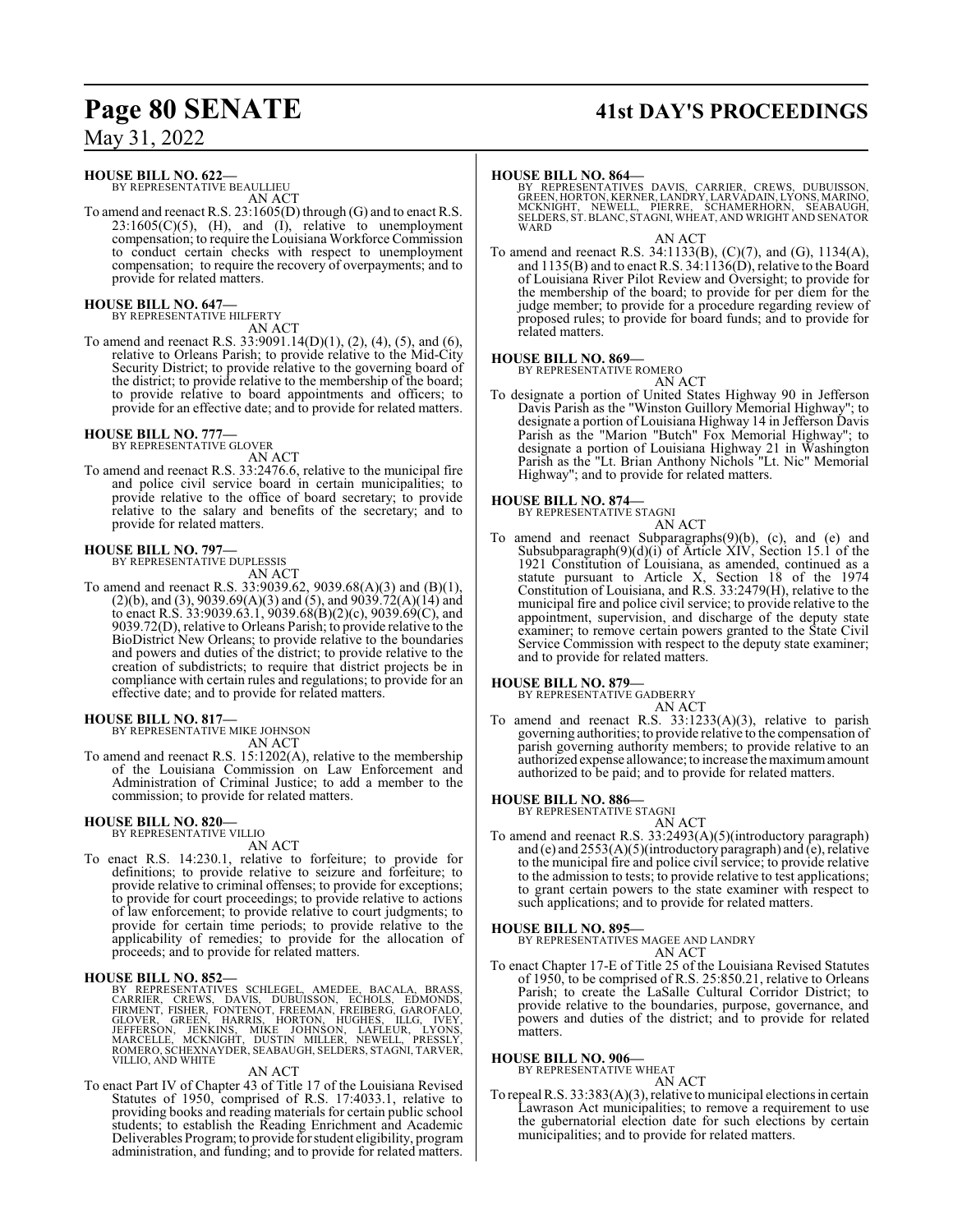### **HOUSE BILL NO. 63—**

BY REPRESENTATIVE FREEMAN AN ACT

amend and reenact R.S.  $39:51.1(B)(1)$ , relative to nongovernmental entity funding request forms; to exempt certain entities from providing certain information on the request form; and to provide for related matters.

**HOUSE BILL NO. 317—** BY REPRESENTATIVE WILLARD

AN ACT

To enact R.S. 22:1337(D), relative to homeowners' insurance policies; to provide for policy deductibles as applied to named storm, hurricane, and wind and hail deductibles; to require the execution of a separate form that lists the specific amount for each deductible expressed as a percentage of the insured value of the property or as a specific dollar amount or both; to provide for an effective date; and to provide for related matters.

### **HOUSE BILL NO. 473—** BY REPRESENTATIVE DUPLESSIS

AN ACT

To amend and reenact R.S.  $44:32(C)(1)(a)$ , relative to public records; to provide for examination of public records; to provide for a fee for transmitting electronic copies of public records; to provide for an effective date; and to provide for related matters.

# **HOUSE BILL NO. 532—** BY REPRESENTATIVES HUVAL AND GAROFALO

AN ACT

To enact R.S. 22:36, relative to health insurance coverage for fire employees; to generally prohibit a health insurance issuer from refusing enrollment of retired fire employees based solely on the status of retirement; to prohibit discrimination between active and retired fire employees for purposes of insurance coverage; to provide for applicability; to provide for definitions; and to provide for related matters.

### **HOUSE BILL NO. 582—**

BY REPRESENTATIVES STAGNI, CREWS, DUPLESSIS, ECHOLS,<br>EMERSON,FISHER,GAINES,HARRIS,IVEY,MIKEJOHNSON,JORDAN,<br>LAFLEUR, LARVADAIN,MARCELLE,MCMAHEN,CHARLES OWEN,<br>PRESSLY,SCHLEGEL,SELDERS,AND THOMPSON<br>AN ACT

To amend and reenact R.S. 37:1103(introductory paragraph) and to enact R.S. 37:1131 through 1145, relative to adding the state of Louisiana to the Licensed Professional Counselors Interstate Compact; to provide for the increase of public access to professional counseling services; to provide forthe enhancement of public health and safety; to provide for multistate practice regulations; to provide for spousal support for relocating active duty military personnel; to provide for the exchange of licensure among member states; to provide for use of telehealth technology; to provide for uniformityof professional counseling licensure requirements; to eliminate the requirement for licenses in multiple states; to provide for opportunities for interstate practice by licensed professional counselors who meet uniform licensure requirements; and to provide for related matters.

### **HOUSE BILL NO. 630—** BY REPRESENTATIVE BRYANT

AN ACT

To designate a portion of Louisiana Highway 31 in Iberia Parish and St. Martin Parish as the "Judge Paul deMahy Highway"; to designate a portion of Louisiana Highway 675 in Iberia Parish as the "Judge Charles L. Porter Highway"; to designate a portion of Louisiana Highway 347 in St. Martin Parish as the "Judge Carl J. Williams Memorial Parkway"; to designate a portion of Louisiana Highway 96 in St. Martin Parish as the "Judge C. Thomas Bienvenu, Jr. Memorial Highway"; and to provide for related matters.

### **HOUSE BILL NO. 669—**

BY REPRESENTATIVE PIERRE AN ACT

To amend and reenact R.S. 32:408.1(E) and R.S. 40:1461(A) and to enact R.S.  $15:587(A)(1)(e)(vi)$  and (vii), relative to background checks of private training or private driving instructor training schools or agencies; to provide for a criminal history background check of every person engaged in private driving instructor training school or agency; to provide for noncommercial driving examinations or tests; to modify the procedure for a criminal history background check of the principal of the third-party examiner or tester; to define the term criminal history background check"; to provide for fingerprints and other identifying information; to require the office of motor vehicles to execute a thorough background investigation to be conducted by the Louisiana Bureau of Criminal Identification and Information; to provide for the cost of fingerprint cards; and to provide for related matters.

# **HOUSE BILL NO. 732—** BY REPRESENTATIVE DUPLESSIS

AN ACT

To enact Chapter 17-E of Title 25 of the Louisiana Revised Statutes of 1950, to be comprised of R.S. 25:850.21, and to repeal R.S. 33:2740.26, relative to Orleans Parish; to provide relative to the Louis Armstrong Park Authority and Historic Jazz District; to provide that the district is a political subdivision of the state; to provide relative to the governing board ofthe district; to provide relative to the membership of the board; to provide relative to the powers and duties of the district; and to provide for related matters.

### **HOUSE BILL NO. 776—**

BY REPRESENTATIVE GLOVER

- AN ACT To designate a portion of Interstate 49 in Shreveport, Louisiana, as
- "The Cooper Road Pioneers Memorial Interchange".

### **HOUSE BILL NO. 780—**

BY REPRESENTATIVE MAGEE

- AN ACT
- To enact Part V of Chapter 12-A of Title 33 of the Louisiana Revised Statutes of 1950, comprised of R.S. 33:4709.31, relative to the city of Houma; to create the Houma Restoration District; to provide relative to the boundaries, purpose, governance, and powers and duties of the district; to provide relative to district funding; to provide for an effective date; and to provide for related matters.

# **HOUSE BILL NO. 783—** BY REPRESENTATIVE DAVIS

AN ACT To amend and reenact R.S. 8:1(introductory paragraph), (5), (8), (9), (11), and (13) through (40), 67, 70, 76(A) and (B), 78(D), 103, 105, 107, 122(A), 123(B)(introductory paragraph), 131(A), 131.1(A),  $132.1(A)$ ,  $133.1(A)$ ,  $133.2(B)$ (introductory paragraph), 135.1(A), 135.2(B)(introductory paragraph), 141, 141.1(C), 141.3(B), (C), (E), and (F), 204, 302(A) through (C), 303, 305 through 307, 308(A) and (C), 311, 314, 316 through 401, 402(introductory paragraph), 403, 404, 407, 408, 411(introductory paragraph), 412(B)(2), 451, 453, 454.1(A), 455, 457 through 459, 459.1(A) and (B), 460, 461(B),  $465(A)(1)$ (introductory paragraph), (b), and (c), (2), (4)(h), and  $(5)(d)$ ,  $(B)$ , and  $(C)$ ,  $501(A)$ ,  $502(A)(1)(a)$  and  $(D)$ , 502.2(introductory paragraph) and (5), 503, 504, 505, 505.2(introductory paragraph) and  $(3)$ , 506 $(B)$  and  $(C)(1)$ , 506.1(A), 507, 508, 601, 604, 605, 606(B), 653(B), 663(B), (C),  $(D)(2)$  and  $(4)$ ,  $(E)$ (introductory paragraph) and  $(1)$ ,  $(F)(3)$ , and  $(G)(4)$ , 673(introductory paragraph), 676(A)(6), (B), and (C),  $680(A)$  and (C), 701 through 705, 706(C), 801, 802(B), (E), and (F), 803, 805 through 809, 813, 901, 902, 903(A) and (B), 903.1, 904, and 905 $\overline{C}$ ) and to enact R.S. 8:1(41) through (44), relative to providing technical corrections for Title 8 of the Louisiana Revised Statutes of 1950; to provide for technical corrections; to provide for standardization of language; and to provide for related matters.

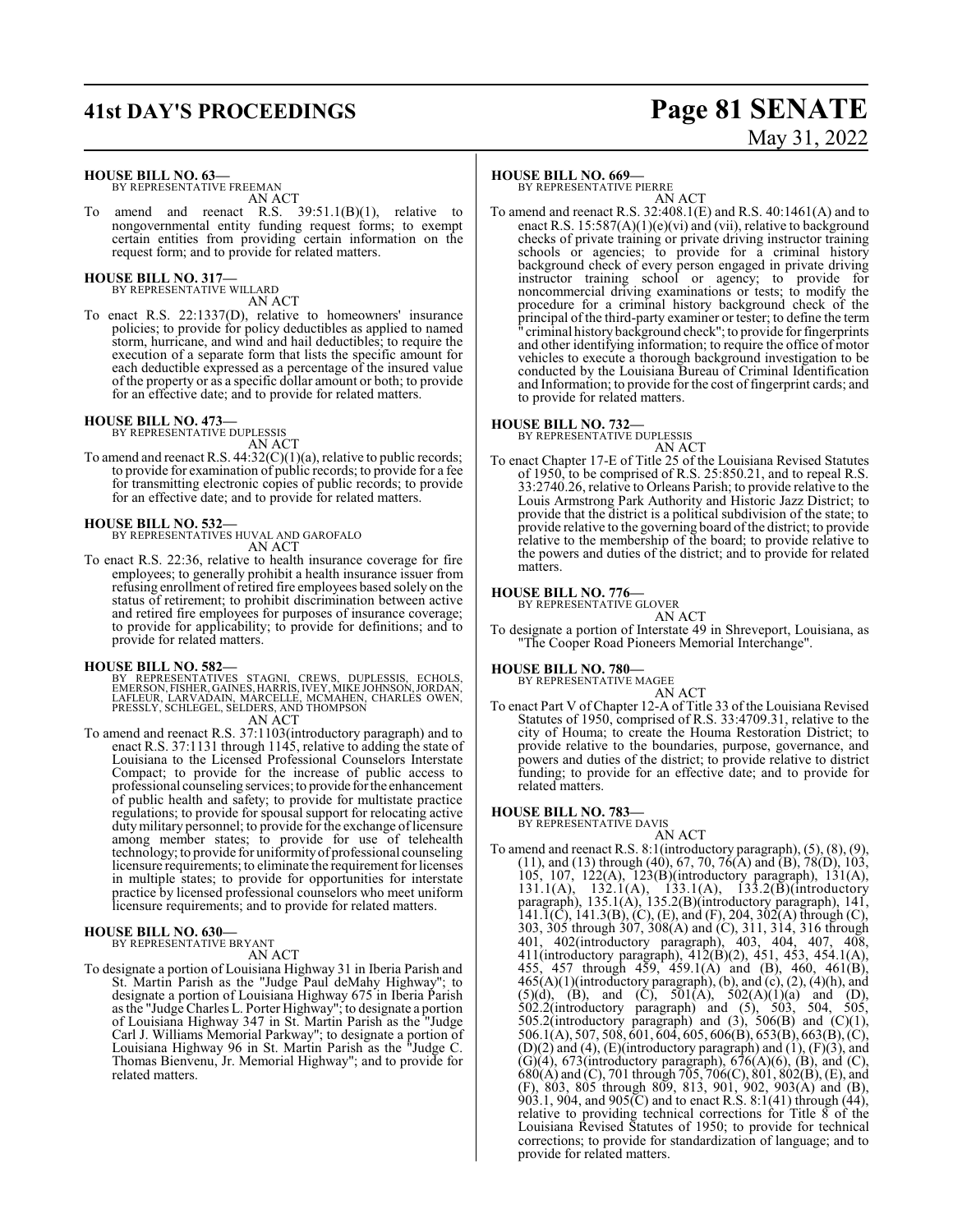## **HOUSE BILL NO. 818—**

BY REPRESENTATIVE HUGHES AN ACT

To amend and reenact R.S. 13:2575(A)(2), (B)(2), (D)(2), and (F)(2), relative to administrative adjudication; to provide relative to blighted or abandoned property; to provide for procedures; to provide for exemptions for certain populations; and to provide for related matters.

### **HOUSE BILL NO. 828—**

BY REPRESENTATIVES HORTON AND GEYMANN AN ACT

To amend and reenact R.S. 40:4.9(B), relative to preparation in private homes of foods for sale; to provide relative to an exemption for home-based preparers of low-risk foods for sale from laws and regulations pertaining to food preparation; to provide for the annual sales threshold qualifying home-based food preparers for this exemption; and to provide for related matters.

### **HOUSE BILL NO. 830—** BY REPRESENTATIVE DAVIS

AN ACT

To amend and reenact R.S. 49:222(B)(1)(a) and to enact R.S. 49:222(B)(15), relative to fees chargeable by the secretary of state; to provide for transferring a limited liability company name; to establish a fee for certain termination services; to establish fees relative to structured settlement purchase companies; to make technical changes; and to provide for related matters.

### **HOUSE BILL NO. 832—** BY REPRESENTATIVE CARRIER

AN ACT

To enact Section 2 of Act No. 444 of the 2021 Regular Session of the Legislature of Louisiana, relative to restroom access for individuals with certain conditions; to provide for designation of an Act of the Legislature of Louisiana by means of a short title; and to provide for related matters.

and asked that the President of the Senate affix his signature to the same.

> Respectfully submitted, MICHELLE D. FONTENOT Clerk of the House of Representatives

The House Bills and Joint Resolutions contained herein were signed by the President of the Senate.

## **Message from the House**

## **SIGNED HOUSE CONCURRENT RESOLUTIONS**

## May 31, 2022

To the Honorable President and Members of the Senate:

I am directed to inform your honorable body that the Speaker of the House of Representatives has signed the following House Concurrent Resolutions:

### **HOUSE CONCURRENT RESOLUTION NO. 70—** BY REPRESENTATIVE FREEMAN

A CONCURRENT RESOLUTION

To urge and request the Louisiana Supreme Court to adopt minimum continuing legal education requirements of certain judges, district attorneys, and assistant district attorneys on the topic of domestic violence.

## **HOUSE CONCURRENT RESOLUTION NO. 100—** BY REPRESENTATIVE MCFARLAND A CONCURRENT RESOLUTION

To urge and request the United States Department of Agriculture (USDA) Natural Resources Conservation Service (NRCS) to establish a cost share program to assist landowners and

# **Page 82 SENATE 41st DAY'S PROCEEDINGS**

producers with the purchase and application of lime for enhancement of crop and grass production.

## **HOUSE CONCURRENT RESOLUTION NO. 130—**

BY REPRESENTATIVES MACK AND HODGES AND SENATOR POPE A CONCURRENT RESOLUTION

To commend the Holden High School softball team on winning the Louisiana High School Athletic Association 2022 Class B state championship.

**HOUSE CONCURRENT RESOLUTION NO. 13—**<br>BY REPRESENTATIVES CHARLES OWEN, ADAMS, AMEDEE,<br>CORMIER, CREWS, EDMONSTON, FIRMENT, FISHER, GAROFALO,<br>HARRIS, HODGES, HORTON, MIKE JOHNSON, MACK, ORGERON,<br>SEABAUGH, AND WRIGHT

## A CONCURRENT RESOLUTION

To encourage the Congress of the United States and the President of the United States to take proactive measures to stand firmly against the totalitarian efforts of the world Marxist/communist movement and to protect the citizens of our great state and this nation from the leviathan and evil that is the Chinese Communist Party.

## **HOUSE CONCURRENT RESOLUTION NO. 65—**

BY REPRESENTATIVE ECHOLS A CONCURRENT RESOLUTION

To urge and request the Louisiana Alzheimer's Coalition to submit its Alzheimer's state plan to the office of the governor, speaker of the House of Representatives, president of the Senate, chairman of the House Committee on Health and Welfare, and chairman of the Senate Committee on Health and Welfare no later than March 31, 2023.

# **HOUSE CONCURRENT RESOLUTION NO. 83<br>BY REPRESENTATIVE GAROFALO<br>A CONCURRENT RESOLUTION**

To create the Louisiana All-Payer Claims Database Task Force to study and make recommendations regarding the implementation of an all-payer claims database to facilitate the aggregation and use of health insurance and government health benefits claims data in Louisiana.

## **HOUSE CONCURRENT RESOLUTION NO. 84—**

BY REPRESENTATIVES KERNER, BOURRIAQUE, GAROFALO, AND LANDRY

# A CONCURRENT RESOLUTION

To memorialize the United States Congress to take such actions as are necessaryto reviewand reformthe National Flood Insurance Program's pricing methodology known as Risk Rating 2.0.

# **HOUSE CONCURRENT RESOLUTION NO. 87—** BY REPRESENTATIVE MAGEE

A CONCURRENT RESOLUTION

To urge and request the Judicial Council of the Supreme Court of Louisiana to provide a recommendation for a statewide schedule of local criminal fees to the Legislature of Louisiana prior to the 2023 Regular Session of the Legislature.

### **HOUSE CONCURRENT RESOLUTION NO. 89—** BY REPRESENTATIVE DUSTIN MILLER A CONCURRENT RESOLUTION

To urge and request the Louisiana Department of Insurance to conduct a study concerning health insurance coverage for therapies and treatments for pediatric acute-onset neuropsychiatric syndrome (PANS); pediatric autoimmune neuropsychiatric disorders associated with streptococcal (strep) infections (PANDAS); and PANS and PANDAS considered as types of autoimmune encephalitis (AE).

# **HOUSE CONCURRENT RESOLUTION NO. 90—**

BY REPRESENTATIVE STEFANSKI A CONCURRENT RESOLUTION

To urge and request the State Board of Election Supervisors to study andmake recommendations regarding extending the time period between the primary and general election and to make recommendations regarding ways to accomplish the election of congressmen in Louisiana on federal election day.